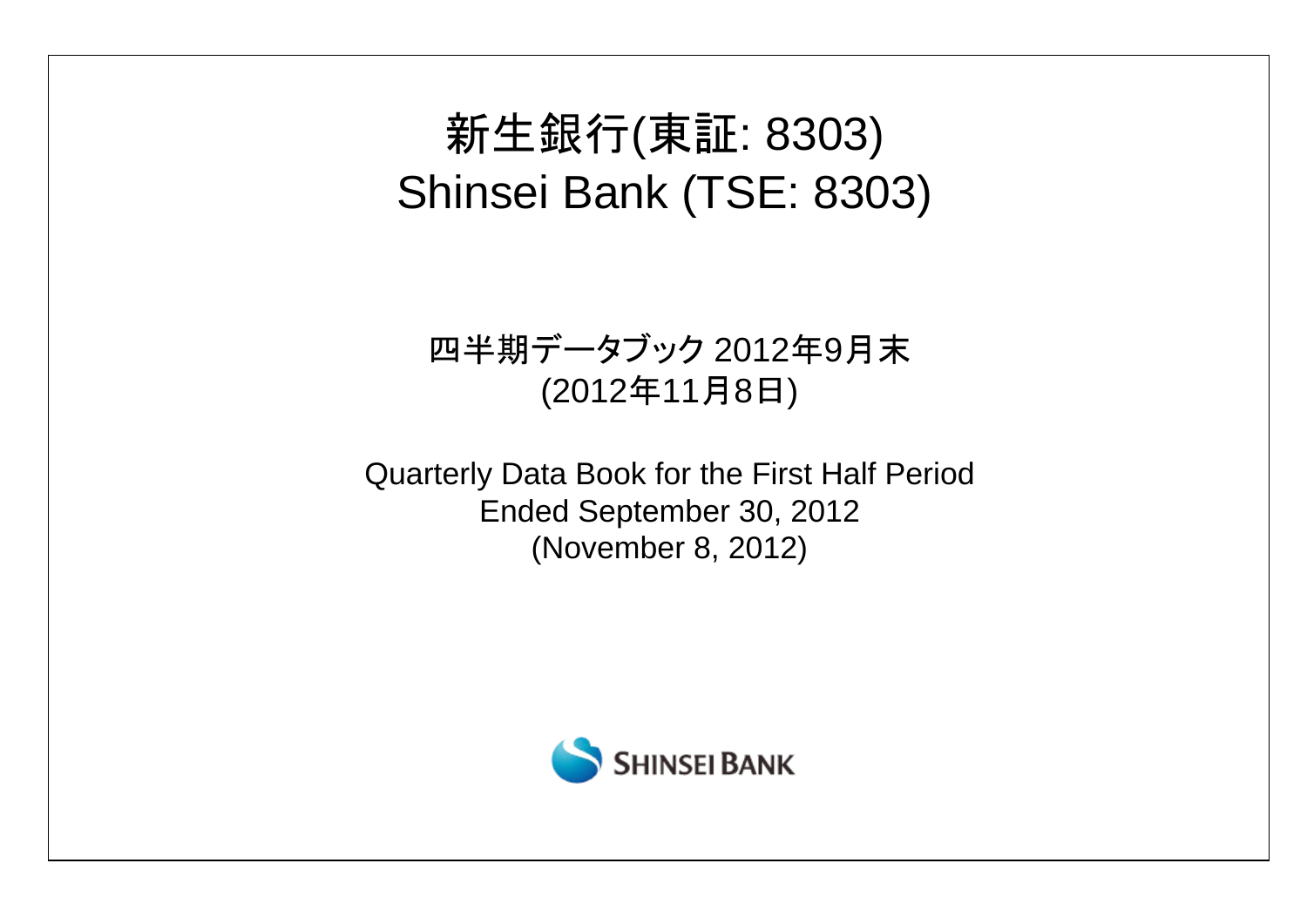| 目次                                | 頁              | <b>Contents</b>                                                            | Page           |
|-----------------------------------|----------------|----------------------------------------------------------------------------|----------------|
| Section 1. 新生銀行 連結財務関連データ         | 1              | Section 1. Shinsei Bank Consolidated P/L and B/S Data                      |                |
| 財務の概要                             | 1              | <b>Results of Operations</b>                                               | $\mathbf{1}$   |
| 連結損益計算書                           | 1              | <b>Consolidated Statements of Operations</b>                               | $\mathbf{1}$   |
| 連結包括利益計算書                         | 2              | Consolidated Statements of Comprehensive Income                            | $\overline{2}$ |
| 非金利利益                             | $\overline{c}$ | Non-Interest Income                                                        | $\overline{2}$ |
| 経費                                | 2              | General and Administrative Expenses                                        | $\overline{2}$ |
| 与信関連費用                            | 2              | <b>Net Credit Costs</b>                                                    | $\mathbf{2}$   |
| のれん及び無形資産償却額                      | 2              | Amortization of Goodwill and Other Intangible Assets                       | $\overline{2}$ |
| その他利益(損失)                         | 3              | Other Gains (Losses)                                                       | 3              |
| 少数株主利益                            | 3              | Minority Interests in Net Income of Subsidiaries                           | 3              |
| 資金運用/調達(リース・割賦売掛金を含む)の状況 (平均残高)   | 3              | Interest-Earning Assets and Interest-Bearing Liabilities (Average Balance) | 3              |
| 資金運用/調達(リース・割賦売掛金を含む)の状況 (利息)     | 4              | Interest-Earning Assets and Interest-Bearing Liabilities (Interest)        | $\overline{4}$ |
| 資金運用/調達(リース・割賦売掛金を含む)の状況 (利回り(%)) | 5              | Interest-Earning Assets and Interest-Bearing Liabilities (Yield/Rate (%))  | 5              |
| 連結貸借対照表                           | 6              | <b>Consolidated Balance Sheets</b>                                         | 6              |
| 買入金銭債権                            | $\overline{7}$ | Other Monetary Claims Purchased                                            | $\overline{7}$ |
| 金銭の信託                             | $\overline{7}$ | Monetary Asset Held in Trust                                               | $\overline{7}$ |
| 有価証券                              | 7              | <b>Securities</b>                                                          | $\overline{7}$ |
|                                   | 7              | Securities by Category                                                     | $\overline{7}$ |
| 有価証券保有区分別残高                       | 8              | Securities by Maturity                                                     | $\bf 8$        |
| 有価証券満期別残高                         | 8              | Loans by Borrower Industry                                                 | 8              |
| 業種別貸出内訳                           | 8              | Intangible Assets                                                          | 8              |
| 無形固定資産                            | 8              | Tax Loss Carryforwards                                                     | 8              |
| 繰越欠損金                             | 8              |                                                                            | 8              |
| 1株当たり配当金(円)                       | 9              | Dividends Per Share (JPY)                                                  | 9              |
| リスク管理債権                           |                | <b>Risk Monitored Loans</b>                                                | 9              |
| 子会社別連結リスク管理債権                     | 9<br>9         | Risk Monitored Loans Breakdown for Large Entities                          |                |
| 連結リスク管理債権に準ずる割賦売掛金                |                | Risk Monitored Installment Receivables Included in Other Assets            | 9              |
| 貸倒引当金                             | 9              | <b>Reserve for Credit Losses</b>                                           | 9              |
| 資金調達内訳                            | 9              | <b>Overall Funding Composition</b>                                         | 9              |
| 預金期末残高                            | 9              | Deposits and Negotiable Certificates of Deposits (NCDs)                    | 9              |
| 定期預金の残存期間別残高                      | 9              | Time Deposits by Maturity                                                  | 9              |
| 債券の残存期間別残高                        | 10             | Maturity Schedule of Debentures                                            | 10             |
| 借用金の残存期間別残高                       | 10             | Maturity Schedule of Borrowed Money                                        | 10             |
| 社債の残存期間別残高                        | 10             | Maturity Schedule of Corporate Bonds                                       | 10             |
| Section 2. 新生銀行 連結部門別データ          | 11             | Section 2. Shinsei Bank Consolidated Business Line Data                    | 11             |
| Section 2.1 概要                    | 11             | <b>Section 2.1 Overall</b>                                                 | 11             |
| 概要                                | 11             | Overall                                                                    | 11             |
| 法人部門                              | 11             | <b>Institutional Group</b>                                                 | 11             |
| 金融市場部門                            | 11             | <b>Global Markets Group</b>                                                | 11             |
| 個人部門                              | 11             | Individual Group                                                           | 11             |
| 経営勘定/その他                          | 11             | Corporate/Other                                                            | 11             |
| Section 2.2 部門別業務粗利益              | 12             | <b>Section 2.2 Business Line Total Revenue</b>                             | 12             |
| 法人部門 業務粗利益                        | 12<br>12       | Institutional Group Total Revenue                                          | 12<br>12       |
| 金融市場部門 業務粗利益                      |                | Global Markets Group Total Revenue                                         |                |
| 個人部門 業務粗利益                        | 13<br>13       | Individual Group Total Revenue<br>Corporate/Other Total Revenue            | 13<br>13       |
| 経営勘定/その他 業務粗利益                    | 14             | <b>Total Revenue</b>                                                       | 14             |
| 業務粗利益                             | 14             | General and Administrative Expenses                                        | 14             |
| 経費<br>実質業務純益(損失)                  | 15             | Ordinary Business Profit (Loss)                                            | 15             |
| 与信関連費用                            | 15             | <b>Net Credit Costs</b>                                                    | 15             |
| 与信関連費用加算後 実質業務純益(損失)              | 16             | Ordinary Business Profit (Loss) after Net Credit Costs (Recoveries)        | 16             |
| Section 2.3 部門別主要データ              | 17             | Section 2.3 Business Line Key Data                                         | 17             |
|                                   | 17             | Institutional Group, Global Markets Group                                  | 17             |
| 法人部門、金融市場部門                       | 17             | <b>Individual Group</b>                                                    | 17             |
| 個人部門                              |                |                                                                            |                |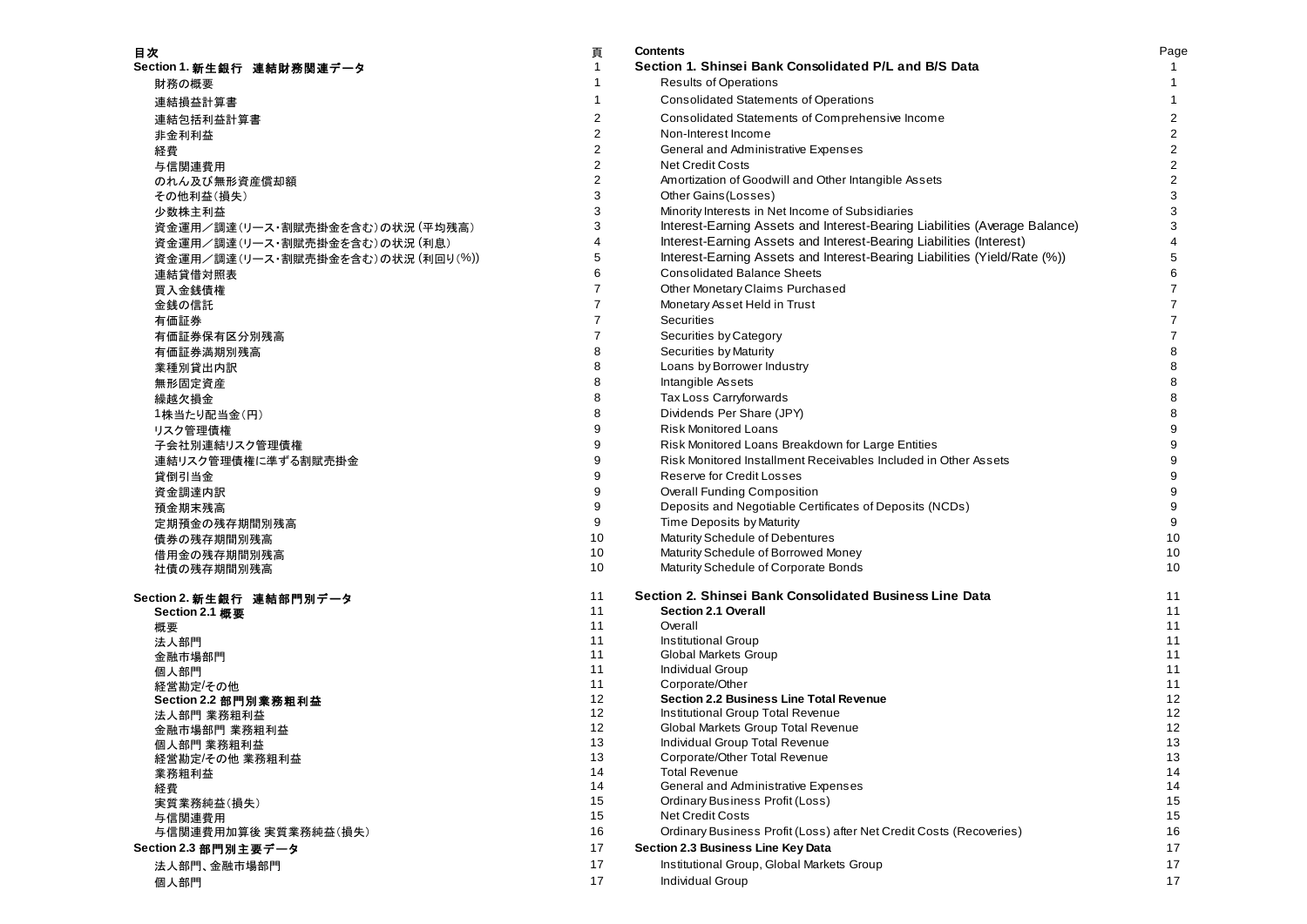| 貸出残高                                   | 18       | <b>Total Loans and Bills Discounted</b>                                      | 18       |
|----------------------------------------|----------|------------------------------------------------------------------------------|----------|
| 部門別、配賦リスク資本                            | 18       | <b>Risk Capital Allocation by Business</b>                                   | 18       |
| Section 3. 連結財務諸比率、自己資本、1株当たり数値、格付け情報他 | 19       | Section 3. Shinsei Bank Consolidated Financial Ratios, Capital Adequacy and  | 19       |
|                                        |          | Per Share Data, and Credit Ratings                                           |          |
| 財務比率                                   | 19       | <b>Financial Ratios</b>                                                      | 19       |
| リスク分類別リスク資本の配賦                         | 19       | Risk Capital Allocation by Risk Categories                                   | 19       |
| 自己資本関連情報                               | 19       | Capital Adequacy Data                                                        | 19       |
| 1株当たり数値(円)                             | 19       | Per Share Data (JPY)                                                         | 19       |
| 株式数                                    | 19       | Share Data                                                                   | 19       |
| 格付け(新生銀行)                              | 20       | Credit Ratings (Shinsei Bank)                                                | 20       |
| 格付け(アプラスフィナンシャル)                       | 20       | Credit Ratings (APLUS FINANCIAL)                                             | 20       |
| 格付け(昭和リース)                             | 20       | Credit Ratings (Showa Leasing)                                               | 20       |
| 連結対象会社数                                | 20       | Subsidiaries and Affiliates Data                                             | 20       |
| その他主要データ                               | 21       | Other Key Data                                                               | 21       |
| Section 4. 主要子会社の財務データ他                | 22       | Section 4. Subsidiaries' Financial and Business Data                         | 22       |
| 新生フィナンシャルの、銀行の勘定科目体系に組替後の、連結損益計算書、     | 22       | Shinsei Financial Consolidated P/L and B/S Data, after reclassification to   | 22       |
| 貸借対照表データ(新生銀行への連結会計処理前)                | 22       | conform to Bank's Financial Statements, before Consolidating to Shinsei Bank | 22       |
| 連結損益計算書                                | 22       | Consolidated Statements of Income                                            | 22       |
| 連結貸借対照表                                | 22       | <b>Consolidated Balance Sheets</b>                                           | 22       |
| 利息返還関連                                 | 22       | Grey Zone Related Information                                                | 22       |
| 新生フィナンシャル主要計数                          | 23       | Shinsei Financial Summary of Major Business Information                      | 23       |
| 営業債権残高                                 | 23       | <b>Principal Balance</b>                                                     | 23       |
| 顧客数(千人)                                | 23       | Number of Customers (Thousands)                                              | 23       |
| 店舗・チャネル                                | 23       | Number of Branches and Channels                                              | 23       |
| 新生フィナンシャル 無担保パーソナルローンビジネス計数            | 23       | Shinsei Financial Unsecured Personal Loans (UPL) Business Information        | 23       |
| 新規獲得顧客数(千人)                            | 23       | Number of Newly Acquired Customers (Thousands)                               | 23       |
| 成約率                                    | 23       | Approval Rate                                                                | 23       |
| 平均貸出金利                                 | 23       | Average Lending Rates                                                        | 23       |
| 貸出金利帯別残高                               | 24       | Breakdown of Loans by Lending Rates                                          | 24       |
|                                        | 24       | Balance and Ratio of Delinquent Unsecured Personal Loans                     | 24       |
| 延滞残高、比率                                | 24       | Balance by Age                                                               | 24       |
| 年齢別残高構成比                               | 24       | Balance by Gender and Marital Status                                         | 24       |
| 性別、既婚·未婚別残高構成比<br>実行残高別残高構成比           | 24       | Balance by Amount of Origination                                             | 24       |
| 年収別残高構成比                               | 24       | Balance by Annual Income                                                     | 24       |
| シンキ株式会社の、銀行の勘定科目体系に組替後の、連結損益計算書、       | 25       | Shinki Consolidated P/L and B/S Data, after Reclassification to Conform to   | 25       |
| 貸借対照表データ(新生銀行への連結会計処理前)                |          | Bank's Financial Statements, before Consolidating to Shinsei Bank            |          |
| 連結損益計算書                                | 25       | Consolidated Statements of Income                                            | 25       |
| 連結貸借対照表                                | 25       | <b>Consolidated Balance Sheets</b>                                           | 25       |
| 利息返還関連                                 | 25       | Grey Zone Related Information                                                | 25       |
| シンキ主要計数                                | 26       | Shinki Summary of Major Business Information                                 | 26       |
| 貸付金残高                                  | 26       | Loan Receivables                                                             | 26       |
| 顧客数(千人)                                | 26       | Number of Customers (Thousands)                                              | 26       |
| 店舗・チャネル                                | 26       | Number of Branches and Channels                                              | 26       |
| 成約率                                    | 26       | Approval Rate<br>Weighted Average Loan Interest Rate (Non-Consolidated)      | 26<br>26 |
| 加重平均約定金利 (単体)                          | 26<br>26 | Breakdown of Loans by Lending Rates                                          | 26       |
| 貸出金利帯別残高<br>延滞残高、比率                    | 26       | Balance and Ratio of Delinquent Unsecured Personal Loans                     | 26       |
| 加重平均借入金利 (単体)                          | 27       | Weighted Average Funding Rate (Non-Consolidated)                             | 27       |
|                                        | 27       | Balance by Age                                                               | 27       |
| 年齢別残高構成比                               | 27       |                                                                              | 27       |
| 性別、既婚·未婚別残高構成比                         |          | Balance by Gender and Marital Status                                         |          |
| 実行残高別残高構成比                             | 27       | Balance by Amount of Origination                                             | 27       |
| 年収別残高構成比                               | 27       | Balance by Annual Income                                                     | 27       |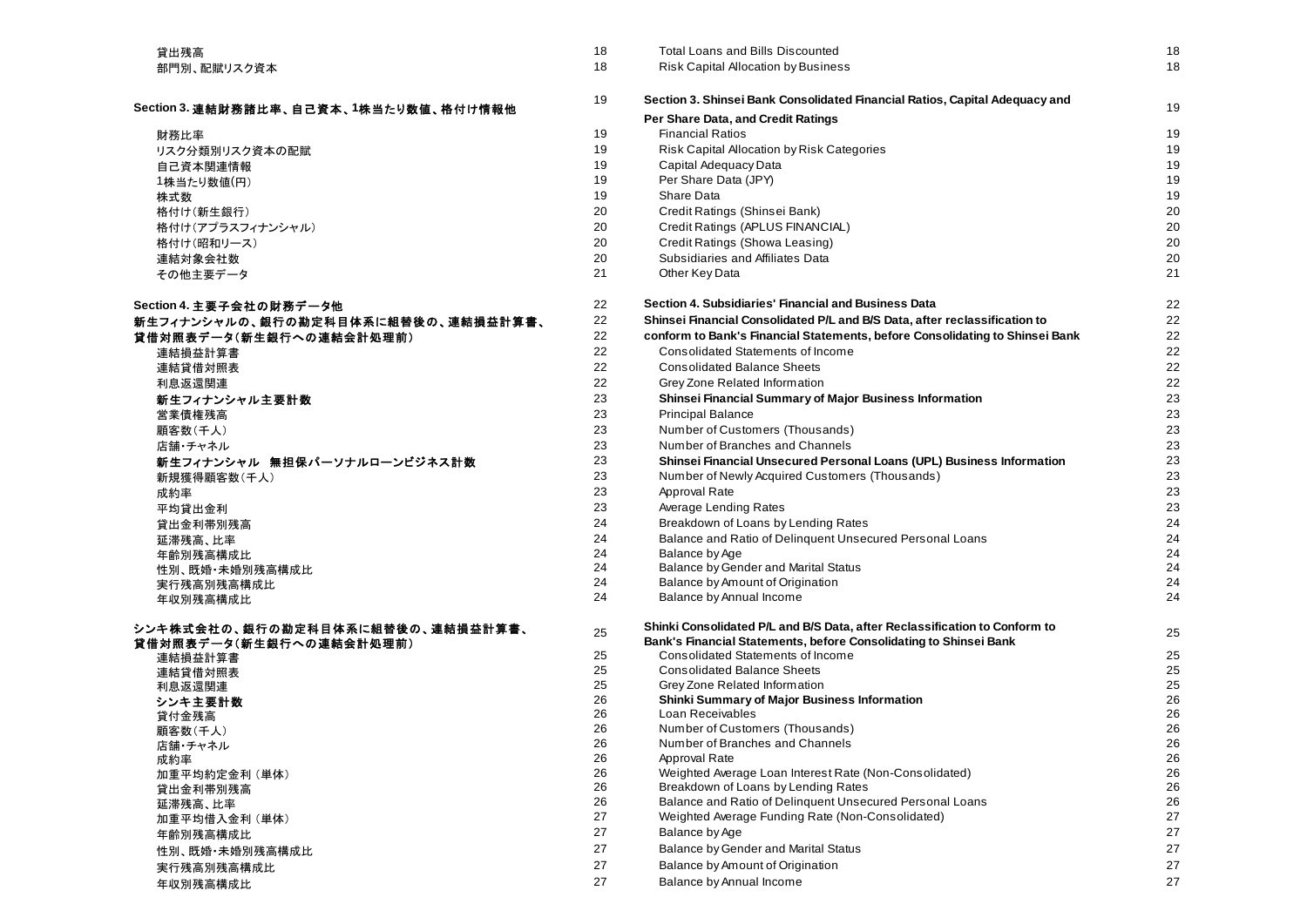#### 株式会社アプラスフィナンシャルの、銀行の勘定科目体系に組**替後の**、 連結損益計算書、貸借対照表データ(新生銀行への連結会計処理前)

| 連結損益計算書                      |
|------------------------------|
| 連結貸借対照表                      |
| アプラスフィナンシャル開示の連結データ          |
| 連結損益の概要                      |
| 利息返還関連                       |
| 営業債権残高                       |
| 顧客数                          |
| 店舗・チャネル                      |
| 平均貸出金利                       |
| 融資残高内訳                       |
| 延滞残高 比率                      |
| 加重平均借入金利                     |
| 1口座あたり残高(千円)                 |
| 年齢別残高構成比.                    |
| 性別残高構成比                      |
| 実行残高別残高構成比                   |
|                              |
| 8和リース株式会社の、銀行の勘定科目体系に組替後の、連: |
| 【借対照表データ(新生銀行への連結会計処理前)      |

| 連結損益計算書<br>連結貸借対照表 |  |
|--------------------|--|
| .                  |  |

#### **Section 6.** 米国住宅ローン市場関連投融資および証券化商品などのエクスポージャー

| 米国住宅ローン市場関連エクスポージャー       |
|---------------------------|
| 証券化商品の商品別、地域別残高(単体)       |
| LBO. モノライン. SIV. ABCP(単体) |
| (参考)                      |
| 換算為替レート                   |
|                           |

| 株式会社アプラスフィナンシャルの、銀行の勘定科目体系に組替後の、              | 28       | APLUS FINANCIAL Consolidated P/L and B/S Data, after reclassification to                          | 28       |
|-----------------------------------------------|----------|---------------------------------------------------------------------------------------------------|----------|
| 連結損益計算書、貸借対照表データ(新生銀行への連結会計処理前)               |          | conform to Bank's Financial Statements, before Consolidating to Shinsei Bank                      |          |
| 連結損益計算書                                       | 28       | <b>Consolidated Statements of Operations</b>                                                      | 28       |
| 連結貸借対照表                                       | 28       | <b>Consolidated Balance Sheets</b>                                                                | 28       |
| アプラスフィナンシャル開示の連結データ                           | 29       | APLUS FINANCIAL Consolidated Data Disclosed by APLUS FINANCIAL                                    | 29       |
| 連結損益の概要                                       | 29       | Summary of Income Statement                                                                       | 29       |
| 利息返還関連                                        | 29       | Grey Zone Related Information                                                                     | 29       |
| 営業債権残高                                        | 30       | <b>Account Receivables</b>                                                                        | 30       |
| 顧客数                                           | 30       | <b>Number of Customers</b>                                                                        | 30       |
| 店舗・チャネル                                       | 30       | Number of Branches and Channels                                                                   | 30       |
| 平均貸出金利                                        | 30       | Average Lending Rates                                                                             | 30       |
| 融資残高内訳                                        | 31       | Breakdown of Loan Receivables                                                                     | 31       |
| 延滞残高、比率                                       | 31       | Balance and Ratio of Delinquent Unsecured Personal Loans                                          | 31       |
| 加重平均借入金利                                      | 31       | Weighted Average Funding Rate                                                                     | 31       |
| 1口座あたり残高(千円)                                  | 31       | Credit Outstanding Per Account (Thousands of Yen)                                                 | 31       |
| 年齡別残高構成比                                      | 31       | Balance by Age                                                                                    | 31       |
| 性別残高構成比                                       | 31       | <b>Balance by Gender</b>                                                                          | 31       |
| 実行残高別残高構成比                                    | 31       | Balance by Amount of Origination                                                                  | 31       |
| 昭和リース株式会社の、銀行の勘定科目体系に組替後の、連結損益計算書、            | 32       | Showa Leasing Consolidated P/L and B/S Data, after reclassification to                            |          |
| 貸借対照表データ(新生銀行への連結会計処理前)                       |          | conform to Bank's Financial Statements, before Consolidating to Shinsei Bank                      | 32       |
| 連結損益計算書                                       | 32       | Consolidated Statements of Income                                                                 | 32       |
| 連結貸借対照表                                       | 32       | <b>Consolidated Balance Sheets</b>                                                                | 32       |
| Section 5. 新生銀行 単体財務関連データ                     | 33       | Section 5, Shinsei Bank Non-Consolidated P/L and B/S Data                                         | 33       |
| 単体損益の概要                                       | 33       | Results of Operations (Non-Consolidated)                                                          | 33       |
| 単体損益計算書                                       | 33       | Non-Consolidated Statements of Operations                                                         | 33       |
| 与信関連費用(単体)                                    | 33       | Net Credit Costs (Recoveries) (Non-Consolidated)                                                  | 33       |
| 資金運用/調達の状況(平均残高)(単体)                          | 34       | Interest-Earning Assets and Interest-Bearing Liabilities (Average Balance) (Non-Consolidated)     | 34       |
| 資金運用/調達の状況(利息)(単体)                            | 34       | Interest-Earning Assets and Interest-Bearing Liabilities (Interest) (Non-Consolidated)            | 34       |
| 資金運用/調達の状況(利回り(%))(単体)                        | 35       | Interest-Earning Assets and Interest-Bearing Liabilities (Yield/Rate (%)) (Non-Consolidated)      | 35       |
| 単体貸借対照表                                       | 36       | Non-Consolidated Balance Sheets                                                                   | 36       |
| 貸出金の残存期間別残高(単体)                               | 37       | Loan Maturity (Non-consolidated)                                                                  | 37       |
| リスク管理債権(単体)                                   | 37       | Risk Monitored Loans (Non-Consolidated)                                                           | 37       |
| 業種別貸出残高(単体)                                   | 37       | Loans by Borrower Industry (Non-Consolidated)                                                     | 37       |
| 業種別リスク管理債権残高(単体)                              | 38       | Risk Monitored Loans by Borrower Industry (Non-Consolidated)                                      | 38       |
| 地域別海外・オフショアローン残高(単体)                          | 38       | Overseas and Offshore Loans by Region (Non-Consolidated)                                          | 38       |
| 地域別 海外・オフショアローン リスク管理債権残高(単体)                 | 38       | Risk Monitored Overseas and Offshore Loans by Region (Non-Consolidated)                           | 38       |
| 金融再生法の開示基準に基づく債権と保全率(単体)                      | 39       | Coverage Ratios for Non-Performing Claims Disclosed                                               | 39       |
|                                               |          | under the Financial Revitalization Law (Non-Consolidated)                                         |          |
| 貸倒引当金(単体)                                     | 39       | Reserve for Credit Losses (Non-Consolidated)                                                      | 39       |
| 債務者区分別の引当率(単体)                                | 39       | Reserve Ratios for Borrowers' Category (Non-Consolidated)                                         | 39       |
| 住宅ローン残高(単体)                                   | 39       | Housing Loans (Non-Consolidated)                                                                  | 39       |
| 中小企業等に対する貸出金及び比率(単体)                          | 39<br>39 | Loans to Small- and Medium-Sized Entities (Non-Consolidated)                                      | 39<br>39 |
| 預金残高(単体)                                      |          | Balance of Deposits (Non-Consolidated)                                                            |          |
| Section 6. 米国住宅ローン市場関連投融資および                  | 40       | Section 6. Exposure to U.S. Residential Mortgage, Securitized Products<br>and Related Investments | 40       |
| 証券化商品などのエクスポージャー                              | 40       | U.S. Residential Mortgage Exposure                                                                | 40       |
| 米国住宅ローン市場関連エクスポージャー                           | 40       | Balance of Securitized Products (Non-Consolidated)                                                | 40       |
| 証券化商品の商品別、地域別残高(単体)<br>LBO、モノライン、SIV、ABCP(単体) | 40       | LBO, Monoline, SIV, ABCP (Non-Consolidated)                                                       | 40       |
| (参考)                                          | 40       | (Reference)                                                                                       | 40       |
| 換算為替レート                                       | 40       | Exchange Rate Information                                                                         | 40       |
|                                               |          |                                                                                                   |          |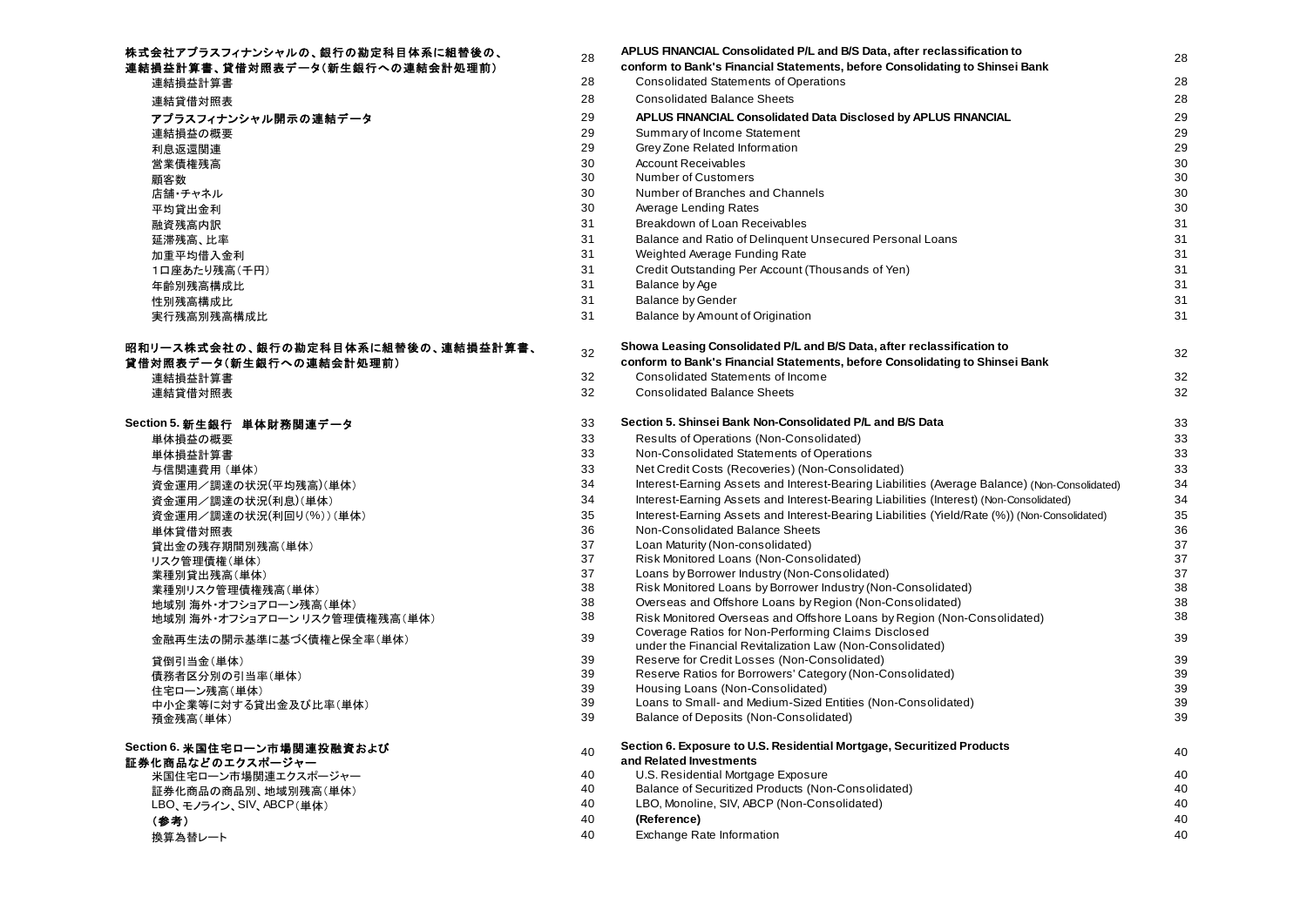# 本データブックは、四半期財務情報に基づいて作成されています。通期、中間期の財務情報や、より詳細な四半期財務情報、また、その他の財務関連情報については、以下のサ イトをご覧下さい: http://www.shinseibank.com/investors/ir/index.html

The Data Book has been prepared using quarterly financial information. For other financial information including annual and interim reports, quarterly financial results, and other selected financial information please see our IR website at: http://www.shinseibank.com/investors/en/ir/index.html

#### 株式会社 新生銀行 〒103-8303 東京都中央区日本橋室町2-4-3 日本橋室町野村ビル電話番号: 03-6880-8303 Fax番号: 03-4560-1706

#### **IR**・広報部

レイモンド・スペンサー 部長 チーフIR ・PRオフィサー Raymond.Spencer@shinseibank.com 大高 英二 部長 (特命) Eiji.Ootaka@shinseibank.com 石井 博司 次長 Hiroshi.Ishii02@shinseibank.com江口 静代 次長 Shizuyo.Eguchi@shinseibank.com James Seddon 部長代理James.Seddon@shinseibank.com朝間 多美子部長代理Tamiko.Asama@shinseibank.com

#### **Shinsei Bank, Limited** Nihonbashi Muromachi Nomura Building 4-3, Nihonbashi-muromachi 2-chome, Chuo-ku, Tokyo 103-8303 Tel: +81-3-6880-8303Fax: +81-3-4560-1706

#### **Investor Relations & Corporate Communications Division**

Raymond Spencer, GM and Chief IR & PR Officer Raymond.Spencer@shinseibank.com Eiji Ootaka, GM (S.A.) Eiji.Ootaka@shinseibank.com Hiroshi Ishii, Deputy General Manager Hiroshi.Ishii02@shinseibank.comShizuyo Eguchi, Deputy General Manager Shizuyo.Eguchi@shinseibank.com James Seddon, Manager James.Seddon@shinseibank.comTamiko Asama, Manager Tamiko.Asama@shinseibank.com

免責条項Disclaimer

本資料には、当行および当行の子会社に関連する見通し、将来に関する計画、経営目標などが記載されています。これらの将来の見通しに関する記述は、将来の事象や動向に関する現時点での仮定に基づくものであり、 ・当該仮定は不正確であることがあり得ます。様々な要因により、実際の業績が本書の記載と著しく異なる可能性があります。 別段の記載がない限り、本資料に記載されている財務データは日本において一般に認められて いる会計原則に従って表示されています。当行は、将来の事象などの発生にかかわらず、必ずしも今後の見通しに関する発表を修正するとは限りません。尚、特別な注記がない場合、財務データは連結ベースで表示して おります。

当行以外の金融機関とその子会社に関する情報は、一般に公知の情報に依拠しています。

本資料はいかなる有価証券の申込みもしくは購入の案内、あるいは勧誘を含むものではなく、本資料および本資料に含まれる内容のいずれも、いかなる契約、義務の根拠となり得るものではありません。

This databook contains statements that constitute forward-looking statements, plans for the future, management targets, etc. relating to the Company and its subsidiaries. These forward-looking statements are based on current assumptions of future events and trends, which may be incorrect and are subject to risks and uncertainties. Actual results may differ materially from those in such forward-looking statements as a result of various factors. Unless otherwise noted, the financial data contained in these materials are presented under Japanese GAAP. The Company disclaims any obligation to update or to announce any revision to forward-looking statements to reflect future events or developments. Unless otherwise specified, all the financial information is shown on a consolidated basis.

Information concerning financial institutions other than the Company and its subsidiaries are based on publicly available information.

These materials do not constitute an invitation or solicitation of an offer to subscribe for or purchase any securities and neither this document nor anything contained herein shall form the basis for any contract or commitment whatsoever.

> 本資料の財務データ、記述における単位は、1億円未満切捨て、パーセンテージは小数点第2位以下、四捨五入で記載しております。 Financial and operational data that are stated in multiples of 0.1 billion yen have been truncated. All percentages have been rounded to the nearest 0.1%.

本資料の財務データは決算発表時において開示可能な数字を記載しております。 This data book contains financial and operational data that are available at the time of financial results announcement.

\* の項目は経営管理ベースで表示をしております。

\* Management accounting basis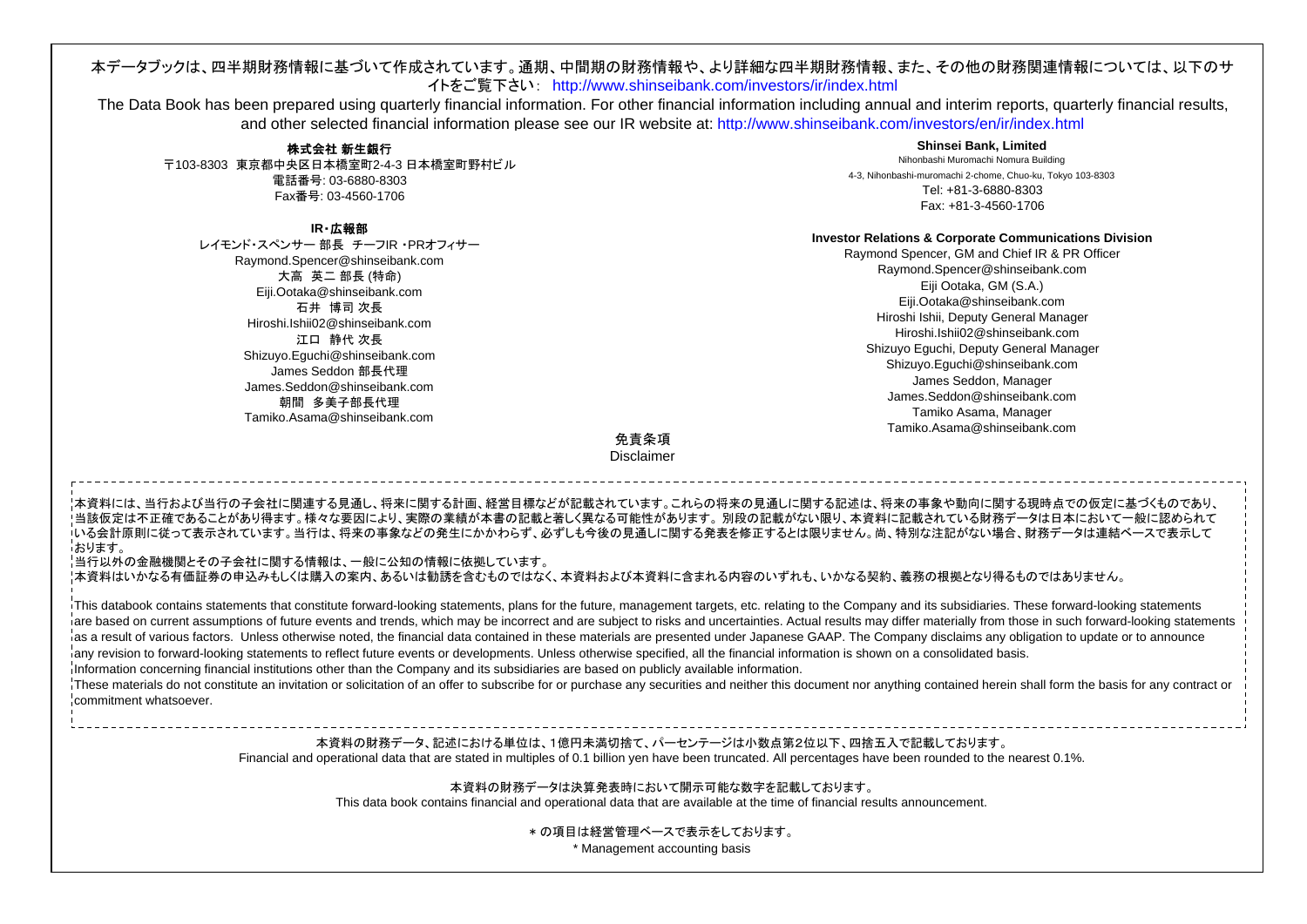| Section 1. 新生銀行 連結財務関連データ | Section 1. Shinsei Bank Consolidated P/L and B/S Data                      |            |              |                   |       | 未監査(単位: 10億円) Unaudited (Billions of Yen) |                   |            |          |
|---------------------------|----------------------------------------------------------------------------|------------|--------------|-------------------|-------|-------------------------------------------|-------------------|------------|----------|
| 財務の概要*                    | <b>Results of Operations*</b>                                              | 2010.10-12 | $2011.1 - 3$ | 2011.4-6          |       | 2011.7-9 2011.10-12                       | $2012.1 - 3$      | 2012.4-6   | 2012.7-9 |
| 資金利益                      | Net Interest Income                                                        | 36.6       | 33.8         | 31.2              | 29.4  | 27.9                                      | 28.2              | 28.2       | 27.9     |
| 非資金利益                     | Non-Interest Income                                                        | 49.8       | 16.1         | 26.1              | 18.7  | 21.4                                      | 19.7              | 23.8       | 24.0     |
| 役務取引等利益                   | Net Fees and Commissions                                                   | 6.0        | 7.7          | 7.1               | 6.7   | 6.2                                       | 5.1               | 4.7        | 4.0      |
| 特定取引利益                    | Net Trading Income                                                         | 0.7        | 3.7          | 3.5               | 3.0   | 1.4                                       | 5.6               | 4.3        | 5.2      |
| その他業務利益                   | Net Other Business Income                                                  | 43.0       | 4.7          | 15.4              | 9.0   | 13.7                                      | 8.9               | 14.7       | 14.8     |
| 業務粗利益                     | <b>Total Revenue</b>                                                       | 86.4       | 50.0         | $\overline{57.4}$ | 48.2  | 49.3                                      | 47.9              | 52.0       | 52.0     |
| 経費                        | <b>General and Administrative Expenses</b>                                 | 35.6       | 34.3         | 31.1              | 32.1  | 32.1                                      | 32.4              | 31.7       | 31.9     |
| 実質業務純益                    | <b>Ordinary Business Profit</b>                                            | 50.8       | 15.6         | 26.2              | 16.0  | 17.1                                      | 15.4              | 20.2       | 20.0     |
| 与信関連費用                    | <b>Net Credit Costs (Recoveries)</b>                                       | (3.0)      | 19.0         | 2.1               | 6.6   | 3.1                                       | 0.3               | (0.6)      | 6.9      |
| 与信関連費用加算後実質業務純益(損失)       | <b>Ordinary Business Profit (Loss) after Net Credit Costs (Recoveries)</b> | 53.8       | (3.4)        | 24.0              | 9.4   | 14.0                                      | 15.1              | 20.9       | 13.1     |
| のれん及び無形資産償却額(グロス)         | Amortization of Goodwill and Other Intangible Assets                       | 3.1        | 3.0          | 3.1               | 3.1   | 2.8                                       | 2.8               | 2.8        | 2.8      |
| その他利益(損失)                 | <b>Other Gains (Losses)</b>                                                | 0.8        | (11.9)       | (0.7)             | (0.7) | (8.1)                                     | (25.7)            | (0.3)      | (0.0)    |
| 税金等調整前四半期純利益(損失)          | Income (Loss) before Income Taxes and Minority Interests                   | 51.5       | (18.5)       | $\overline{20.2}$ | 5.5   | 2.9                                       | (13.3)            | 17.7       | 10.2     |
| 法人税、住民税及び事業税              | <b>Current Income Tax (Benefit)</b>                                        | 0.4        | 0.3          | 1.0               | 0.6   | 0.9                                       | 0.3               | 0.2        | 0.5      |
| 法人税等調整額                   | <b>Deferred Income Tax (Benefit)</b>                                       | 1.6        | 1.8          | 0.0               | 1.7   | 0.9                                       | (0.3)             | 0.0        | (0.4)    |
|                           | Minority Interests in Net Income of Subsidiaries                           | 2.3        | 0.7          | 1.0               | 0.9   | 0.8                                       | 0.8               | 0.9        | 0.8      |
| 少数株主利益                    |                                                                            | 47.2       | (21.4)       | 18.1              | 2.1   | 0.2                                       | (14.2)            | 16.4       |          |
| 四半期純利益(損失)                | <b>Net Income (Loss)</b>                                                   |            |              |                   |       | 2.1                                       |                   | 18.8       | 9.3      |
| キャッシュベース四半期純利益(損失)        | <b>Cash Basis Net Income (Loss)</b>                                        | 49.8       | (18.7)       | 20.8              | 4.8   |                                           | (11.7)            |            | 11.7     |
| 連結損益計算書                   | <b>Consolidated Statements of Operations</b>                               | 2010.10-12 | 2011.1-3     | 2011.4-6          |       | 2011.7-9 2011.10-12                       | $2012.1 - 3$      | 2012.4-6   | 2012.7-9 |
|                           |                                                                            | 106.3      | 104.7        | 118.3             | 105.3 | 98.8                                      | 90.6              | 95.3       | 96.1     |
| 経常収益                      | <b>Ordinary Income</b>                                                     |            |              | 42.6              |       |                                           |                   | 37.2       |          |
| 資金運用収益                    | Interest Income                                                            | 48.6       | 45.6         |                   | 40.4  | 38.6                                      | 37.9              | 32.2       | 36.9     |
| 貸出金利息                     | Interest on Loans and Bills Discounted                                     | 42.1       | 39.8         | 37.0              | 35.5  | 34.2                                      | 33.4              |            | 32.4     |
| 有価証券利息配当金                 | Interest and Dividends on Securities                                       | 5.1        | 5.9          | 5.1               | 4.5   | 4.0                                       | 4.0               | 4.5<br>0.4 | 4.0      |
| その他の資金運用収益                | Other Interest Income                                                      | 1.4        | (0.2)        | 0.4               | 0.3   | 0.2                                       | 0.4               |            | 0.4      |
| 役務取引等収益                   | Fees and Commissions Income                                                | 11.3       | 13.2         | 12.7              | 12.4  | 11.2                                      | $\overline{10.5}$ | 10.0       | 9.4      |
| 特定取引収益                    | Trading Income                                                             | (0.4)      | 2.3          | 4.9               | 4.3   | 1.6                                       | 5.7               | 5.6        | 5.6      |
| その他業務収益                   | Other Business Income                                                      | 40.6       | 42.4         | 45.0              | 40.3  | 36.6                                      | 28.1              | 35.4       | 35.8     |
| その他経常収益                   | Other Ordinary Income                                                      | 6.0        | 1.0          | 13.0              | 7.7   | 10.5                                      | 8.3               | 6.8        | 8.1      |
| 経常費用                      | <b>Ordinary Expenses</b>                                                   | 81.7       | 123.0        | 98.0              | 98.8  | 97.7                                      | 101.8             | 77.4       | 85.8     |
| 資金調達費用                    | <b>Interest Expenses</b>                                                   | 12.0       | 11.8         | 11.3              | 11.0  | 10.7                                      | 9.7               | 9.0        | 8.9      |
| 預金利息                      | <b>Interest on Deposits</b>                                                | 8.1        | 7.5          | 7.4               | 7.5   | 7.3                                       | 6.3               | 5.8        | 5.7      |
| 借用金利息                     | Interest on Borrowings                                                     | 1.5        | 1.7          | 1.4               | 1.4   | 1.3                                       | 1.3               | 1.2        | 1.3      |
| 社債利息                      | Interest on Corporate Bonds                                                | 1.3        | 1.6          | 1.4               | 1.3   | 1.3                                       | 1.5               | 1.2        | 1.2      |
| その他の資金調達費用                | Other Interest Expenses                                                    | 0.9        | 0.8          | 1.0               | 0.6   | 0.6                                       | 0.5               | 0.5        | 0.5      |
| 役務取引等費用                   | <b>Fees and Commissions Expenses</b>                                       | 5.3        | 5.5          | 5.6               | 5.6   | 5.0                                       | 5.4               | 5.3        | 5.4      |
| 特定取引費用                    | <b>Trading Losses</b>                                                      | (1.1)      | (1.4)        | 1.4               | 1.3   | $\overline{0.2}$                          | 0.0               | 1.3        | 0.4      |
| その他業務費用                   | <b>Other Business Expenses</b>                                             | 26.0       | 36.6         | 37.4              | 29.2  | 25.1                                      | 20.4              | 22.0       | 25.0     |
| 営業経費                      | General and Administrative Expenses                                        | 39.4       | 38.1         | 34.8              | 35.9  | 35.6                                      | 35.9              | 35.1       | 35.2     |
| のれん償却額                    | Amortization of Goodwill                                                   | 2.0        | 1.9          | 1.9               | 2.0   | 1.8                                       | 1.8               | 1.8        | 1.8      |
| 無形資産償却額                   | Amortization of Intangible Assets Acquired in Business Combinations        | 1.1        | 1.1          | 1.1               | 1.1   | 1.0                                       | 1.0               | 0.9        | 1.0      |
| 営業経費(のれん及び無形資産償却を除く)      | Other General and Administrative Expenses                                  | 36.2       | 35.0         | 31.7              | 32.7  | 32.7                                      | 33.1              | 32.3       | 32.4     |
| その他経常費用                   | Other Ordinary Expenses                                                    | 0.0        | 32.3         | 7.3               | 15.5  | $\overline{20.9}$                         | 30.2              | 4.5        | 10.6     |
| 貸倒引当金繰入額                  | Provision of Reserve for Credit Losses                                     | (2.3)      | 18.8         | 4.5               | 7.0   | 5.1                                       | 2.3               | 1.4        | 7.6      |
| その他                       | Other                                                                      | 2.3        | 13.4         | 2.8               | 8.5   | 15.8                                      | 27.8              | 3.1        | 2.9      |
| 経常利益(損失)                  | <b>Ordinary Profit (Loss)</b>                                              | 24.5       | (18.3)       | 20.3              | 6.5   | 1.0                                       | (11.2)            | 17.8       | 10.2     |
| 特別利益                      | <b>Extraordinary Gains</b>                                                 | 28.1       | 5.9          | 0.1               | 0.3   | 2.2                                       | 0.2               | 0.4        | 0.0      |
| 特別損失                      | <b>Extraordinary Losses</b>                                                | 1.1        | 6.0          | 0.2               | 1.3   | 0.3                                       | 2.4               | 0.5        | 0.1      |
| 税金等調整前四半期純利益(損失)          | Income (Loss) before Income Taxes and Minority Interests                   | 51.5       | (18.5)       | $\overline{20.2}$ | 5.5   | 2.9                                       | (13.3)            | 17.7       | 10.2     |
| 税金                        | Income Taxes (Benefit):                                                    |            |              |                   |       |                                           |                   |            |          |
| 法人税、住民税及び事業税              | Income Taxes (Benefits) - Current                                          | 0.4        | 0.3          | 1.0               | 0.6   | 0.9                                       | 0.3               | 0.2        | 0.5      |
| 法人税等調整額                   | Income Taxes (Benefits) - Deferred                                         | 1.6        | 1.8          | 0.0               | 1.7   | 0.9                                       | (0.3)             | 0.0        | (0.4)    |
| 少数株主利益                    | Minority Interests in Net Income of Subsidiaries                           | 2.3        | 0.7          | 1.0               | 0.9   | 0.8                                       | 0.8               | 0.9        | 0.8      |
| 四半期純利益(損失)                | Net Income (Loss)                                                          | 47.2       | (21.4)       | 18.1              | 2.1   | 0.2                                       | (14.2)            | 16.4       | 9.3      |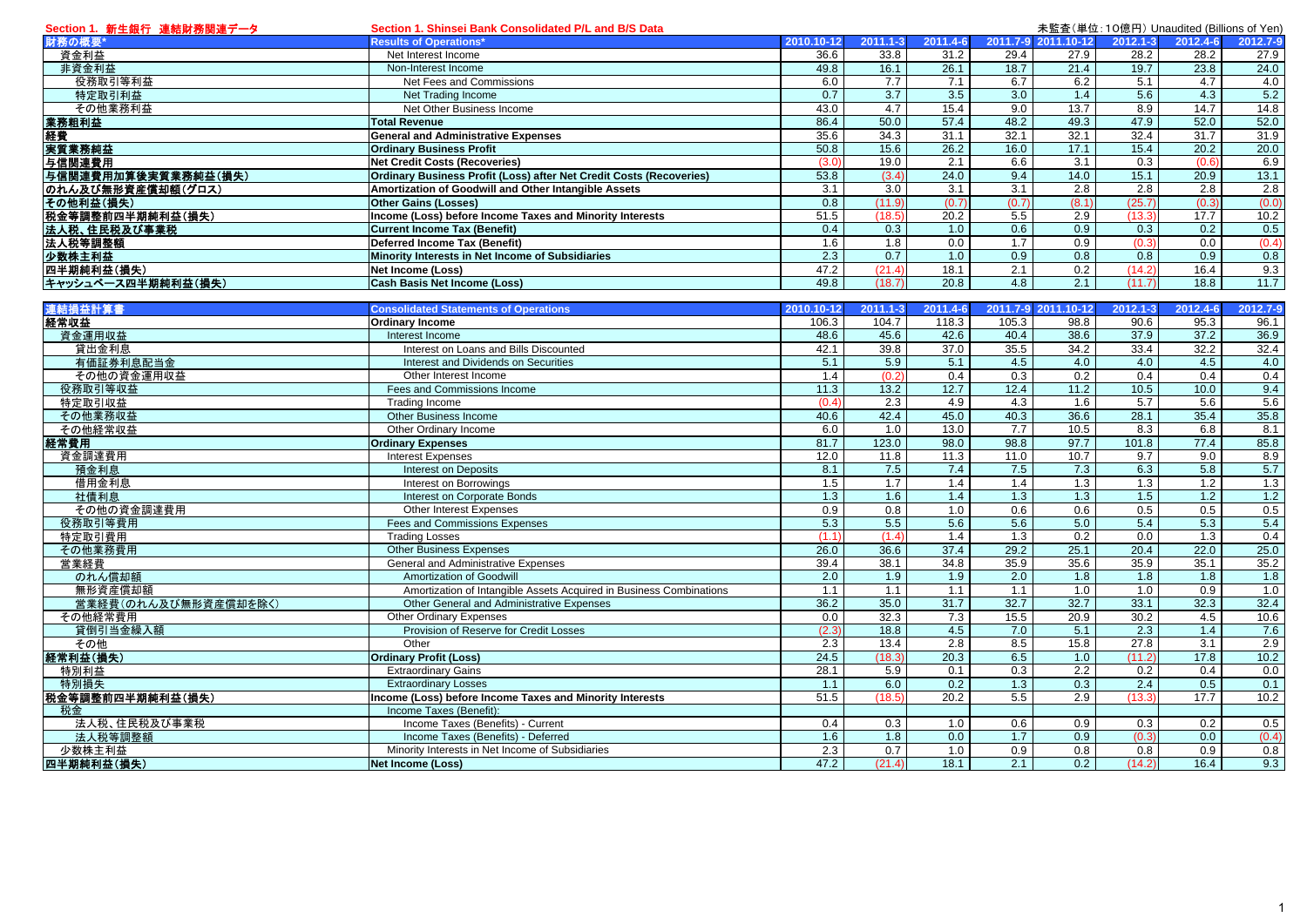| 連結包括利益計算書        | <b>Consolidated Statements of Comprehensive Income</b>     | 2010.10-12 | $11.1 - 3$ |      |       | 2011.4-6 2011.7-9 2011.10-12 2012.1-3 |        | 2012.4-6 | 2012.7-9 |
|------------------|------------------------------------------------------------|------------|------------|------|-------|---------------------------------------|--------|----------|----------|
| 少数株主損益調整前当期純利益   | Income before Minority Interests                           | n/ai       | n/al       | 19.1 | 3.0   | 1.1                                   | (13.3) | 17.4     | 10.1     |
| その他の包括利益(損失)     | Other Comprehensive Income (Loss)                          | n/a        | n/a        |      | 0.3   | 1.7                                   | 9.2    |          | (0.6)    |
| その他有価証券評価差額金     | Unrealized Gain (Loss) on Available-for-sale Securities    | n/a        | n/a        |      | 3.7   | 0.5                                   | 6.2    |          | (0.3)    |
| 繰延ヘッジ損益          | Deferred Gain (Loss) on Derivatives under Hedge Accounting | n/a        | n/a        |      |       | 0.1                                   | 0.9    | (0.0)    | 0.1      |
| 為替換算調整勘定         | <b>Foreign Currency Translation Adjustments</b>            | n/ai       | n/a        |      |       | 0.8                                   | 1.5    | (0.9)    | (0.3)    |
| 持分法適用会社に対する持分相当額 | Share of Other Comprehensive Income in Affiliates          | n/a        | n/a        |      | (0.5) | 0.1                                   | 0.4    | (0.2)    | (0.0)    |
| 包括利益             | Comprehensive Income                                       | n/a        | n/a        | 21.8 | 3.4   | 2.8                                   | (4.1)  | 15.9     | 9.4      |
| 親会社株主に係る包括利益     | Owners of the Parent                                       | n/a        | n/a        | 20.9 | 3.6   | 1.5                                   | (5.2)  | 15.1     | 8.7      |
| 少数株主に係る包括利益(損失)  | <b>Minority Interests</b>                                  | n/a        | n/a        | n a  |       | 1.2                                   | 1.1    | 0.8      | 0.6      |

| 非金利利益        | Non-Interest Income <sup>,</sup>                         |      |      |    | '011             |      |      |      | 2012.7-9 |
|--------------|----------------------------------------------------------|------|------|----|------------------|------|------|------|----------|
| 役務取引等利益      | Net Fees and Commissions                                 | ó.U  |      |    |                  | ∪.∠  | v.i  |      |          |
| 特定取引利益       | Net Trading Income                                       | 0.7  |      |    | 3.0 <sup>°</sup> | 1.4  | 5.6  | 4.3  | 5.2      |
| その他業務利益      | Net Other Business Income                                | 43.0 |      |    | 9.0              | 13.7 | 8.9  | 14.7 | 14.8     |
| うちリース収益・割賦収益 | Income on Leased Assets and Installment Receivables. Net |      | 9.2  |    |                  |      | 8.9  | 8.8  | 8.8      |
| 非資金利益        | <b>INon-Interest Income</b>                              | 49.8 | 16.1 | nn | 18.7             | 21.4 | 19.7 | 23.8 | 24.0     |

| 経費            | <b>General and Administrative Expenses*</b> | 2010.10-12 | $2011.1 - 3$ |      |      | 2011.4-6 2011.7-9 2011.10-12 | $2012.1 - 3$ | 2012.4-6 | 2012.7-9 |
|---------------|---------------------------------------------|------------|--------------|------|------|------------------------------|--------------|----------|----------|
| 人件費           | Personnel Expenses                          | 13.7       | 13.5         | 12.5 | 12.9 | 12.9                         | 12.7         | 12.4     | 12.7     |
| 店舗関連費用        | <b>Premises Expenses</b>                    | 6.0        | 0.5          |      |      | 5.1                          | 5.0          | 4.8      | 5.0      |
| 通信・データ費、システム費 | Technology and Data Processing Expenses     | 4.6        | 4.6          |      |      | 4.1                          | 4.7          | 4.3      | 4.3      |
| 広告費           | <b>Advertising Expenses</b>                 | 2.4        | 1.6 I        |      | 2.3  | 2.3                          | 2.3          |          | 2.1      |
| 消費税·固定資産税等    | Consumption and Property Taxes              |            | ا 1.6        |      |      | 1.8                          | 1.6          | 1.8      |          |
| 預金保険料         | Deposit Insurance Premium                   |            | $1.3+$       |      |      |                              | .            | 1.0      | 1.0      |
| その他           | Other General and Administrative Expenses   |            | 5.9          |      |      | 4.6                          | 4.7          | 5.0      | 5.0      |
| 経費            | <b>General and Administrative Expenses</b>  | 35.6       | 34.3         | 31.  | 32.1 | 32.1                         | 32.4         | 31.7     | 31.9     |

注記: 連結損益計算書における営業経費と経営管理ベースの経費(上記テーブル並びに以下の頁)の差は、退職給付費用の一部やその他で臨時費用等とみなされるものによる。

Note: The difference between "General and Administrative Expenses" in Consolidated Statements of Operations and "General and Administrative Expenses" under management accounting basis,

which is used in the table above and following pages, is mainly related to expenses associated with a portion of retirement and other lump-sum compensation expenses.

| 与信関連費用            | <b>Net Credit Costs (Recoveries)</b>                                 | 2010.10-12 | $2011.1 - 3$ |      |                      | 2011.4-6 2011.7-9 2011.10-12 | $2012.1 - 3$ | 2012.4-6   | 2012.7-9 |
|-------------------|----------------------------------------------------------------------|------------|--------------|------|----------------------|------------------------------|--------------|------------|----------|
| 貸出金償却·債権処分損       | Losses on Write-Off of Loans / Losses on Sale of Loans               | (0.1)      |              |      | $\sim$ $\sim$<br>2.1 | 0.9                          | 0.6          |            | 2.1      |
| 貸倒引当金繰入           | Net (Reversal) Provision of Reserve for Loan Losses                  | (2.3)      | 18.8         |      |                      | 22.4                         | 2.3          | $\sqrt{4}$ | 7.6      |
| 一般貸倒引当金繰入         | Net (Reversal) Provision of General Reserve for Loan Losses          | (3.1)      | 5.5          |      | 4.2                  | (6.8)                        | (3.1)        |            | 1.9      |
| 個別貸倒引当金繰入         | Net (Reversal) Provision of Specific Reserve for Loan Losses         | 0.7        | 13.2         |      | 2.8                  | 29.2                         | 5.4          | 2.6        | 5.6      |
|                   | Net (Reversal) Provision of Reserve for Loan Losses to               | (0.0)      |              |      | (0.0)                |                              |              |            |          |
| 特定海外債権引当勘定繰入      | <b>Restructuring Countries</b>                                       |            |              |      |                      |                              |              |            |          |
| その他貸倒引当金繰入        | Net (Reversal) Provision of Specific Reserve for Other Credit Losses |            |              |      |                      | (17.2)                       |              | $0.0\,$    |          |
| リース業務関連のその他与信関連費用 | Other Credit Costs Relating to Leasing Business                      |            | 0.0          |      |                      |                              | (0.4)        | U.3        | (0.0)    |
| 償却債権取立益           | Recoveries of Written-off Claims                                     |            |              | 73 Q | (2.9)                | (2.6)                        | (2.1)        | (2.8)      | (2.7)    |
| <b>与信関連費用</b>     | Net Credit Costs (Recoveries)                                        | 3.0        | 19.0         |      | 6.6                  | 3.1                          | 0.3          | (0.6)      | 6.9      |

注記: 償却債権取立益は2011.4-6より、与信関連費用に含めております。

Note: Recoveries of Written-off Claims is included in Net Credit Costs from 2011.4-6.

| のれん及び無形資産償却  | Amortization of Goodwill and Other Intangible Assets | 2010.10-1 | $2011.1 - 3$ | $4-6$ | 2011.7-9 2011.10-12 |       | $2012.4 - 6$ | 2012.7-9 |
|--------------|------------------------------------------------------|-----------|--------------|-------|---------------------|-------|--------------|----------|
| 新生フィナンシャル    | Shinsei Financial                                    |           |              |       | 20                  |       | 1 വ          | 2.0      |
| シンキ          | Shinki                                               |           | 0.0)         | (U.U) | (0.0)               | (0.0) | (0.0)        | (0.0)    |
| アプラスフィナンシャル  | <b>APLUS FINANCIAL</b>                               |           | $0.2\,$      |       | 0.2                 | 0.2   | 0.2          | 0.2      |
| 昭和リース        | Showa Leasing                                        |           | 0.7          |       |                     | 0.7   | 0.7          | 0.7      |
| その他          | Others                                               |           |              |       | (V.V.               | (0.0) |              |          |
| のれん及び無形資産償却額 | Amortization of Goodwill and Other Intangible Assets |           | 3.0          |       | 2.8                 | 2.8   | 2.8          | 2.8      |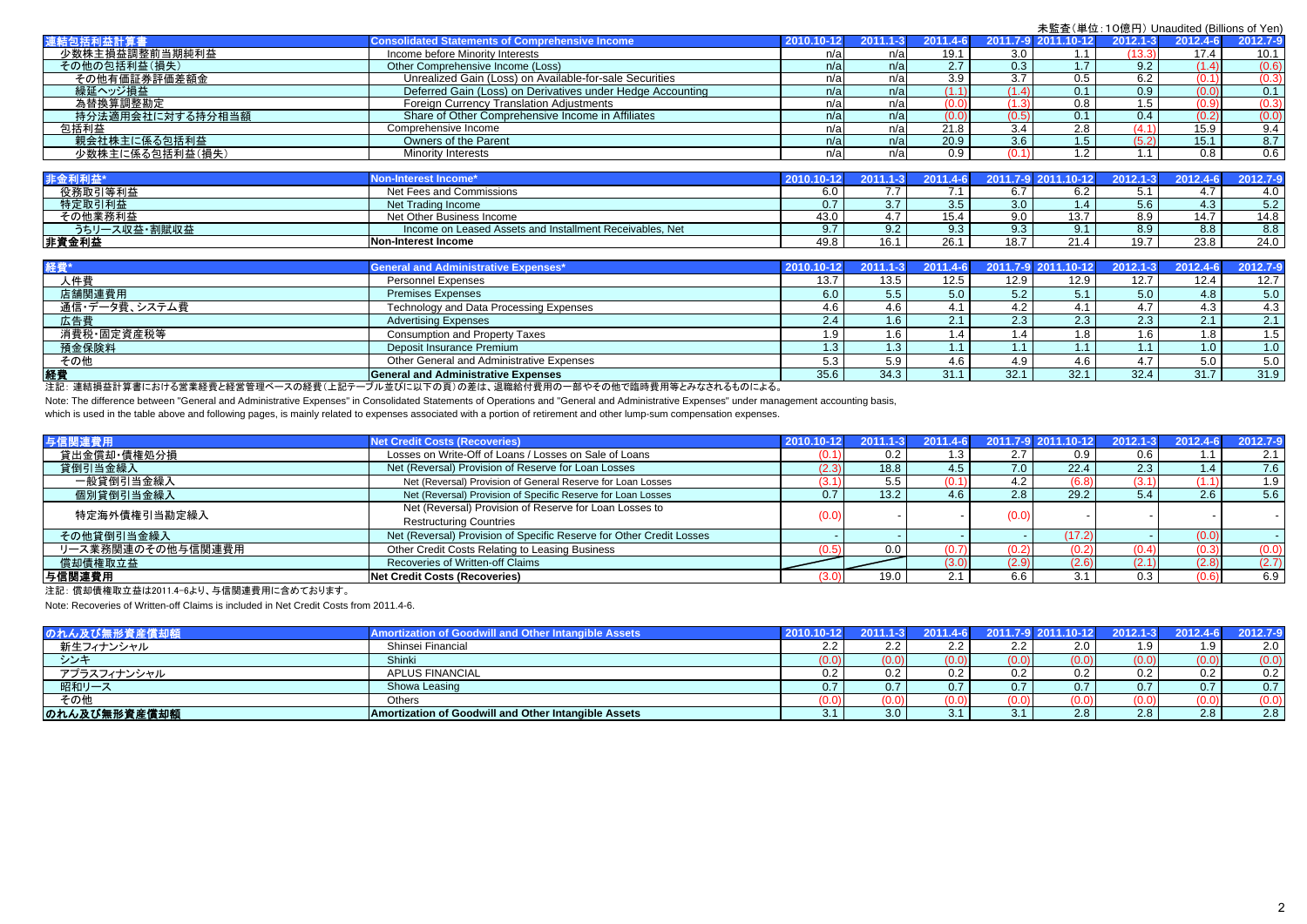| その他利益(損失)    | <b>Other Gains (Losses)</b>                            | 2010.10-12 | $2011.1 - 3$ | 2011.4-6 |       | 2011.7-9 2011.10-12 | $2012.1 - 3$ | 2012.4-6      | 2012.7-9 |
|--------------|--------------------------------------------------------|------------|--------------|----------|-------|---------------------|--------------|---------------|----------|
| 特別損益         | Extraordinary Income (Loss)                            | 2.3        | (4.2)        |          |       |                     | (2.1         | $0.1^{\circ}$ | (0.0)    |
| 固定資産処分損益     | Net Gain on Disposal of Premises and Equipment         |            | (0.2)        | 0.0      |       | (0.0)               | (0.3         | 0.2           | (0.0)    |
| 償却債権取立益      | Recoveries of Write-off Claims                         | 3.2        | 4.5          |          |       |                     |              |               |          |
| その他の特別利益     | Other Extraordinary Income                             | (0.8       | (8.5)        |          | (0.8) |                     |              | (0.4)         | (0.0)    |
| 利息返還損失引当金繰入額 | Provisions of Reserve for Losses on Interest Repayment |            | (10.1)       | (0.8)    |       | (11.0)              | (21.0)       |               |          |
| 新生フィナンシャル    | Shinsei Financial                                      |            | (4.7)        | (0.8)    |       | (5.0)               | (10.1)       |               |          |
| シンキ          | Shinki                                                 |            | (2.1)        |          |       | (5.0)               | (6.5         |               |          |
| アプラスフィナンシャル  | <b>APLUS FINANCIAL</b>                                 |            | (3.2)        |          |       | (1.0)               | (4.3)        |               |          |
| その他          | Other                                                  |            |              |          |       |                     |              |               |          |
| その他          | Other                                                  |            | (1.1)        |          | 0.3   | 0.9                 | (2.4)        | (0.2)         | 0.0      |
| その他利益(損失)    | <b>Other Gains (Losses)</b>                            | 0.8        | (15.5)       |          | (0.7) | (8.1)               | (25.7)       | (0.3)         | (0.0)    |
|              |                                                        |            |              |          |       |                     |              |               |          |

注記: 償却債権取立益は2011.4-6より、与信関連費用に含めております。

Note: Recoveries of Written-off Claims is included in Net Credit Costs from 2011.4-6.

| 少数株式                     |                                                                                               |     |     |                  | 2012.1 |     |     |
|--------------------------|-----------------------------------------------------------------------------------------------|-----|-----|------------------|--------|-----|-----|
| 当行子会社SPCが発行する優先出資証券への利払い | Dividends on Perpetual Preferred Securities (Hybrid Tier I Capital) issued by<br>Foreign SPCs | ີ   | U.O |                  | 0.7    | 0.7 |     |
| その他                      | <b>Others</b>                                                                                 | 0.2 |     | $\overline{0}$ . | 0.0    | 0.2 | 0.0 |
| 少数株主利益                   | Minority Interests in Net Income of Subsidiaries                                              |     |     | 0.9              | 0.8    | 0.9 | 0.8 |

| 資金運用/調達(リース·割賦売掛金を含む)の状況           | nterest-Earning Assets and Interest-Bearing Liabilities                       | 2010.10-12 | $2011.1 - 3$ | 2011.4-6 |         | 2011.7-9 2011.10-12 | $2012.1 - 3$ | 2012.4-6 | 2012.7-9 |
|------------------------------------|-------------------------------------------------------------------------------|------------|--------------|----------|---------|---------------------|--------------|----------|----------|
| (平均残高)*                            | <b>Average Balance)*</b>                                                      |            |              |          |         |                     |              |          |          |
| 資金運用勘定:                            | Interest-Earning Assets:                                                      |            |              |          |         |                     |              |          |          |
| 貸出金                                | Loans and Bills Discounted                                                    | 4,534.3    | 4,446.7      | 4,259.6  | 4,181.0 | 4,058.4             | 4,140.2      | 4,148.6  | 4,222.6  |
| リース債権およびリース投資資産・割賦売掛金              | Leased Assets and Installment Receivables                                     | 566.1      | 549.5        | 547.9    | 540.1   | 543.3               | 551.3        | 561.5    | 565.4    |
| 有価証券                               | <b>Securities</b>                                                             | 2,768.4    | 3,573.6      | 3,019.1  | 2,504.8 | 2,109.6             | 944.9        | .843.3   | 1,930.1  |
| その他資金運用勘定                          | Other Interest-Earning Assets                                                 | 448.2      | 438.8        | 282.1    | 381.7   | 346.8               | 394.5        | 378.9    | 374.1    |
| 資金運用勘定合計(A)                        | Total Revenue on Interest-Earning Assets (A)                                  | 8,317.2    | 9.008.9      | 8.108.8  | 7.607.7 | 7.058.3             | 7,031.0      | 6.932.4  | 7,092.4  |
| 資金調達勘定:                            | Interest-Bearing Liabilities:                                                 |            |              |          |         |                     |              |          |          |
| 預金·讓渡性預金                           | Deposits, including Negotiable Certificates of Deposit                        | 5,791.1    | 5,740.7      | 5,686.5  | 5,652.6 | 5,627.1             | 5,527.7      | 5,341.3  | 5,350.2  |
| 債券                                 | Debentures                                                                    | 411.2      | 373.9        | 339.6    | 327.1   | 311.7               | 303.7        | 292.4    | 286.0    |
| 借用金                                | <b>Borrowed Money</b>                                                         | 1,316.9    | .768.6       | 1,003.1  | 625.8   | 467.7               | 492.4        | 543.9    | 673.6    |
| 劣後借入                               | <b>Subordinated Debt</b>                                                      | 102.0      | 101.9        | 98.4     | 93.7    | 92.9                | 93.0         | 93.0     | 93.0     |
| その他借用金                             | <b>Other Borrowed Money</b>                                                   | 1,214.9    | .666.6       | 904.6    | 532.0   | 374.7               | 399.3        | 450.9    | 580.6    |
| 社債                                 | Corporate Bonds                                                               | 190.9      | 197.9        | 178.1    | 158.8   | 158.3               | 185.3        | 163.7    | 164.3    |
| 劣後社債                               | <b>Subordinated Bonds</b>                                                     | 153.9      | 163.1        | 149.4    | 134.5   | 136.3               | 162.2        | 140.0    | 140.4    |
| その他社債                              | Other Corporate Bonds                                                         | 37.0       | 34.8         | 28.7     | 24.2    | 22.0                | 23.1         | 23.6     | 23.8     |
| その他資金調達勘定                          | Other Interest-Bearing Liabilities                                            | 389.9      | 608.5        | 736.9    | 533.2   | 334.2               | 299.5        | 405.2    | 362.0    |
| 資金調達勘定合計(B)                        | Total Expense on Interest-Bearing Liabilities (B)                             | 8.100.3    | 8.689.8      | 7.944.5  | 7.297.7 | 6.899.2             | 6,808.8      | 6.746.7  | 6.836.2  |
| 純資金利鞘(ネットインタレストマージン)(A)-(B)        | Net Interest Margin (A)-(B)                                                   |            |              |          |         |                     |              |          |          |
| 非金利負債                              | Non Interest-Bearing Sources of Funds:                                        |            |              |          |         |                     |              |          |          |
| ネット非金利負債(非金利資産)                    | Non Interest-Bearing (Assets) Liabilities, Net                                | (261.9)    | (204.4)      | (392.4)  | (257.6) | (411.2)             | (346.2)      | (386.3)  | (326.4)  |
| 純資産の部合計ー少数株主持分                     | Total Equity Excluding Minority Interest in Subsidiaries                      | 478.8      | 523.5        | 556.7    | 567.6   | 570.2               | 568.4        | 572.0    | 582.6    |
| 非金利負債合計(C)                         | Total Non Interest-Bearing Sources of Funds(C)                                | 216.9      | 319.1        | 164.3    | 309.9   | 159.0               | 222.1        | 185.6    | 256.1    |
|                                    | Sum of Total Expense on Interest-Bearing Liabilities and Non-Interest-Bearing |            |              |          |         |                     |              | 6.932.4  | 7.092.4  |
| 資金調達勘定・非金利負債合計 (D)=(B)+(C)         | Sources of Funds (D)=(B)+(C)                                                  | 8,317.2    | 9.008.9      | 8,108.8  | 7,607.7 | 7,058.3             | 7,031.0      |          |          |
| 資金利益/資金運用利回り(リース·割賦売掛金を含む) (A)-(D) | Net Revenue/Yield on Interest-Earning Assets (A)-(D)                          |            |              |          |         |                     |              |          |          |
| 経常収益ベース資金運用勘定/収益への組み替え             | Reconciliation of Total Revenue on Interest-Earning Assets to                 |            |              |          |         |                     |              |          |          |
|                                    | <b>Total Interest Income</b>                                                  |            |              |          |         |                     |              |          |          |
| 資金運用勘定合計                           | Total Revenue on Interest-Earning Assets                                      | 8,317.2    | 9.008.9      | 8.108.8  | 7.607.7 | 7.058.3             | 7.031.0      | 6.932.4  | 7,092.4  |
| 差引:リース債権およびリース投資資産・割賦売掛金           | Less: Income on Leased Assets and Installment Receivables. Net                | 566.1      | 549.5        | 547.9    | 540.1   | 543.3               | 551.3        | 561.5    | 565.4    |
| 経常収益ペース資金運用勘定                      | <b>Total Interest Income</b>                                                  | 7,751.0    | 8,459.3      | 7,560.9  | 7,067.6 | 6,514.9             | 6,479.6      | 6,370.9  | 6,527.0  |
| 資金調達費用                             | <b>Total Interest Expenses</b>                                                |            |              |          |         |                     |              |          |          |
| 資金利益                               | Net Interest Income                                                           |            |              |          |         |                     |              |          |          |

注記: 前期の数値については、有価証券の平均残高と利回りの訂正による修正を行っております。

: 前期の数字は今期の表記に調整されています。

Note: Previous period figures for average balance and yield are adjusted to conform to recalculation of the average balance of securities.

: Previous periods have been adjusted to conform to current period presentation.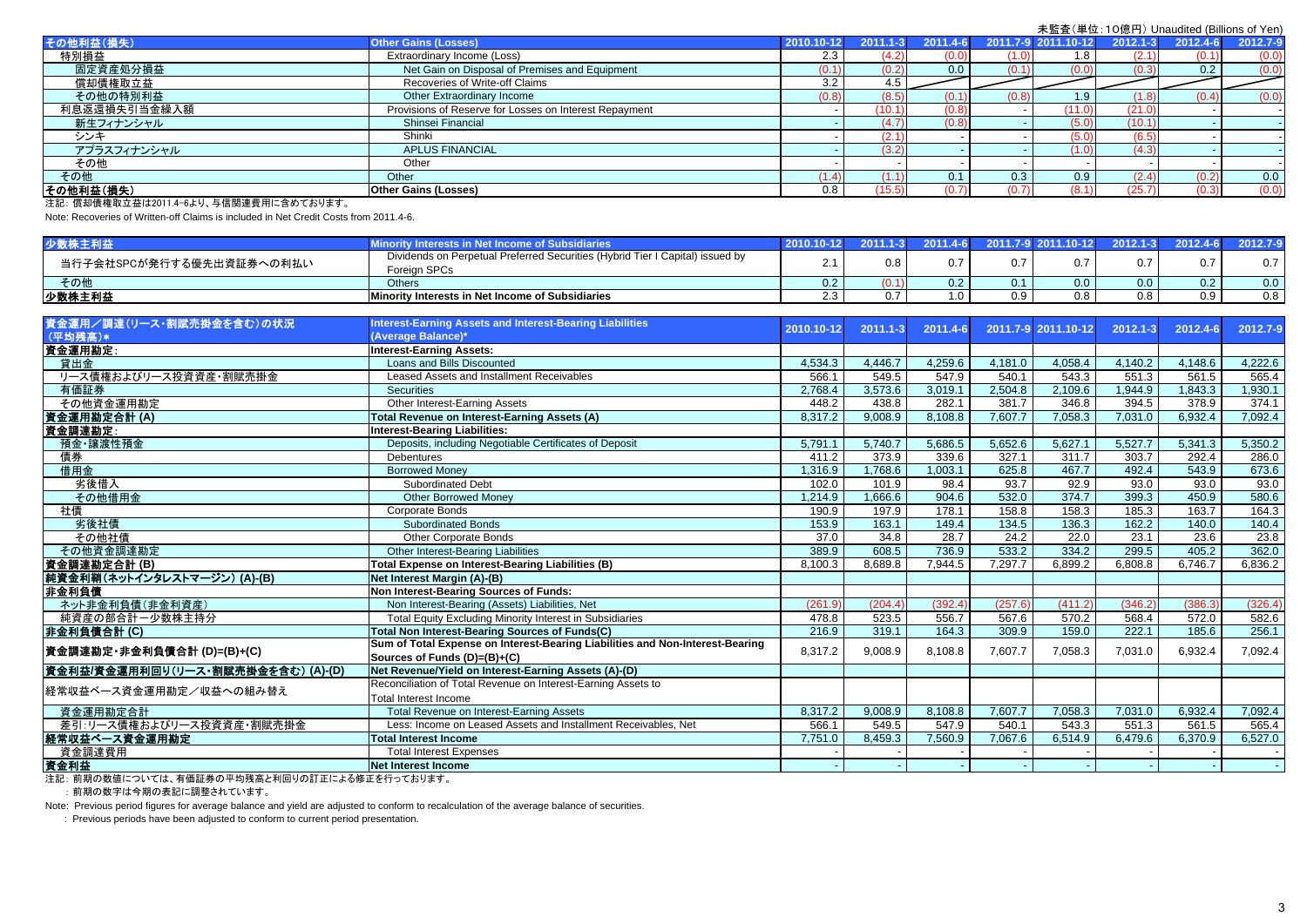|                                    |                                                                               |            |              |          |      |                     |                  | 木血且 \丰吐. TO底I ]/ Unduulted (Dillions of Terr |          |
|------------------------------------|-------------------------------------------------------------------------------|------------|--------------|----------|------|---------------------|------------------|----------------------------------------------|----------|
| 資金運用/調達(リース・割賦売掛金を含む)の状況           | Interest-Earning Assets and Interest-Bearing Liabilities                      | 2010.10-12 | $2011.1 - 3$ | 2011.4-6 |      | 2011.7-9 2011.10-12 | $2012.1 - 3$     | 2012.4-6                                     | 2012.7-9 |
| (利息)*                              | (Interest)*                                                                   |            |              |          |      |                     |                  |                                              |          |
| 資金運用勘定:                            | <b>Interest-Earning Assets:</b>                                               |            |              |          |      |                     |                  |                                              |          |
| 貸出金                                | Loans and Bills Discounted                                                    | 42.1       | 39.8         | 37.0     | 35.5 | 34.2                | 33.4             | 32.2                                         | 32.4     |
| リース債権およびリース投資資産・割賦売掛金              | Leased Assets and Installment Receivables                                     | 9.7        | 9.2          | 9.3      | 9.3  | 9.1                 | 8.9              | 8.8                                          | 8.8      |
| 有価証券                               | <b>Securities</b>                                                             | 5.1        | 5.9          | 5.1      | 4.5  | 4.0                 | 4.0              | 4.5                                          | 4.0      |
| その他資金運用勘定                          | Other Interest-Earning Assets                                                 | 1.4        | (0.2)        | 0.4      | 0.3  | 0.2                 | 0.4              | 0.4                                          | 0.4      |
| 資金運用勘定合計(A)                        | Total Revenue on Interest-Earning Assets (A)                                  | 58.4       | 54.8         | 51.9     | 49.8 | 47.7                | 46.8             | 46.0                                         | 45.7     |
| 資金調達勘定:                            | Interest-Bearing Liabilities:                                                 |            |              |          |      |                     |                  |                                              |          |
| 預金·讓渡性預金                           | Deposits, including Negotiable Certificates of Deposit                        | 8.2        | 7.6          | 7.5      | 7.6  | 7.4                 | 6.4              | 5.9                                          | 5.8      |
| 債券                                 | <b>Debentures</b>                                                             | 0.5        | 0.4          | 0.4      | 0.3  | $\overline{0.3}$    | $\overline{0.3}$ | 0.2                                          | 0.2      |
| 借用金                                | <b>Borrowed Money</b>                                                         | 1.5        | 1.7          | 1.4      | 1.4  | 1.3                 | 1.3              | 1.2                                          | 1.3      |
| 劣後借入                               | <b>Subordinated Debt</b>                                                      | 0.2        | 0.2          | 0.3      | 0.4  | 0.4                 | 0.4              | 0.4                                          | 0.4      |
| その他借用金                             | <b>Other Borrowed Money</b>                                                   | 1.3        | 1.5          | 1.1      | 1.0  | $\overline{0.8}$    | 0.8              | 0.7                                          | 0.8      |
| 社債                                 | Corporate Bonds                                                               | 1.3        | 1.6          | 1.4      | 1.3  | 1.3                 | 1.5              | 1.2                                          | 1.2      |
| 劣後社債                               | <b>Subordinated Bonds</b>                                                     | 1.2        | 1.5          | 1.3      | 1.2  | 1.3                 | 1.4              | 1.1                                          | 1.2      |
| その他社債                              | Other Corporate Bonds                                                         | 0.1        | 0.1          | 0.1      | 0.0  | 0.0                 | 0.1              | 0.0                                          | 0.0      |
| その他資金調達勘定                          | Other Interest-Bearing Liabilities                                            | 0.2        | 0.2          | 0.4      | 0.1  | 0.1                 | 0.1              | 0.2                                          | 0.2      |
| 資金調達勘定合計(B)                        | Total Expense on Interest-Bearing Liabilities (B)                             | 12.0       | 11.8         | 11.3     | 11.0 | 10.7                | 9.7              | 9.0                                          | 8.9      |
| 純資金利鞘(ネットインタレストマージン) (A)-(B)       | Net Interest Margin (A)-(B)                                                   | 46.4       | 43.0         | 40.5     | 38.7 | 37.0                | 37.1             | 37.0                                         | 36.8     |
| 非金利負債                              | Non Interest-Bearing Sources of Funds:                                        |            |              |          |      |                     |                  |                                              |          |
| ネット非金利負債(非金利資産)                    | Non Interest-Bearing (Assets) Liabilities, Net                                |            |              |          |      |                     |                  |                                              |          |
| 純資産の部合計一少数株主持分                     | Total Equity Excluding Minority Interest in Subsidiaries                      |            |              |          |      |                     |                  |                                              |          |
| 非金利負債合計(C)                         | Total Non Interest-Bearing Sources of Funds (C)                               |            |              |          |      |                     |                  |                                              |          |
|                                    | Sum of Total Expense on Interest-Bearing Liabilities and Non-Interest-Bearing |            | 11.8         | 11.3     | 11.0 | 10.7                | 9.7              | 9.0                                          |          |
| 資金調達勘定・非金利負債合計 (D)=(B)+(C)         | Sources of Funds (D)=(B)+(C)                                                  | 12.0       |              |          |      |                     |                  |                                              | 8.9      |
| 資金利益/資金運用利回り(リース・割賦売掛金を含む) (A)-(D) | Net Revenue/Yield on Interest-Earning Assets (A)-(D)                          | 46.4       | 43.0         | 40.5     | 38.7 | 37.0                | 37.1             | 37.0                                         | 36.8     |
|                                    | Reconciliation of Total Revenue on Interest-Earning Assets to                 |            |              |          |      |                     |                  |                                              |          |
| 経常収益ベース資金運用勘定/収益への組み替え             | Total Interest Income                                                         |            |              |          |      |                     |                  |                                              |          |
| 資金運用勘定合計                           | Total Revenue on Interest-Earning Assets                                      | 58.4       | 54.8         | 51.9     | 49.8 | 47.7                | 46.8             | 46.0                                         | 45.7     |
| 差引:リース債権およびリース投資資産·割賦売掛金           | Less: Income on Leased Assets and Installment Receivables, Net                | 9.7        | 9.2          | 9.3      | 9.3  | 9.1                 | 8.9              | 8.8                                          | 8.8      |
| 経常収益ベース資金運用勘定                      | <b>Total Interest Income</b>                                                  | 48.6       | 45.6         | 42.6     | 40.4 | 38.6                | 37.9             | 37.2                                         | 36.9     |
| 資金調達費用                             | <b>Total Interest Expenses</b>                                                | 12.0       | 11.8         | 11.3     | 11.0 | 10.7                | 9.7              | 9.0                                          | 8.9      |
| 資金利益                               | <b>Net Interest Income</b>                                                    | 36.6       | 33.8         | 31.2     | 29.4 | 27.9                | 28.2             | 28.2                                         | 27.9     |
|                                    |                                                                               |            |              |          |      |                     |                  |                                              |          |

注記: 前期の数値については、有価証券の平均残高と利回りの訂正による修正を行っております。

: 前期の数字は今期の表記に調整されています。

Note: Previous period figures for average balance and yield are adjusted to conform to recalculation of the average balance of securities.

: Previous periods have been adjusted to conform to current period presentation.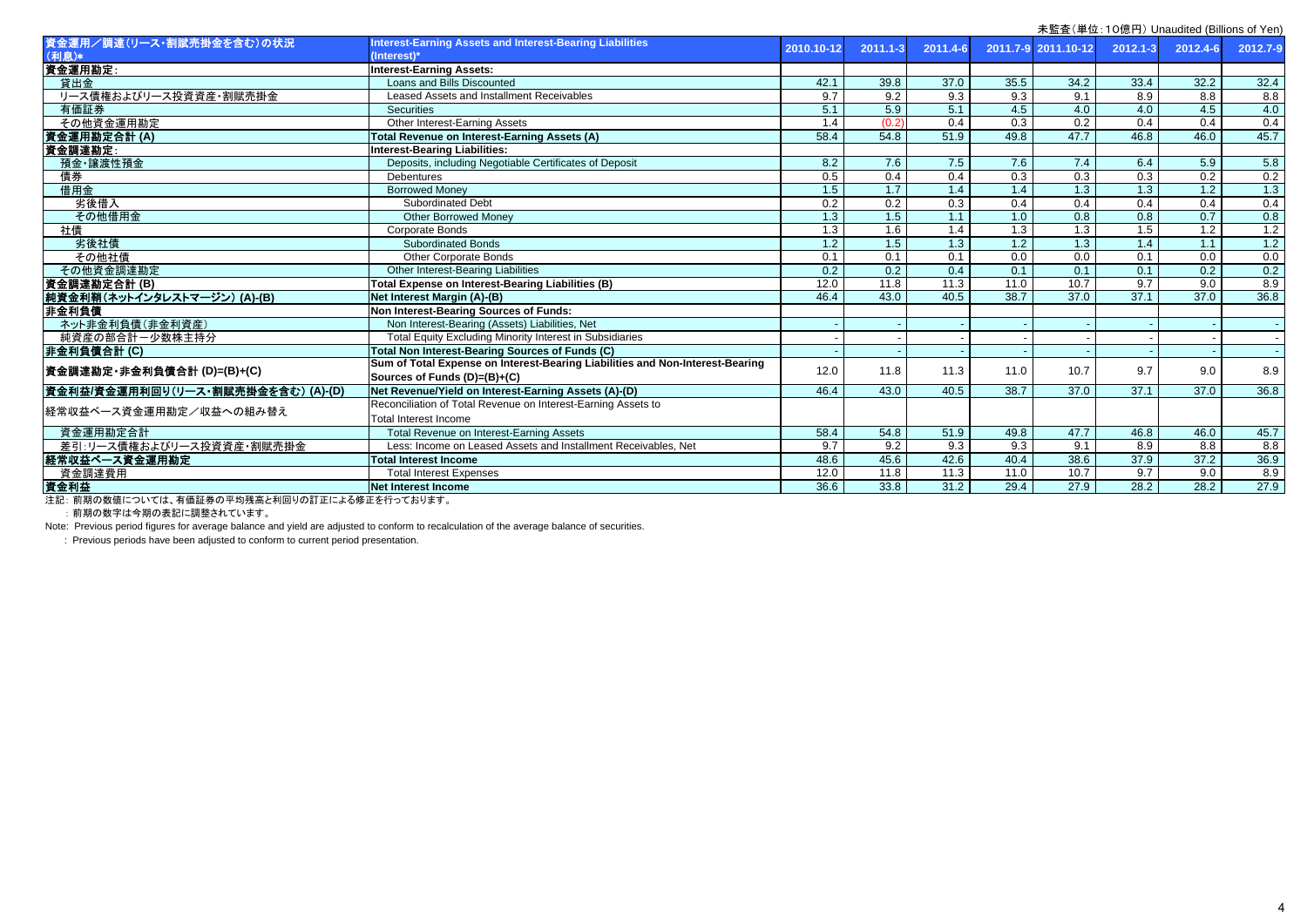|                              |                                                                               |            |              |          |       | 木血且 \丰��. TOj&I ]/ Orladdited (Dillions of Terry |              |          |          |
|------------------------------|-------------------------------------------------------------------------------|------------|--------------|----------|-------|--------------------------------------------------|--------------|----------|----------|
| 資金運用/調達(リース·割賦売掛金を含む)の状況     | Interest-Earning Assets and Interest-Bearing Liabilities                      | 2010.10-12 | $2011.1 - 3$ | 2011.4-6 |       | 2011.7-9 2011.10-12                              | $2012.1 - 3$ | 2012.4-6 | 2012.7-9 |
| (利回り(%))*                    | (Yield/Rate (%))*                                                             |            |              |          |       |                                                  |              |          |          |
| 資金運用勘定:                      | <b>Interest-Earning Assets:</b>                                               |            |              |          |       |                                                  |              |          |          |
| 貸出金                          | Loans and Bills Discounted                                                    | 3.68       | 3.64         | 3.49     | 3.37  | 3.35                                             | 3.28         | 3.12     | 3.05     |
| リース·割賦売掛金                    | Leased Assets and Installment Receivables                                     | 6.85       | 6.79         | 6.82     | 6.84  | 6.67                                             | 6.56         | 6.29     | 6.19     |
| 有価証券                         | <b>Securities</b>                                                             | 0.74       | 0.68         | 0.69     | 0.72  | 0.76                                             | 0.84         | 0.99     | 0.84     |
| その他資金運用勘定                    | Other Interest-Earning Assets                                                 | ***        | $***$        | $***$    | $***$ | $***$                                            | $***$        | $\cdots$ |          |
| 資金運用勘定合計(A)                  | Total Revenue on Interest-Earning Assets (A)                                  | 2.79       | 2.47         | 2.57     | 2.60  | 2.69                                             | 2.70         | 2.66     | 2.56     |
| 資金調達勘定:                      | Interest-Bearing Liabilities:                                                 |            |              |          |       |                                                  |              |          |          |
| 預金·讓渡性預金                     | Deposits, including Negotiable Certificates of Deposit                        | 0.57       | 0.54         | 0.53     | 0.53  | 0.52                                             | 0.47         | 0.45     | 0.43     |
| 債券                           | <b>Debentures</b>                                                             | 0.54       | 0.51         | 0.51     | 0.48  | 0.44                                             | 0.41         | 0.39     | 0.37     |
| 借用金                          | <b>Borrowed Money</b>                                                         | 0.48       | 0.40         | 0.58     | 0.94  | 1.14                                             | 1.08         | 0.94     | 0.79     |
| 劣後借入                         | <b>Subordinated Debt</b>                                                      | 0.88       | 0.83         | 1.29     | 2.04  | 2.07                                             | 2.09         | 2.07     | 2.07     |
| その他借用金                       | <b>Other Borrowed Money</b>                                                   | 0.45       | 0.37         | 0.50     | 0.75  | 0.91                                             | 0.84         | 0.70     | 0.58     |
| 社債                           | <b>Corporate Bonds</b>                                                        | 2.85       | 3.38         | 3.23     | 3.48  | 3.51                                             | 3.33         | 3.10     | 3.08     |
| 劣後社債                         | <b>Subordinated Bonds</b>                                                     | 3.21       | 3.81         | 3.56     | 3.82  | 3.80                                             | 3.53         | 3.38     | 3.43     |
| その他社債                        | Other Corporate Bonds                                                         | 1.35       | 1.41         | 1.52     | 1.60  | 1.68                                             | 1.93         | 1.46     | 1.04     |
| その他資金調達勘定                    | Other Interest-Bearing Liabilities                                            | $***$      | $***$        |          | $***$ | $***$                                            | $***$        | $***$    | $***$    |
| 資金調達勘定合計 (B)                 | Total Expense on Interest-Bearing Liabilities (B)                             | 0.59       | 0.55         | 0.57     | 0.60  | 0.62                                             | 0.58         | 0.54     | 0.52     |
| 純資金利鞘(ネットインタレストマージン) (A)-(B) | Net Interest Margin (A)-(B)                                                   | 2.20       | 1.92         | 2.00     | 2.00  | 2.07                                             | 2.12         | 2.13     | 2.04     |
| 非金利負債                        | Non Interest-Bearing Sources of Funds:                                        |            |              |          |       |                                                  |              |          |          |
| ネット非金利負債(非金利資産)              | Non Interest-Bearing (Assets) Liabilities, Net                                |            |              |          |       |                                                  |              |          |          |
| 純資産の部合計ー少数株主持分               | Total Equity Excluding Minority Interest in Subsidiaries                      |            |              |          |       |                                                  |              |          |          |
| 非金利負債合計                      | <b>Total Non Interest-Bearing Sources of Funds</b>                            |            |              |          |       |                                                  |              |          |          |
| 資金調達勘定·非金利負債合計               | Sum of Total Expense on Interest-Bearing Liabilities and Non-Interest-Bearing | 0.57       | 0.53         | 0.56     | 0.57  | 0.60                                             | 0.56         | 0.52     | 0.50     |
|                              | Sources of Funds                                                              |            |              |          |       |                                                  |              |          |          |
| 資金利益/資金運用利回り(リース・割賦売掛金を含む)   | Net Revenue/Yield on Interest-Earning Assets                                  | 2.22       | 1.94         | 2.01     | 2.02  | 2.08                                             | 2.14         | 2.14     | 2.06     |
| 経常収益ベース資金運用勘定/収益への組み替え       | Reconciliation of Total Revenue on Interest-Earning Assets to                 |            |              |          |       |                                                  |              |          |          |
|                              | Total Interest Income                                                         |            |              |          |       |                                                  |              |          |          |
| 資金運用勘定合計                     | Total Revenue on Interest-Earning Assets                                      | 2.79       | 2.47         | 2.57     | 2.60  | 2.69                                             | 2.70         | 2.66     | 2.56     |
| 差引:リース債権およびリース投資資産・割賦売掛金     | Less: Income on Leased Assets and Installment Receivables, Net                | 6.85       | 6.79         | 6.82     | 6.84  | 6.67                                             | 6.56         | 6.29     | 6.19     |
| 経常収益ベース資金運用勘定                | <b>Total Interest Income</b>                                                  | 2.49       | 2.19         | 2.26     | 2.27  | 2.35                                             | 2.38         | 2.34     | 2.25     |
| 資金調達費用                       | <b>Total Interest Expenses</b>                                                |            |              |          |       |                                                  |              |          |          |
| 資金利益                         | <b>Net Interest Income</b>                                                    |            |              |          |       |                                                  |              |          |          |
|                              |                                                                               |            |              |          |       |                                                  |              |          |          |

注記: 前期の数値については、有価証券の平均残高と利回りの訂正による修正を行っております。

: 前期の数字は今期の表記に調整されています。

Note: Previous period figures for average balance and yield are adjusted to conform to recalculation of the average balance of securities.

: Previous periods have been adjusted to conform to current period presentation.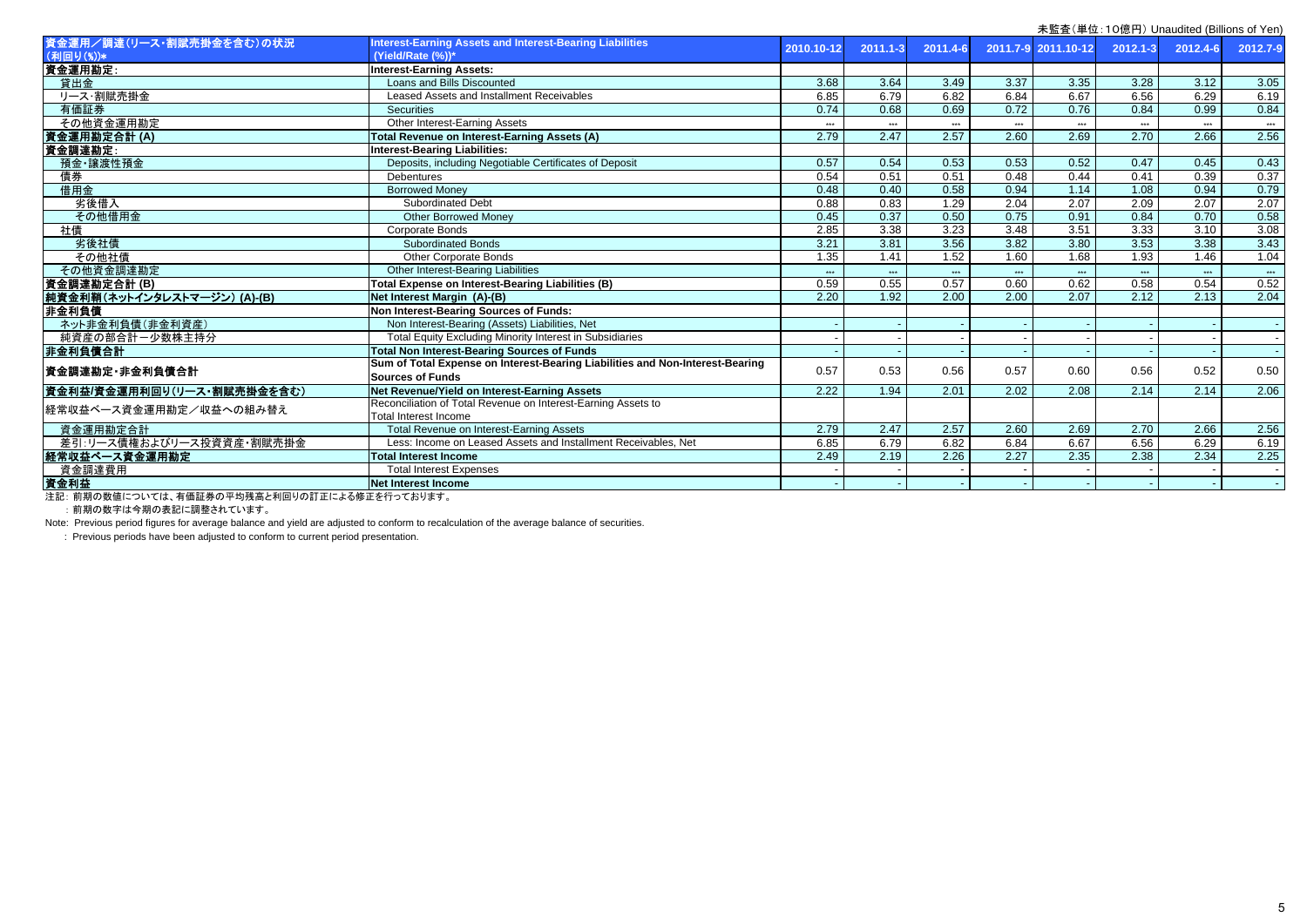| 連結貸借対照表          | <b>Consolidated Balance Sheets</b>                           | 2010.12  | 2011.3                   | 2011.6  | 2011.9            | 2011.12                  | 2012.3  | 2012.6  | 2012.9  |
|------------------|--------------------------------------------------------------|----------|--------------------------|---------|-------------------|--------------------------|---------|---------|---------|
| 資産の部:            | Assets:                                                      |          |                          |         |                   |                          |         |         |         |
| 現金預け金            | Cash and Due from Banks                                      | 519.0    | 452.7                    | 371.4   | 329.4             | 496.1                    | 413.7   | 373.5   | 414.0   |
| コールローン及び買入手形     | Call Loans and Bills Bought                                  | 8.6      |                          | 12.0    | 30.1              |                          | 15.7    | 8.5     |         |
| 買現先勘定            | Receivables under Resale Agreements                          |          | $\sim$                   |         |                   | 15.0                     | 18.3    | 38.3    | 38.3    |
| 債券貸借取引支払保証金      | Receivables under Securities Borrowing Transactions          | 33.5     | 10.3                     | 36.0    | 52.4              | 29.2                     | 114.0   | 35.1    | 31.9    |
| 買入金銭債権           | Other Monetary Claims Purchased                              | 163.7    | 157.0                    | 135.8   | 147.0             | 131.5                    | 130.9   | 129.0   | 120.3   |
| 特定取引資産           | <b>Trading Assets</b>                                        | 210.6    | 195.3                    | 210.7   | 239.1             | 209.2                    | 202.6   | 211.8   | 217.9   |
| 金銭の信託            | Monetary Assets Held in Trust                                | 262.0    | 253.6                    | 241.4   | 276.4             | 274.1                    | 267.6   | 262.9   | 260.1   |
| 有価証券             | <b>Securities</b>                                            | 3,153.8  | 3,286.3                  | 2,703.3 | 2,220.1           | 1,895.5                  | 1,873.4 | 1,864.2 | 2,003.4 |
| 貸出金              | Loans and Bills Discounted                                   | 4,411.3  | 4,291.4                  | 4,214.0 | 4,125.5           | 4,076.5                  | 4,136.8 | 4,237.2 | 4,281.9 |
| 外国為替             | Foreign Exchanges                                            | 15.0     | 42.0                     | 29.7    | 22.2              | 24.6                     | 18.8    | 16.7    | 22.7    |
| リース債権及びリース投資資産   | Lease Receivables and Leased Investment Assets               | 203.5    | 206.2                    | 199.5   | 198.3             | 195.7                    | 197.4   | 195.3   | 196.9   |
| その他資産            | Other Assets                                                 | 869.4    | 794.7                    | 779.5   | 772.3             | 729.3                    | 686.7   | 653.2   | 771.5   |
| 割賦売掛金            | <b>Installment Receivables</b>                               | 340.8    | 330.4                    | 325.1   | 324.4             | 338.7                    | 347.9   | 348.5   | 356.0   |
| 有形固定資産           | Premises and Equipment                                       | 54.5     | 50.0                     | 50.5    | 48.6              | 52.1                     | 54.1    | 55.1    | 55.0    |
| 有形リース資産          | Tangible Leased Assets as Lessor                             | 16.7     | 13.7                     | 14.2    | 13.8              | 16.8                     | 17.2    | 19.4    | 19.6    |
| 無形固定資産           | Intangible Assets                                            | 98.8     | 96.0                     | 92.8    | 89.4              | 86.0                     | 81.0    | 77.1    | 73.9    |
| のれん              | Goodwill                                                     | 51.5     | 49.5                     | 47.5    | 45.5              | 43.7                     | 41.9    | 40.1    | 38.2    |
| 無形資産             | Other Intangible Assets                                      | 21.6     | 20.5                     | 19.4    | 18.2              | 17.2                     | 16.2    | 15.2    | 14.2    |
| 債券繰延資産           | Deferred Issuance Expenses for Debentures                    | 0.1      | 0.1                      | 0.1     | 0.1               | 0.1                      | 0.1     | 0.1     | 0.1     |
| 繰延税金資産           | Deferred Tax Assets                                          | 20.3     | 18.6                     | 18.0    | 16.0              | 15.4                     | 15.8    | 15.4    | 15.7    |
| 支払承諾見返           | <b>Customers' Liabilities for Acceptances and Guarantees</b> | 593.9    | 575.7                    | 570.9   | 557.2             | 558.7                    | 562.6   | 559.0   | 550.2   |
| 貸倒引当金            | Reserve for Credit Losses                                    | (190.7   | (199.2)                  | (192.5) | (184.3)           | (185.2)                  | (180.6) | (170.2) | (171.9) |
| 資産の部合計           | <b>Total Assets</b>                                          | 10,428.2 | 10,231.5                 | 9,473.9 | 8,940.5           | 8,604.5                  | 8,609.6 | 8,563.1 | 8,882.5 |
| 負債及び純資産の部        | Liabilities and Equity                                       |          |                          |         |                   |                          |         |         |         |
| <u>負債の部:</u>     | Liabilities:                                                 |          |                          |         |                   |                          |         |         |         |
| 預金               | Deposits                                                     | 5,451.7  | 5,436.6                  | 5,469.2 | 5,384.3           | 5,347.1                  | 5,184.3 | 5,126.5 | 5,058.2 |
| 讓渡性預金            | <b>Negotiable Certificates of Deposit</b>                    | 232.7    | 174.0                    | 308.1   | 152.9             | 179.4                    | 178.0   | 206.7   | 316.4   |
| 債券               | Debentures                                                   | 384.4    | 348.2                    | 329.7   | 313.1             | 305.5                    | 294.1   | 287.1   | 277.6   |
| コールマネー及び売渡手形     | Call Money and Bills Sold                                    | 165.4    | 160.3                    | 140.3   | 140.2             | 140.1                    | 210.1   | 120.1   | 230.0   |
| 売現先勘定            | Payables under Repurchase Agreements                         |          |                          | $\sim$  |                   |                          |         | $\sim$  | $\sim$  |
| 債券貸借取引受入担保金      | Payables under Securities Lending Transactions               | 315.4    | 269.6                    | 468.0   | 223.0             | 45.9                     | 148.5   | 91.2    | 139.4   |
| コマーシャル・ペーパー      | <b>Commercial Paper</b>                                      |          |                          |         |                   |                          |         |         |         |
| 特定取引負債           | <b>Trading Liabilities</b>                                   | 167.4    | 147.7                    | 160.4   | 191.2             | 161.7                    | 176.0   | 154.7   | 158.2   |
| 借用金              | <b>Borrowed Money</b>                                        | 1,291.2  | 1,672.7                  | 594.3   | $\frac{1}{547.2}$ | 457.9                    | 476.7   | 586.4   | 718.3   |
| 外国為替             | Foreign Exchanges                                            | 0.0      | 0.0                      | 0.0     | 0.0               | 0.0                      | 0.0     | 0.0     | 0.0     |
| 短期社債             | Short-Term Corporate Bonds                                   | 28.1     | 22.8                     | 39.6    | 43.6              | 63.0                     | 50.7    | 75.9    | 63.4    |
| 社債               | <b>Corporate Bonds</b>                                       | 176.9    | 179.6                    | 177.1   | 163.6             | 163.7                    | 168.7   | 164.3   | 163.5   |
| その他負債            | <b>Other Liabilities</b>                                     | 1,002.6  | 569.3                    | 538.7   | 551.7             | 501.2                    | 465.6   | 494.1   | 506.3   |
| 賞与引当金            | <b>Accrued Employees' Bonuses</b>                            | 5.8      | 8.0                      | 2.3     | 4.3               | 5.1                      | 7.2     | 2.1     | 4.1     |
| 役員賞与引当金          | <b>Accrued Directors' Bonuses</b>                            | 0.0      | 0.0                      | 0.0     | 0.0               | 0.0                      | 0.0     | 0.0     | 0.0     |
| 退職給付引当金          | Reserve for Employees' Retirement Benefits                   | 7.2      | 11.0                     | 8.2     | 7.0               | 7.0                      | 7.0     | 7.0     | 7.1     |
| 役員退職慰労引当金        | Reserve for Directors' Retirement Benefits                   | 0.2      | 0.2                      | 0.2     | 0.1               | 0.2                      | 0.2     | 0.2     | 0.2     |
| 利息返還損失引当金        | Reserve for Losses on Interest Repayments                    | 39.4     | 43.1                     | 36.0    | 29.9              | 35.2                     | 50.9    | 45.8    | 41.5    |
| 固定資産処分損失引当金      | Reserve for Losses on Disposal of Premises and Equipment     |          | $\overline{\phantom{a}}$ |         | $\sim$            | $\overline{\phantom{a}}$ | $\sim$  |         | $\sim$  |
| 訴訟損失引当金          | Reserve for Losses on Litigation                             |          | $\sim$                   | $\sim$  | $\sim$            | $\blacksquare$           |         | $\sim$  | $\sim$  |
| 特別法上の引当金         | Reserve under Special Law                                    | 0.0      | 0.0                      | 0.0     | 0.0               | 0.0                      | 0.0     | 0.0     | 0.0     |
| 繰延税金負債           | <b>Deferred Tax Liabilities</b>                              | 0.5      | 0.6                      | 0.6     | 0.3               | 0.4                      | 0.6     | 0.4     | 0.2     |
| 支払承諾             | <b>Acceptances and Guarantees</b>                            | 593.9    | 575.7                    | 570.9   | 557.2             | 558.7                    | 562.6   | 559.0   | 550.2   |
| 負債の部合計<br>純資産の部: | <b>Total Liabilities</b>                                     | 9,863.5  | 9,620.3                  | 8,844.2 | 8,310.4           | 7,972.7                  | 7,982.0 | 7,922.2 | 8,235.2 |
|                  | Equity:                                                      | 523.8    | 574.1                    | 589.7   | 591.8             | 592.1                    | 577.9   | 591.7   | 601.0   |
| 株主資本合計<br>資本金    | Shareholders' Equity<br>Common Stock                         | 476.2    | 512.2                    | 512.2   | 512.2             | 512.2                    | 512.2   | 512.2   | 512.2   |
| 資本剰余金            | <b>Capital Surplus</b>                                       | 43.5     | 79.4                     | 79.4    | 79.4              | 79.4                     | 79.4    | 79.4    | 79.4    |
| 利益剰余金            | <b>Retained Earnings</b>                                     | 76.5     | 55.0                     | 70.5    | 72.7              | 73.0                     | 58.8    | 72.6    | 81.9    |
| 自己株式             | Treasury Stock, at Cost                                      | (72.5)   | (72.5)                   | (72.5)  | (72.5)            | (72.5)                   | (72.5)  | (72.5)  | (72.5)  |
| その他の包括利益累計額合計    | Accumulated Other Comprehensive Income                       | (25.9)   | (27.9)                   | (25.1)  | (23.7)            | (22.4)                   | (13.5)  | (14.8)  | (15.3)  |
| その他有価証券評価差額金     | Unrealized Gain (Loss) on Available-for-Sale Securities      | (10.4)   | (15.2)                   | (11.2)  | (7.4)             | (6.9)                    | (0.6)   | (0.7)   | (1.0)   |
| 繰延ヘッジ損益          | Deferred Gain (Loss) on Derivatives under Hedge Accounting   | (12.6)   | (10.1)                   | (11.3)  | (12.8)            | (12.7)                   | (11.7)  | (11.7)  | (11.6)  |
| 為替換算調整勘定         | Foreign Currency Translation Adjustments                     | (2.8)    | (2.5)                    | (2.5)   | (3.4)             | (2.8)                    | (1.1)   | (2.2)   | (2.5)   |
|                  | <b>Stock Acquisition Rights</b>                              |          | 1.4                      |         |                   |                          | 1.3     | 1.3     |         |
| 新株予約権            |                                                              | 1.5      |                          | 1.3     | 1.3               | 1.3                      |         |         | 1.3     |
| 少数株主持分           | Minority Interests                                           | 65.2     | 63.4                     | 63.8    | 60.6              | 60.7                     | 61.8    | 62.6    | 60.1    |
| 純資産の部合計          | <b>Total Equity</b>                                          | 564.6    | 611.1                    | 629.7   | 630.1             | 631.7                    | 627.6   | 640.9   | 647.2   |
| 負債及び純資産の部合計      | <b>Total Liabilities and Equity</b>                          | 10,428.2 | 10,231.5                 | 9,473.9 | 8,940.5           | 8,604.5                  | 8,609.6 | 8,563.1 | 8,882.5 |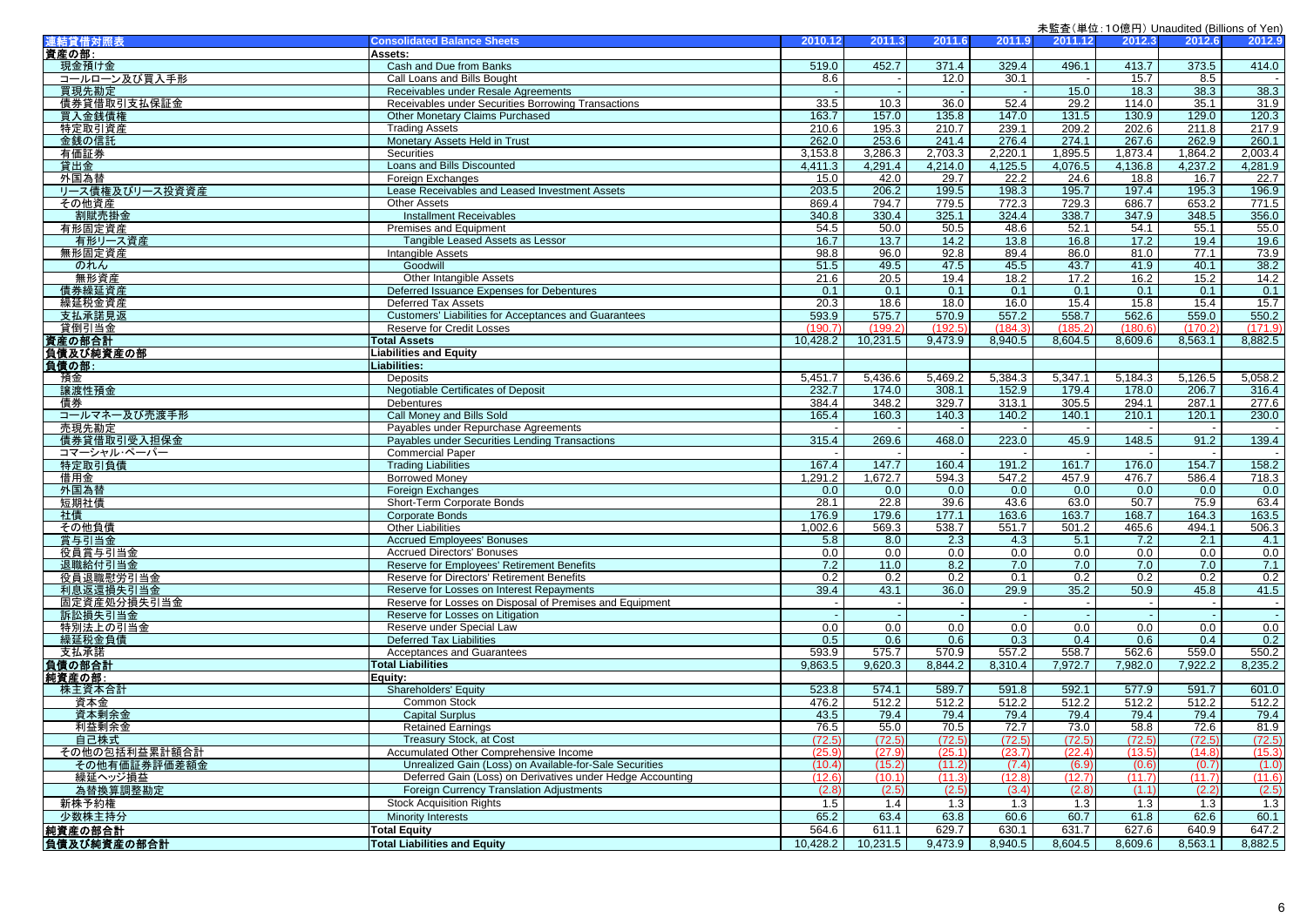|                            |                                                                            |         |         |         |         |         |         | 未監査(単位:10億円) Unaudited (Billions of Yen) |         |
|----------------------------|----------------------------------------------------------------------------|---------|---------|---------|---------|---------|---------|------------------------------------------|---------|
| 買入金錢債権                     | <b>Other Monetary Claims Purchased</b>                                     | 2010.12 | 2011.3  | 2011.6  | 2011.9  | 2011.12 | 2012.3  | 2012.6                                   | 2012.9  |
| 売買目的の買入金銭債権                | <b>Trading Purpose</b>                                                     | n/a     | 105.3   | n/a     | 79.7    | n/a     | 67.2    | n/a                                      | 60.6    |
| その他の買入金銭債権                 | Other                                                                      | n/a     | 51.6    | n/a     | 67.2    | n/a     | 63.7    | n/a                                      | 59.6    |
| 買入金銭債権                     | <b>Total Other Monetary Claims Purchased</b>                               | 163.7   | 157.0   | 135.8   | 147.0   | 131.5   | 130.9   | 129.0                                    | 120.3   |
|                            |                                                                            |         |         |         |         |         |         |                                          |         |
| 金銭の信託                      | <b>Monetary Assets Held in Trust</b>                                       | 2010.12 | 2011.3  | 2011.6  | 2011.9  | 2011.12 | 2012.3  | 2012.6                                   | 2012.9  |
| 運用目的の金銭の信託                 | <b>Trading Purpose</b>                                                     | n/a     | 163.9   | n/a     | 145.7   | n/a     | 132.0   | n/a                                      | 113.9   |
| その他の金銭の信託                  | Other                                                                      | n/a     | 89.7    | n/a     | 130.7   | n/a     | 135.6   | n/a                                      | 146.2   |
| 金銭の信託                      | <b>Total Monetary Assets Held in Trust</b>                                 | 262.0   | 253.6   | 241.4   | 276.4   | 274.1   | 267.6   | 262.9                                    | 260.1   |
|                            |                                                                            |         |         |         |         |         |         |                                          |         |
| 有価証券                       | <b>Securities</b>                                                          | 2010.12 | 2011.3  | 2011.6  | 2011.9  | 2011.12 | 2012.3  | 2012.6                                   | 2012.9  |
| 国債                         | Japanese National Government Bonds                                         | n/a     | 2,462.6 | n/a     | 1,604.4 | n/a     | 1,285.1 | n/a                                      | 1,476.1 |
| 地方侵                        | Japanese Local Government Bonds                                            | n/a     | 1.7     | n/a     | 1.7     | n/a     | 1.7     | n/a                                      | 1.7     |
| 社債                         | Japanese Corporate Bonds                                                   | n/a     | 344.0   | n/a     | 271.0   | n/a     | 251.0   | n/a                                      | 237.2   |
| 株式                         | Japanese Equity Securities                                                 | n/a     | 26.0    | n/a     | 24.8    | n/a     | 27.7    | n/a                                      | 23.6    |
| その他の証券                     | Foreign Bonds and Other                                                    | n/a     | 451.9   | n/a     | 317.9   | n/a     | 307.7   | n/a                                      | 264.5   |
| 有価証券                       | <b>Total Securities</b>                                                    | 3,153.8 | 3.286.3 | 2,703.3 | 2.220.1 | 1,895.5 | 1.873.4 | 1.864.2                                  | 2.003.4 |
|                            |                                                                            |         |         |         |         |         |         |                                          |         |
| 有価証券保有区分別残高                | <b>Securities by Category</b>                                              | 2010.12 | 2011.3  | 2011.6  | 2011.9  | 2011.12 | 2012.3  | 2012.6                                   | 2012.9  |
| 売買目的有価証券のうち有価証券に含まれるもの     | <b>Trading Securities</b>                                                  | n/a     | 1.0     | n/a     | 0.7     | n/a     | 0.6     | n/a                                      | 0.5     |
| 満期保有目的の債券                  | Securities Being Held to Maturity                                          | 411.7   | 553.9   | 650.3   | 669.1   | 655.8   | 658.5   | 656.0                                    | 653.9   |
| 国債                         | Japanese National Government Bonds                                         | 293.2   | 443.8   | 544.5   | 594.7   | 585.7   | 585.6   | 585.4                                    | 585.2   |
| 社債                         | Japanese Corporate Bonds                                                   | 69.5    | 59.5    | 56.1    | 27.6    | 23.0    | 22.8    | 22.4                                     | 21.5    |
| その他                        | Other                                                                      | 49.0    | 50.5    | 49.6    | 46.7    | 47.0    | 50.1    | 48.1                                     | 47.0    |
| その他有価証券                    | Securities Available for Sale                                              | n/a     | 2,695.6 | n/a     | 1,516.3 | n/a     | 1,175.6 | n/a                                      | 1,312.2 |
| その他有価証券で時価のあるもの            | Securities Carried at Fair Value                                           | 2,607.8 | 2,600.0 | 1,924.0 | 1,428.5 | 1,118.6 | 1,092.3 | 1,106.8                                  | 1,249.1 |
| 株式                         | <b>Equity Securities</b>                                                   | 15.1    | 14.8    | 15.1    | 13.7    | 13.1    | 19.2    | 16.9                                     | 15.9    |
| 国債                         | Japanese National Government Bonds                                         | 1,985.3 | 2,018.7 | 1,411.2 | 1,009.7 | 714.4   | 699.5   | 712.8                                    | 890.9   |
| 地方債                        | Japanese Local Government Bonds                                            | 1.7     | 1.7     | 1.7     | 1.7     | 1.7     | 1.7     | 1.7                                      | 1.7     |
| 社債                         | Japanese Corporate Bonds                                                   | 318.7   | 284.4   | 275.1   | 243.3   | 235.1   | 228.2   | 226.7                                    | 215.6   |
| その他                        | Other, Mainly Foreign Debt Securities                                      | 286.7   | 280.1   | 220.6   | 159.9   | 154.1   | 143.5   | 148.4                                    | 124.8   |
| 外国証券                       | <b>Foreign Securities</b>                                                  | 284.5   | 277.9   | 218.4   | 158.2   | 152.4   | 141.9   | 146.7                                    | 123.1   |
| 外貨外国公社債                    | Foreign Currency Denominated Foreign Corporate and Government              | 183.0   | 182.3   | 126.2   | 69.5    | 66.0    | 69.4    | 79.7                                     | 78.5    |
|                            | <b>Bonds</b>                                                               |         |         |         |         |         |         |                                          |         |
| 邦貨外国公社債                    | Yen-Denominated Foreign Corporate and Government Bonds                     | 94.7    | 89.0    | 86.6    | 83.7    | 80.4    | 67.7    | 62.8                                     | 42.8    |
|                            |                                                                            |         |         |         |         |         |         |                                          |         |
| 外国株式·その他                   | Foreign Equity Securities and Others                                       | 6.7     | 6.6     | 5.5     | 4.9     | 5.9     | 4.6     | 4.0                                      | 1.6     |
| その他証券                      | <b>Other Securities</b>                                                    | 2.2     | 2.1     | 2.1     | 1.6     | 1.7     | 1.6     | 1.7                                      | 1.7     |
| その他有価証券で時価を把握することが極めて困難なもの | Securities Carried at Cost whose Fair Value cannnot be Reliably Determined | n/a     | 95.5    | n/a     | 87.8    | n/a     | 83.2    | n/a                                      | 63.0    |
| 株式                         | <b>Equity Securities</b>                                                   | n/a     | 10.9    | n/a     | 10.9    | n/a     | 8.3     | n/a                                      | 7.5     |
| 外国証券                       | <b>Foreign Securities</b>                                                  | n/a     | 55.3    | n/a     | 48.4    | n/a     | 47.4    | n/a                                      | 43.8    |
| その他                        | Other                                                                      | n/a     | 29.2    | n/a     | 28.4    | n/a     | 27.4    | n/a                                      | 11.6    |
| 非連結子会社·関連会社株式              | Equity Securities of Unconsolidated Subsidiaries and Affiliates            | n/a     | 35.7    | n/a     | 33.7    | n/a     | 38.6    | n/a                                      | 36.7    |
| 有価証券                       | <b>Total Securities</b>                                                    | 3,153.8 | 3.286.3 | 2,703.3 | 2,220.1 | 1,895.5 | 1,873.4 | 1,864.2                                  | 2,003.4 |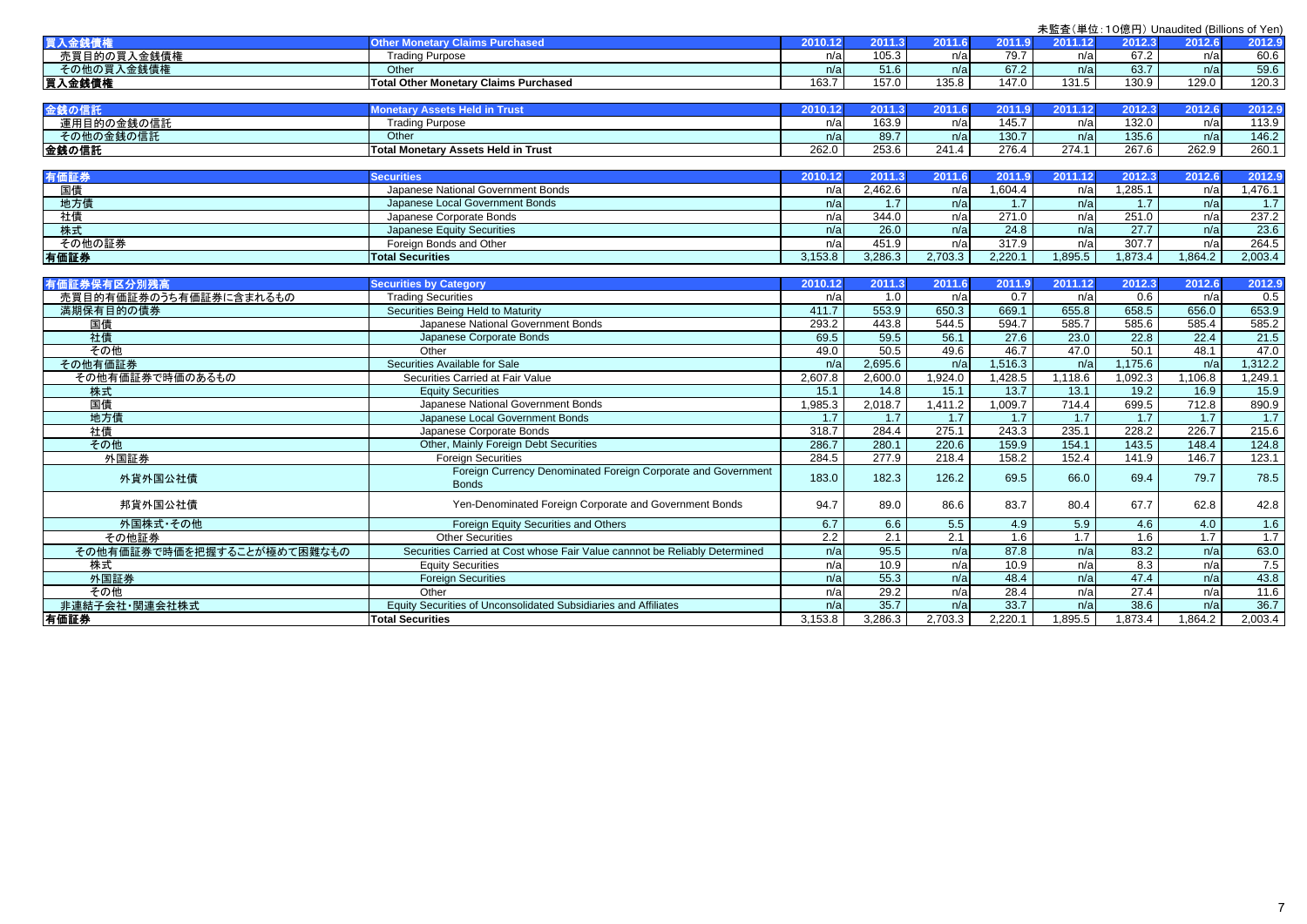| 有価証券満期別残高    | <b>Securities by Maturity</b>  | 2010.12 | 2011    | 0044C   | 2011.9  | 2011.12 | 2012.3  | 2012.6 | 2012.9  |
|--------------|--------------------------------|---------|---------|---------|---------|---------|---------|--------|---------|
| 1年以内         | One Year or Less               | n/a     | .190.1  | n/a     | n/al    | n/a     | 560.0   | n/a    | n/a     |
| 1~3年         | Over One Year to Three Years   | n/a     | .240.5  | n/a     | n/a     | n/a     | 617.0   | n/a    | n/a     |
| 3~5年         | Over Three Years to Five Years | n/a     | 508.1   | n/ai    | n/al    | n/a     | 321.5   | n/a    | n/a     |
| 5~7年         | Over Five Years to Seven Years | n/a     | 56.9    | n/a     | n/a     | n/a     | 130.6   | n/a    | n/a     |
| 7~10年        | Over Seven Years to Ten Years  | n/al    | 136.1   | n/a     | n/a     | n/a     | 107.3   | n/a    | n/a     |
|              | Over Ten Years                 | n/a     | 20.2    | n/a     | n/al    | n/a     | 7.2     | n/a    | n/a     |
| 10年超<br>期限なし | <b>Unspecified Term</b>        | n/al    | 134.1   | n/al    | n/a     | n/a     | 129.6   | n/a    | n/a     |
| 有価証券         | <b>Total Securities</b>        | 3,153.8 | 3,286.3 | 2,703.3 | 2,220.1 | .895.5  | 1,873.4 | .864.2 | 2,003.4 |

| 業種別貸出内訳                     | <b>Loans by Borrower Industry</b>                                   | 2010.12 | 2011.3  | 2011.6  | 2011.9           | 2011.12 | 2012.3  | 2012.6  | 2012.9  |
|-----------------------------|---------------------------------------------------------------------|---------|---------|---------|------------------|---------|---------|---------|---------|
| 国内(除く特別国際金融取引勘定分)           | Domestic Offices (excluding Japan Offshore Market Account):         |         |         |         |                  |         |         |         |         |
| 製造業                         | Manufacturing                                                       | 233.4   | 231.5   | 235.2   | 246.9            | 246.2   | 244.5   | 248.1   | 234.6   |
| 農業、林業                       | Agriculture and Forestry                                            | 0.0     | 0.0     | 0.0     | 1.2              | 2.2     | 0.3     | 0.3     | 0.2     |
| 漁業                          | Fisherv                                                             | 2.2     | 2.2     | 2.2     | 1.0              |         |         |         |         |
| 鉱業、砕石業、砂利採取業                | Mining, Quarrying and Gravel Extraction                             | 2.0     | 0.4     | 0.4     | 0.4              | 0.2     | 0.2     | 0.2     | 0.2     |
| 建設業                         | Construction                                                        | 5.2     | 8.3     | 16.9    | 16.1             | 23.6    | 15.9    | 13.8    | 16.8    |
| 電気・ガス・熱供給・水道業               | Electric Power, Gas, Heat Supply and Water Supply                   | 24.6    | 27.1    | 27.1    | 37.6             | 38.7    | 48.6    | 77.0    | 110.2   |
| 情報通信業                       | Information and Communications                                      | 11.7    | 12.6    | 15.0    | 34.9             | 38.7    | 39.9    | 40.5    | 40.0    |
| 運輸業、郵便業                     | <b>Transportation and Postal Service</b>                            | 299.2   | 284.3   | 288.7   | 276.0            | 251.6   | 245.0   | 241.5   | 232.4   |
| 卸売業、小売業                     | Wholesale and Retail                                                | 93.1    | 101.4   | 84.8    | 80.2             | 73.8    | 86.0    | 82.6    | 83.0    |
| 金融業、保険業                     | Finance and Insurance                                               | 785.6   | 722.6   | 704.7   | 680.0            | 660.2   | 694.7   | 772.9   | 748.9   |
| 不動産業                        | <b>Real Estate</b>                                                  | 623.6   | 597.4   | 592.6   | 610.8            | 609.8   | 598.3   | 595.8   | 614.8   |
| 各種サービス業                     | <b>Services</b>                                                     | 339.3   | 330.4   | 314.6   | 310.8            | 309.5   | 307.5   | 304.7   | 309.8   |
| 地方公共団体                      | <b>Local Government</b>                                             | 163.2   | 158.8   | 157.5   | 140.9            | 142.4   | 139.5   | 118.3   | 118.0   |
| その他                         | <b>Others</b>                                                       | 1,767.4 | ,752.1  | ,713.7  | 0.603.9          | 1,591.8 | 1,622.4 | .650.6  | .687.2  |
| 個人向け貸出(リテールバンキング、新生銀行レイク    | Loans to Individual Customers in Retail Banking, Shinsei Bank Lake, | 1,543.2 | 1,527.8 | 1,521.0 | 1,430.3          | 1,416.4 | 1,439.4 | 1,457.4 | 1,493.2 |
| 新生フィナンシャル、シンキ及びアプラスフィナンシャル) | Shinsei Financial, Shinki and APLUS FINANCIAL                       |         |         |         |                  |         |         |         |         |
| 国内合計 (A)                    | Total Domestic (A)                                                  | 4,351.1 | 4,229.7 | 4,154.1 | 4,041.4          | 3,989.4 | 4,043.4 | 4,147.0 | 4,196.7 |
| 海外及び特別国際金融取引勘定分             | Overseas Offices (including Japan Offshore Market Account):         |         |         |         |                  |         |         |         |         |
| 政府等                         | Governments                                                         | 2.3     | 2.2     | 2.2     | 2.1              | 2.1     | 2.0     | 2.0     | 1.9     |
| 金融機関                        | <b>Financial Institutions</b>                                       | 1.6     | 1.6     | 1.6     | 1.1              | 1.2     | 1.0     | 1.0     | 0.8     |
| その他                         | <b>Others</b>                                                       | 56.2    | 57.7    | 56.0    | 80.7             | 83.7    | 90.2    | 87.1    | 82.3    |
| 海外合計 (B)                    | Total Overseas (B)                                                  | 60.2    | 61.6    | 59.8    | 84.0             | 87.0    | 93.3    | 90.2    | 85.1    |
| 合計 (A)+(B)                  | Total (A)+(B)                                                       | 4,411.3 | 4,291.4 | 4,214.0 | $\sqrt{4,125.5}$ | 4,076.5 | 4,136.8 | 4,237.2 | 4,281.9 |

| 無形固定資産      | <b>Intangible Assets</b>                    | 2010.12 | 2011.3 | 2011.6 |       | 2011  | 2012.3 | 2012.6 | 2012.9 |
|-------------|---------------------------------------------|---------|--------|--------|-------|-------|--------|--------|--------|
| のれん         | Goodwill                                    | 51.5    | 49.5   | 47.5   | 45.5  | 43.7  | 41.9   | 40.1   | 38.2   |
| 新生フィナンシャル   | Shinsei Financial                           | 22.2    | 20.9   | 19.6   | 18.3  | 17.3  | 16.1   | 15.0   | 13.8   |
| シンキ         | Shinki                                      | (6.0)   | (5.9)  | (5.8)  | (5.7) | (5.7) | (5.6)  | (5.5)  | (5.4)  |
| アプラスフィナンシャル | <b>APLUS FINANCIAL</b>                      | 4.4     | 4.2    | 3.9    | 3.7   | 3.5   | 3.3    | 3.1    | 2.9    |
| 昭和リース       | Showa Leasing                               | 30.8    | 30.3   | 29.7   | 29.1  | 28.6  | 28.0   | 27.4   | 26.9   |
| その他         | Others                                      | (0.0)   | (0.0)  | (0.0)  | (0.0) | (0.0) | (0.0)  | (0.0)  | (0.0)  |
| 連結に伴う無形資産   | Intangible Assets Related with Acquisitions | 21.6    | 20.5   | 19.4   | 18.2  | 17.2  | 16.2   | 15.2   | 14.2   |
| 新生フィナンシャル   | Shinsei Financial                           | 17.1    | 16.2   | 15.2   | 14.3  | 13.4  | 12.6   | 11.8   | 10.9   |
| シンキ         | Shinki                                      |         |        |        |       |       |        |        |        |
| アプラスフィナンシャル | <b>APLUS FINANCIAL</b>                      |         |        |        |       |       |        |        |        |
| 昭和リース       | Showa Leasing                               | 4.4     | 4.2    |        | 3.9   | 3.7   | 3.6    | 3.4    | 3.3    |
| その他         | Other                                       | 25.7    | 25.9   | 25.8   | 25.6  | 25.0  | 22.8   | 21.7   | 21.3   |
| 無形固定資産      | Intangible Assets                           | 98.8    | 96.0   | 92.8   | 89.4  | 86.0  | 81.0   | 77.1   | 73.9   |

| …… わる おん<br>:火損金 | Tax Loss Carryforwards, | $\overline{A}$ | 2011  | 2011 |     | 2011 | 2012.3 | 2012.6 | 2012.9           |
|------------------|-------------------------|----------------|-------|------|-----|------|--------|--------|------------------|
| 新生銀行             | Shinsei Bank            | n/a            | 129.0 | n/a  | n/a | n/a  | 141.6  | n/a    | II/d             |
| 新生フィナンシャル        | Shinsei Financial       | n/a            | 265.9 | n/a  | n/a | n/a  | 292.5  | n/a    | n/a              |
| シンキ              | Shinki                  | n/a            |       | n/a  |     | n/a  | 53.3   | n/a    | n/ai             |
| アプラスフィナンシャル      | <b>APLUS FINANCIAL</b>  | n/a            | 183.4 | n/a  | n/a | n/a  | 53.1   | n/a    | n/a <sub>1</sub> |
| 昭和リース            | Showa Leasing           | n/a            | 8.9   | n/a  |     | ~ "  | 4.9    | n/a    | . I/di           |
|                  |                         |                |       |      |     |      |        |        |                  |

|     | k amazi      | ---- | 2011   | 2011.6 | $\sim$ $\sim$ $\sim$ | ______<br>2011 | 2012.3              | ____ |  |
|-----|--------------|------|--------|--------|----------------------|----------------|---------------------|------|--|
| 普通株 | Common Share |      | -<br>. |        |                      |                | $\sim$<br><b></b> U |      |  |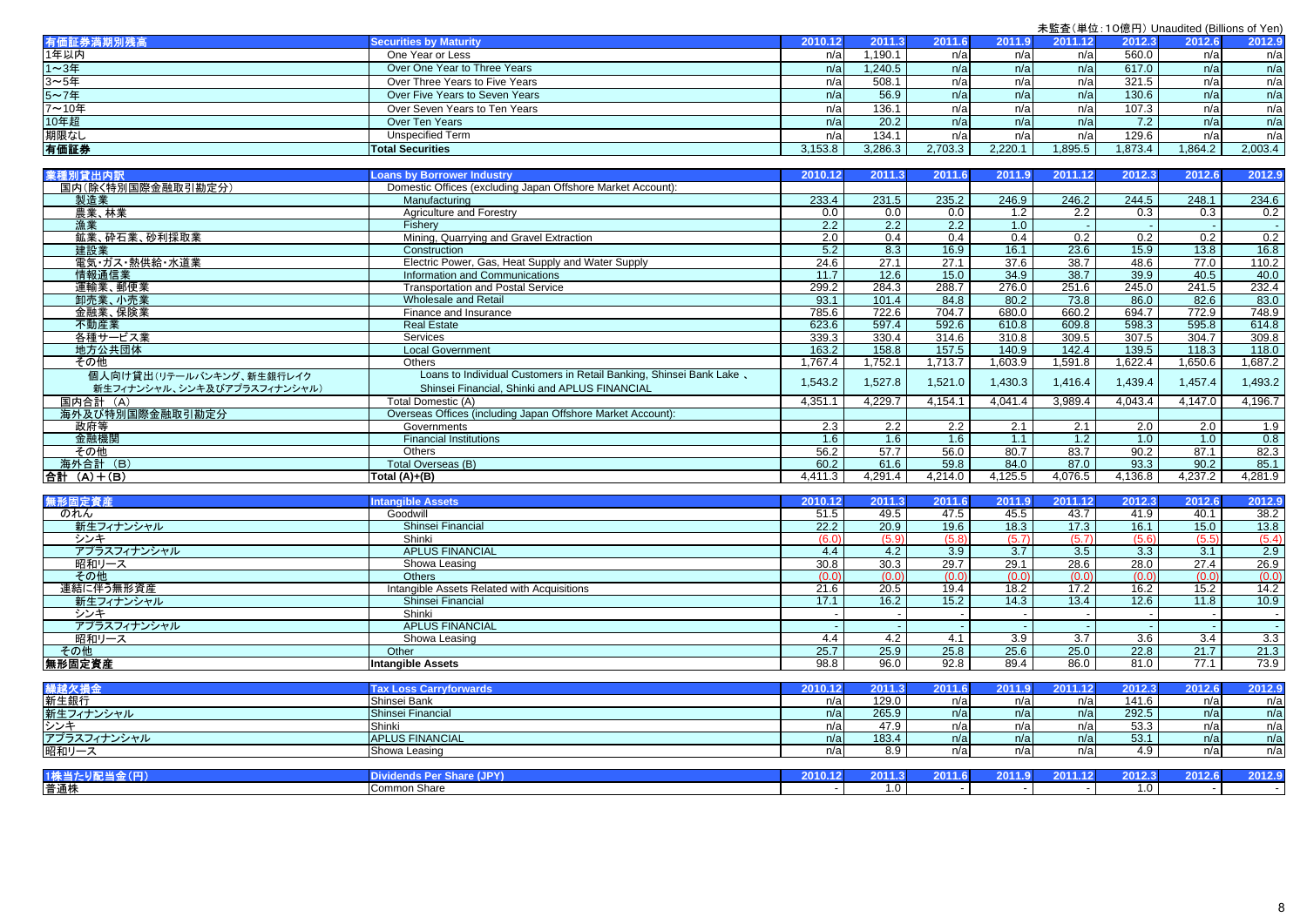|                           |                                                                                      |                |                   |                |                  | 未監査(単位:10億円) Unaudited (Billions of Yen) |                   |                   |                   |
|---------------------------|--------------------------------------------------------------------------------------|----------------|-------------------|----------------|------------------|------------------------------------------|-------------------|-------------------|-------------------|
| リスク管理債権                   | <b>Risk Monitored Loans</b>                                                          | 2010.12        | 2011.3            | 2011.6         | 2011.9           | 2011.12                                  | 2012.3            | 2012.6            | 2012.9            |
| 破綻先債権額                    | Loans to Bankrupt Obligors                                                           | 16.9           | 13.9              | 14.9           | 14.9             | 12.7                                     | 8.1               | 13.3              | 18.9              |
| 延滞債権額                     | Non-Accrual Delinquent Loans                                                         | 330.2          | 317.9             | 295.6          | 274.1            | 328.0                                    | 316.7             | 301.7             | 284.6             |
| 3ヵ月以上延滞債権額                | Loans Past Due Three Months or More                                                  | 3.7            | $\overline{2.2}$  | 7.0            | 1.7              | 1.5                                      | 1.7               | 1.1               | 1.7               |
| 貸出条件緩和債権額                 | <b>Restructured Loans</b>                                                            | 59.9           | 60.9              | 58.7           | 54.9             | 51.7                                     | 45.3              | 43.8              | 40.8              |
| 合計 (A)                    | Total (A)                                                                            | 410.7          | 395.0             | 376.4          | 345.9            | 394.1                                    | 371.9             | 360.1             | 346.0             |
| 貸出金残高(B)                  | Loans and Bills Discounted (B)                                                       | 4,411.3        | 4,291.4           | 4,214.0        | 4,125.5          | 4,076.5                                  | 4,136.8           | 4,237.2           | 4,281.9           |
| 貸出残高比 (A)/(B)             | (A)/(B)                                                                              | 9.31%          | 9.21%             | 8.93%          | 8.39%            | 9.67%                                    | 8.99%             | 8.50%             | 8.08%             |
| 貸倒引当金(C)                  | Reserve for Credit Losses (C)                                                        | 190.7          | 199.2             | 192.5          | 184.3            | 185.2                                    | 180.6             | 170.2             | 171.9             |
| 引当率 (C)/(A)               | Reserve Ratios (C)/(A)                                                               | 46.4%          | 50.4%             | 51.1%          | 53.3%            | 47.0%                                    | 48.6%             | 47.3%             | 49.7%             |
| 子会社別連結リスク管理債権             | <b>Risk Monitored Loans Breakdown for Large Entities</b>                             | 2010.12        | 2011.3            | 2011.6         | 2011.9           | 2011.12                                  | 2012.3            | 2012.6            | 2012.9            |
| 新生銀行単体                    | Shinsei Bank                                                                         | n/a            | 251.3             | n/a            | 227.1            | n/a                                      | 268.4             | n/a               | 249.8             |
| 新生フィナンシャル                 | Shinsei Financial                                                                    | n/a            | 55.0              | n/a            | 46.5             | n/a                                      | 38.6              | n/a               | 33.2              |
|                           | Shinki                                                                               |                | 7.4               |                | 5.7              | n/a                                      | 4.3               | n/a               |                   |
| シンキ                       | <b>APLUS FINANCIAL</b>                                                               | n/a            | 24.6              | n/a            | 23.8             |                                          | 27.4              |                   | 3.4<br>26.1       |
| アプラスフィナンシャル<br>その他子会社     |                                                                                      | n/a            | 56.5              | n/a            | 42.6             | n/a                                      | 33.0              | n/a               | 33.3              |
|                           | <b>Other Subsidiaries</b>                                                            | n/a<br>410.7   | 395.0             | n/a<br>376.4   | 345.9            | n/a<br>394.1                             | 371.9             | n/a<br>360.1      | 346.0             |
| 合計                        | Risk-Monitored Loans Breakdown For Large Entities                                    |                |                   |                |                  |                                          |                   |                   |                   |
|                           |                                                                                      | 2010.12        |                   | 2011.6         |                  |                                          |                   | 2012.6            |                   |
| 連結リスク管理債権に準ずる割賦売掛金        | <b>Risk Monitored Installment Receivables Included in Other Assets</b>               |                | 2011.3            |                | 2011.9           | 2011.12                                  | 2012.3            |                   | 2012.9            |
| 新生フィナンシャル                 | Shinsei Financial                                                                    | n/a            | 0.1               | n/a            | 0.0              | n/a                                      | 0.0               | n/a               | 0.0               |
| アプラスフィナンシャル               | <b>APLUS FINANCIAL</b>                                                               | n/a            | 2.6               | n/a            | 2.8              | n/a                                      | 6.0               | n/a               | 6.1               |
| 昭和リース<br>その他子会社           | Showa Leasing                                                                        | n/a            | 3.6               | n/a            | $\overline{3.7}$ | n/a                                      | 5.6               | n/a               | 5.2               |
|                           | <b>Other Subsidiaries</b>                                                            | n/a            | 1.0               | n/a            | 0.7              | n/a                                      | 0.7               | n/a               | 0.4               |
| 合計                        | Risk-Monitored Installment Receivables Included in Other Assets                      | n/a            | 7.3               | n/a            | 7.4              | n/a                                      | 12.5              | n/a               | 11.8              |
|                           |                                                                                      |                |                   |                |                  |                                          |                   |                   |                   |
| 貸倒引当金                     | <b>Reserve for Credit Losses</b>                                                     | 2010.12        | 2011.3            | 2011.6         | 2011.9           | 2011.12                                  | 2012.3            | 2012.6            | 2012.9            |
| 一般貸倒引当金                   | General Reserve for Loan Losses                                                      | 101.5          | 102.7             | 98.4           | 96.9             | 87.6                                     | 80.9              | 77.9              | 77.8              |
| 個別貸倒引当金                   | Specific Reserve for Loan Losses                                                     | 89.2           | 96.4              | 94.0           | 87.4             | 97.6                                     | 99.6              | 92.3              | 94.1              |
| 特定海外債権引当勘定                | Reserve for Loans to Restructuring Countries                                         | 0.0            | 0.0               | 0.0            | 0.0              | 0.0                                      | 0.0               | 0.0               | 0.0               |
| 貸倒引当金合計                   | <b>Total</b>                                                                         | 190.7          | 199.2             | 192.5          | 184.3            | 185.2                                    | 180.6             | 170.2             | 171.9             |
|                           | <b>Overall Funding Composition'</b>                                                  |                |                   |                |                  |                                          |                   |                   |                   |
| 資金調達内訳                    |                                                                                      | 2010.12        | 2011.3            | 2011.6         | 2011.9           | 2011.12                                  | 2012.3<br>5,656.5 | 2012.6<br>5,620.3 | 2012.9<br>5,652.2 |
| 顧客からの資金調達                 | <b>Total Customer Based Funding</b>                                                  | 6,068.8        | 5,958.9           | 6,107.0        | 5,850.5          | 5,832.1                                  |                   |                   |                   |
|                           |                                                                                      |                |                   |                |                  |                                          |                   |                   |                   |
| 法人預金                      | <b>Institutional Deposits</b>                                                        | 901.7          | 858.4             | 983.1          | 755.8            | 719.2                                    | 700.0             | 735.8             | 881.7             |
| 法人債券                      | <b>Institutional Debentures</b>                                                      | 97.8           | 68.3              | 51.4           | 38.3             | 31.4                                     | 25.6              | 21.4              | 16.7              |
| リテール預金                    | <b>Retail Deposits</b>                                                               | 4,782.6        | 4,752.2           | 4,794.2        | 4,781.5          | 4,807.3                                  | 4,662.4           | 4,597.4           | 4,492.9           |
| 仕組預金                      | <b>Structured Deposits</b>                                                           | 888.7          | 828.1             | 792.0          | 745.0            | 741.6                                    | 752.3             | 594.8             | 521.0             |
| リテール債券                    | <b>Retail Debentures</b>                                                             | 286.5          | 279.9             | 278.3          | 274.8            | 274.1                                    | 268.5             | 265.6             | 260.9             |
| コールマネー及び売渡手形              | Call Monev                                                                           | 165.4          | 160.3             | 140.3          | 140.2            | 140.1                                    | 210.1             | 120.1             | 230.0             |
| 売現先勘定                     | Payables under Repurchase Agreements                                                 |                |                   |                |                  |                                          |                   |                   |                   |
| 債券貸借取引受入担保金               | <b>Collateral Related Securities Lending Transactions</b>                            | 315.4          | 269.6             | 468.0          | 223.0            | 45.9                                     | 148.5             | 91.2              | 139.4             |
| コマーシャル・ペーパー               | <b>Commercial Paper</b>                                                              |                |                   |                |                  |                                          |                   |                   |                   |
| 借用金                       | <b>Borrowed Money</b>                                                                | 1,291.2        | 1,672.7           | 594.3          | 547.2            | 457.9                                    | 476.7             | 586.4             | 718.3             |
| 社債及び短期社債                  | Corporate Bonds and Short-Term Corporate Bonds                                       | 205.0          | 202.4             | 216.7          | 207.2            | 226.7                                    | 219.4             | 240.2             | 226.9             |
| 合計                        | <b>Total</b>                                                                         | 8,046.2        | 8,264.2           | 7,526.5        | 6,968.3          | 6,702.9                                  | 6,711.5           | 6,658.4           | 6,967.0           |
| 注記: 前期の数字は今期の表記に調整されています。 | Note: Previous periods have been adjusted to conform to current period presentation. |                |                   |                |                  |                                          |                   |                   |                   |
|                           |                                                                                      |                |                   |                |                  |                                          |                   |                   |                   |
| 預金期末残高                    | <b>Deposits and Negotiable Certificates of Deposits (NCDs)</b>                       | 2010.12        | 2011.3            | 2011.6         | 2011.9           | 2011.12                                  | 2012.3            | 2012.6            | 2012.9            |
| 預金                        | <b>Deposits</b>                                                                      | 5.451.7        | 5,436.6           | 5,469.2        | 5,384.3          | 5,347.1                                  | 5,184.3           | 5,126.5           | 5,058.2           |
| 流動性預金                     | Liquid (Current, Ordinary, Note) Deposits                                            | 1,481.3        | 1,476.3           | 1,468.2        | 1,428.4          | 1,486.6                                  | 1,513.3           | 1,556.6           | 1,563.0           |
| 定期性預金                     | <b>Time Deposits</b>                                                                 | 3,625.8        | 3,602.9           | 3,637.9        | 3,584.4          | 3,490.4                                  | 3,292.7           | 3,197.2           | 3,112.1           |
| その他                       | Other                                                                                | 344.5          | 357.2             | 363.0          | 371.4            | 370.0                                    | 378.1             | 372.6             | 383.0             |
| 讓渡性預金                     | Negotiable Certificates of Deposits (NCDs)                                           | 232.7          | 174.0             | 308.1          | 152.9            | 179.4                                    | 178.0             | 206.7             | 316.4             |
| 合計                        | Total                                                                                | 5,684.4        | 5,610.6           | 5,777.3        | 5,537.3          | 5,526.5                                  | 5,362.4           | 5,333.2           | 5,374.6           |
|                           | <b>Time Deposits by Maturity</b>                                                     |                |                   |                |                  |                                          |                   | 2012.6            |                   |
| 定期預金の残存期間別残高<br>3カ月未満     | Less than Three Months                                                               | 2010.12<br>n/a | 2011.3<br>1,373.3 | 2011.6<br>n/a  | 2011.9<br>n/a    | 2011.12<br>n/a                           | 2012.3<br>1,626.4 | n/a               | 2012.9<br>n/a     |
| 3カ月以上6カ月未満                | Three Months or More, but Less than Six Months                                       | n/a            | 246.7             | n/a            | n/a              | n/a                                      | 260.7             | n/a               | n/a               |
| 6カ月以上1年未満                 | Six Months or More, but Less than One Year                                           | n/a            | 405.2             | n/a            | n/a              | n/a                                      | 167.3             | n/a               | n/a               |
| 1年以上2年未満                  | One Year or More, but Less than Two Years                                            | n/a            | 470.4             | n/a            | n/a              | n/a                                      | 609.5             | n/a               | n/a               |
| 2年以上3年未満                  | Two Years or More, but Less than Three Years                                         | n/a            | 593.9             | n/a            | n/a              | n/a                                      | 464.6             | n/a               | n/a               |
| 3年以上<br>合計                | Three Years or More<br><b>Total</b>                                                  | n/a<br>3,625.8 | 513.2<br>3,602.9  | n/a<br>3,637.9 | n/a<br>3,584.4   | n/a<br>3,490.4                           | 164.0<br>3,292.7  | n/a<br>3,197.2    | n/a<br>3,112.1    |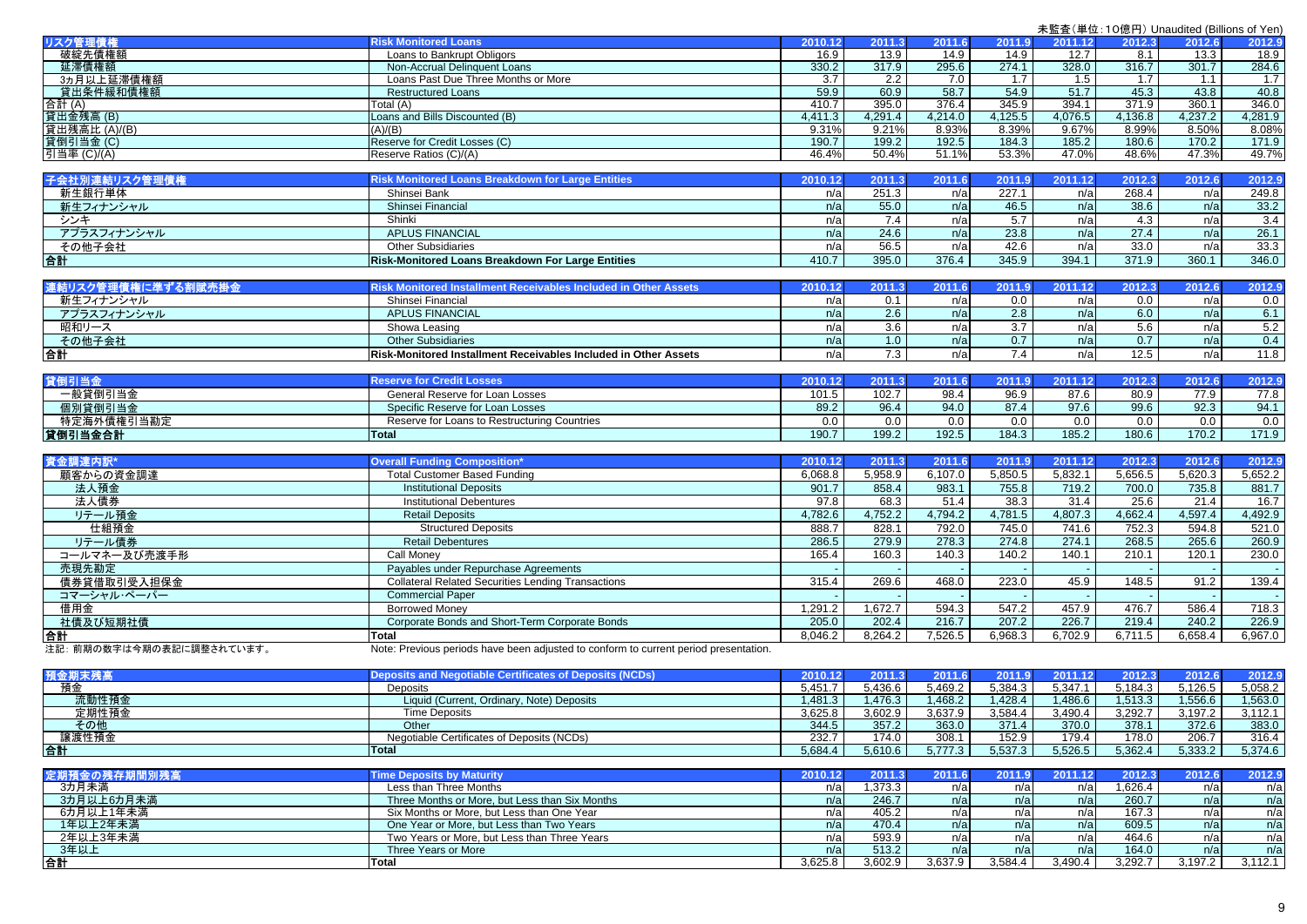|             |                                             |         |        |        |        |         |        | 未監査(単位: 10億円) Unaudited (Billions of Yen) |        |
|-------------|---------------------------------------------|---------|--------|--------|--------|---------|--------|-------------------------------------------|--------|
| 債券の残存期間別残高  | <b>Maturity Schedule of Debentures</b>      | 2010.12 | 2011.3 | 2011.6 | 2011.9 | 2011.12 | 2012.3 | 2012.6                                    | 2012.9 |
| 1年以下        | One Year or Less                            | n/a     | 92.5   | n/a    | 67.8   | n/a     | 60.4   | n/a                                       | n/a    |
| 1年超2年以下     | Over One Year to Two Years                  | n/a     | 66.7   | n/a    | 64.3   | n/a     | 52.3   | n/a                                       | n/a    |
| 2年超3年以下     | Over Two Years to Three Years               | n/a     | 58.5   | n/a    | 49.5   | n/a     | 50.7   | n/a                                       | n/a    |
| 3年超4年以下     | Over Three Years to Four Years              | n/a     | 57.1   | n/a    | 60.6   | n/a     | 64.7   | n/a                                       | n/a    |
| 4年超         | Over Four Years                             | n/a     | 73.2   | n/a    | 70.8   | n/a     | 65.8   | n/a                                       | n/a    |
| 合計          | <b>Total</b>                                | 384.4   | 348.2  | 329.7  | 313.1  | 305.5   | 294.1  | 287.1                                     | 277.6  |
|             |                                             |         |        |        |        |         |        |                                           |        |
| 借用金の残存期間別残高 | <b>Maturity Schedule of Borrowed Money</b>  | 2010.12 | 2011.3 | 2011.6 | 2011.9 | 2011.12 | 2012.3 | 2012.6                                    | 2012.9 |
| 1年以下        | One Year or Less                            | n/a     | ,413.2 | n/a    | 319.9  | n/a     | 217.9  | n/a                                       | n/a    |
| 1年超2年以下     | Over One Year to Two Years                  | n/a     | 69.9   | n/a    | 56.8   | n/a     | 49.5   | n/a                                       | n/a    |
| 2年超3年以下     | Over Two Years to Three Years               | n/a     | 29.8   | n/a    | 17.9   | n/a     | 40.6   | n/a                                       | n/a    |
| 3年超4年以下     | Over Three Years to Four Years              | n/a     | 13.4   | n/a    | 25.3   | n/a     | 26.7   | n/a                                       | n/a    |
| 4年超         | Over Four Years                             | n/a     | 146.3  | n/a    | 127.1  | n/a     | 141.8  | n/a                                       | n/a    |
| 合計          | <b>Total</b>                                | 1,291.2 | .672.7 | 594.3  | 547.2  | 457.9   | 476.7  | 586.4                                     | 718.3  |
|             |                                             |         |        |        |        |         |        |                                           |        |
| 社債の残存期間別残高  | <b>Maturity Schedule of Corporate Bonds</b> | 2010.12 | 2011.3 | 2011.6 | 2011.9 | 2011.12 | 2012.3 | 2012.6                                    | 2012.9 |
| 1年以下        | One Year or Less                            | n/a     | 3.3    | n/a    | 2.1    | n/a     | 1.9    | n/a                                       | n/a    |
| 1年超2年以下     | Over One Year to Two Years                  | n/a     | 1.9    | n/a    | 1.7    | n/a     | 1.5    | n/a                                       | n/a    |
| 2年超3年以下     | Over Two Years to Three Years               | n/a     | 1.7    | n/a    | 1.7    | n/a     | 34.7   | n/a                                       | n/a    |
| 3年超4年以下     | Over Three Years to Four Years              | n/a     | 34.9   | n/a    | 34.7   | n/a     | 59.1   | n/a                                       | n/a    |
| 4年超         | Over Four Years                             | n/a     | 137.6  | n/a    | 123.3  | n/a     | 71.3   | n/a                                       | n/a    |
| 合計          | Total                                       | 176.9   | 179.6  | 177.1  | 163.6  | 163.7   | 168.7  | 164.3                                     | 163.5  |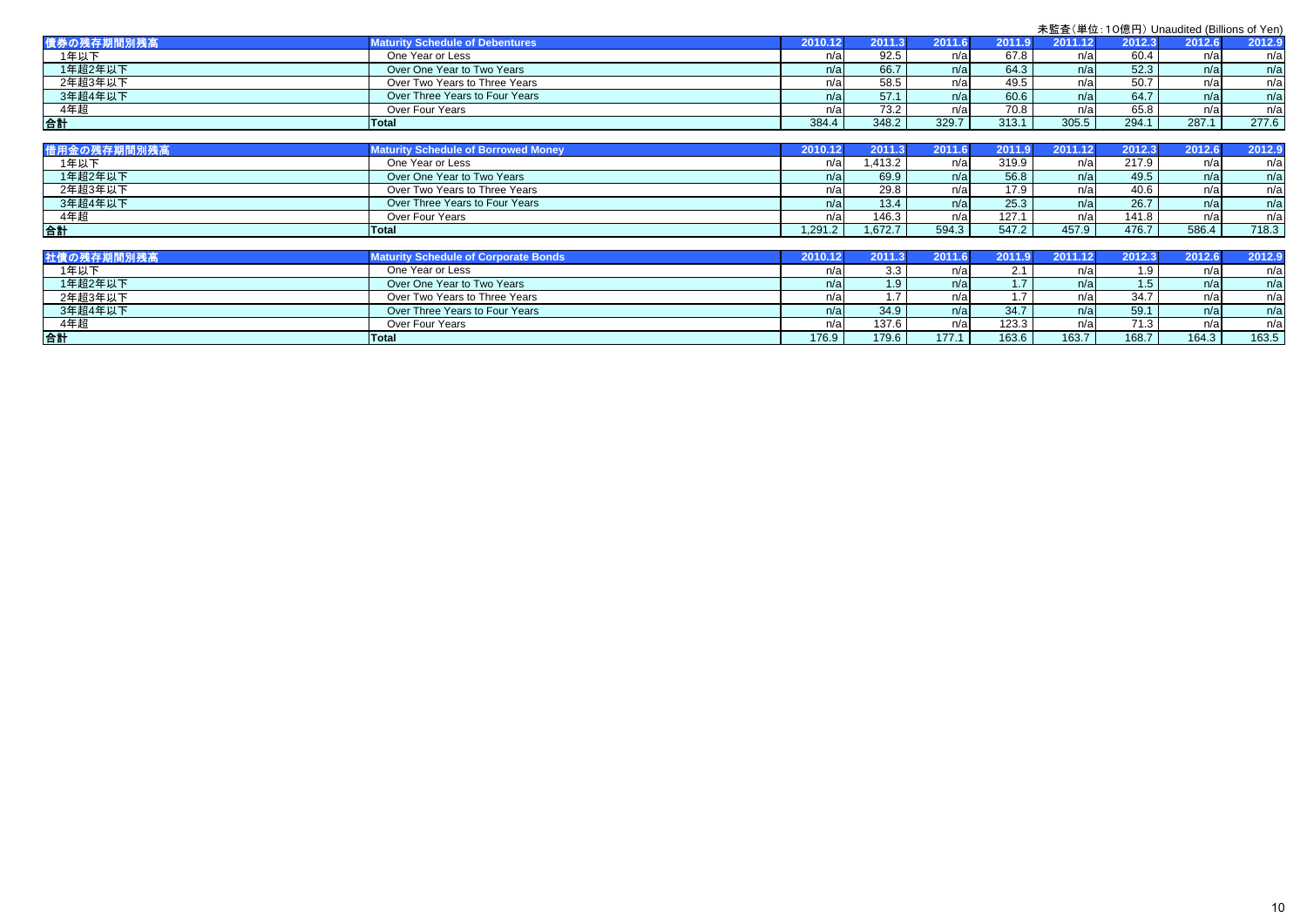**Section 2.** 新生銀行 連結部門別データ

**Section 2. Shinsei Bank Consolidated Business Line Data**

| Section 2.1 概要      | <b>Section 2.1 Overall</b>                                          |               |                  |          |       |       |              | 未監査(単位:10億円) Unaudited (Billions of Yen) |          |
|---------------------|---------------------------------------------------------------------|---------------|------------------|----------|-------|-------|--------------|------------------------------------------|----------|
|                     | <b>Overall*</b>                                                     | 2010.10-12    | 201/             | 2011.4-6 | 2011  |       | $2012.1 - 3$ | 2012.4-6                                 | 2012.7-9 |
| 業務粗利益               | <b>Total Revenue</b>                                                | 86.4          | 50.0             | 57.4     | 48.2  | 49.3  | 47.9         | 52.0                                     | 52.0     |
| 経費                  | <b>General and Administrative Expenses</b>                          | 35.6          | 34.3             | 31.7     | 32.1  | 32.1  | 32.4         | 31.7                                     | 31.9     |
| 実質業務純益              | <b>Ordinary Business Profit</b>                                     | 50.8          | 15.6             | 26.2     | 16.0  | 17.1  | 15.4         | 20.2                                     | 20.0     |
| 与信関連費用              | <b>Net Credit Costs (Recoveries)</b>                                | (3.0)         | 19.0             |          | 6.6   | 3.1   | 0.3          | (0.6)                                    | 6.9      |
| 与信関連費用加算後実質業務純益(損失) | Ordinary Business Profit (Loss) after Net Credit Costs (Recoveries) | 53.8          | (3.4)            | 24.0     | 9.4   | 14.0  | 15.1         | 20.9                                     | 13.1     |
| のれん及び無形資産償却額(グロス)   | Amortization of Goodwill and Other Intangible Assets                | 3.1           | 3.0              |          | 3.1   | 2.8   | 2.8          | 2.8                                      | 2.8      |
| その他利益(損失)           | <b>Other Gains (Losses)</b>                                         | 0.8           |                  |          | (0.7) | (8.1) | (25.7)       | (0.3)                                    | (0.0)    |
| 法人税、住民税及び事業税        | Current Income Tax (Benefit)                                        | $0.4^{\circ}$ | 0.3 <sub>0</sub> | 1.0      | 0.6   | 0.9   | 0.3          | 0.2                                      | 0.5      |
| 法人税等調整額             | Deferred Income Tax (Benefit)                                       | 1.6           | .8               | 0.0      |       | 0.9   | (0.3)        | 0.0                                      | (0.4)    |
| 少数株主利益              | Minority Interests in Net Income of Subsidiaries                    | 2.3           |                  | 1.0      | 0.9   | 0.8   | 0.8          | 0.9                                      | 0.8      |
| 四半期純利益(損失)          | Net Income (Loss)                                                   | 47.2          | (21.4)           | 18.7     | 2.1   | 0.2   | (14.2)       | 16.4                                     | 9.3      |
| キャッシュベース四半期純利益(損失)  | Cash Basis Net Income (Loss)                                        | 49.8          | (18.7            | 20.8     | 4.8   | 2.1   | (11.7)       | 18.8                                     | 11.7     |

| 法人部門*                    |                                                                                      |      |     | $2011.4 - 6$  |      |      | $2012.1 - 3$ |      | 2012.7-9         |
|--------------------------|--------------------------------------------------------------------------------------|------|-----|---------------|------|------|--------------|------|------------------|
| 業務粗利益                    | <b>Total Revenue</b>                                                                 | 18.8 |     | 20.3          | 12.2 | 16.7 | 13.0         | 15.2 | 16.2             |
| 経費                       | <b>General and Administrative Expenses</b>                                           |      | o.c | $\sim$ $\sim$ |      | 6.2  | 6.3          | 6.0  | 6.0              |
| 実質業務純益                   | <b>Ordinary Business Profit</b>                                                      | 12.1 |     | 14.           | ບ.ອ  | 10.4 | 6.7          | 9.2  | 10.1             |
| 与信関連費用                   | Net Credit Costs (Recoveries)                                                        | 3.5) |     |               |      | 5.8  | 8.7          | 0.0  | 3.2              |
| 与信関連費用加算後実質業務純益(損失)      | Ordinary Business Profit (Loss) after Net Credit Costs (Recoveries)                  | 15.6 |     | 14.t          |      | 4.6  | 1.9          |      | 6.9 <sub>1</sub> |
| 注記:前期の数字は今期の表記に調整されています。 | Note: Previous periods have been adjusted to conform to current period presentation. |      |     |               |      |      |              |      |                  |

|                           | Global Markets Group'                                                                 |      |      |       |       |     | $2012.4 - 6$ | 1012.7-9 |
|---------------------------|---------------------------------------------------------------------------------------|------|------|-------|-------|-----|--------------|----------|
| 業務粗利益                     | <b>Total Revenue</b>                                                                  |      |      | ບ.ບ   |       |     |              | 3.0      |
| 経費                        | <b>General and Administrative Expenses</b>                                            |      | 2.8. | 2.4   | 2.4   | 2.3 | ے.۔          | 2.2      |
| 実質業務純益(損失)                | <b>Ordinary Business Profit (Loss)</b>                                                | 28.8 |      | 0.9   |       |     |              | 0.7      |
| 与信関連費用                    | Net Credit Costs (Recoveries)                                                         |      |      | (0.9) | (0.5) | 0.0 | U.ŏ          | (0.8)    |
| 与信関連費用加算後実質業務純益(損失)       | <b>Ordinary Business Profit (Loss) after Net Credit Costs (Recoveries)</b>            | 28.9 |      |       | (0.8) |     |              | 1.5      |
| 注記:1 前期の数字は会期の実記に調整されています | Note: 1 Previous periods have been adjusted to conform to current period presentation |      |      |       |       |     |              |          |

注記:1. 前期の数字は今期の表記に調整されています。 Note: 1. Previous periods have been adjusted to conform to current period presentation.<br>- 2. 2011.1-3までの数字はトレジャリー本部を含みます。 2. The figures up to the January - March 2011 period

| 固人部門*                    | <b>Individual Group*</b>                                                             | 2010.10-12 | $2011.1 - 3$ |      |      | 2011.4-6 2011.7-9 2011.10-12 | $2012.1 - 3$ | 2012.4-6 | 2012.7-9         |
|--------------------------|--------------------------------------------------------------------------------------|------------|--------------|------|------|------------------------------|--------------|----------|------------------|
| 業務粗利益                    | <b>Total Revenue</b>                                                                 | 36.4       | າາ           | 36.9 | 34.6 | 34.2                         | 32.3         | 31.9     | 31.4             |
| 経費                       | <b>General and Administrative Expenses</b>                                           | 25.8       | 25.3         | 22.8 | 23.1 | 23.4                         | 23.1         | 23.4     | 23.4             |
| 実質業務純益                   | <b>Ordinary Business Profit</b>                                                      | 10.5       |              | 14.0 | 11.4 | 10.7                         | 9.2          | 8.5      | 7.9 <sup>1</sup> |
| 与信関連費用                   | <b>Net Credit Costs (Recoveries)</b>                                                 |            | ხ.ა          |      | 3.8  | (2.2)                        | (7.0)        | (0.0)    | 4.4              |
| 与信関連費用加算後実質業務純益          | <b>Ordinary Business Profit after Net Credit Costs (Recoveries)</b>                  | 101        |              | 10.3 |      | 12.9                         | 16.3         | 8.5      | 3.5              |
| 注記:前期の数字は今期の表記に調整されています。 | Note: Previous periods have been adjusted to conform to current period presentation. |            |              |      |      |                              |              |          |                  |
|                          |                                                                                      |            |              |      |      |                              |              |          |                  |

| 経営勘定/その他』                       | Corporate/Other                                                                               |              | 2011.1 | $2011.4 - 6$ | 2011.7-9 201 | $1.10 - 12$   | $2012.1 - 3$ | 2012.4-6 | $2012.7 -$ |
|---------------------------------|-----------------------------------------------------------------------------------------------|--------------|--------|--------------|--------------|---------------|--------------|----------|------------|
| 業務粗利益                           | <b>Total Revenue</b>                                                                          |              |        |              |              | 2.6           |              | 0.2      |            |
| 経費                              | <b>General and Administrative Expenses</b>                                                    | $0.0\degree$ |        |              | 0.3          | 0.0           | 0.5          | 0.0      |            |
| 実質業務純益(損失)                      | <b>Ordinary Business Profit (Loss)</b>                                                        |              |        |              |              | (2.6)         |              |          |            |
| 与信関連費用                          | Net Credit Costs (Recoveries)                                                                 |              |        |              | 0.0          | 0.0           |              |          |            |
| 与信関連費用加算後実質業務純益(損失)             | Ordinary Business Profit (Loss) after Net Credit Costs (Recoveries)                           |              |        |              |              | $2.6^{\circ}$ |              | 0.0      |            |
| 注意 0044.4.0ナモの粘壳はロード・ローナ毎も今もナル! | Alata: The Causes un to the Jonuary - Morek 2014 noried de not include the Treasury Cub Crous |              |        |              |              |               |              |          |            |

注記:2011.1-3までの数字はトレジャリー本部を含みません。

Note: The figures up to the January - March 2011 period do not include the Treasury Sub-Group.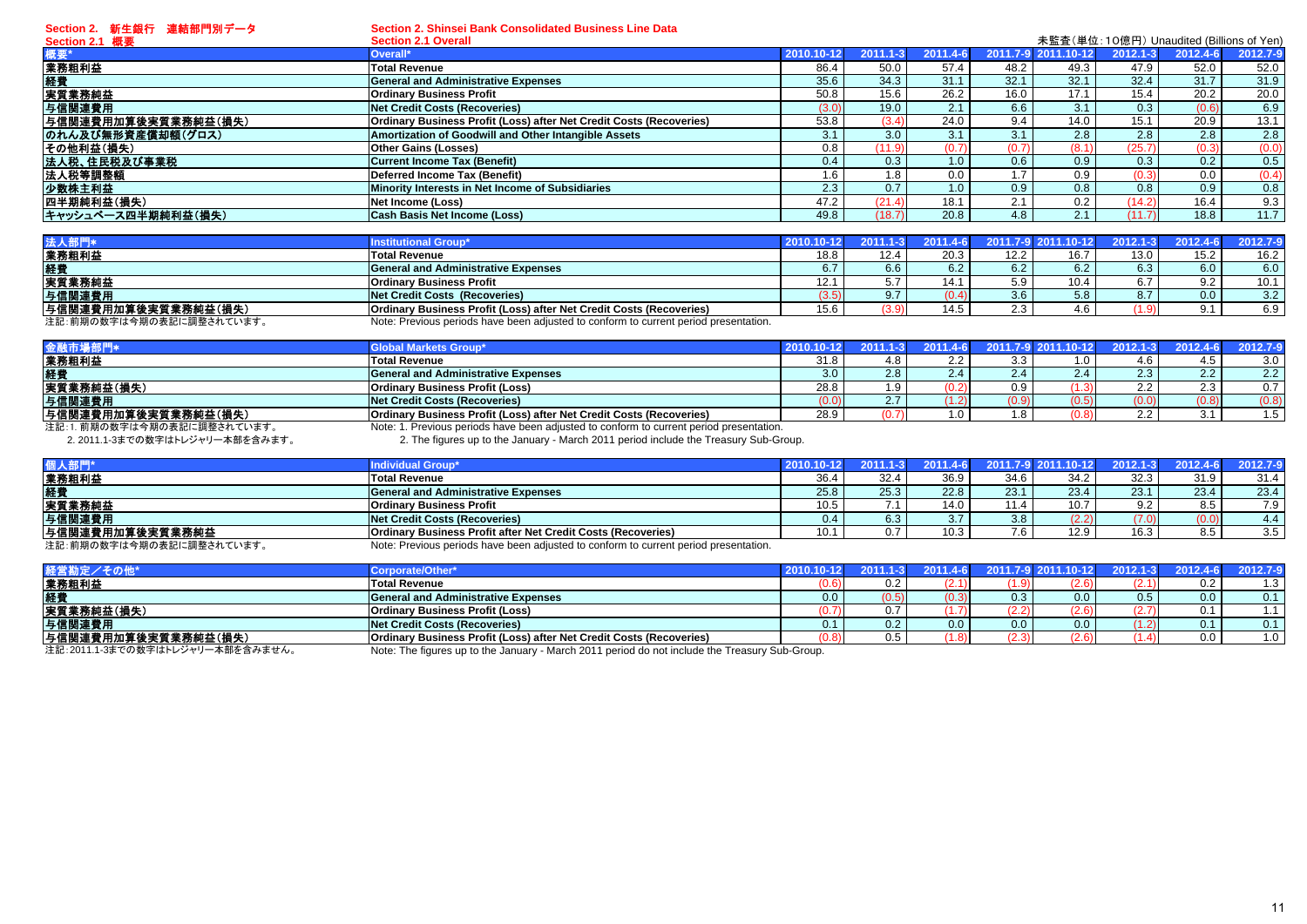| Section 2.2 部門別業務粗利益 | <b>Section 2.2 Business Line Total Revenue</b>                                                                |            |              |                  |       | 未監査(単位:10億円) Unaudited (Billions of Yen) |              |          |          |
|----------------------|---------------------------------------------------------------------------------------------------------------|------------|--------------|------------------|-------|------------------------------------------|--------------|----------|----------|
| 法人部門 業務粗利益*          | Institutional Group Total Revenue*                                                                            | 2010.10-12 | $2011.1 - 3$ | 2011.4-6         |       | 2011.7-9 2011.10-12                      | $2012.1 - 3$ | 2012.4-6 | 2012.7-9 |
| 資金利益                 | Net Interest Income                                                                                           | 7.4        | 8.6          | 6.2              | 6.5   | 6.7                                      | 7.7          | 6.9      | 7.5      |
| 法人営業                 | <b>Institutional Banking</b>                                                                                  | 2.3        | 2.3          | 2.3              | 1.9   | 2.4                                      | 2.4          | 2.6      | 2.5      |
| ストラクチャードファイナンス       | <b>Structured Finance</b>                                                                                     | 5.2        | 4.4          | 4.1              | 4.4   | 4.2                                      | 4.0          | 4.1      | 4.6      |
| プリンシパルトランザクションズ      | <b>Principal Transactions</b>                                                                                 | 0.3        | 1.8          | 0.5              | 0.8   | 0.8                                      | 2.2          | 0.8      | 1.1      |
| 昭和リース                | Showa Leasing                                                                                                 | (0.8)      |              | (0.9)            | (0.6) | (0.4)                                    | (0.5)        | (0.6)    | (0.7)    |
| その他                  | <b>Others</b>                                                                                                 | 0.2        | 0.5          | 0.0              | (0.0) | (0.3)                                    | (0.5)        | (0.0)    | (0.0)    |
| 非資金利益                | Non-Interest Income                                                                                           | 11.4       | 3.7          | 14.0             | 5.6   | 9.9                                      | 5.3          | 8.3      | 8.6      |
| 法人営業                 | <b>Institutional Banking</b>                                                                                  | 0.4        | 0.2          | 0.4              | (2.4) | 0.4                                      | 1.9          | 0.7      | 0.7      |
| ストラクチャードファイナンス       | <b>Structured Finance</b>                                                                                     |            |              | 0.6              | 1.1   | 1.4                                      | 0.8          | 1.4      | 0.0      |
| プリンシパルトランザクションズ      | <b>Principal Transactions</b>                                                                                 | 0.7        |              | 1.0              | 3.6   | 2.2                                      | (0.3)        | 1.7      | 3.9      |
| 昭和リース                | Showa Leasing                                                                                                 | 4.5        | 4.6          | 4.3              | 4.3   | 3.8                                      | 2.4          | 3.7      | 4.0      |
| その他                  | Others                                                                                                        | 4.4        | 0.6          | 7.6              | (1.0) | 1.8                                      | 0.3          | 0.6      | (0.1)    |
| 法人部門 業務粗利益           | <b>Institutional Group Total Revenue</b>                                                                      | 18.8       | 12.4         | 20.3             | 12.2  | 16.7                                     | 13.0         | 15.2     | 16.2     |
| 法人営業                 | <b>Institutional Banking</b>                                                                                  | 2.8        | 2.6          | 2.7              | (0.4) | 2.9                                      | 4.4          | 3.4      | 3.3      |
| ストラクチャードファイナンス       | <b>Structured Finance</b>                                                                                     | 6.3        | 4.2          | 4.7              | 5.5   | 5.7                                      | 4.9          | 5.5      | 4.6      |
| プリンシパルトランザクションズ      | <b>Principal Transactions</b>                                                                                 |            | 0.2          | 1.6              | 4.4   | 3.1                                      | 1.9          | 2.5      | 5.0      |
| 昭和リース                | Showa Leasing                                                                                                 | 3.7        | 4.0          | 3.4              | 3.7   | 3.3                                      | 1.9          | 3.0      | 3.2      |
| その他                  | Others                                                                                                        | 4.7        | 1.2          | 7.6 <sub>1</sub> | (1.0) | 1.5                                      | (0.1)        | 0.5      | (0.2)    |
| 法人部門 業務粗利益           | <b>Institutional Group Total Revenue</b>                                                                      | 18.8       | 12.4         | 20.3             | 12.2  | 16.7                                     | 13.0         | 15.2     | 16.2     |
|                      | Maria Decedente e celeste financia e con estimare directe escritore in compositore e celestia e especialmente |            |              |                  |       |                                          |              |          |          |

注記:前期の数字は今期の表記に調整されています。 Note: Previous periods have been adjusted to conform to current period presentation.

| 金融市場部門 業務粗利益* | <b>Global Markets Group Total Revenue*</b> | 2010.10-12 | $2011.1 - 3$ | 2011.4-6 |     | 2011.7-9 2011.10-12 | $2012.1 - 3$ | 2012.4-6         | 2012.7-9 |
|---------------|--------------------------------------------|------------|--------------|----------|-----|---------------------|--------------|------------------|----------|
| 資金利益          | Net Interest Income                        | 3.9        | 2.9          | 0.7      | 0.7 | 0.8                 | 0.7          | 0.9              | 0.6      |
| 金融法人          | <b>Financial Institutions</b>              | 0.3        | 0.2          | 0.3      | 0.3 | 0.3                 | 0.3          | 0.4              | 0.3      |
| 市場営業          | Markets                                    | 0.5        | 0.3          | 0.2      | 0.1 | 0.3                 | 0.2          | 0.4              | 0.2      |
| トレジャリー        | Treasury                                   | 2.9        | 2.2          |          |     |                     |              |                  |          |
| その他           | <b>Others</b>                              | 0.1        | 0.0          | 0.0      | 0.2 | 0.0                 | 0.1          | 0.0              | 0.0      |
| 非資金利益         | Non-Interest Income                        | 27.8       | 1.8          | 1.5      | 2.5 | 0.2                 | 3.8          | 3.6              | 2.3      |
| 金融法人          | <b>Financial Institutions</b>              | 0.0        | 0.5          | 0.3      | 0.4 | 0.2                 | 0.8          | 1.3              | 0.2      |
| 市場営業          | <b>Markets</b>                             | 1.0        | 0.9          | 0.6      | 1.4 | 0.1                 | 2.9          | 1.8              | 1.5      |
| トレジャリー        | Treasury                                   | 26.3       | (0.0)        |          |     |                     |              |                  |          |
| その他           | Others                                     | 0.4        | 0.4          | 0.5      | 0.6 | (0.1)               | 0.1          | 0.5              | 0.5      |
| 金融市場部門 業務粗利益  | Global Markets Group Total Revenue         | 31.8       | 4.8          | 2.2      | 3.3 | 1.0                 | 4.6          | 4.5              | 3.0      |
| 金融法人          | <b>Financial Institutions</b>              | 0.3        | 0.8          | 0.7      | 0.8 | 0.5                 | 1.2          | 1.7 <sub>2</sub> | 0.6      |
| 市場営業          | <b>Markets</b>                             | 1.5        | 1.2          | 0.9      | 1.6 | 0.5                 | 3.1          | 2.2              | 1.7      |
| トレジャリー        | Treasury                                   | 29.3       | 2.1          |          |     |                     |              |                  |          |
| その他           | <b>Others</b>                              | 0.6        | 0.5          | 0.6      | 0.8 | 0.0                 | 0.2          | 0.5              | 0.5      |
| 金融市場部門 業務粗利益  | <b>Global Markets Group Total Revenue</b>  | 31.8       | 4.8          | 2.2      | 3.3 | 1.0                 | 4.6          | 4.5              | 3.0      |

**ニュー・ロー・・・・・・・ ーー ーーー**<br>注記:1. 前期の数字は今期の表記に調整されています。

2. トレジャリー本部の数字は、2011.4-6以降は「経営勘定/その他」に含まれます。

Note: 1. Previous periods have been adjusted to conform to current period presentation.

2. The figures for the Treasury Sub-Group are included in the "Corporate/Other" segment from April 2012.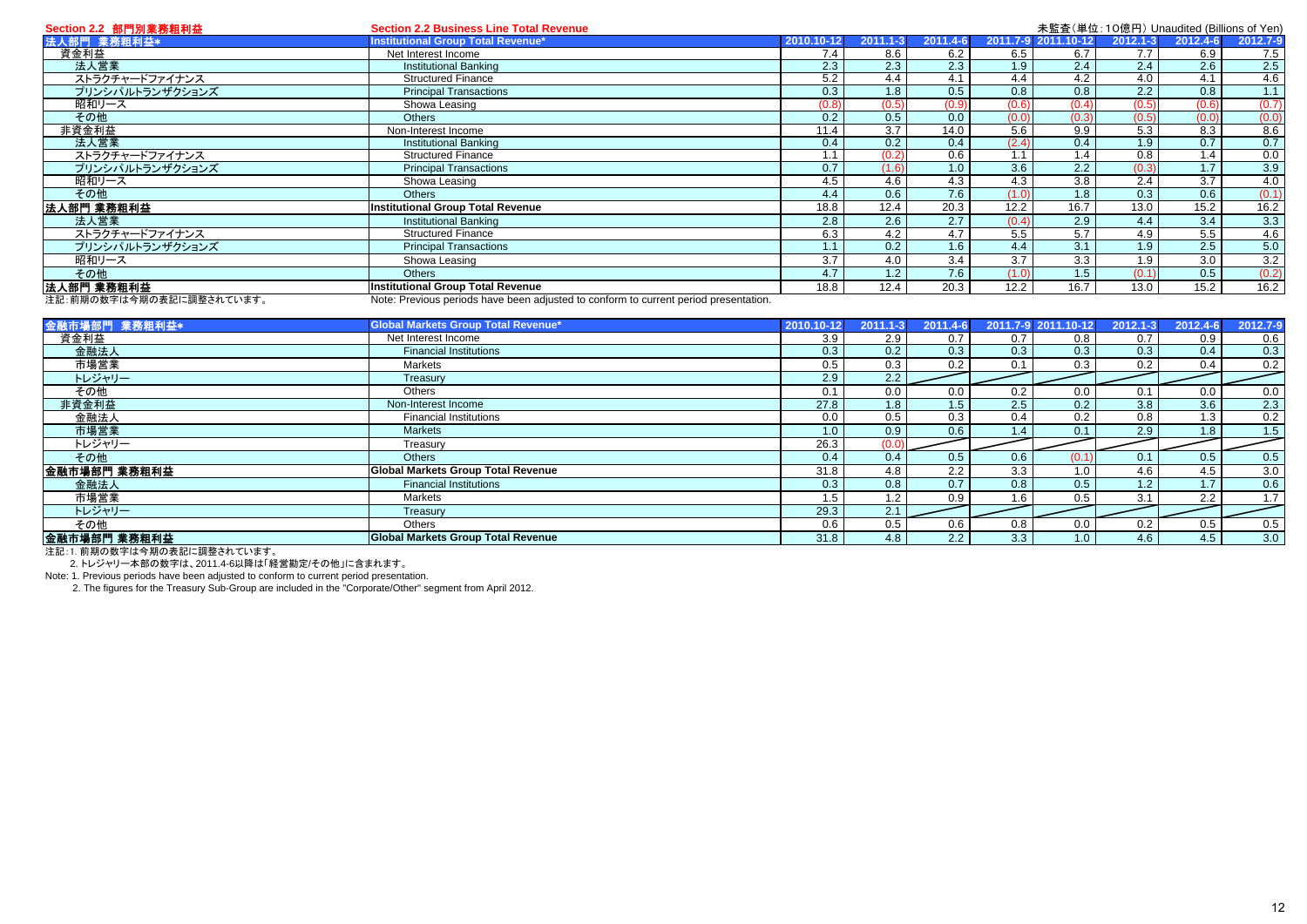未監査(単位:10億円) Unaudited (Billions of Yen)<br>2011.10-12 2012.1-3 2012.4-6 2012.7-9 人部門 業務粗利益 業務粗利益**\* Individual Group Total Revenue\* 2010.10-12 2011.1-3 2011.4-6 2011.7-9 2011.10-12 2012.1-3 2012.4-6 2012.7-9** 資金利益 Net Interest Income 26.1 22.9 26.9 25.0 24.1 22.6 21.8 21.2 リテールバンキング Retail Banking 8.3 8.1 8.1 7.2 7.0 6.7 6.6 6.5 新生フィナンシャルおよび新生銀行レイクShinsei Financial and Shinsei Bank Lake 15.2 15.2 13.9 12.6 11.9 11.5 10.8 10.4 10.2 シンキキ | Shinki | 2.8 | 2.4 | 2.3 | 2.1 | 2.0 | 1.8 | 1.7 | 1.7 アプラスフィナンシャル APLUS FINANCIAL 3.2 2.4 3.4 3.3 3.0 2.7 2.5 2.3 その他 Others (3.5) (4.0) 0.4 0.3 0.3 0.4 0.3 0.3 非資金利益 Non-Interest Income 10.3 9.5 10.0 9.5 10.1 9.7 10.1 10.2 リテールバンキンググ | Retail Banking | 2.3 | 2.2 | 1.6 | 1.4 | 1.5 | 1.6 | 1.6 新生フィナンシャルおよび新生銀行レイク Shinsei Financial and Shinsei Bank Lake (1.1) (1.4) (1.0) (0.6) (0.5) (0.7) (0.7) (0.9) シンキ Shinki (0.2) (0.2) (0.1) (0.1) (0.1) (0.1) (0.1) (0.1) アプラスフィナンシャル APLUS FINANCIAL 9.3 8.8 8.9 8.7 9.2 9.0 9.1 9.5 その他他 | Others | 0.0 | 0.0 | 0.0 | 0.0 | 0.0 | 0.0 | 0.0 個人部門 業務粗利益 **Individual Group Total Revenue** 36.4 32.4 36.9 34.6 34.2 32.3 31.9 31.4 リテールバンキンググ Retail Banking 10.6 | 10.5 | 10.3 | 8.8 | 8.2 | 8.2 | 8.2 預金・債券関連金利収益 Deposits and Debentures Net Interest Income 6.0 5.8 5.8 5.5 5.1 4.8 4.6 4.5 預金・債券関連非金利収益Deposits and Debentures Non-Interest Income 1.4 1.4 1.5 1.3 1.1 0.6 0.8 0.8 1.0 アセットマネージメント Asset Management 1.0 1.0 1.2 1.0 1.0 0.9 1.2 0.8 貸出出 Loans 1.9 | 1.1 | 1.6 | 1.7 | 1.7 | 新生フィナンシャルおよび新生銀行レイクShinsei Financial and Shinsei Bank Lake 14.0 12.4 11.5 11.2 11.0 10.1 9.7 9.3 シンキ Shinki 2.5 2.2 2.1 2.0 1.9 1.7 1.6 1.5 アプラスフィナンシャル APLUS FINANCIAL 12.6 11.2 12.3 12.0 12.3 11.8 11.6 11.8 その他 Others (3.4) (4.0) 0.4 0.4 0.4 0.4 0.4 0.3 個人部門 業務粗利益**Individual Group Total Revenue** 36.4 32.4 36.9 34.6 34.2 32.3 31.9 31.4

注記:1. 前期の数字は今期の表記に調整されています。

2. 2011.10-12より、経営管理上、新生フィナンシャルの収益と、2011年10月1日より開始した「新生銀行カードローン レイク」によるレイク事業収益を合算して表示しております。

Note:1. Previous periods have been adjusted to conform to current period presentation.

2. Results for Shinsei Financial and "Shinsei Bank Card Loan – Lake" in the Lake business (started on October 1, 2011) are combined on a management accounting basis from 3Q FY2011.

| 経営勘定/その他 業務粗利益*    | <b>Corporate/Other Total Revenue*</b>                     | 2010.10-12 | $-1 - 3$         |     |         | 2011.4-6 2011.7-9 2011.10-12 | $2012.1 - 3$ | 2012.4-6 | 2012.7-9 |
|--------------------|-----------------------------------------------------------|------------|------------------|-----|---------|------------------------------|--------------|----------|----------|
| 資金利益               | Net Interest Income                                       | (0.8)      |                  |     | (2.9)   |                              | (2.9)        | ، ن      | (1.4)    |
| トレジャリー             | Treasury                                                  |            |                  |     | (2.1)   | (3.0)                        | (2.2)        | (0.8)    | (0.8)    |
| 経営勘定/その他(トレジャリー除く) | Corporate/Other Total Revenue (Loss) (excluding Treasury) | (0.8)      |                  |     | (0.7)   |                              | (0.6)        | (0.6)    | (0.6)    |
| 非資金利益              | Non-Interest Income                                       | 0.1        | 0.9              | 0.5 | $1.0\,$ |                              | 0.7          | 1.7      | 2.7      |
| トレジャリー             | Treasurv                                                  |            |                  |     | 0.8     |                              | 0.6          | 1.6      | 2.6      |
| 経営勘定/その他(トレジャリー除く) | Corporate/Other Total Revenue (Loss) (excluding Treasury) |            | 0.9              |     | 0.1     | 0.0                          | 0.0          | 0.1      | 0.0      |
| 経営勘定/その他 業務粗利益(損失) | Corporate/Other Total Revenue (Loss)                      | (0.6)      | 0.2              |     | (1.9)   | (2.6)                        | (2.1)        | 0.2      | 1.3      |
| トレジャリー             | Treasurv                                                  |            |                  |     |         |                              | (1.6)        | 0.7      | 1.8      |
| 経営勘定/その他(トレジャリー除く) | Corporate/Other Total Revenue (Loss) (excluding Treasury) | (0.6)      |                  |     | (0.6)   |                              | (0.5)        | '0.5)    | (0.5)    |
| 経営勘定/その他 業務粗利益(損失) | Corporate/Other Total Revenue (Loss)                      | (0.6)      | 0.2 <sub>0</sub> |     | (1.9,   | (2.6)                        | (2.1)        | 0.2      | 1.3      |

注記: トレジャリー本部の数字は、2011.3までは「金融市場部門」に含まれます。

Note: The figures for the Treasury Sub-Group are included in the "Global Markets Group" segment until March 2011.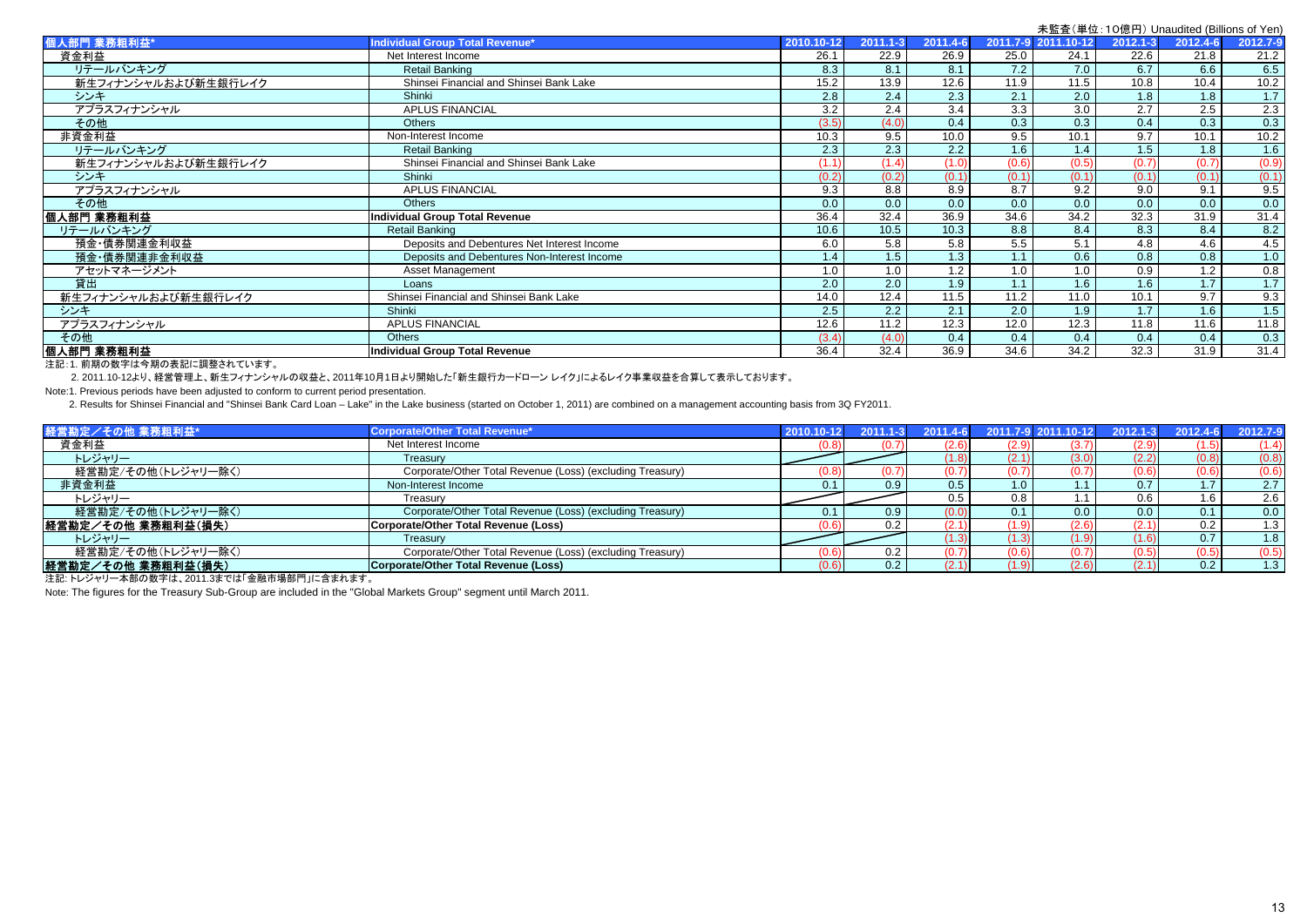|                     |                                                           |                  |              |                   |       |                     |              | 木監査(単位:IO偲円) Unaudited (Billions of Yen) |          |
|---------------------|-----------------------------------------------------------|------------------|--------------|-------------------|-------|---------------------|--------------|------------------------------------------|----------|
| 業務粗利益*              | <b>Total Revenue*</b>                                     | 2010.10-12       | $2011.1 - 3$ | 2011.4-6          |       | 2011.7-9 2011.10-12 | $2012.1 - 3$ | $2012.4 - 6$                             | 2012.7-9 |
| 資金利益                | Net Interest Income                                       | 36.6             | 33.8         | 31.2              | 29.4  | 27.9                | 28.2         | 28.2                                     | 27.9     |
| 非資金利益               | Non-Interest Income                                       | 49.8             | 16.1         | 26.1              | 18.7  | 21.4                | 19.7         | 23.8                                     | 24.0     |
| 業務粗利益               | Total Revenue                                             | 86.4             | 50.0         | 57.4              | 48.2  | 49.3                | 47.9         | 52.0                                     | 52.0     |
| 法人部門                | <b>Institutional Group</b>                                | 18.8             | 12.4         | $\overline{20.3}$ | 12.2  | 16.7                | 13.0         | 15.2                                     | 16.2     |
| 法人営業                | Institutional Banking                                     | 2.8              | 2.6          | 2.7               | (0.4) | 2.9                 | 4.4          | 3.4                                      | 3.3      |
| ストラクチャードファイナンス      | <b>Structured Finance</b>                                 | 6.3              | 4.2          | 4.7               | 5.5   | 5.7                 | 4.9          | 5.5                                      | 4.6      |
| プリンシパルトランザクションズ     | <b>Principal Transactions</b>                             | 1.1              | 0.2          | 1.6               | 4.4   | 3.1                 | 1.9          | 2.5                                      | 5.0      |
| 昭和リース               | Showa Leasing                                             | $\overline{3.7}$ | 4.0          | 3.4               | 3.7   | $\overline{3.3}$    | 1.9          | 3.0                                      | 3.2      |
| その他                 | Others                                                    | 4.7              | 1.2          | 7.6               | (1.0) | 1.5                 | (0.1)        | 0.5                                      | (0.2)    |
| 金融市場部門              | <b>Global Markets Group</b>                               | 31.8             | 4.8          | 2.2               | 3.3   | 1.0                 | 4.6          | 4.5                                      | 3.0      |
| 金融法人                | <b>Financial Institutions</b>                             | 0.3              | 0.8          | 0.7               | 0.8   | 0.5                 | 1.2          | 1.7                                      | 0.6      |
| 市場営業                | <b>Markets</b>                                            | 1.5              | 1.2          | 0.9               | 1.6   | 0.5                 | 3.1          | 2.2                                      | 1.7      |
| トレジャリー              | Treasurv                                                  | 29.3             | 2.1          |                   |       |                     |              |                                          |          |
| その他                 | <b>Others</b>                                             | 0.6              | 0.5          | 0.6               | 0.8   | 0.0                 | 0.2          | 0.5                                      | 0.5      |
| 個人部門                | Individual Group                                          | 36.4             | 32.4         | 36.9              | 34.6  | 34.2                | 32.3         | 31.9                                     | 31.4     |
| リテールバンキング           | Retail Banking                                            | 10.6             | 10.5         | 10.3              | 8.8   | 8.4                 | 8.3          | 8.4                                      | 8.2      |
| 新生フィナンシャルおよび新生銀行レイク | Shinsei Financial and Shinsei Bank Lake                   | 14.0             | 12.4         | 11.5              | 11.2  | 11.0                | 10.1         | 9.7                                      | 9.3      |
| シンキ                 | Shinki                                                    | 2.5              | 2.2          | 2.1               | 2.0   | 1.9                 | 1.7          | 1.6                                      | 1.5      |
| アプラスフィナンシャル         | <b>APLUS FINANCIAL</b>                                    | 12.6             | 11.2         | 12.3              | 12.0  | 12.3                | 11.8         | 11.6                                     | 11.8     |
| その他                 | <b>Others</b>                                             | (3.4)            | (4.0)        | 0.4               | 0.4   | 0.4                 | 0.4          | 0.4                                      | 0.3      |
| 経営勘定/その他            | Corporate/Other Total Revenue                             | (0.6)            | 0.2          | (2.1)             | (1.9) | (2.6)               | (2.1)        | 0.2                                      | 1.3      |
| トレジャリー              | Treasurv                                                  |                  |              | (1.3)             | (1.3) | (1.9)               | (1.6)        | 0.7                                      | 1.8      |
| 経営勘定/その他(トレジャリー除く)  | Corporate/Other Total Revenue (Loss) (excluding Treasury) | 0.6              | 0.2          | (0.7)             | (0.6) | (0.7)               | (0.5)        | (0.5)                                    | (0.5)    |
| 業務粗利益               | <b>Total Revenue</b>                                      | 86.4             | 50.0         | 57.4              | 48.2  | 49.3                | 47.9         | 52.0                                     | 52.0     |

注記:1. 前期の数字は今期の表記に調整されています。

2. 2011.10-12より、経営管理上、新生フィナンシャルの収益と、2011年10月1日より開始した「新生銀行カードローン レイク」によるレイク事業収益を合算して表示しております。

Note:1. Previous periods have been adjusted to conform to current period presentation.

2. Results for Shinsei Financial and "Shinsei Bank Card Loan – Lake" in the Lake business (started on October 1, 2011) are combined on a management accounting basis from 3Q FY2011.

| 経費'                 | <b>General and Administrative Expenses*</b>               | 2010.10-12 | $2011.1 - 3$ | 2011.4-6       |      | 2011.7-9 2011.10-12 | $2012.1 - 3$ | 2012.4-6         | 2012.7-9         |
|---------------------|-----------------------------------------------------------|------------|--------------|----------------|------|---------------------|--------------|------------------|------------------|
| 法人部門                | <b>Institutional Group</b>                                | 6.7        | 6.6          | 6.2            | 6.2  | 6.2                 | 6.3          | 6.0              | 6.0              |
| 法人営業                | <b>Institutional Banking</b>                              | 1.8        | 1.7          | $\overline{7}$ | 1.7  | 1.7                 | 1.7          | 1.6              | 1.5              |
| ストラクチャードファイナンス      | <b>Structured Finance</b>                                 | 1.4        | 1.4          | 1.2            |      | 1.2                 | 1.2          | 1.1 <sub>1</sub> | 1.1              |
| プリンシパルトランザクションズ     | <b>Principal Transactions</b>                             | 0.8        | 1.0          | 0.9            | 0.9  | 0.9                 | 0.9          | 0.9              | 0.9              |
| 昭和リース               | Showa Leasing                                             | 2.0        | 2.0          | 1.8            | 1.9  | 1.9                 | 2.0          | 1.9              | 1.9              |
| その他                 | Others                                                    | 0.6        | 0.4          | 0.3            | 0.3  | 0.3                 | 0.4          | 0.4              | 0.3              |
| 金融市場部門              | <b>Global Markets Group</b>                               | 3.0        | 2.8          | 2.4            | 2.4  | 2.4                 | 2.3          | 2.2              | 2.2              |
| 金融法人                | <b>Financial Institutions</b>                             | 0.5        | 0.5          | 0.5            | 0.5  | 0.5                 | 0.5          | 0.5              | 0.5              |
| 市場営業                | Markets                                                   |            |              | 0.8            | 0.8  | 0.8                 | 0.7          | 0.8              | 0.7              |
| トレジャリー              | Treasury                                                  | 0.2        | 0.3          |                |      |                     |              |                  |                  |
| その他                 | Others                                                    | 0.9        | 0.8          | 1.0            |      | 1.0                 | 1.0          | 0.8              | 0.8              |
| 個人部門                | <b>Individual Group</b>                                   | 25.8       | 25.3         | 22.8           | 23.1 | 23.4                | 23.1         | 23.4             | 23.4             |
| リテールバンキング           | Retail Banking                                            | 8.3        | 8.6          | 7.8            | 7.6  | 7.8                 | 7.9          | 7.7              | 7.6              |
| 新生フィナンシャルおよび新生銀行レイク | Shinsei Financial and Shinsei Bank Lake                   | 8.1        | 7.9          | 6.6            | 6.7  | 7.1                 | 6.6          | 6.3              | 6.3              |
| シンキ                 | Shinki                                                    | 1.1        | 0.8          | 0.9            | 0.9  | 0.8                 | 0.7          | 0.9              | 0.9              |
| アプラスフィナンシャル         | <b>APLUS FINANCIAL</b>                                    | 7.9        | 7.9          | 7.2            | 7.7  | 7.6                 | 7.6          | 8.2              | 8.4              |
| その他                 | <b>Others</b>                                             | 0.1        | 0.0          | 0.0            | 0.1  | 0.0                 | 0.1          | 0.1              | 0.1              |
| 経営勘定/その他            | Corporate/Other                                           | 0.0        | (0.5)        | (0.3)          | 0.3  | 0.0                 | 0.5          | 0.0              | 0.1              |
| トレジャリー              | Treasurv                                                  |            |              | 0.2            | 0.2  | 0.2                 | 0.2          | 0.3              | $0.\overline{3}$ |
| 経営勘定/その他(トレジャリー除く)  | Corporate/Other Total Revenue (Loss) (excluding Treasury) | 0.0        | (0.5)        | (0.6)          | 0.0  | (0.2)               | 0.2          | (0.2)            | (0.1)            |
| 経費                  | <b>General and Administrative Expenses</b>                | 35.6       | 34.3         | 31.1           | 32.1 | 32.1                | 32.4         | 31.7             | 31.9             |

注記:1. 前期の数字は今期の表記に調整されています。

2. 2011-10-12より、経営管理上、新生フィナンシャルの収益と、2011年10月1日より開始した「新生銀行カードローン レイク」によるレイク事業収益を合算して表示しております。

Note:1. Previous periods have been adjusted to conform to current period presentation.

2. Results for Shinsei Financial and "Shinsei Bank Card Loan – Lake" in the Lake business (started on October 1, 2011) are combined on a management accounting basis from 3Q FY2011.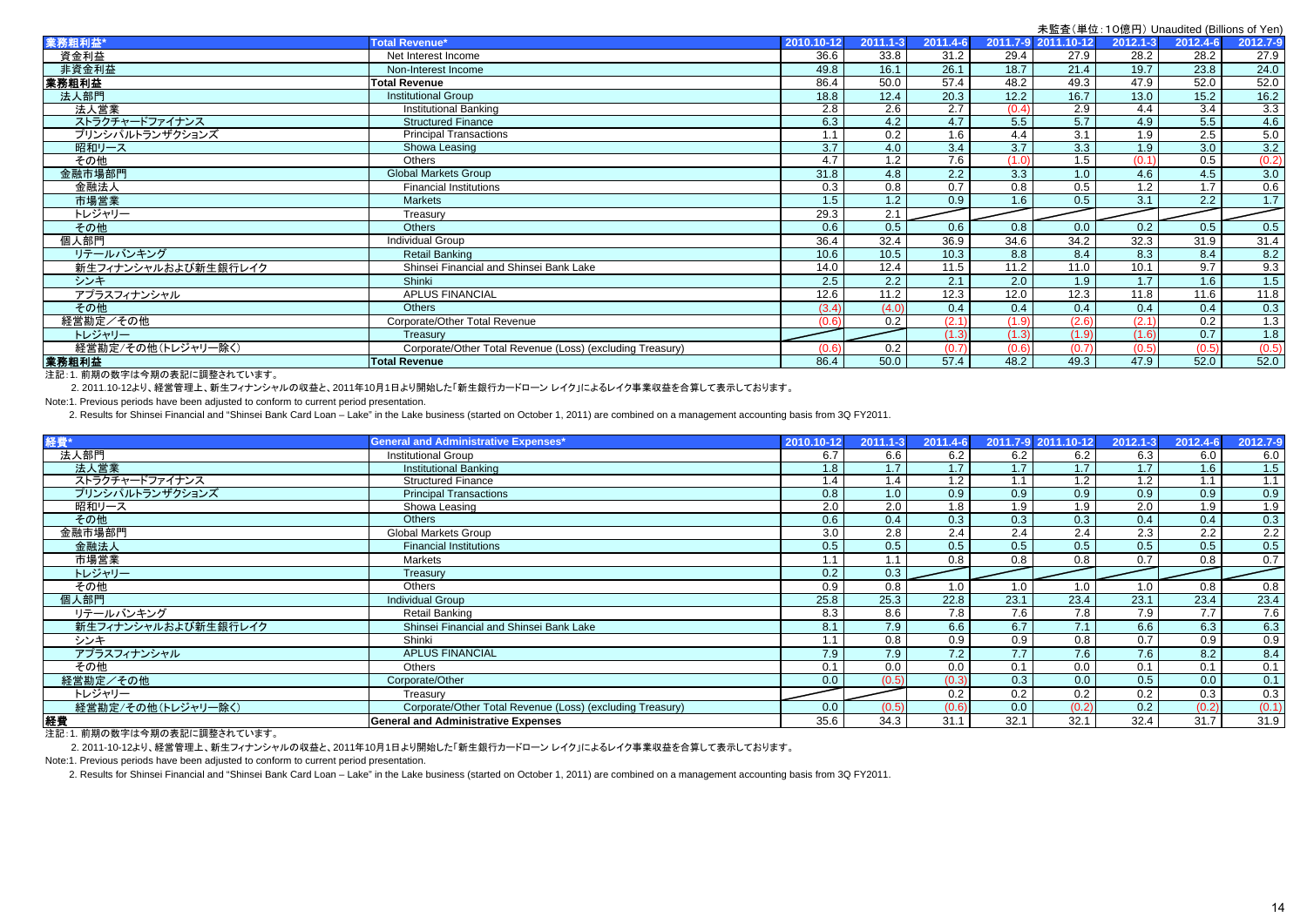|                     |                                                           |            |              |          |          |            |                  | 木血且 \ 丰 山 . TV 忌 门 / Urlaudited (DilliUris UI Terry |                  |
|---------------------|-----------------------------------------------------------|------------|--------------|----------|----------|------------|------------------|-----------------------------------------------------|------------------|
| 実質業務純益(損失)*         | Ordinary Business Profit (Loss)*                          | 2010.10-12 | $2011.1 - 3$ | 2011.4-6 | 2011.7-9 | 2011.10-12 | $2012.1 - 3$     | 2012.4-6                                            | 2012.7-9         |
| 法人部門                | <b>Institutional Group</b>                                | 12.1       | 5.7          | 14.1     | 5.9      | 10.4       | 6.7              | 9.2                                                 | 10.1             |
| 法人営業                | Institutional Banking                                     | 0.9        | 0.8          | 1.0      | (2.2)    | 1.1        | 2.7              | 1.7                                                 | 1.7              |
| ストラクチャードファイナンス      | <b>Structured Finance</b>                                 | 4.9        | 2.8          | 3.5      | 4.3      | 4.5        | $\overline{3.7}$ | 4.4                                                 | 3.4              |
| プリンシパルトランザクションズ     | <b>Principal Transactions</b>                             | 0.3        | (0.7)        | 0.6      | 3.4      | 2.2        | 0.9              | 1.6                                                 | 4.0              |
| 昭和リース               | Showa Leasing                                             | 1.7        | 2.0          | 1.5      | 1.7      | 1.4        | (0.0)            | 1.1                                                 | 1.3              |
| その他                 | <b>Others</b>                                             | 4.1        | 0.7          | 7.2      | (1.3)    | 1.1        | (0.6)            | 0.1                                                 | (0.5)            |
| 金融市場部門              | Global Markets Group                                      | 28.8       | 1.9          | (0.2)    | 0.9      | (1.3)      | 2.2              | 2.3                                                 | 0.7              |
| 金融法人                | <b>Financial Institutions</b>                             | (0.2)      | 0.2          | 0.1      | 0.2      | 0.0        | 0.6              | 1.1                                                 | 0.0              |
| 市場営業                | <b>Markets</b>                                            | 0.4        | 0.1          | 0.0      | 0.8      | (0.2)      | 2.3              | 1.4                                                 | 0.9              |
| トレジャリー              | Treasurv                                                  | 29.0       | 1.8          |          |          |            |                  |                                                     |                  |
| その他                 | Others                                                    | (0.3       | (0.3)        |          |          |            | (0.7)            | (0.3                                                | (0.3)            |
| 個人部門                | <b>Individual Group</b>                                   | 10.5       | 7.1          | 14.0     | 11.4     | 10.7       | 9.2              | 8.5                                                 | 7.9              |
| リテールバンキング           | Retail Banking                                            | 2.2        | 1.8          | 2.5      | 1.2      | 0.6        | 0.3              | 0.7                                                 | 0.5              |
| 新生フィナンシャルおよび新生銀行レイク | Shinsei Financial and Shinsei Bank Lake                   | 5.8        | 4.5          | 4.8      | 4.5      | 3.8        | 3.4              | 3.3                                                 | 3.0              |
| シンキ                 | Shinki                                                    | 1.4        | 1.4          |          | 1.1      | 1.1        | 0.9              | 0.6                                                 | 0.6              |
| アプラスフィナンシャル         | <b>APLUS FINANCIAL</b>                                    | 4.6        | 3.3          | 5.0      | 4.2      | 4.7        | 4.1              | 3.4                                                 | 3.4              |
| その他                 | Others                                                    | (3.6)      | (4.0)        | 0.3      | 0.2      | 0.4        | 0.3              | 0.2                                                 | 0.2              |
| 経営勘定/その他            | Corporate/Other                                           | (0.7)      | 0.7          | (1.7)    | (2.2)    | (2.6)      | (2.7)            | 0.1                                                 | 1.1              |
| トレジャリー              | Treasurv                                                  |            |              | (1.5)    | (1.5)    | (2.1)      | (1.8)            | 0.4                                                 | $1.\overline{5}$ |
| 経営勘定/その他(トレジャリー除く)  | Corporate/Other Total Revenue (Loss) (excluding Treasury) | (0.7)      | 0.7          | (0.1)    | (0.6)    | (0.4)      | (0.8)            | (0.2)                                               | (0.4)            |
| 実質業務純益(損失)          | <b>Ordinary Business Profit (Loss)</b>                    | 50.8       | 15.6         | 26.2     | 16.0     | 17.1       | 15.4             | 20.2                                                | 20.0             |

注記:1. 前期の数字は今期の表記に調整されています。

2. 2011.10-12より、経営管理上、新生フィナンシャルの収益と、2011年10月1日より開始した「新生銀行カードローン レイク」によるレイク事業収益を合算して表示しております。

Note:1. Previous periods have been adjusted to conform to current period presentation.

2. Results for Shinsei Financial and "Shinsei Bank Card Loan – Lake" in the Lake business (started on October 1, 2011) are combined on a management accounting basis from 3Q FY2011.

| 与信関連費用*             | Net Credit Costs (Recoveries)*                            | 2010.10-12 | $2011.1 - 3$ | 2011.4-6 |       | 2011.7-9 2011.10-12 | $2012.1 - 3$ | 2012.4-6 | 2012.7-9         |
|---------------------|-----------------------------------------------------------|------------|--------------|----------|-------|---------------------|--------------|----------|------------------|
| 法人部門                | <b>Institutional Group</b>                                | (3.5)      | 9.7          | (0.4)    | 3.6   | 5.8                 | 8.7          | 0.0      | 3.2              |
| 法人営業                | <b>Institutional Banking</b>                              | (1.0)      | 1.8          | (1.1)    | (2.0) | 1.6                 | 2.9          | 0.2      | (1.2)            |
| ストラクチャードファイナンス      | <b>Structured Finance</b>                                 | (0.0)      | 7.0          | 2.0      | 5.6   | 2.6                 | 3.7          | 0.1      | $\overline{3.0}$ |
| プリンシパルトランザクションズ     | <b>Principal Transactions</b>                             | (0.1)      |              | 0.1      | (0.4) | 0.0                 | 1.2          | (0.0)    | 0.1              |
| 昭和リース               | Showa Leasing                                             | (1.6)      | 3.5          | (1.8)    | 0.4   | 1.1                 | (1.1)        | (0.7)    | 0.3              |
| その他                 | Others                                                    | (0.6)      | (2.5)        | 0.3      | 0.1   | 0.3                 | 1.9          | 0.4      | 0.9              |
| 金融市場部門              | <b>Global Markets Group</b>                               | (0.0)      | 2.7          | (1.2)    | (0.9) | (0.4)               | (0.0)        | (0.8)    | (0.8)            |
| 金融法人                | <b>Financial Institutions</b>                             | (0.1)      | 0.1          | 0.2      | (0.5) | (0.0)               | (0.2)        | (0.6)    | (0.7)            |
| 市場営業                | Markets                                                   | (0.1)      | 2.4          | (1.2)    | (0.1) | (0.3)               | 0.2          | (0.1)    | 0.0              |
| トレジャリー              | Treasury                                                  |            |              |          |       |                     |              |          |                  |
| その他                 | <b>Others</b>                                             | 0.3        | 0.2          | (0.2)    | (0.2) | (0.1)               | 0.0          | (0.0     | (0.1)            |
| 個人部門                | Individual Group                                          | 0.4        | 6.3          | 3.7      | 3.8   | (2.2)               | (7.0)        | (0.0)    | 4.4              |
| リテールバンキング           | Retail Banking                                            | 0.0        | 1.2          | 0.2      | 1.0   | 0.0                 | (0.0)        | 0.0      | (0.0)            |
| 新生フィナンシャルおよび新生銀行レイク | Shinsei Financial and Shinsei Bank Lake                   | (2.3)      | (0.3)        | (0.3)    | 0.1   | (2.3)               | (5.4)        | (1.4)    | 2.4              |
| シンキ                 | Shinki                                                    | 0.6        | 1.1          | 0.0      | 0.0   | (0.5)               | (0.0)        | (0.1)    | 0.1              |
| アプラスフィナンシャル         | <b>APLUS FINANCIAL</b>                                    | 1.8        | 4.0          | 3.7      | 2.5   | 0.6                 | (1.6)        | 1.5      | 1.8              |
| その他                 | Others                                                    | 0.2        | 0.2          | 0.0      | 0.0   | 0.0                 | 0.0          | (0.0)    | (0.0)            |
| 経営勘定/その他            | Corporate/Other                                           | 0.1        | 0.2          | 0.0      | 0.0   | 0.0                 | (1.2)        | 0.1      | 0.1              |
| トレジャリー              | Treasury                                                  |            |              |          |       |                     |              |          |                  |
| 経営勘定/その他(トレジャリー除く)  | Corporate/Other Total Revenue (Loss) (excluding Treasury) | 0.1        | 0.2          | 0.0      | 0.0   | 0.0                 | (1.2)        | 0.1      | 0.1              |
| 与信関連費用              | <b>Net Credit Costs (Recoveries)</b>                      | (3.0)      | 19.0         | 2.1      | 6.6   | 3.1                 | 0.3          | (0.6)    | 6.9              |

注記:1. 前期の数字は今期の表記に調整されています。

2. 2011.10-12より、経営管理上、新生フィナンシャルの収益と、2011年10月1日より開始した「新生銀行カードローン レイク」によるレイク事業収益を合算して表示しております。

Note:1. Previous periods have been adjusted to conform to current period presentation.

2. Results for Shinsei Financial and "Shinsei Bank Card Loan – Lake" in the Lake business (started on October 1, 2011) are combined on a management accounting basis from 3Q FY2011.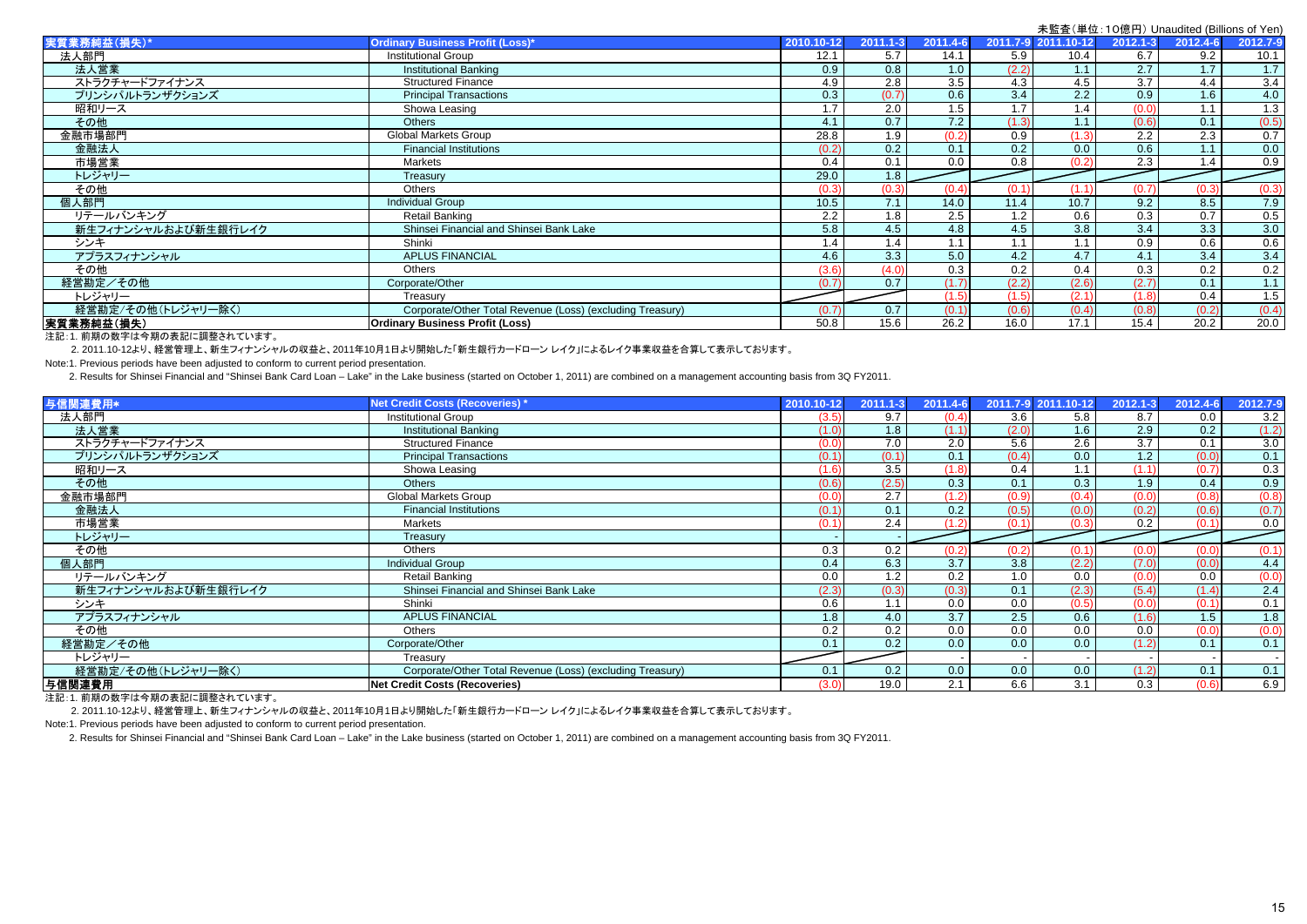|                      |                                                                       |            |              |              |       |                     | 木盅宜\芈位. TO忌门/ Urlaudited (Dillions of Terry |          |          |
|----------------------|-----------------------------------------------------------------------|------------|--------------|--------------|-------|---------------------|---------------------------------------------|----------|----------|
| 与信関連費用加算後実質業務純益(損失)* | Ordinary Business Profit (Loss) after Net Credit Costs (Recoveries) * | 2010.10-12 | $2011.1 - 3$ | $2011.4 - 6$ |       | 2011.7-9 2011.10-12 | 2012.1-3                                    | 2012.4-6 | 2012.7-9 |
| 法人部門                 | <b>Institutional Group</b>                                            | 15.6       | (3.9)        | 14.5         | 2.3   | 4.6                 | (1.9)                                       | 9.1      | 6.9      |
| 法人営業                 | <b>Institutional Banking</b>                                          | 1.9        | (0.9)        | 2.1          | (0.1) | (0.5)               | (0.2)                                       | 1.4      | 3.0      |
| ストラクチャードファイナンス       | <b>Structured Finance</b>                                             | 4.9        | (4.2)        | 1.5          | (1.3) | 1.8                 | (0.0)                                       | 4.2      | 0.4      |
| プリンシパルトランザクションズ      | <b>Principal Transactions</b>                                         | 0.4        | (0.6)        | 0.5          | 3.9   | 2.1                 | (0.2)                                       | 1.7      | 3.9      |
| 昭和リース                | Showa Leasing                                                         | 3.3        |              | 3.3          | 1.2   | 0.2                 | 1.0                                         | 1.9      | 0.9      |
| その他                  | <b>Others</b>                                                         | 4.8        | 3.3          | 6.8          | (1.4) | 0.8                 | (2.5)                                       | (0.2)    | (1.4)    |
| 金融市場部門               | Global Markets Group                                                  | 28.9       | (0.7)        | 1.0          | 1.8   | (0.8)               | 2.2                                         | 3.1      | 1.5      |
| 金融法人                 | <b>Financial Institutions</b>                                         | (0.0)      | 0.1          | (0.1         | 0.7   | 0.0                 | 0.8                                         | 1.8      | 0.8      |
| 市場営業                 | Markets                                                               | 0.6        | (2.2)        | 1.3          | 0.9   | 0.0                 | 2.1                                         | 1.5      | 0.9      |
| トレジャリー               | Treasury                                                              | 29.0       | 1.8          |              |       |                     |                                             |          |          |
| その他                  | <b>Others</b>                                                         | (0.6)      | (0.5)        |              | 0.1   |                     | (0.7)                                       |          | (0.1)    |
| 個人部門                 | Individual Group                                                      | 10.1       | 0.7          | 10.3         | 7.6   | 12.9                | 16.3                                        | 8.5      | 3.5      |
| リテールバンキング            | Retail Banking                                                        | 2.2        | 0.6          | 2.3          | 0.2   | 0.5                 | 0.3                                         | 0.7      | 0.6      |
| 新生フィナンシャルおよび新生銀行レイク  | Shinsei Financial and Shinsei Bank Lake                               | 8.2        | 4.8          | 5.2          | 4.3   | 6.2                 | 8.8                                         | 4.8      | 0.5      |
| シンキ                  | Shinki                                                                | 0.8        | 0.2          | 1.1          | 1.0   | 1.6                 | 0.9                                         | 0.8      | 0.4      |
| アプラスフィナンシャル          | <b>APLUS FINANCIAL</b>                                                | 2.8        | (0.6)        | 1.3          | 1.7   | 4.1                 | 5.8                                         | 1.9      | 1.5      |
| その他                  | <b>Others</b>                                                         | (3.9)      | (4.3)        | 0.2          | 0.2   | 0.3                 | 0.2                                         | 0.3      | 0.2      |
| 経営勘定/その他             | Corporate/Other                                                       | (0.8)      | 0.5          | (1.8)        | (2.3) | (2.6)               | (1.4)                                       | 0.0      | 1.0      |
| トレジャリー               | Treasury                                                              |            |              | (1.5)        | (1.5) | (2.1)               | (1.8)                                       | 0.4      | 1.5      |
| 経営勘定/その他(トレジャリー除く)   | Corporate/Other Total Revenue (Loss) (excluding Treasury)             | (0.8)      | 0.5          | (0.2)        | (0.7) | (0.5)               | 0.4                                         | (0.3)    | (0.5)    |
| 与信関連費用加算後実質業務純益(損失)  | Ordinary Business Profit (Loss) after Net Credit Costs (Recoveries)   | 53.8       | (3.4)        | 24.0         | 9.4   | 14.0                | 15.1                                        | 20.9     | 13.1     |

注記:1. 前期の数字は今期の表記に調整されています。

2. 2011.10-12より、経営管理上、新生フィナンシャルの収益と、2011年10月1日より開始した「新生銀行カードローン レイク」によるレイク事業収益を合算して表示しております。

Note:1. Previous periods have been adjusted to conform to current period presentation.

2. Results for Shinsei Financial and "Shinsei Bank Card Loan – Lake" in the Lake business (started on October 1, 2011) are combined on a management accounting basis from 3Q FY2011.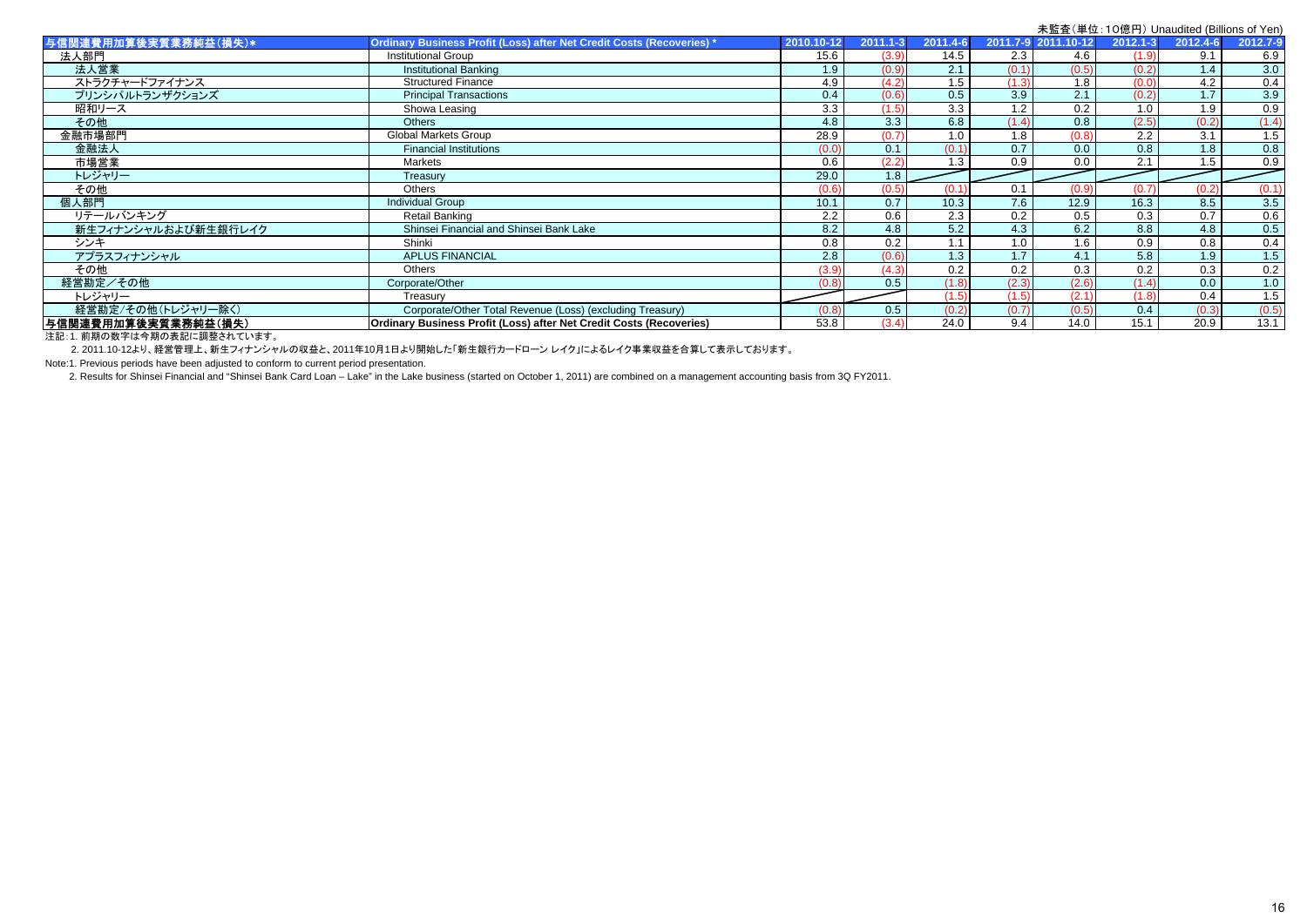| Section 2.3 部門別主要データ    | <b>Section 2.3 Business Line Key Data</b>                     |         |         |         |         |         | 未監査(単位: 10億円) Unaudited (Billions of Yen) |         |         |
|-------------------------|---------------------------------------------------------------|---------|---------|---------|---------|---------|-------------------------------------------|---------|---------|
| 法人部門、金融市場部門*            | Institutional Group, Global Markets Group*                    | 2010.12 |         | 2011    | 2011.9  |         | 2012.3                                    | 2012.6  | 2012.9  |
| 企業向け一般貸出(ベーシックバンキング貸出)  | Corporate Loans (Basic Banking)                               | 1.849.7 | .778.3  | .718.0  | .726.2  | 1.667.6 | .723.2                                    | .788.3  | 1,767.2 |
| 不動産ファイナンス               | Real Estate Finance                                           | 796.6   | 743.6   | 742.1   | 750.8   | 764.3   | 740.1                                     | 756.9   | 780.8   |
| 不動産ノンリコースファイナンス(ローン形態)  | Real Estate Non-Recourse Loans                                | 432.5   | 411.3   | 405.3   | 393.3   | 397.9   | 372.5                                     | 355.3   | 357.5   |
| 不動産ノンリコースファイナンス(私募債形態等) | Real Estate Non-Recourse Bonds and Others                     | 282.0   | 247.2   | 239.6   | 235.8   | 229.1   | 231.0                                     | 229.8   | 230.6   |
| その他不動産ファイナンスローン         | Other Real Estate Finance Loans                               | 82.0    | 85.0    | 97.1    | 121.6   | 137.2   | 136.5                                     | 171.8   | 192.6   |
| その他プロダクトローン             | <b>Other Product Loans</b>                                    | 428.4   | 415.3   | 399.3   | 381.4   | 384.4   | 386.2                                     | 388.9   | 395.8   |
| CLO(貸出債権証券化)            | CLO (Off Balance)                                             |         |         |         |         |         |                                           |         |         |
| コマーシャルファイナンス子会社顧客向け貸出   | Loans to Commercial Finance Subsidiaries' Customers           | 34.3    | 34.9    | 34.2    | 33.2    | 33.7    | 41.1                                      | 37.8    | 37.9    |
| 貸出及び私募債形態ノンリコースファイナンス   | <b>Total Loans and Non-Recourse Bonds</b>                     | 3.109.2 | 2,979.2 | 2.893.8 | 2.891.7 | 2.850.1 | 2.890.8                                   | 2,972.1 | 2,981.9 |
| リース債権及びリース投資資産          | <b>Lease Receivables and Leased Investment Assets</b>         | 203.5   | 206.2   | 199.5   | 198.3   | 195.7   | 197.4                                     | 195.3   | 196.9   |
| 割賦売掛金                   | <b>Installment Receivables</b>                                | 108.1   | 109.3   | 103.6   | 106.4   | 114.3   | 119.0                                     | 116.2   | 122.7   |
| 法人預金(含む讓渡性預金)           | Institutional Deposits and Negotiable Certificates of Deposit | 901.7   | 858.4   | 983.1   | 755.8   | 719.2   | 700.0                                     | 735.8   | 881.7   |
| 法人債券                    | <b>Institutional Debentures</b>                               | 97.8    | 68.3    | 51.4    | 38.3    | 31.4    | 25.6                                      | 21.4    | 16.7    |
| 預金·債券                   | <b>Total Deposits and Debentures</b>                          | 999.6   | 926.7   | .034.5  | 794.1   | 750.7   | 725.6                                     | 757.2   | 898.4   |
|                         |                                                               |         |         |         |         |         |                                           |         |         |

注記:1. 前期の数字は今期の表記に調整されています。

2. 不動産ノンリコースファイナンス(私募債形態等)には、買入金銭債権形態を含めております。

Note: 1. Previous periods have been adjusted to conform to current period presentation.

2. Real Estate Non-Recourse Bonds and Others include other monetary claims purchased.

| 個人部門*                      | Individual Group*                                                 | 2010.12 | 2011.3  | 2011.6  | 2011.9  | 2011.12 | 2012.3  | 2012.6  | 2012.9  |
|----------------------------|-------------------------------------------------------------------|---------|---------|---------|---------|---------|---------|---------|---------|
| リテール顧客向け貸出                 | Retail Banking Loans Outstanding                                  | 893.9   | 913.3   | 931.3   | 899.9   | 912.7   | 948.6   | 980.6   | 1,026.5 |
| 住宅ローン                      | <b>Housing Loan Balance</b>                                       | 886.9   | 905.7   | 924.3   | 892.1   | 905.5   | 941.2   | 974.1   | 1,019.8 |
| 新生銀行レイク顧客向け貸出              | Shinsei Bank Lake Customers                                       |         |         |         |         | 8.9     | 17.5    | 26.5    | 37.9    |
| コンシューマーファイナンス子会社顧客向け貸出     | Loans to Consumer Finance Subsidiaries' Customers                 | 690.3   | 653.1   | 628.4   | 569.6   | 533.7   | 510.7   | 487.6   | 466.1   |
| 新生フィナンシャル顧客向け              | <b>Shinsei Financial Customers</b>                                | 414.1   | 385.7   | 364.8   | 347.0   | 323.6   | 303.3   | 285.2   | 268.8   |
| シンキ顧客向け                    | <b>Shinki Customers</b>                                           | 63.1    | 58.2    | 53.0    | 49.3    | 45.7    | 44.7    | 43.1    | 42.3    |
| アプラスフィナンシャル顧客向け            | <b>APLUS FINANCIAL Customers</b>                                  | 143.8   | 134.4   | 127.3   | 121.3   | 114.1   | 115.2   | 112.5   | 108.5   |
| 新生銀行との提携によるアプラスフィナンシャル顧客向け | Loans to APLUS FINANCIAL Customers affiliated with Shinsei Bank   | 11.5    | 20.8    | 30.3    |         |         |         |         |         |
| その他顧客向け                    | <b>Other Customers</b>                                            | 57.5    | 53.8    | 52.8    | 51.9    | 50.3    | 47.5    | 46.7    | 46.3    |
| 貸出                         | <b>Total Loans</b>                                                | 1,584.2 | ,566.4  | ,559.8  | 1,469.6 | 455.4   | .477.0  | 1,494.9 | 1,530.5 |
| 割賦売掛金(コンシューマーファイナンス)       | <b>Installment Receivables (Consumer Finance)</b>                 | 232.6   | 221.1   | 221.5   | 217.9   | 224.3   | 228.8   | 232.3   | 233.2   |
|                            | <b>Customers' Liabilities for Acceptances and Guarantees</b>      | 578.8   | 566.8   | 558.7   | 548.8   | 547.8   | 551.5   | 548.1   | 539.9   |
| <br> 支払承諾見返<br> 預り総資産      | <b>Assets under Management (AUM)</b>                              | 5,898.5 | 5.869.8 | 5,919.0 | 5,900.6 | 5,926.3 | 5,777.6 | 5,734.9 | 5,632.8 |
| リテール預金                     | <b>Retail Deposits</b>                                            | 4,782.6 | 4,752.2 | 4,794.2 | 4,781.5 | 4,807.3 | 4,662.4 | 4,597.4 | 4,492.9 |
| 仕組預金                       | <b>Structured Deposits</b>                                        | 888.7   | 828.1   | 792.0   | 745.0   | 741.6   | 752.3   | 594.8   | 521.0   |
| リテール債券                     | <b>Retail Debentures</b>                                          | 286.5   | 279.9   | 278.3   | 274.8   | 274.1   | 268.5   | 265.6   | 260.9   |
| 投信/年金                      | Mutual Funds and Variable Annuities                               | 710.8   | 707.5   | 706.2   | 698.6   | 696.5   | 697.1   | 711.6   | 706.8   |
| 投資信託                       | <b>Mutual Funds</b>                                               | 438.8   | 433.9   | 431.0   | 420.8   | 404.1   | 397.3   | 390.9   | 382.6   |
| 変額年金                       | Variable Annuities                                                | 271.9   | 273.5   | 275.2   | 277.8   | 292.4   | 299.8   | 320.6   | 324.1   |
| 仕組債(金融商品仲介業務)              | <b>Structured Bonds (Financial Product Intermediary Business)</b> | 101.6   | 113.6   | 124.3   | 130.3   | 133.9   | 135.4   | 146.4   | 159.0   |
| 支払承諾                       | <b>Acceptances and Guarantees</b>                                 | 578.8   | 566.8   | 558.7   | 548.8   | 547.8   | 551.5   | 548.1   | 539.9   |
| リテールロ座数(千口座)               | <b>Total Number of Retail Accounts (Thousands)</b>                | 2,554.3 | 2,571.6 | 2,586.1 | 2,603.8 | 2,618.4 | 2,637.4 | 2,649.5 | 2,664.6 |
| パワースマート住宅ローン顧客数(千人)        | Total Number of PowerSmart Housing Loan Customers (Thousands)     | 42.4    | 43.7    | 45.0    | 46.5    | 47.4    | 49.3    | 51.1    | 53.4    |
| 新生フィナンシャル顧客数(千人)           | Shinsei Financial's Number of Customers (Thousands)               | 789.6   | 758.4   | 732.2   | 708.8   | 658.0   | 614.0   | 573.3   | 535.0   |
| 無担保パーソナルローン(千人)            | <b>Unsecured Personal Loans (Thousands)</b>                       | 774.0   | 743.0   | 720.0   | 698.0   | 650.0   | 606.0   | 567.3   | 529.0   |
| クレジットカード(有効会員数)            | Credit Card (valid customer)                                      |         |         |         |         |         |         |         |         |
| クレジットカード(残あり顧客数)           | Credit Card (on book customer)                                    | 64.0    | 63.0    | 55.0    | 51.4    | 47.0    | 43.0    | 40.0    | 37.0    |
| 信販事業(残あり顧客数)               | Installment Sales Finance (valid customer)                        | 9.0     | 9.0     | 6.0     | 4.7     | 3.0     | 3.0     | 3.0     | 1.0     |
| 不動産担保ローン(HEL)              | Mortgage (Home Equity Loans)                                      | 6.6     | 6.4     | 6.2     | 6.0     | 5.0     | 5.0     | 5.0     | 5.0     |
| シンキ 顧客数(千人)                | Shinki's Number of Customers (Thousands)                          | 149.4   | 140.5   | 131.2   | 123.4   | 115.4   | 109.9   | 104.6   | 100.1   |
| アプラスフィナンシャル 有効カード会員数(千人)   | APLUS FINANCIAL's Total Available Cardholders (Thousands)         | 7.830.1 | 7,701.0 | 7,573.0 | 7,435.9 | 7,291.0 | 7,127.2 | 6.964.3 | 6,819.1 |

注記:1. 預り総資産残高には未償還債券残高を含んでおります。

2. 前期の数字は今期の表記に調整されています。

Note: 1. AUM includes unclaimed debentures

2. Previous periods have been adjusted to conform to current period presentation.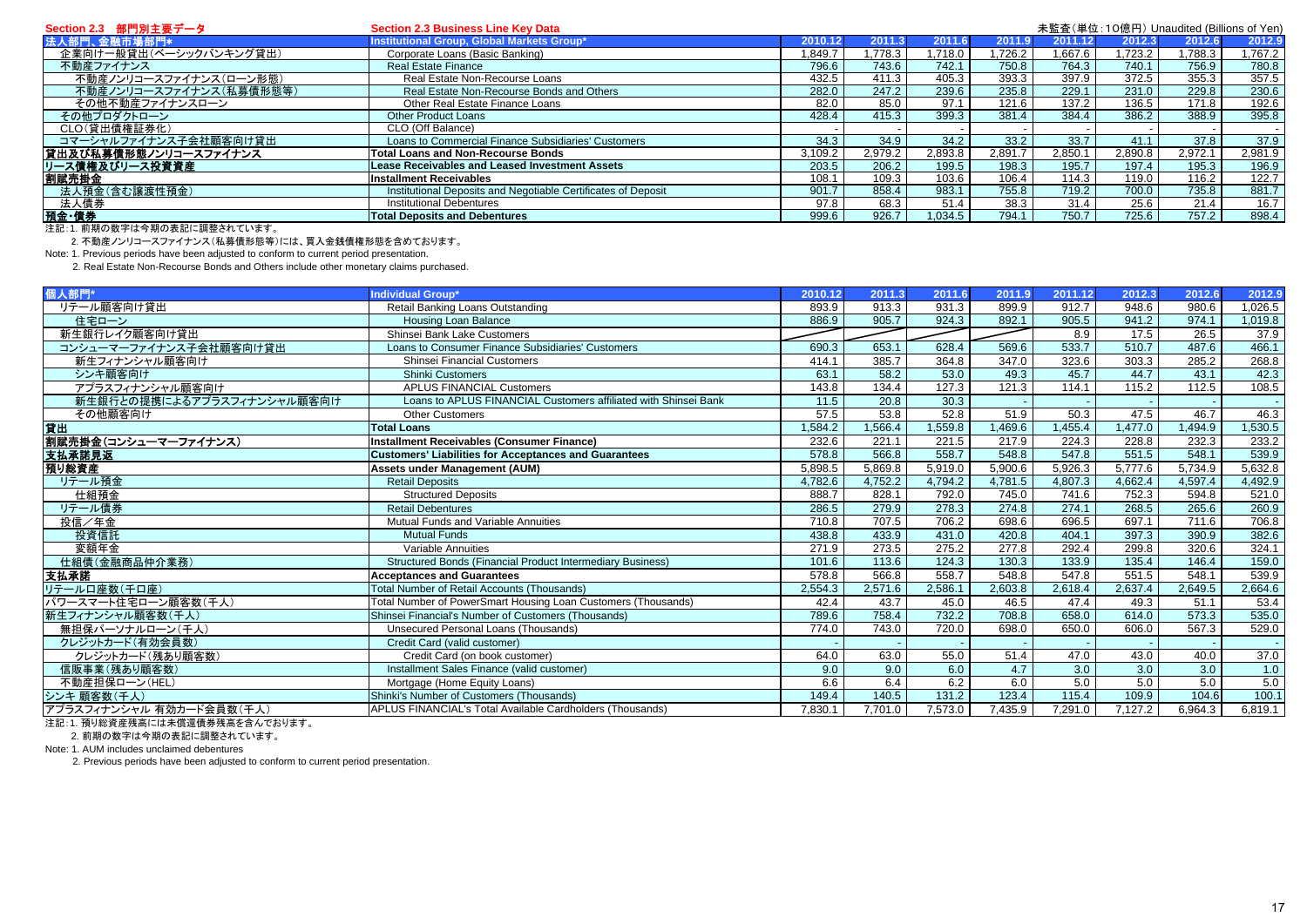|                             |                                                                                         |         |         |         |         |         |         | 未監査(単位: 10億円) Unaudited (Billions of Yen) |         |
|-----------------------------|-----------------------------------------------------------------------------------------|---------|---------|---------|---------|---------|---------|-------------------------------------------|---------|
| 貸出残高                        | <b>Total Loans and Bills Discounted</b>                                                 | 2010.12 | 2011.3  | 2011.6  | 2011.9  | 2011.12 | 2012.3  | 2012.6                                    | 2012.9  |
| 法人部門、金融市場部門                 | Loans in Institutional Group, Global Markets Group                                      | 2.827.7 | 2.725.0 | 2,654.1 | 2.655.9 | 2.621.0 | 2,659.8 | 2.742.3                                   | 2,751.3 |
| 企業向け一般貸出(ベーシックバンキング貸出)      | Corporate Loans (Basic Banking)                                                         | 1,849.7 | ,778.3  | ,718.0  | 1,726.2 | 1.667.6 | 1,723.2 | ,788.3                                    | 1,767.2 |
| 不動産ノンリコースファイナンス(ローン形態)      | Real Estate Non-Recourse Loans                                                          | 432.5   | 411.3   | 405.3   | 393.3   | 397.9   | 372.5   | 355.3                                     | 357.5   |
| その他不動産ファイナンスローン             | Other Real Estate Finance Loans                                                         | 82.0    | 85.0    | 97.1    | 121.6   | 137.2   | 136.5   | 171.8                                     | 192.6   |
| その他プロダクトローン                 | Other Product Loans                                                                     | 428.4   | 415.3   | 399.3   | 381.4   | 384.4   | 386.2   | 388.9                                     | 395.8   |
| CLO(貸出債権証券化)                | CLO (Off Balance)                                                                       |         |         |         |         |         |         |                                           |         |
| コマーシャルファイナンス子会社顧客向け貸出       | Loans to Commercial Finance Subsidiaries' Customers                                     | 34.3    | 34.9    | 34.2    | 33.2    | 33.7    | 41.1    | 37.8                                      | 37.9    |
| 個人部門                        | Loans in Individual Group                                                               | 1,584.2 | .566.4  | .559.8  | 1,469.6 | 455.4   | 1,477.0 | ,494.9                                    | 1,530.5 |
| リテール顧客向け貸出                  | Retail Banking Loans Outstanding                                                        | 893.9   | 913.3   | 931.3   | 899.9   | 912.7   | 948.6   | 980.6                                     | 1,026.5 |
| 住宅ローン                       | Housing Loan Balance                                                                    | 886.9   | 905.7   | 924.3   | 892.1   | 905.5   | 941.2   | 974.1                                     | 1,019.8 |
| 新生銀行レイク顧客向け貸出               | Shinsei Bank Lake Customers                                                             |         |         |         |         | 8.9     | 17.5    | 26.5                                      | 37.9    |
| コンシューマーファイナンス子会社顧客向け貸出      | Loans to Consumer Finance Subsidiaries' Customers                                       | 690.3   | 653.1   | 628.4   | 569.6   | 533.7   | 510.7   | 487.6                                     | 466.1   |
| 新生フィナンシャル顧客向け               | Shinsei Financial's Customers                                                           | 414.1   | 385.7   | 364.8   | 347.0   | 323.6   | 303.3   | 285.2                                     | 268.8   |
| シンキ顧客向け                     | <b>Shinki's Customers</b>                                                               | 63.1    | 58.2    | 53.0    | 49.3    | 45.7    | 44.7    | 43.1                                      | 42.3    |
| アプラスフィナンシャル顧客向け             | <b>APLUS FINANCIAL's Customers</b>                                                      | 143.8   | 134.4   | 127.3   | 121.3   | 114.1   | 115.2   | 112.5                                     | 108.5   |
| 新生銀行との提携によるアプラスフィナンシャル顧客向け  | Loans to APLUS FINANCIAL Customers affiliated with Shinsei Bank                         | 11.5    | 20.8    | 30.3    |         |         |         |                                           |         |
| その他顧客向け                     | <b>Other's Customers</b>                                                                | 57.5    | 53.8    | 52.8    | 51.9    | 50.3    | 47.5    | 46.7                                      | 46.3    |
| 貸出残高                        | <b>Total Loans and Bills Discounted</b>                                                 | 4.411.3 | 4.291.4 | 4.214.0 | 4,125.5 | 4.076.5 | 4,136.8 | 4,237.2                                   | 4,281.9 |
| 注記:1. 前期の数字は今期の表記に調整されています。 | Note: 1. Previous periods have been adjusted to conform to current period presentation. |         |         |         |         |         |         |                                           |         |

部門別、配賦リスク資本 **Risk Capital Allocation by Business 2010.12 2011.3 2011.6 2011.9 2011.12 2012.3 2012.6 2012.9** 法人部門**Institutional Group**  金融市場部門**Global Markets Group**<br>Individual Group 個人部門 Individual Group n/a 154 n/a 145 n/a 134 n/a 140 経営勘定/その他他 | Corporate/Other n/a| 27 | n/a| 21 | n/a| 22 | n/a| 22 配賦可能資本 Excess Capital n/a 0 n/a 36 n/a 73 n/a 111 **Tier I** 資本 **Tier I Capital** 464.0 516.7 533.2 542.7 541.2 537.1 552.3 573.8 n/aal 340 l n/al 308 l n/al 308 l n/al 299

注記:1. 前期の数字は今期の表記に調整されています。

2. トレジャリー本部の数字は、2011.3までは「金融市場部門」に、2011.6以降は「経営勘定/その他」に含まれています。

Note: 1. Previous periods have been adjusted to conform to current period presentation.

2. The figures for the Treasury Sub-Group are included in the "Global Markets Group" segment until March 2011. From June 2011, they are included in the "Corporate/Other" segment.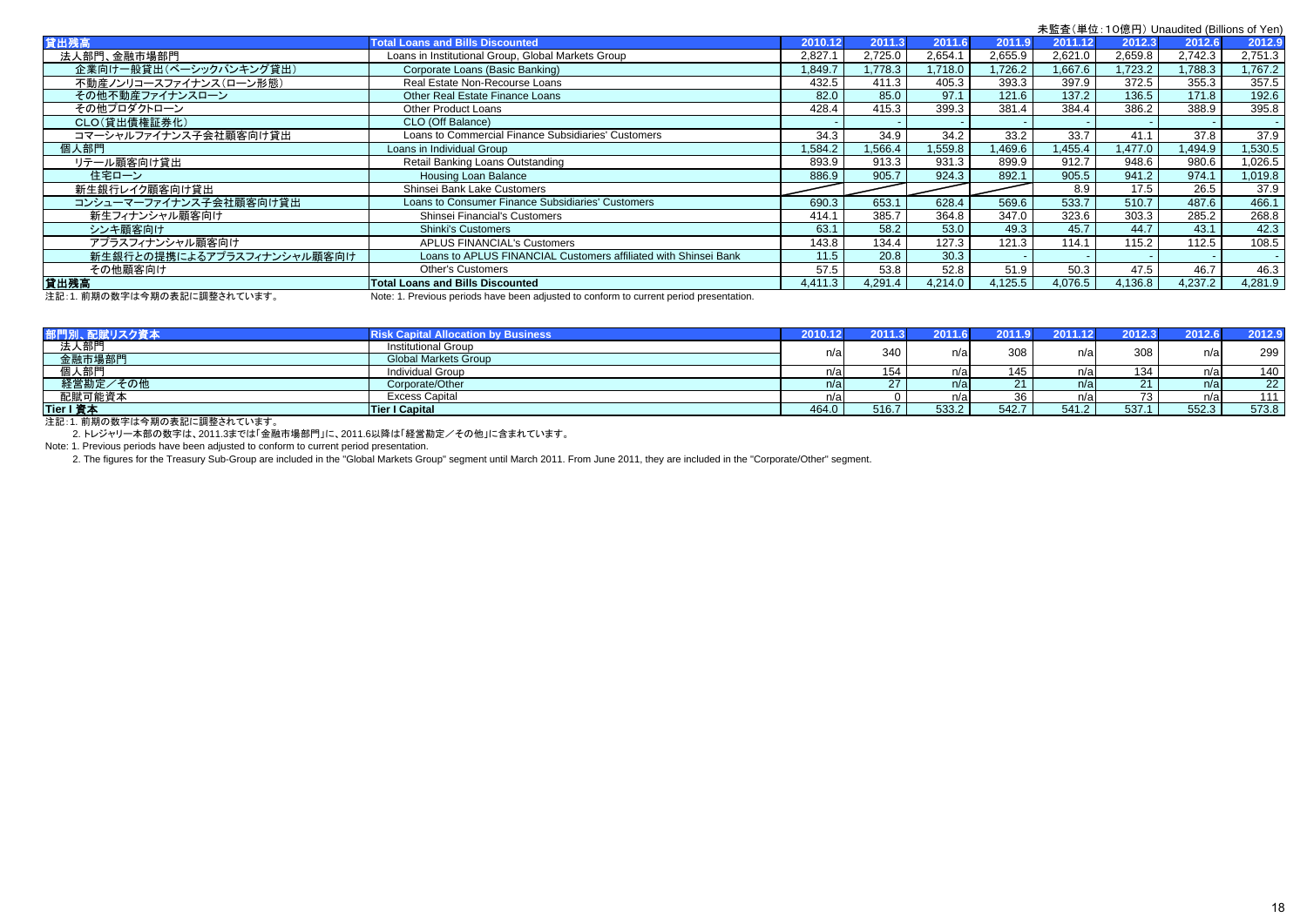| Section 3. 連結財務諸比率、自己資本、                | Section 3. Shinsei Bank Consolidated Financial Ratios, Capital Adequacy and            |            |            |          |       |                                           |              |          |          |
|-----------------------------------------|----------------------------------------------------------------------------------------|------------|------------|----------|-------|-------------------------------------------|--------------|----------|----------|
| 1株当たり数値、格付け情報他                          | Per Share Data, and Credit Ratings                                                     |            |            |          |       | 未監査(単位: 10億円) Unaudited (Billions of Yen) |              |          |          |
| 財務比率                                    | <b>Financial Ratios</b>                                                                | 2010.10-12 |            | 2011.4-6 |       | 2011.7-9 2011.10-12                       | $2012.1 - 3$ | 2012.4-6 | 2012.7-9 |
| ROA(年換算後)                               | Return on Assets (Annualized)                                                          | 1.7%       | (0.8°      | 0.7%     | 0.1%  | $0.0\%$                                   | $(0.6\%)$    | 0.8%     | 0.4%     |
| ROE(潜在株式調整後) (年換算後)                     | Return on Equity (Fully Diluted) (Annualized)                                          | 38.6%      | (20.0%     | 13.2%    | 1.5%  | 0.2%                                      | $(10.2\%)$   | 11.6%    | 6.3%     |
| ROA(キャッシュベース四半期純利益) (年換算後)              | Cash Basis Return on Assets (Annualized)                                               | 1.8%       |            | 0.9%     | 0.2%  | 0.1%                                      | $(0.5\%)$    | 0.9%     | 0.5%     |
| ROE(潜在株式調整後)<br>(キャッシュベース四半期純利益) (年換算後) | Cash Basis Return on Equity (Fully Diluted) (Annualized)                               | 47.2%      | $(21.8\%)$ | 16.9%    | 3.8%  | 1.6%                                      | (9.4% )      | 14.6%    | 8.8%     |
| 経費率                                     | Expense-to-Revenue Ratio                                                               | 41.2%      | 68.7%      | 54.3%    | 66.7% | 65.2%                                     | 67.7%        | 61.1%    | 61.5%    |
|                                         | 注記,もぁ☆』。X_7のDOCにかける公母については(/期苦の/白ヨ姿大_のカた_本業結合に伴う無形姿を(編延税全負售物腔络))エ/期末の日全額))のり て計質してかけます |            |            |          |       |                                           |              |          |          |

注記: キャッシュベースのROEにおける分母については、((期首の(自己資本-のれん-企業結合に伴う無形資産(繰延税金負債控除後))+(期末の同金額))/2として計算しております。<br>Note: The denominator for Cash Basis Return on Equity is calculated as:

((Total capital – goodwill – intangible assets acquired in business combinations (net of associated deferred tax liability) at the beginning of the period) + (the same values at the end of the period))/2.

| リスク分類別リスク資本の配賦 | <b>Risk Capital Allocation by Risk Categories</b> | 2010.1 | 2011.3          | 2011. |       | 2011.12 | 2012.3 | 2012.6 |       |
|----------------|---------------------------------------------------|--------|-----------------|-------|-------|---------|--------|--------|-------|
| 信用リスク          | <b>Credit Risk</b>                                | n/a    | 437             | n/a   | 422   |         | 393    | n/al   | 392   |
| 市場リスク          | <b>Market Risk</b>                                | n/a    | 30 <sup>°</sup> | n/a   |       | n/a     | 19     | n/a    | 17    |
| 金利リスク          | <b>Interest Rate Risk</b>                         | n/al   |                 | n/a   |       |         | 16     | n/a    | 17    |
| オペレーショナル・リスク   | <b>Operational Risk</b>                           | n/a    | 36              | n/al  |       |         | 34     | n/a    | 34    |
| 配賦可能資本         | <b>Excess Capital</b>                             | n/a    |                 |       | 36    | n/a     | 73     | n/al   | 1111  |
| Tier I 資本      | <b>Tier I Capital</b>                             | 464.0  | 516.7           | 533.2 | 542.7 | 541.2   | 537.1  | 552.3  | 573.8 |

| 自己資本関連情報            | <b>Capital Adequacy Data</b>                       | 2010.12 | 2011.3  | 2011.6      | 2011.9            | 2011.12 | 2012.3       | 2012.6  | 2012.9  |
|---------------------|----------------------------------------------------|---------|---------|-------------|-------------------|---------|--------------|---------|---------|
| 基本的項目(Tier I)       | Basic Items (Tier I)                               | 464.0   | 516.7   | 533.2       | 542.7             | 541.2   | 537.1        | 552.3   | 573.8   |
| 補完的項目(Tier II)      | Amount Eligible for Inclusion in Capital (Tier II) | 239.7   | 231.8   | 221.5       | 211.2             | 203.5   | 197.0        | 188.0   | 186.4   |
| 控除項目                | Deduction                                          | (104.1  | (98.6)  | (103.0)     | (105.0)           | (110.6) | (107.2)      | (82.2)  | (72.4)  |
| 自己資本金額              | <b>Total Capital</b>                               | 599.7   | 649.9   | 651.7       | 648.8             | 634.1   | 626.9        | 658.1   | 687.8   |
| リスクアセット             | <b>Risk Assets</b>                                 | 6.770.2 | 6,653.7 | 6,559.5     | 6,203.3           | 6,223.7 | 6,102.5      | 6,019.7 | 5,896.2 |
| 自己資本比率              | Capital Adequacy Ratio                             | 8.85%   | 9.76%   | 9.93%       | 10.46%            | 10.18%  | 10.27%       | 10.93%  | 11.71%  |
| Tier I 比率           | Tier I Capital Ratio                               | 6.85%   | 7.76%   | 8.12%       | 8.74%             | 8.69%   | 8.80%        | 9.17%   | 9.77%   |
| リスク資本               | <b>Risk Capital</b>                                | n/a     | 522     | n/a         | 505               | n/a     | 463          | n/a     | 462     |
| Tier I に対するリスク資本の割合 | Risk Capital as a Percentage of Tier I Capital     | n/a     | 101.0%  | n/a         | 93.1%             | n/a     | 86.2%        | n/al    | 80.5%   |
|                     |                                                    |         |         |             |                   |         |              |         |         |
| 1株当たり数値(円)          | Per Share Data (JPY)                               | 2010.12 | 2011.3  | 2011.6      | 2011              | 2011.12 | 2012.3       | 2012.6  | 2012.9  |
| 1株当たり純資産            | Common Equity Per Share                            | 253.49  | 205.83  | 212.70      | 214.07            | 214.66  | 212.67       | 217.39  | 220.70  |
| 潜在株式調整後1株当たり純資産     | Fully Diluted Equity Per Share                     | 253.49  | 205.83  | 212.70      | 214.07            | 214.66  | 212.67       | 217.39  | 220.70  |
| 1株当たり四半期純利益(損失)     | Basic Net Income (Loss) Per Share                  | 24.03   | (11.26) | 6.84        | 0.82              | 0.10    | (5.35)       | 6.19    | 3.51    |
|                     | Diluted Net Income (Loga), Day Chase               | 2402    | (44.90) | $C$ $Q$ $A$ | 0.02 <sub>1</sub> | 0.40    | $(E \cap E)$ | 0.40    | 2E4     |

| 潜在株式調整後1株当たり四半期純利益(損失) | Per Share<br>Diluted Net Income (Loss) | 24.03 |       | 6.84 | 0.82  | 0.10 | (5.35) | 6.19     | ג – י<br>3.D I |
|------------------------|----------------------------------------|-------|-------|------|-------|------|--------|----------|----------------|
| キャッシュベース:              | Cash Basis:                            |       |       |      |       |      |        |          |                |
| 1株当たり四半期純利益(損失)        | Basic Net Income (Loss) Per Share      | 25.39 | 10.01 | 7.84 | 1.83  |      | (4.43) | − .<br>. | .44            |
| 潜在株式調整後1株当たり四半期純利益(損失) | Diluted Net Income (Loss) Per Share    | 25.39 | ט.ט   | 7.84 | i .83 |      |        | $-1$     | 4.44           |
|                        |                                        |       |       |      |       |      |        |          |                |

| 株式数               | <b>Share Data</b>                                                  |            | 2010.12 2011.3 2011.6 2011.9 2011.12 2012.3 |            |            |            |            | 2012.6     | 2012.9                                                                                                                 |
|-------------------|--------------------------------------------------------------------|------------|---------------------------------------------|------------|------------|------------|------------|------------|------------------------------------------------------------------------------------------------------------------------|
| 潜在株式調整後期末発行済普通株式数 | Fully Diluted Number of Shares Outstanding at End of Period        |            |                                             |            |            |            |            |            | 1,963,919,247 2,653,919,247 2,653,919,247 2,653,919,247 2,653,919,247 2,653,919,247 2,653,919,247 2,653,919,247        |
| 期末発行済普通株式数        | Number of Common Shares                                            |            |                                             |            |            |            |            |            | 1,963,919,247 2,653,919,247 2,653,919,247 2,653,919,247 2,653,919,247 2,653,919,247 2,653,919,247 2,653,919,247        |
| ストックオプションによる潜在株式数 | Number of Fully Diluted Stock Options                              |            |                                             |            |            |            |            |            |                                                                                                                        |
| (参考)期末自己株式数       | (Ref) Treasury Shares at End of Period (not included in the above) | 96,427,644 | 96,427,644                                  | 96,427,644 | 96,427,644 | 96,427,644 | 96,427,644 | 96,427,644 | 96,427,644                                                                                                             |
| 潜在株式調整後期中平均普通株式数  | Weighted Average Fully Diluted Number of Shares Outstanding        |            |                                             |            |            |            |            |            | 1,963,919,247 1,996,056,234 2,653,919,247 2,653,919,247 2,653,919,247 2,653,919,247 2,653,919,247 2,653,919,247        |
| 期中平均普通株式数         | Weighted Average Number of Common Shares Outstanding               |            |                                             |            |            |            |            |            | 1,963,919,247  1,996,056,234  2,653,919,247  2,653,919,247  2,653,919,247  2,653,919,247  2,653,919,247  2,653,919,247 |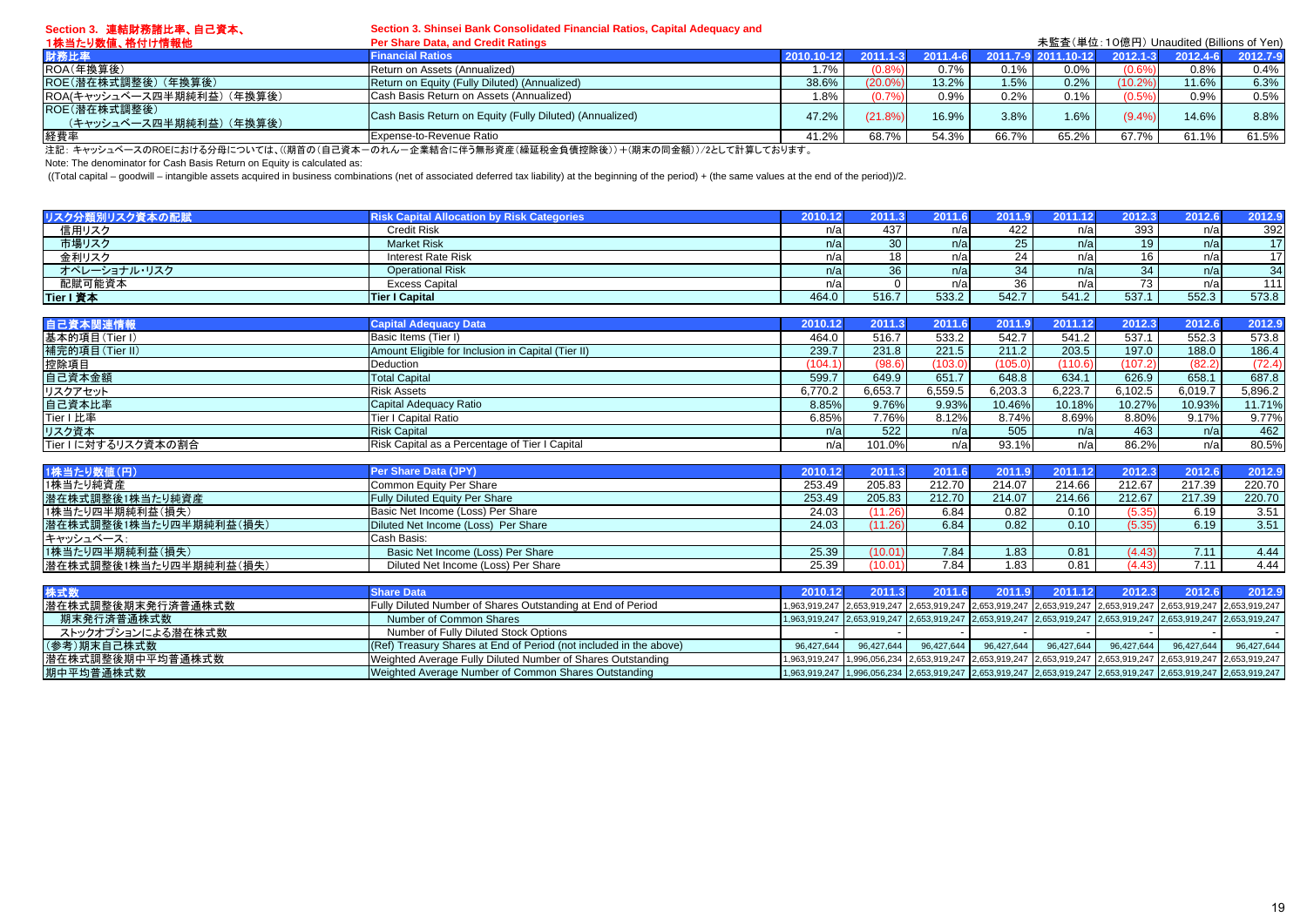| 格付け(新生銀行)                            | <b>Credit Ratings (Shinsei Bank)</b>          | 2010.12    | 2011.3     | 2011.6                | 2011.9                           | 2011.12    | 2012.3     | 2012.6     | 2012.9     |
|--------------------------------------|-----------------------------------------------|------------|------------|-----------------------|----------------------------------|------------|------------|------------|------------|
| Moody's                              | Moody's                                       |            |            |                       |                                  |            |            |            |            |
| 短期                                   | Short-Term                                    | $P-3$      | $P-3$      | $P-3$                 | Not Prime                        | Not Prime  | Not Prime  | Not Prime  | Not Prime  |
|                                      |                                               | Baa3       | Baa3       | Baa3                  | Ba1                              | Ba1        | Ba1        | Ba1        | Ba1        |
| 長期                                   | Long-Term                                     | (安定的)      | (安定的)      | (Under                | (ネガティブ)                          | (ネガティブ)    | (ネガティブ)    | (安定的)      | (安定的)      |
|                                      |                                               | (Stable)   | (Stable)   | Review)               | (Negative)                       | (Negative) | (Negative) | (Stable)   | (Stable)   |
| <b>Standard and Poor's (S&amp;P)</b> | <b>Standard and Poor's (S&amp;P)</b>          |            |            |                       |                                  |            |            |            |            |
| 短期                                   | Short-Term                                    | $A-2$      | $A-2$      | $A-2$                 | $A-2$                            | $A-2$      | $A-2$      | $A-2$      | $A-2$      |
|                                      |                                               | BBB+       | BBB+       | BBB+                  | BBB+                             | BBB+       | BBB+       | BBB+       | BBB+       |
| 長期                                   | Long-Term                                     | (ネガティブ)    | (ネガティブ)    | (ネガティブ)               | (ネガティブ)                          | (ネガティブ)    | (ネガティブ)    | (ネガティブ)    | (ネガティブ)    |
|                                      |                                               | (Negative) |            | (Negative) (Negative) | (Negative)                       | (Negative) | (Negative) | (Negative) | (Negative) |
| 日本格付研究所(JCR)                         | Japan Credit Rating Agency, Ltd. (JCR)        |            |            |                       |                                  |            |            |            |            |
| 短期                                   | Short-Term                                    | $J-2$      | $J-2$      | $J-2$                 | $J-2$                            | $J-2$      | $J-2$      | $J-2$      | $J-2$      |
|                                      |                                               | <b>BBB</b> | <b>BBB</b> | <b>BBB</b>            | <b>BBB</b>                       | <b>BBB</b> | <b>BBB</b> | <b>BBB</b> | <b>BBB</b> |
| 長期                                   | Long-Term                                     | (安定的)      | (安定的)      | (安定的)                 | (安定的)                            | (安定的)      | (安定的)      | (安定的)      | (安定的)      |
|                                      |                                               | (Stable)   | (Stable)   | (Stable)              | (Stable)                         | (Stable)   | (Stable)   | (Stable)   | (Stable)   |
| 格付投資情報センター(R&I)                      | Rating and Investment Information, Inc. (R&I) |            |            |                       |                                  |            |            |            |            |
| 短期                                   | Short-Term                                    | $a-2$      | $a-2$      | $a-2$                 | $a-2$                            | $a-2$      | $a-2$      | $a-2$      | $a-2$      |
|                                      |                                               | BBB+       | BBB+       | BBB+                  | BBB+                             | BBB+       | BBB+       | BBB+       | BBB+       |
| 長期                                   | Long-Term                                     | (ネガティブ)    | (ネガティブ)    | (ネガティブ)               | (ネガティブ)                          | (安定的)      | (安定的)      | (安定的)      | (安定的)      |
|                                      |                                               | (Negative) |            |                       | (Negative) (Negative) (Negative) | (Stable)   | (Stable)   | (Stable)   | (Stable)   |
|                                      |                                               |            |            |                       |                                  |            |            |            |            |
| 格付け(アプラス)                            | <b>Credit Ratings (APLUS)</b>                 | 2010.12    | 2011.3     | 2011.6                | 2011.9                           | 2011.12    | 2012.3     | 2012.6     | 2012.9     |
| 格付投資情報センター(R&I)                      | Rating and Investment Information, Inc. (R&I) |            |            |                       |                                  |            |            |            |            |
| 短期                                   | Short-Term                                    | $a-2$      | $a-2$      | $a-2$                 | $a-2$                            | $a-2$      | $a-2$      | $a-2$      | $a-2$      |
|                                      |                                               | BBB+       | BBB+       | BBB+                  | BBB+                             | BBB+       | BBB+       | BBB+       | BBB+       |
| 長期                                   | Long-Term                                     | (ネガティブ)    | (ネガティブ)    | (ネガティブ)               | (ネガティブ)                          | (安定的)      | (安定的)      | (安定的)      | (安定的)      |
|                                      |                                               | (Negative) |            |                       | (Negative) (Negative) (Negative) | (Stable)   | (Stable)   | (Stable)   | (Stable)   |
|                                      |                                               |            |            |                       |                                  |            |            |            |            |
| 格付け(昭和リース)                           | <b>Credit Ratings (Showa Leasing)</b>         | 2010.12    | 2011.3     | 2011.6                | 2011.9                           | 2011.12    | 2012.3     | 2012.6     | 2012.9     |
| 日本格付研究所(ICP)                         | <b>Janan Credit Rating Agency Ltd (ICR)</b>   |            |            |                       |                                  |            |            |            |            |

|              | <b>UPUL KALING (SHOWA LEASING)</b>     | ZUIU.IZI      | <b>ZUI 1.31</b> | 2011.0     | 2011.31    | ZUI I.IZ   | <b>ZUIZ.JI</b> | ZU I Z.OI  | <b>LUIL.J</b> |
|--------------|----------------------------------------|---------------|-----------------|------------|------------|------------|----------------|------------|---------------|
| 日本格付研究所(JCR) | Japan Credit Rating Agency, Ltd. (JCR) |               |                 |            |            |            |                |            |               |
| 短期           | Short-Term                             | $\sim$<br>J-Z | $\sim$<br>◡╌∠   | J-4        | J-Z        | ے-ں        | J-Z.           |            | $\sim$<br>J-Z |
|              |                                        | <b>BBB</b>    | <b>BBB</b>      | <b>BBB</b> | <b>BBB</b> | <b>BBB</b> | <b>BBB</b>     | <b>BBB</b> | <b>BBB</b>    |
| 長期           | Long-Term                              | (安定的)         | (安定的            | (安定的)      | (安定的)      | (安定的)      | (安定的)          | (安定的)      | (安定的)         |
|              |                                        | (Stable)      | (Stable)        | (Stable)   | (Stable)   | (Stable)   | (Stable)       | (Stable)   | (Stable)      |

|          |                                                                       |              |       |     |     |     |     | Aar        | $-012$ |
|----------|-----------------------------------------------------------------------|--------------|-------|-----|-----|-----|-----|------------|--------|
| 連結子会社数   | <b>Consolidated Subsidiaries</b>                                      | 124          | 1 7 1 | 110 | 123 | 129 | 133 | . .<br>JJ. | $\sim$ |
| 持分法適用会社数 | Affiliates Accounted for Using the Equity Method                      |              |       |     |     | 10  | 15. | 14.        | ۰.     |
| 連結対象会社数  | umber of Consolidated Subsidiaries and Affiliates<br><b>Total Nur</b> | <b>A</b> A A | 138   | 125 | 139 | 145 | 148 | 169        | 178    |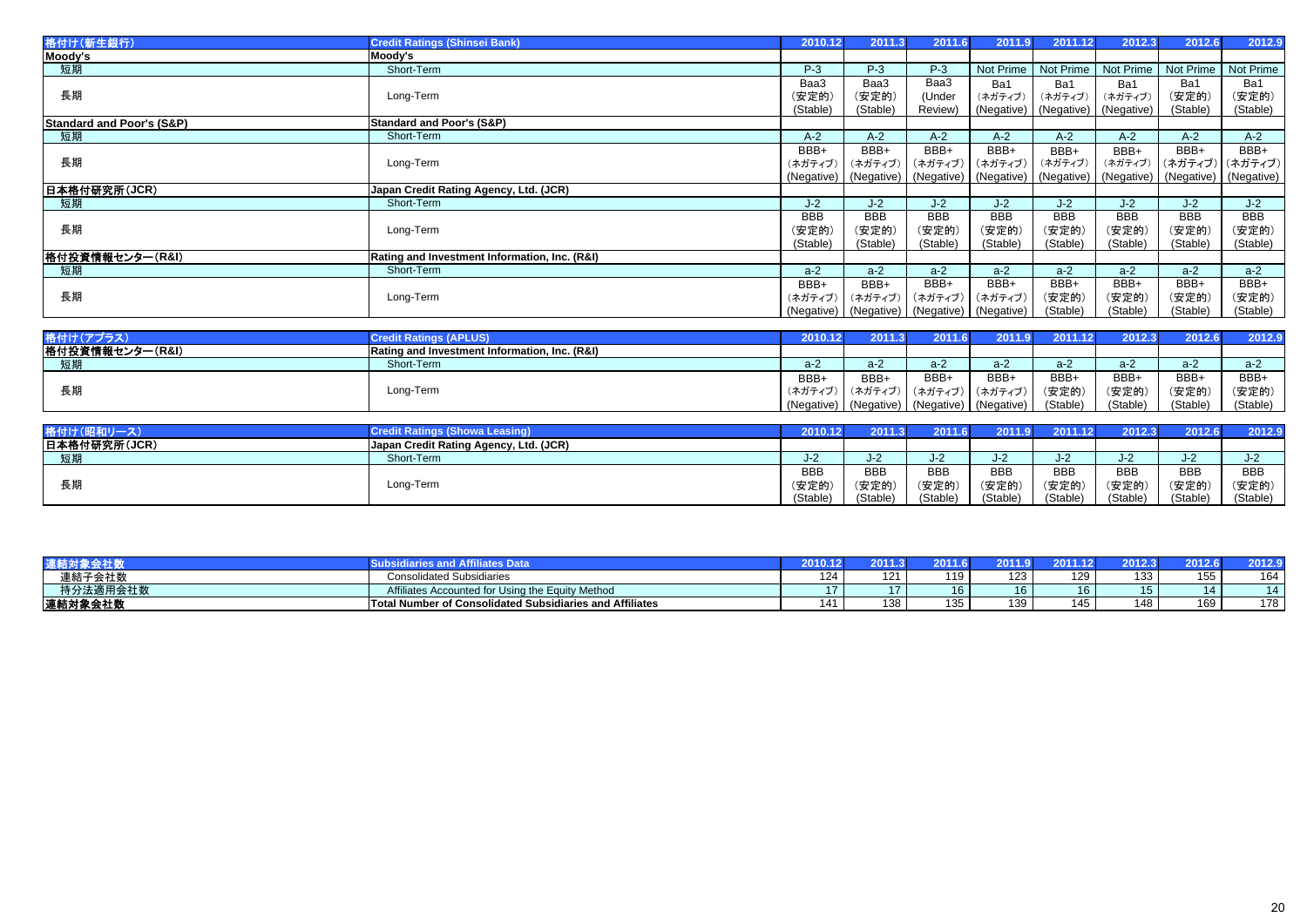| その他主要データ                                          | <b>Other Kev Data</b>                         | 2010.12         | 2011.3          | 2011.6          | 2011.9           | 2011.12         | 2012.3          | 2012.6          | 2012.9          |
|---------------------------------------------------|-----------------------------------------------|-----------------|-----------------|-----------------|------------------|-----------------|-----------------|-----------------|-----------------|
| 店舗数(本支店・出張所数・本支店内室)                               | <b>Total Number of Outlets</b>                | 42              | 44              | 45              | 44               | 44              | 43              | 42              | 43              |
| 本支店                                               | <b>Head Office and Branches</b>               | 30              | 30              | $\overline{30}$ | 30               | $\overline{30}$ | 29              | 29              | 29              |
| うち新生フィナンシャルセンター                                   | Shinsei Financial Centers                     | 29              | 29              | $\overline{29}$ | 29               | 29              | $\overline{28}$ | $\overline{28}$ | $\overline{28}$ |
| うち兼住宅ローンセンター                                      | Housing Loan Centers (head office/branches)   |                 |                 |                 |                  |                 |                 | 8               | $\overline{7}$  |
| 出張所                                               | Annexes                                       | 12              | 13              | 14              | 13               | 13              | $\overline{13}$ | 13              | 14              |
| うちコンサルティングスポット                                    | <b>Shinsei Consulting Spot</b>                | 12 <sup>2</sup> | 13 <sup>2</sup> | 14              | 13               | 13              | 13              | 12              | 12              |
| うち住宅ローンセンター                                       | Housing Loan Centers (annex)                  |                 |                 |                 |                  |                 |                 |                 | $\overline{2}$  |
| 本支店内室(コンサルティングスポット)                               | Sub-branch (Consulting Spots)                 |                 |                 |                 |                  |                 |                 |                 |                 |
| 新生銀行レイク無人店舗                                       | Shinsei Bank Lake Unmanned Branches           |                 |                 |                 |                  | 788             | 787             | 790             | 784             |
| ATM台数                                             | Number of ATMs                                | 317             | 321             | 322             | 318              | 313             | 277             | 277             | 276             |
| 新生銀行レイク自社 CD·ATM台数                                | Shinsei Bank Lake Own CD/ATMs                 |                 |                 |                 |                  | 827             | 826             | 827             | 821             |
| 新生銀行レイク提携 CD·ATM台数(千台)                            | Shinsei Bank Lake Tie-up CD/ATMs (Thousands)  |                 |                 |                 |                  | 16              | 16              | 16              | 16              |
| 新生銀行レイク自動契約機台数                                    | Shinsei Bank Late Automated Contract Machines |                 |                 |                 |                  | 797             | 796             | 801             | 795             |
| 従業員数(連結)                                          | Number of Employees (Consolidated Basis)      | 5,806           | 5,718           | 5,558           | 5,476            | 4,854           | 4,830           | 4,882           | 4,848           |
| 法人部門、金融市場部門                                       | Institutional Group, Global Markets Group     | ,828            | 1,814           | 1,824           | .825             | 1,234           | 1,229           | 1,270           | 1,258           |
| 新生証券                                              | <b>Shinsei Securities</b>                     | $\overline{70}$ | 70              | 70              | 69               | 69              | 68              | 68              | 65              |
| 新生信託銀行                                            | Shinsei Trust & Banking                       | 67              | 66              | 63              | 60               | 60              | 61              | 64              | 63              |
| 昭和リース                                             | Showa Leasing                                 | 509             | 508             | 509             | 507              | 505             | 505             | 510             | 511             |
| その他                                               | Others                                        | .182            | 1.170           | 1.182           | 1.189            | 600             | 595             | 628             | 619             |
| 個人部門                                              | <b>Individual Group</b>                       | 3,233           | 3,199           | 3,019           | 2,946            | 2,919           | 2,906           | 2,918           | 2,900           |
| リテールバンキング                                         | Retail Banking                                | 570             | 557             | 558             | 570              | 570             | 566             | 592             | 583             |
| 新生フィナンシャルおよび新生銀行レイク                               | Shinsei Financial and Shinsei Bank Lake       | ,092            | 1,083           | 904             | 827              | 822             | 814             | 813             | 815             |
| シンキ                                               | Shinki                                        | 185             | 182             | 176             | $\overline{172}$ | 169             | 170             | 166             | 166             |
| アプラスフィナンシャル                                       | <b>APLUS FINANCIAL</b>                        | .337            | 1,330           | .335            | 1,324            | 1,316           | 1,309           | 1,301           | 1,290           |
| その他                                               | Others                                        | 49              | 47              | 46              | 53               | 42              | 47              | 46              | 46              |
| 金融インフラグループ                                        | <b>Banking Infrastructure Group</b>           | 371             | 343             | 346             | 344              | 341             | 338             | 354             | 350             |
| 経営勘定/その他                                          | Corporate/Other                               | 374             | 362             | 369             | 361              | 360             | 357             | 340             | 340             |
| 従業員数(単体)                                          | Number of Employees (Non-Consolidated Basis)  | 1,958           | 1.907           | 1,913           | 1,916            | 1,913           | 1,895           | 1,927           | 1,903           |
| 男性                                                | Male                                          | .067            | 1,042           | 1,050           | 1,059            | 1,056           | 1,044           | 1,060           | 1,047           |
| 女性<br><u>、 노는 그 사는 사람들이 나서 사는 것 같은 것 같은 것 같아.</u> | Female                                        | 891             | 865             | 863             | 857              | 857             | 851             | 867             | 856             |

注記:1. 前期の数字は今期の表記に調整されています。

2. トレジャリー本部の数字は、2011.3までは「金融市場部門」に、2011.6以降は「経営勘定/その他」に含まれています。

Note:1. Previous periods have been adjusted to conform to current period presentation.

2. The figures for the Treasury Sub-Group are included in the "Global Markets Group" segment until March 2011. From June 2011, they are included in the "Corporate/Other" segment.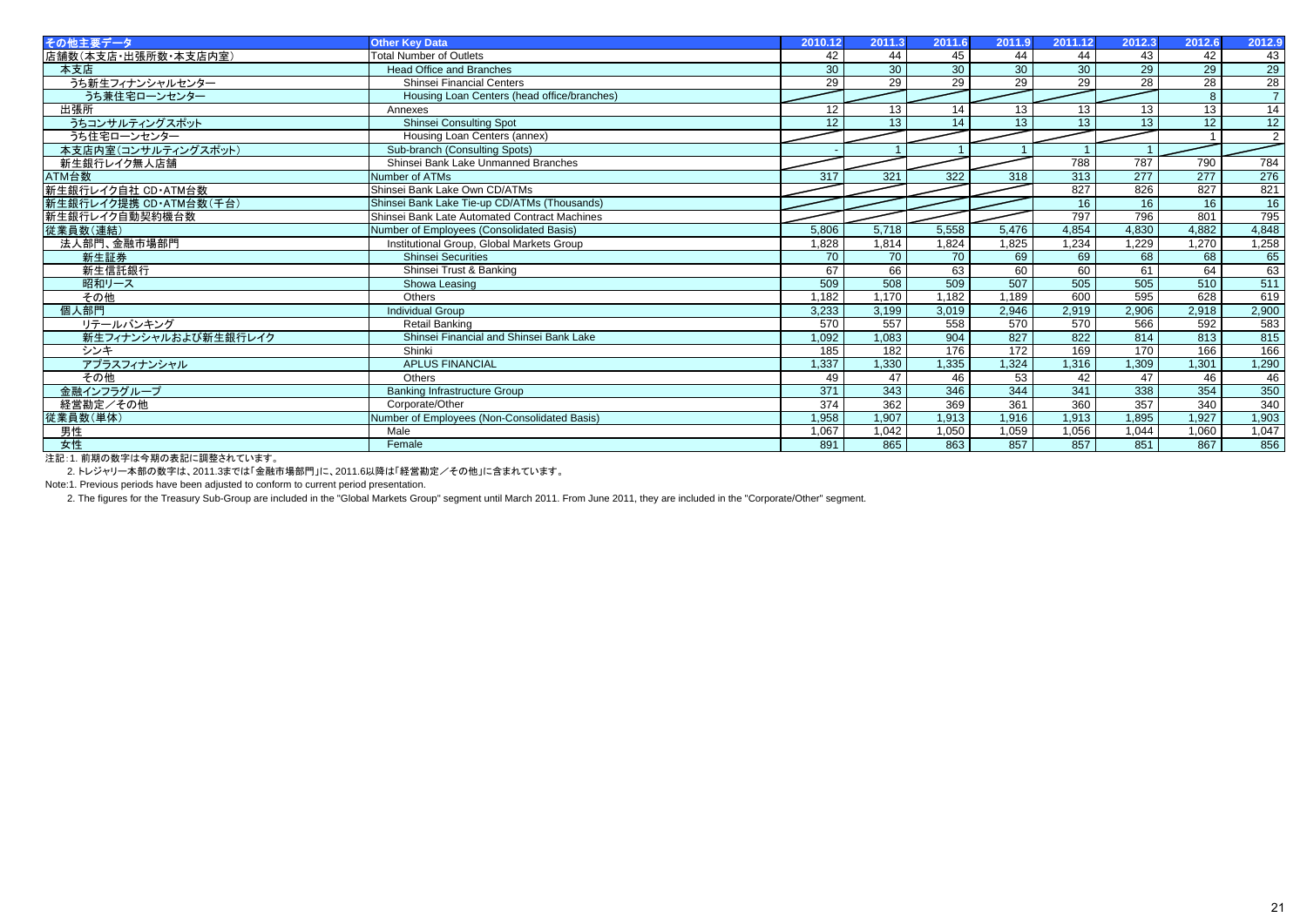#### **Section 4.** 主要子会社の財務データ他新生フィナンシャルの、銀行の勘定科目体系に組替後の、 連結損益計算書、貸借対照表データ

#### **Section 4. Subsidiaries' Financial and Business Data**

### **Shinsei Financial Consolidated P/L and B/S Data, after Reclassification to**

**Conform to Bank's Financial Statements, before Consolidating to Shinsei Bank**

| (新生銀行への連結会計処理前) | Comoni to Dank 3 i mancial otalements, before consonuating to omniser Dank |                  |                  |                           |                  | 未監査(単位: 10億円) Unaudited (Billions of Yen) |                  |                  |                   |
|-----------------|----------------------------------------------------------------------------|------------------|------------------|---------------------------|------------------|-------------------------------------------|------------------|------------------|-------------------|
| 連結損益計算書         | <b>Consolidated Statements of Income</b>                                   | 2010.10-12       | $2011.1 - 3$     | 2011.4-6                  |                  | 2011.7-9 2011.10-12                       | $2012.1 - 3$     | 2012.4-6         | 2012.7-9          |
| 資金運用収益          | Total Interest Income                                                      | 15.3             | 13.8             | 13.7                      | 13.7             | 13.0                                      | 11.9             | 11.2             | 10.5              |
| 役務取引等収益         | Fees and Commissions Income                                                | 0.1              | 0.1              | 0.1                       | 0.1              | 0.0                                       | 0.2              | 0.4              | 0.5               |
| その他業務収益         | Other Business Income                                                      | 0.1              | 0.1              | 0.0                       | 0.0              | 0.0                                       | 0.0              | 0.0              | 0.0               |
| その他経常収益         | Other Ordinary Income                                                      | 0.1              | 0.1              | 2.3                       | 2.2              | 2.3                                       | 2.1              | 2.2              | 2.0               |
| 経常収益            | <b>Ordinary Income</b>                                                     | 15.8             | 14.2             | 16.2                      | 16.1             | 15.4                                      | 14.3             | 13.9             | 13.2              |
| 資金調達費用          | <b>Total Interest Expenses</b>                                             | 0.6              | 0.6              | 1.3                       | 1.7              | 1.5                                       | 1.2              | 1.1              | 1.0               |
| 役務取引等費用         | Fees and Commissions Expenses                                              | 0.6              | 0.9              | 1.1                       | 0.8              | 1.1                                       | 1.2              | 1.1              | 1.1               |
| その他業務費用         | <b>Other Business Expenses</b>                                             | 0.0              | 0.0              | 0.0                       | 0.0              | 0.0                                       | 0.0              | 0.0              | 0.0               |
| 営業経費            | <b>Total General and Administrative Expenses</b>                           | 7.9              | 7.7              | 6.5                       | 6.5              | 3.6                                       | 3.4              | 3.2              | $\frac{3.2}{4.1}$ |
| その他経常費用         | <b>Other Ordinary Expenses</b>                                             | (2.3)            | 4.4              | 2.7                       | 1.9              | 4.6                                       | 6.6              | 0.4              |                   |
| 貸倒引当金繰入額        | Provision of Reserve for Loan Losses                                       | (2.3)            | (0.3)            | $\overline{1.8}$          | 1.9              | (0.4)                                     | (3.7)            | $\overline{0.3}$ | 4.0               |
| その他             | <b>Others</b>                                                              | 0.0              | 4.7              | 0.8                       | 0.0              | 5.0                                       | 10.4             | $\overline{0.0}$ | 0.0               |
| 経常費用            | <b>Ordinary Expenses</b>                                                   | 6.9              | 13.7             | 11.7                      | 11.0             | 10.9                                      | 12.6             | 6.0              | 9.5               |
| 経常利益            | <b>Net Ordinary Income</b>                                                 | 8.9              | $\overline{0.5}$ | 4.5                       | 5.1              | 4.5                                       | 1.7              | 7.9              | 3.6               |
| 特別利益            | <b>Special Gains</b>                                                       | 2.0              | 1.8              | 0.1                       | 0.2              | 2.1                                       | 0.0              |                  |                   |
| 特別損失            | <b>Special Losses</b>                                                      | 0.5              | 4.9              | 0.2                       | 0.0              | 0.0                                       | $\overline{0.0}$ |                  |                   |
| 税引前四半期純利益(損失)   | Income (Loss) before Income Taxes and Minority Interests                   | 10.4             | (2.6)            | 4.5                       | 5.3              | 6.6                                       | 1.6              | 7.9              | 3.6               |
| 税金              | Income Taxes (Benefit)                                                     | 2.1              | 0.8              | 0.5                       | 0.0              | (0.6)                                     | 0.4              | 0.4              | 0.3               |
| 少数株主利益          | Minority Interests in Net Income of Subsidiaries                           |                  | $\sim$           |                           |                  |                                           |                  |                  |                   |
| 四半期純利益(損失)      | <b>Net Income (Loss)</b>                                                   | 8.2              | (3.5)            | 3.9                       | 5.3              | 7.2                                       | 1.2              | 7.4              | 3.3               |
|                 |                                                                            |                  |                  |                           |                  |                                           |                  |                  |                   |
| 連結貸借対照表         | <b>Consolidated Balance Sheets</b>                                         | 2010.12          | 2011.3           | 2011.6                    | 2011.9           | 2011.12                                   | 2012.3           | 2012.6           | 2012.9            |
| 資産の部:           | Assets:                                                                    |                  |                  |                           |                  |                                           |                  |                  |                   |
| 現金預け金<br>有価証券   | Cash and Due from Banks<br><b>Securities</b>                               | 20.5<br>84.6     | 25.2             | $\overline{17.7}$<br>84.6 | 16.4<br>84.6     | 10.4<br>84.6                              | 11.9<br>84.6     | 9.5<br>93.6      | 9.3<br>93.6       |
| 貸出金             | Loans and Bills Discounted                                                 | 274.8            | 84.6<br>235.7    | 379.9                     | 359.9            | 334.7                                     | 312.9            | 293.6            |                   |
| その他資産           | <b>Other Assets</b>                                                        | 37.6             | 35.1             | 42.8                      | 34.9             | 24.8                                      | 19.5             | 17.3             | 276.3<br>16.4     |
| 割賦売掛金           | <b>Installment Sales Credit</b>                                            | $\overline{3.8}$ | 3.0              | 2.4                       | $\overline{1.9}$ | 1.5                                       | 1.2              | $\overline{1.0}$ | 0.8               |
| 有形固定資産          | <b>Premises and Equipment</b>                                              | 13.0             | 12.4             | 11.6                      | 10.5             | 8.6                                       | 8.6              | 8.6              | 8.5               |
| 無形固定資産          | <b>Intangible Assets</b>                                                   | 1.1              | 1.1              | 1.1                       | 1.1              | 1.0                                       | $\overline{0.9}$ | 0.8              | 0.8               |
| 繰延税金資産          | <b>Deferred Tax Assets</b>                                                 | 11.7             | 10.9             | 10.3                      | 10.3             | 10.9                                      | 10.5             | 10.0             | 9.7               |
| 貸倒引当金           | <b>Reserve for Credit Losses</b>                                           | (55.7)           | (47.9)           | (44.7)                    | (41.4)           | (37.0)                                    | (29.2)           | (26.9)           | (27.8)            |
| 資産の部合計          | <b>Total Assets</b>                                                        | 387.9            | 357.4            | 508.2                     | 481.1            | 442.5                                     | 423.9            | 409.5            | 389.9             |
| 負債及び純資産         | <b>Liabilities and Equity</b>                                              |                  |                  |                           |                  |                                           |                  |                  |                   |
| 負債の部∶           | Liabilities:                                                               |                  |                  |                           |                  |                                           |                  |                  |                   |
| 借用金             | <b>Borrowed Money</b>                                                      | 149.2            | 124.3            | 319.5                     | 300.0            | 257.4                                     | 241.9            | 225.9            | 208.4             |
| その他負債           | <b>Other Liabilities</b>                                                   | 68.0             | 66.3             | 23.8                      | 17.8             | 10.9                                      | 12.6             | 8.6              | 8.9               |
| 利息返還損失引当金       | Reserve for Losses on Interest Repayments                                  | 15.4             | 18.0             | 15.9                      | 14.0             | 17.4                                      | 26.2             | 24.8             | 23.6              |
| 負債の部合計          | <b>Total Liabilities</b>                                                   | 237.9            | 217.9            | 364.8                     | 336.4            | 290.5                                     | 285.7            | 263.7            | 245.4             |
| 純資産の部:          | Eauity:                                                                    |                  |                  |                           |                  |                                           |                  |                  |                   |
| 株主資本合計          | <b>Total Shareholders' Equity</b>                                          | 149.9            | 139.4            | 143.3                     | 144.7            | 151.9                                     | 138.2            | 145.7            | 144.5             |
| 資本金             | <b>Capital Stock</b>                                                       | 91.5             | 91.5             | 91.5                      | 91.5             | 91.5                                      | 91.5             | 91.5             | 91.5              |
| 純資産の部合計         | <b>Total Equity</b>                                                        | 149.9            | 139.4            | 143.3                     | 144.7            | 151.9                                     | 138.2            | 145.7            | 144.5             |
| 負債及び純資産の部合計     | <b>Total Liabilities and Equity</b>                                        | 387.9            | 357.4            | 508.2                     | 481.1            | 442.5                                     | 423.9            | 409.5            | 389.9             |
|                 |                                                                            |                  |                  |                           |                  |                                           |                  |                  |                   |
| 利息返還関連          | <b>Grev Zone Related Information</b>                                       | 2010.10-12       | $2011.1 - 3$     | 2011.4-6                  |                  | 2011.7-9 2011.10-12                       | $2012.1 - 3$     | 2012.4-6         | 2012.7-9          |
| 利息返還額           | Amount of Refund for Grev Zone Claim                                       | 2.3              | 1.8              | 2.7                       | 1.7              | $1.4$                                     | $\overline{1.2}$ | 1.2              | 1.1               |

| <b>IN AN AN AN AN AN AN AN AN A</b> | $\sim$ , $\sim$ , $\sim$ , $\sim$ , $\sim$ , $\sim$ , $\sim$ , $\sim$ , $\sim$ , $\sim$ , $\sim$ , $\sim$ , $\sim$ , $\sim$ , $\sim$ , $\sim$ , $\sim$ , $\sim$ , $\sim$ , $\sim$ , $\sim$ , $\sim$ , $\sim$ , $\sim$ , $\sim$ , $\sim$ , $\sim$ , $\sim$ , $\sim$ , $\sim$ , $\sim$ , $\sim$ , $\sim$ , $\sim$ , $\sim$ , $\sim$ , $\sim$ , | $-0.10.10.14$ |        |        |        |        |        |        |        |
|-------------------------------------|----------------------------------------------------------------------------------------------------------------------------------------------------------------------------------------------------------------------------------------------------------------------------------------------------------------------------------------------|---------------|--------|--------|--------|--------|--------|--------|--------|
| 利息返還額                               | Amount of Refund for Grev Zone Claim                                                                                                                                                                                                                                                                                                         | 2.3           |        |        |        | 1.4    |        |        |        |
| 債権放棄額                               | Amount of Debt Write-Off                                                                                                                                                                                                                                                                                                                     |               |        |        | 0.9    | 0.8    | 0.6    | 0.6    |        |
| キャッシュアウト利息返還額                       | Amount of Interest Repayment                                                                                                                                                                                                                                                                                                                 |               |        |        | 0.7    | 0.6    | 0.6    | 0.6    | 0.6    |
| 利息返還損失引当金                           | Reserve for Losses on Interest Repayment                                                                                                                                                                                                                                                                                                     | 15.4          | 18.0   | 15.9   | 14.0   | 17.4   | 26.2   | 24.8   | 23.6   |
| 利息返還損失引当金繰入額                        | Provisions of Reserve for Losses on Interest Repayment                                                                                                                                                                                                                                                                                       |               |        | 0.6    | (0.1   | 4.8    | 10.0   |        |        |
| 利息返還損失引当金使用額                        | Usage of Reserve for Losses on Interest Repayment                                                                                                                                                                                                                                                                                            |               |        |        |        | 1.4    |        |        |        |
| 開示請求件数                              | Number of Claims                                                                                                                                                                                                                                                                                                                             | 36.267        | 38.640 | 25.067 | 19.501 | 17.848 | 16.544 | 16.681 | 14.418 |

注記: 1. 利息返還額については、補償対象分とネットで記載しております。

2. 利息返還損失引当金の取り崩しには、貸倒引当金取崩益で計上されているものが含まれています。

3. 利息返還損失引当金繰入額については、取崩額とネットで記載しており、一部貸倒引当金取り崩し益で計上されているものも含まれています。

Note: 1. Amount of refund for grey zone claim for the assets is net of refunds subject to indemnification.

2. Usage of reserves for interest repayment includes items that correspond to reversal of reserves for loan losses.

3. Provision of reserve for losses on interest repayment is net of reversals, and includes items that correspond to reversal of reserves for loan losses.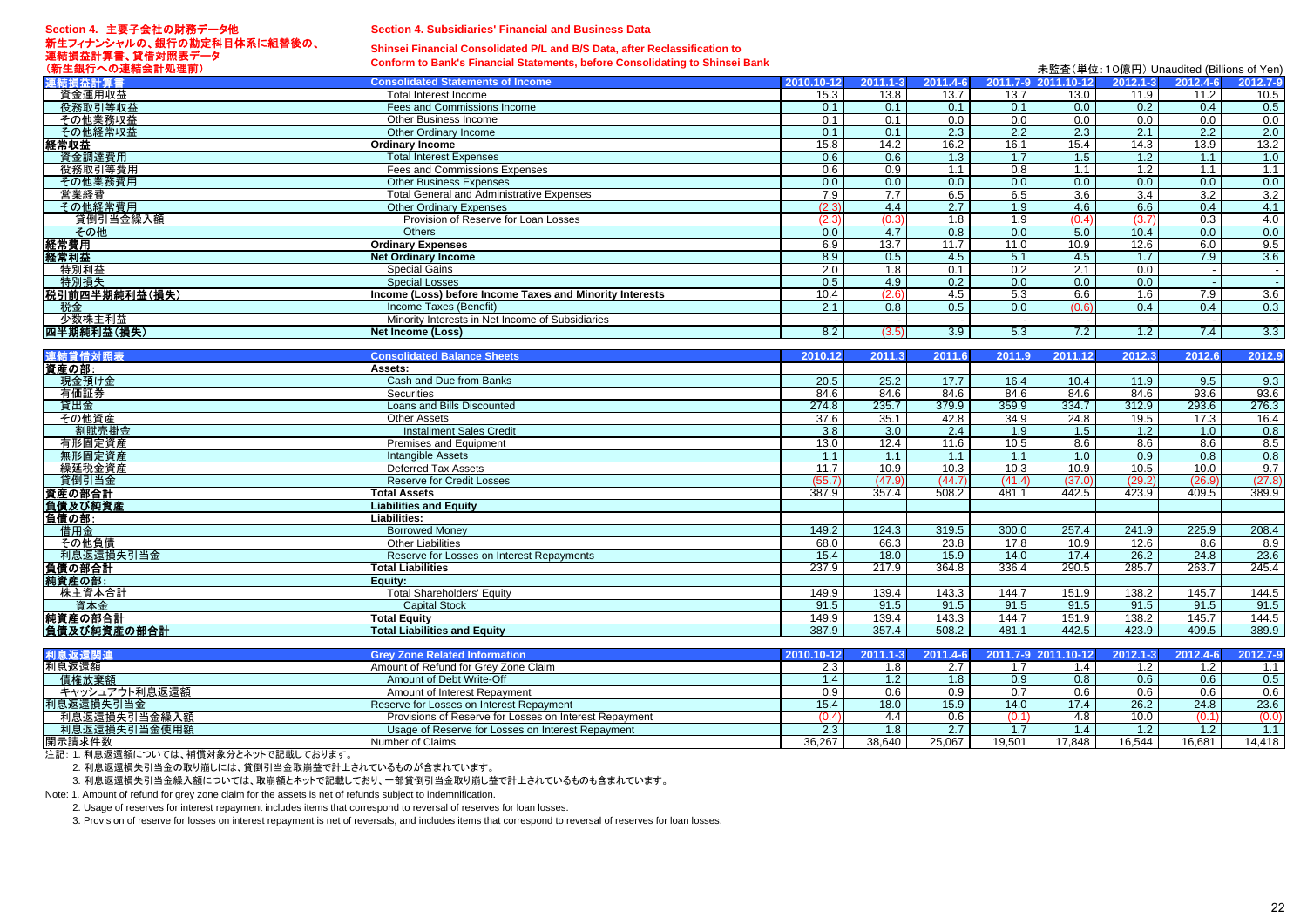| 新生フィナンシャル主要計数          | <b>Shinsei Financial Summary of Major Business Information</b> |         |       |       |          |         | 未監査(単位:10億円) Unaudited (Billions of Yen) |        |                  |
|------------------------|----------------------------------------------------------------|---------|-------|-------|----------|---------|------------------------------------------|--------|------------------|
| <b>iii 業債権残高</b>       | <b>Principal Balance(*)</b>                                    | 2010.12 | 2011  |       | 2011.9 . | 2011.12 | 2012.3                                   | 2012.6 | 2012.9           |
| 無担保パーソナルローン            | Unsecured Personal Loans (UPL)                                 | 394.6   | 366.3 | 345.7 | 328.3    | 305.3   | 285.7                                    | 268.3  | 252.7            |
| クレジットカード               | Credit Card                                                    | 18.6    | 16.7  | 13.9  | 12.1     | 10.5    | 9.2                                      |        | $\overline{7.1}$ |
| 信販事業                   | Installment Sales Finance                                      | 1.6     |       |       | 0.6      | 0.5     | 0.3                                      | 0.2    | 0.1              |
| 不動産担保ローン(HEL)          | Mortgage (Home Equity Loans)                                   | 23.9    | 22.8  | 21.6  | 20.7     | 19.7    | 18.8                                     | 17.9   | $\sqrt{17.2}$    |
| 営業債権残高                 | <b>Total Principal Balance</b>                                 | 438.9   | 406.5 | 382.4 | 361.9    | 336.2   | 314.1                                    | 294.6  | 277.2            |
| 2+51 57半ル中地ハナ合セ建吉オセリナナ |                                                                |         |       |       |          |         |                                          |        |                  |

#### 注記: 証券化実施分を含む残高であります。 Note: Balance before securitization.

| 顧客数(千人)          | Number of Customers (Thousands)            | 2010.1 | 2011.3 |       |       | 2011.12 | 2012.3 | 2012.6 | 2012.9 |
|------------------|--------------------------------------------|--------|--------|-------|-------|---------|--------|--------|--------|
| 無担保パーソナルローン      | Unsecured Personal Loans (UPL)             | 774.0  | 743.0  | 720.0 | 698.0 | 650.0   | 606.0  | 567.3  | 529.0  |
| クレジットカード(有効会員数)  | Credit Card (Valid Customer)               |        |        |       |       |         |        |        |        |
| クレジットカード(残あり顧客数) | Credit Card (On Book Customer)             | 64.0   | 63.0   | 55.0  | 51.4  | 47.0    | 43.0   | 40.0   | 37.0   |
| 信販事業(残あり顧客数)     | Installment Sales Finance (Valid Customer) | 9.0    | 9.0    | 6.0   |       | 3.0     | 3.0    | 3.0    | 1.0    |
| 不動産担保ローン(HEL)    | Mortgage (Home Equity Loans)               | 6.6    | 6.4    |       | 6.0   | 5.0     | 5.0    | 5.0    | 5.0    |
| 顧客数合計            | <b>Total Customers</b>                     | 789.6  | 758.4  | 732.2 | 708.8 | 658.0   | 614.0  | 573.3  | 535.0  |

| 店舗・チャネル                | Number of Branches and Channels                                | 2010. | 2011 | 2011.6 | 2011 | 2011<br>121 | 2012.3 | 2012.6 | 2012.9 |
|------------------------|----------------------------------------------------------------|-------|------|--------|------|-------------|--------|--------|--------|
| 店舗数(箇所)                | <b>Branches</b>                                                | 944   | 942  | 896    | 799  |             |        |        |        |
| 無担保パーソナルローン 有人店舗       | Manned Branches for Unsecured Personal Loans (UPL)             |       |      |        |      |             |        |        |        |
| 無担保パーソナルローン 無人店舗       | Unmanned Branches for Unsecured Personal Loans (UPL)           | 944   |      | 896    | 799  |             |        |        |        |
| CD·ATM台数:              | CD/ATMs:                                                       |       |      |        |      |             |        |        |        |
| 自社分(台)                 | Own                                                            | 980   |      | 933    | 838  |             |        |        |        |
| 提携分:                   | Tie-up:                                                        |       |      |        |      |             |        |        |        |
| 無担保パーソナルローン(千台)        | Unsecured Personal Loans (UPL) (Thousands)                     | 107   | 107  |        | 76   | 76          |        | 60     | 61     |
| クレジットカード(千台)           | Credit Card (Thousands)                                        |       |      |        |      |             |        |        |        |
| 無担保パーソナルローン 自動契約機台数(台) | Automated Contract Machines for Unsecured Personal Loans (UPL) |       |      |        |      |             |        |        |        |
| 自社分(台)                 | Own                                                            | 951   | 950  | 904    | 808  |             |        |        |        |
| 提携分(台)                 | Tie-up                                                         |       |      |        |      | 797         | 796    | 801    | 795    |

| 新生フィナンシャル 無担保パーソナルローンビジネス計数 | <b>Shinsei Financial Unsecured Personal Loans (UPL) Business Information</b> |            |                 |          |       |       |                                                         |          |          |
|-----------------------------|------------------------------------------------------------------------------|------------|-----------------|----------|-------|-------|---------------------------------------------------------|----------|----------|
| 新規獲得顧客数(千人)                 | <b>Number of Newly Acquired Customers (Thousands)</b>                        | 2010.10-12 | $2011.1 - 3$    |          |       |       | 2011.4-6 2011.7-9 2011.10-12 2012.1-3 2012.4-6 2012.7-9 |          |          |
| 無担保パーソナルローン                 | Unsecured Personal Loans (UPL)                                               | 24.6       | 25.3            | 30.7     | 30.1  |       |                                                         |          |          |
|                             |                                                                              |            |                 |          |       |       |                                                         |          |          |
| 成約率                         | <b>Approval Rate</b>                                                         |            | 1.1-31          |          |       |       | 2011.4-6 2011.7-9 2011.10-12 2012.1-3 2012.4-6 2012.7-9 |          |          |
| 無担保パーソナルローン                 | Unsecured Personal Loans (UPL)                                               | 30.2%      | 29.8%           | 32.0%    | 33.7% |       |                                                         |          |          |
|                             |                                                                              |            |                 |          |       |       |                                                         |          |          |
| 平均貸出金利                      | <b>Average Lending Rates</b>                                                 |            | / 201<br>1.1-31 | 2011.4-6 |       |       | $2011.7 - 92011.10 - 122012.1 - 3$                      | 2012.4-6 | 2012.7-9 |
| 無担保パーソナルローン                 | Unsecured Personal Loans (UPL)                                               | 15.8%      | $15.7\%$        | 15.5%    | 15.5% | 15.5% | 15.4%                                                   | 15.4%    | 15.3%    |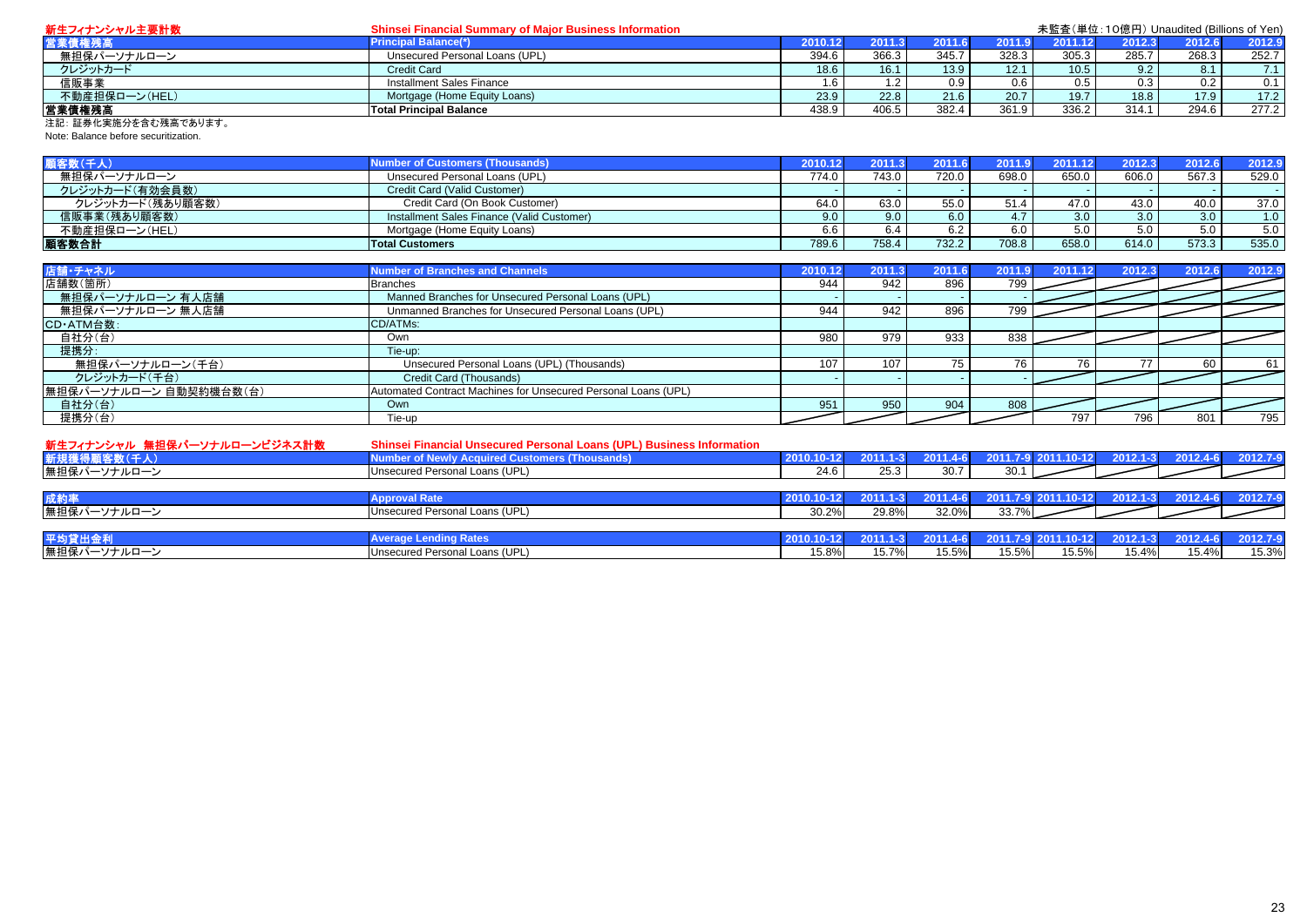|              |                                            |         |        |        |        |         | 2012.6<br>2012.3<br>146.7<br>154.0<br>108.0<br>101.3 |        |        |  |  |  |
|--------------|--------------------------------------------|---------|--------|--------|--------|---------|------------------------------------------------------|--------|--------|--|--|--|
| 貸出金利帯別残高     | <b>Breakdown of Loans by Lending Rates</b> | 2010.12 | 2011.3 | 2011.6 | 2011.9 | 2011.12 |                                                      |        | 2012.9 |  |  |  |
| 無担保パーソナルローン  | Unsecured personal loans (UPL)             |         |        |        |        |         |                                                      |        |        |  |  |  |
| 残高:          | Outstanding:                               |         |        |        |        |         |                                                      |        |        |  |  |  |
| $\sim$ 15%   | $\sim$ 15%                                 | 212.8   | 197.8  | 187.0  | 175.1  | 162.5   |                                                      |        | 139.9  |  |  |  |
| $\sim$ 18%   | $~18\%$                                    | 130.9   | 125.1  | 121.9  | 121.3  | 115.2   |                                                      |        | 95.4   |  |  |  |
| $\sim$ 20%   | $\sim 20\%$                                | 3.2     | 2.8    | 2.4    | 2.2    | 1.8     | 1.6                                                  | 1.4    | 1.2    |  |  |  |
| $\sim$ 25%   | $\sim 25%$                                 | 17.6    | 15.1   | 13.0   | 11.4   | 10.0    | 8.7                                                  | 7.5    | 6.5    |  |  |  |
| $\sim$ 29.2% | $\sim$ 29.2%                               | 29.9    | 25.3   | 21.3   | 18.3   | 15.6    | 13.2                                                 | 11.2   | 9.4    |  |  |  |
| $>= 29.2%$   | Over 29.2%                                 | 0.0     | 0.0    | 0.0    | 0.0    | 0.0     | 0.0                                                  | 0.0    | 0.0    |  |  |  |
| 合計           | <b>Total</b>                               | 394.6   | 366.3  | 345.7  | 328.3  | 305.3   | 285.7                                                | 268.3  | 252.7  |  |  |  |
| 比率:          | <b>Ratios:</b>                             |         |        |        |        |         |                                                      |        |        |  |  |  |
| $\sim$ 15%   | $\sim$ 15%                                 | 53.9%   | 54.0%  | 54.1%  | 53.3%  | 53.2%   | 53.9%                                                | 54.7%  | 55.4%  |  |  |  |
| $\sim$ 18%   | $\sim$ 18%                                 | 33.2%   | 34.2%  | 35.3%  | 36.9%  | 37.8%   | 37.8%                                                | 37.8%  | 37.8%  |  |  |  |
| $\sim$ 20%   | $\sim 20\%$                                | 0.8%    | 0.8%   | 0.7%   | 0.7%   | 0.6%    | 0.6%                                                 | 0.5%   | 0.5%   |  |  |  |
| $\sim$ 25%   | $\sim 25\%$                                | 4.5%    | 4.1%   | 3.8%   | 3.5%   | 3.3%    | 3.1%                                                 | 2.8%   | 2.6%   |  |  |  |
| $\sim$ 29.2% | $\sim$ 29.2%                               | 7.6%    | 6.9%   | 6.2%   | 5.6%   | 5.1%    | 4.6%                                                 | 4.2%   | 3.7%   |  |  |  |
| $>= 29.2%$   | Over 29.2%                                 | 0.0%    | 0.0%   | 0.0%   | 0.0%   | 0.0%    | 0.0%                                                 | 0.0%   | 0.0%   |  |  |  |
| 合計           | Total                                      | 100.0%  | 100.0% | 100.0% | 100.0% | 100.0%  | 100.0%                                               | 100.0% | 100.0% |  |  |  |
|              |                                            |         |        |        |        |         |                                                      |        |        |  |  |  |

注記: 旧金利体系で契約し、貸金業法完全施行後においても、新たな貸付が発生していない債権の一部については、金利を旧金利体系のまま据え置いており、金利体系として20%超に分類される債権は存在しております。

Note: Interest rates for receivables whose contracts were made under the previous interest rate system, and for which there has been no new borrowing, are not required to be changed after the full implementation of the rev As a result, some receivables are classified as having interest rates of over 20%.

| 延滞残高、比率     | <b>Balance and Ratio of Delinguent Unsecured Personal Loans</b> | 2010.12 | 2011.3 | 2011.6 | 2011.9 | 2011.12 | 2012.3 | 2012.6 | 2012.9 |
|-------------|-----------------------------------------------------------------|---------|--------|--------|--------|---------|--------|--------|--------|
| 無担保パーソナルローン | Unsecured Personal Loans (UPL):                                 |         |        |        |        |         |        |        |        |
| 残高          | <b>Outstanding</b>                                              | 394.6   | 366.3  | 345.7  | 328.3  | 305.3   | 285.7  | 268.3  | 252.7  |
| 91~180日延滞残高 | 91-180 Days Delinquency Amount                                  | 9.3     | 5.6    | 6.5    | 4.9    | 5.8     | 3.8    | 3.9    | 3.4    |
| 91~180日延滞比率 | 91-180 Days Delinquency Ratio                                   | 2.4%    | 1.5%   | 1.9%   | 1.5%   | 1.9%    | 1.4%   | 1.5%   | 1.4%   |
|             |                                                                 |         |        |        |        |         |        |        |        |
| 年齡別残高構成比    | <b>Balance by Age</b>                                           | 2010.12 | 2011.3 | 2011.6 | 2011.9 | 2011.12 | 2012.3 | 2012.6 | 2012.9 |
| 無担保パーソナルローン | Unsecured Personal Loans (UPL)                                  |         |        |        |        |         |        |        |        |
| $30$        | <30                                                             | 20.0%   | 20.4%  | 21.0%  | 21.4%  | 21.4%   | 21.2%  | 20.9%  | 20.5%  |
| <40         | <40                                                             | 25.8%   | 25.8%  | 25.9%  | 26.0%  | 26.0%   | 26.0%  | 26.1%  | 26.2%  |
| < 50        | $50$                                                            | 23.1%   | 23.0%  | 23.0%  | 23.1%  | 23.3%   | 23.4%  | 23.7%  | 24.0%  |
| <60         | < 60                                                            | 18.9%   | 18.5%  | 18.1%  | 17.8%  | 17.6%   | 17.6%  | 17.5%  | 17.5%  |
| $>$ /= 60   | Over <sub>60</sub>                                              | 12.3%   | 12.2%  | 11.9%  | 11.7%  | 11.7%   | 11.8%  | 11.8%  | 11.8%  |

| 性別、既婚·未婚別残高<br>高橋成比 | <b>Balance by Gender and Marital Status</b> | 2010.12 | 004 <sup>2</sup> | 2011.  | 2011      |           | 2012.3 | 2012.6 | 2012.9 |
|---------------------|---------------------------------------------|---------|------------------|--------|-----------|-----------|--------|--------|--------|
| 無担保パーソナルローン         | Unsecured Personal Loans (UPL)              |         |                  |        |           |           |        |        |        |
| 男性独身                | Single Male                                 | 41.0%   | 41.3%            | 41.8%  | 42.1%     | 42.2%     | 42.2%  | 42.3%  | 42.3%  |
| 男性既婚                | <b>Married Male</b>                         | 34.7%   | 34.7%            | 34.6%  | 34.6%     | 34.8%     | 35.1%  | 35.3%  | 35.6%  |
| 女性独身                | Single Female                               | 12.1%   | 12.1%            | 12.1%  | 12.1%     | 12.1%     | 12.1%  | 12.0%  | 11.9%  |
| 女性既婚                | <b>Married Female</b>                       | 12.2%   | 11.9%            | 11.5%  | 11.2%     | 10.9%     | 10.6%  | 10.4%  | 10.2%  |
| 合計                  | <b>Total</b>                                | 100.0%  | 100.0%           | 100.0% | $100.0\%$ | $100.0\%$ | 100.0% | 100.0% | 100.0% |

**Total** 100.0% 100.0% 100.0% 100.0% 100.0% 100.0% 100.0% 100.0%

| 実行残高別残高構成比    | <b>Balance by Amount of Origination</b>          | 2010.12 | 2011.3   |        | 2011.9 | 2011.12 | 2012.3 | 2012.6 | 2012.9 |
|---------------|--------------------------------------------------|---------|----------|--------|--------|---------|--------|--------|--------|
| 無担保パーソナルローン   | Unsecured Personal Loans (UPL)                   |         |          |        |        |         |        |        |        |
| 10万円以下        | Less than or Equal to JPY 100K                   | 1.5%    | 1.6%     | 1.8%   | 1.9%   | 1.8%    | 1.8%   | 1.8%   | 1.7%   |
| 10万円超、30万円以下  | Over JPY 100K and Less than or Equal to JPY 300K | 10.1%   | $10.6\%$ | 11.0%  | 11.6%  | 11.8%   | 12.0%  | 11.8%  | 11.5%  |
| 30万円超、50万円以下  | Over JPY 300K and Less than or Equal to JPY 500K | 23.9%   | 24.4%    | 24.7%  | 24.6%  | 24.3%   | 23.5%  | 23.1%  | 23.0%  |
| 50万円超、100万円以下 | Over JPY 500K and Less than or Equal to JPY 1M   | 27.4%   | 27.7%    | 28.0%  | 28.0%  | 28.4%   | 28.9%  | 29.5%  | 30.0%  |
| 100万円超        | Over JPY 1M                                      | 37.1%   | 35.6%    | 34.5%  | 33.8%  | 33.7%   | 33.8%  | 33.8%  | 33.8%  |
| 合計            | Total                                            | 100.0%  | 100.0%   | 100.0% | 100.0% | 100.0%  | 100.0% | 100.0% | 100.0% |

| <b>Balance by Annual Income</b>        | 2010.12 | 2011.3 | 2011.6 | 2011.9         | 2011.12 | 2012.3 | 2012.6 | 2012.9 |
|----------------------------------------|---------|--------|--------|----------------|---------|--------|--------|--------|
| <b>IUnsecured Personal Loans (UPL)</b> |         |        |        |                |         |        |        |        |
| Less than JPY 2M                       | 18.3%   |        | 17.1%  | 16.6%          | 16.1%   | 15.6%  | 15.1%  | 14.6%  |
| Over JPY 2M and Less than JPY 5M       | 59.7%   | 60.4%  | 61.1%  | 61.6%          | 61.9%   | 62.0%  | 62.3%  | 62.4%  |
| Over JPY 5M and Less than JPY 7M       | 14.4%   |        | 14.3%  | 14.3%          | 14.3%   | 14.5%  | 14.7%  | 14.9%  |
| Over JPY 7M                            | 7.6%    | 77%    | 7.6%   | 7.6%           | 7.7%    | 7.9%   | 7.9%   | 8.1%   |
| <b>Total</b>                           | 100.0%  | 100.0% | 100.0% | 100.0%         | 100.0%  | 100.0% | 100.0% | 100.0% |
|                                        |         |        |        | 17.6%<br>14.3% |         |        |        |        |

注記: 新生フィナンシャル主要計数と無担保パーソナルローンビジネス計数の前期の数値については、他計数との入り繰りの修正を一部行っております。

合計

Note: Minor amendments have been made to previous period figures of Shinsei Financial Summary of Major Business Information and Shinsei Financial Unsecured Personal Loans (UPL) Business Information.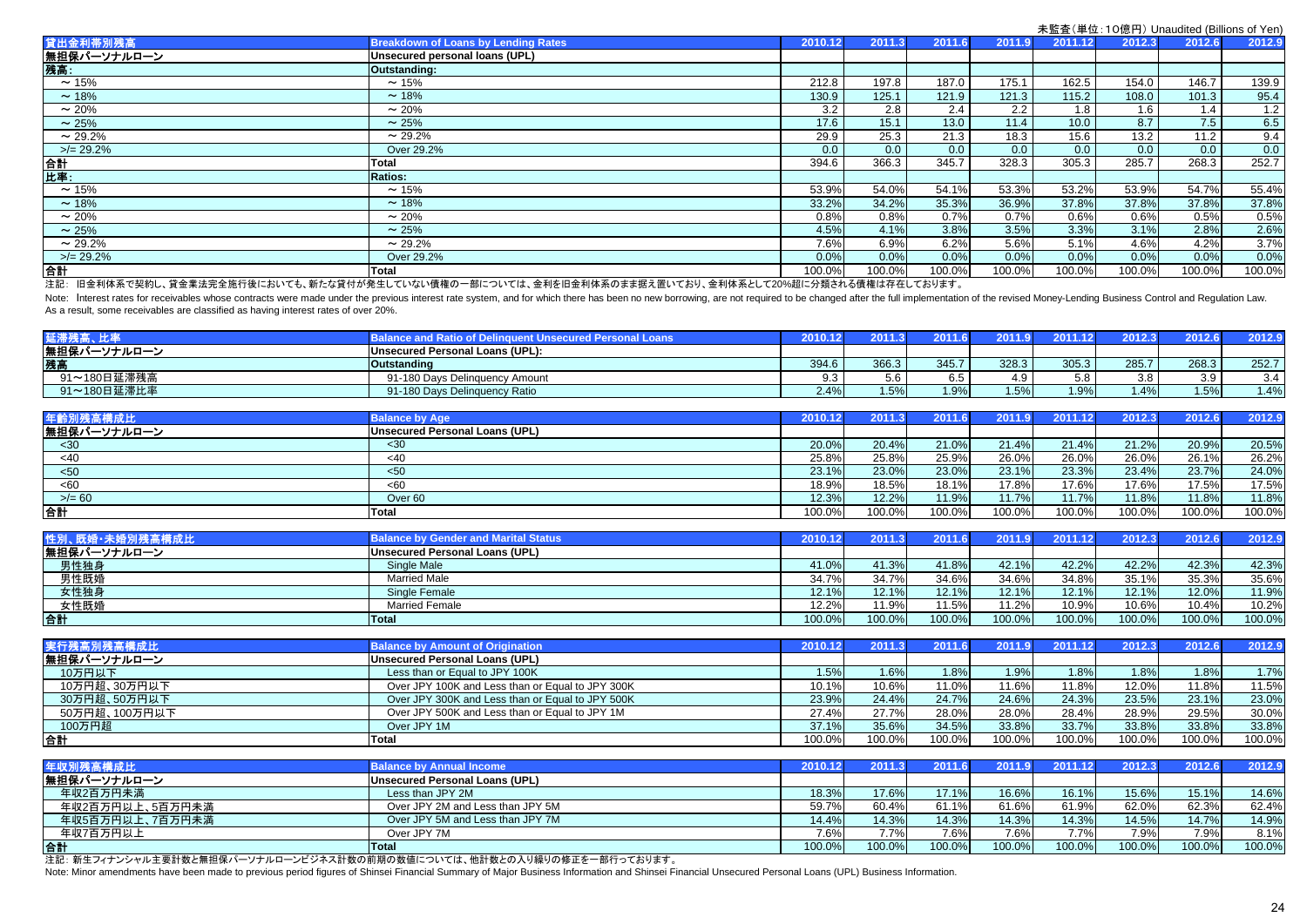#### シンキ株式会社の、銀行の勘定科目体系に組替後の、 連結損益計算書、貸借対照表データ (新生銀行への連結会計処理前)

# **Shinki Consolidated P/L and B/S Data, after Reclassification to Conform to**

**Bank's Financial Statements, before Consolidating to Shinsei Bank**

| (新生銀行への連結会計処理前) |                                                          |            |              |          |     | 未監査(単位:10億円) Unaudited (Billions of Yen) |              |          |          |
|-----------------|----------------------------------------------------------|------------|--------------|----------|-----|------------------------------------------|--------------|----------|----------|
| 連結損益計算書         | <b>Consolidated Statements of Income</b>                 | 2010.10-12 | $2011.1 - 3$ | 2011.4-6 |     | 2011.7-9 2011.10-12                      | $2012.1 - 3$ | 2012.4-6 | 2012.7-9 |
| 資金運用収益          | Total Interest Income                                    | 2.7        | 2.4          | 2.2      | 2.1 | 1.9                                      | 1.8          | 1.8      | 1.7      |
| 役務取引等収益         | Fees and Commissions Income                              | 0.0        | 0.0          | 0.0      | 0.0 | 0.0                                      | 0.0          | 0.0      | 0.0      |
| その他業務収益         | Other Business Income                                    |            |              |          |     |                                          |              |          |          |
| その他経常収益         | Other Ordinary Income                                    | 0.0        | 0.0          | 0.2      | 0.2 | 0.3                                      | 0.3          | 0.3      | 0.2      |
| 経常収益            | <b>Ordinary Income</b>                                   | 2.8        | 2.4          | 2.6      | 2.4 | 2.3                                      | 2.2          | 2.1      | 2.0      |
| 資金調達費用          | <b>Total Interest Expenses</b>                           | 0.0        | 0.0          | 0.1      | 0.0 | 0.1                                      | 0.1          | 0.1      | 0.1      |
| 役務取引等費用         | Fees and Commissions Expenses                            | 0.2        | 0.2          | 0.1      | 0.1 | 0.1                                      | 0.2          | 0.1      | 0.1      |
| その他業務費用         | <b>Other Business Expenses</b>                           |            |              |          |     |                                          |              |          |          |
| 営業経費            | <b>Total General and Administrative Expenses</b>         | 1.0        | 0.7          | 0.9      | 0.8 | 0.7                                      | 0.7          | 0.9      | 0.9      |
| その他経常費用         | <b>Other Ordinary Expenses</b>                           | 0.6        | 3.2          | 0.3      | 0.3 | 4.7                                      | 6.8          | 0.3      | 0.3      |
| 貸倒引当金繰入額        | Provision of Reserve for Loan Losses                     | 0.1        | 1.6          | 0.0      | 0.1 | (0.5)                                    | 0.0          | 0.0      | 0.3      |
| その他             | <b>Others</b>                                            | 0.4        | 1.6          | 0.2      | 0.2 | 5.3                                      | 6.7          | 0.3      | 0.0      |
| 経常費用            | <b>Ordinary Expenses</b>                                 | 2.0        | 4.3          | 1.5      | 1.4 | 5.8                                      | 7.9          | 1.5      | 1.5      |
| 経常利益(損失)        | Net Ordinary Income (Loss)                               | 0.7        | (1.8)        | 1.0      | 0.9 | (3.4)                                    | (5.6)        | 0.6      | 0.5      |
| 特別利益            | <b>Special Gains</b>                                     | 0.2        | 0.2          | 0.0      | 0.0 | 0.0                                      | 0.0          |          | 0.0      |
| 特別損失            | <b>Special Losses</b>                                    | 0.0        | 0.0          | 0.0      | 0.0 | 0.0                                      | 0.0          |          | 0.0      |
| 税引前四半期純利益(損失)   | Income (Loss) before Income Taxes and Minority Interests | 1.0        |              | 1.0      | 0.9 | (3.4)                                    | (5.6)        | 0.6      | 0.5      |
| 税金              | Income Taxes (Benefit)                                   | 0.0        | 0.0          | 0.0      | 0.0 | 0.0                                      | (0.0)        | 0.0      | 0.0      |
| 少数株主利益          | Minority Interests in Net Income of Subsidiaries         |            |              |          |     |                                          |              |          |          |
| 四半期純利益(損失)      | Net Income (Loss)                                        | 1.0        |              | 1.0      | 0.9 | (3.4)                                    | (5.6)        | 0.6      | 0.5      |

| 連結貸借対照表       | <b>Consolidated Balance Sheets</b>        | 2010.12          | 2011.3       | 2011.6   | 2011.9 | 2011.12             | 2012.3       | 2012.6   | 2012.9          |
|---------------|-------------------------------------------|------------------|--------------|----------|--------|---------------------|--------------|----------|-----------------|
| 資産の部:         | Assets:                                   |                  |              |          |        |                     |              |          |                 |
| 現金預け金         | Cash and Due from Banks                   | 3.1              | 3.0          | 1.4      | 0.9    | 1.0                 | 1.0          | 2.2      | 1.7             |
| 有価証券          | Securities                                | 0.3              | 0.3          | 0.3      | 0.2    | 0.1                 | 0.1          | 0.1      | 0.1             |
| 貸出金           | Loans and Bills Discounted                | 44.7             | 43.8         | 42.3     | 41.7   | 41.2                | 45.5         | 51.5     | 46.8            |
| その他資産         | <b>Other Assets</b>                       | $\overline{2.7}$ | 2.8          | 2.9      | 2.6    | 1.4                 | 0.9          | 0.9      | 1.1             |
| 有形固定資産        | Premises and Equipment                    | 5.5              | 5.4          | 5.4      | 5.4    | 5.4                 | 5.4          | 5.3      | 5.3             |
| 無形固定資産        | Intangible Assets                         | 0.4              | 0.4          | 0.3      | 0.3    | 0.3                 | 0.3          | 0.3      | 0.2             |
| 繰延税金資産        | <b>Deferred Tax Assets</b>                |                  |              |          |        |                     | 0.0          |          |                 |
| 貸倒引当金         | <b>Reserve for Credit Losses</b>          | (7.5)            | (7.2)        | (6.2)    | (5.4)  | (4.3)               | (3.9)        | (3.6)    | (3.4)           |
| 資産の部合計        | <b>Total Assets</b>                       | 51.8             | 50.8         | 48.3     | 47.5   | 46.7                | 50.6         | 58.1     | 53.2            |
| 負債及び純資産       | <b>Liabilities and Equity</b>             |                  |              |          |        |                     |              |          |                 |
| 負債の部:         | Liabilities:                              |                  |              |          |        |                     |              |          |                 |
| コマーシャル・ペーパー   | <b>Commercial Paper</b>                   |                  |              |          |        |                     |              |          |                 |
| 借用金           | <b>Borrowed Money</b>                     | 14.2             | 15.3         | 14.7     | 16.2   | 17.6                | 24.8         | 25.2     | 21.5            |
| 社債            | Corporate Bonds                           |                  |              |          |        |                     |              |          |                 |
| その他負債         | <b>Other Liabilities</b>                  | 5.1              | 5.1          | 5.4      | 4.8    | 3.5                 | 2.1          | 1.8      | 1.6             |
| 利息返還損失引当金     | Reserve for Losses on Interest Repayments | 13.8             | 13.4         | 10.2     | 7.6    | 10.1                | 14.0         | 11.8     | 10.3            |
| 繰延税金負債        | <b>Deferred Tax Liabilities</b>           |                  |              |          |        |                     |              |          |                 |
| 負債の部合計        | <b>Total Liabilities</b>                  | 33.4             | 34.1         | 30.5     | 28.8   | 31.5                | 41.0         | 38.9     | 33.6            |
| 純資産の部:        | Equity:                                   |                  |              |          |        |                     |              |          |                 |
| 株主資本合計        | <b>Total Shareholders' Equity</b>         | 18.4             | 16.7         | 17.7     | 18.7   | 15.2                | 9.5          | 19.1     | 19.6            |
| 資本金           | <b>Capital Stock</b>                      | 24.1             | 24.1         | 24.1     | 24.1   | 24.1                | 24.1         | 28.6     | 28.6            |
| 純資産の部合計       | <b>Total Equity</b>                       | 18.4             | 16.7         | 17.7     | 18.7   | 15.2                | 9.5          | 19.1     | 19.6            |
| 負債及び純資産の部合計   | <b>Total Liabilities and Equity</b>       | 51.8             | 50.8         | 48.3     | 47.5   | 46.7                | 50.6         | 58.1     | 53.2            |
|               |                                           |                  |              |          |        |                     |              |          |                 |
| 利息返還関連        | <b>Grey Zone Related Information</b>      | 2010.10-12       | $2011.1 - 3$ | 2011.4-6 |        | 2011.7-9 2011.10-12 | $2012.1 - 3$ | 2012.4-6 | 2012.7-9        |
| 利息返還額         | Amount of Refund for Grey Zone Claim      | 2.8              | 2.5          | 3.2      | 2.6    | 2.4                 | 2.6          | 2.1      | 1.5             |
| 債権放棄額         | Amount of Debt Write-Off                  | 0.8              | 0.6          | 0.7      | 0.4    | 0.4                 | 0.3          | 0.3      | 0.2             |
| キャッシュアウト利息返還額 | Amount of Interest Renayment              | 2.0              | 1.9          | 2.5      | 22     | 2.1                 | 2.3          | 1.8      | $\overline{13}$ |

| 債権放棄額         | Amount of Debt Write-Off                               | 0.8   | 0.6   | 0.7   | 0.4        | 0.4   | 0.3 <sub>2</sub> | 0.3   |       |
|---------------|--------------------------------------------------------|-------|-------|-------|------------|-------|------------------|-------|-------|
| キャッシュアウト利息返還額 | Amount of Interest Repayment                           | 2.0   | ت ا   | 2.5   | $2.2 \mid$ |       |                  |       |       |
| 利息返還損失引当金     | Reserve for Losses on Interest Repayment               | 13.8  | 13.4  | 10.2  | 7.6        | 10.1  | 14.0             | 11.8  | 10.3  |
| 利息返還損失引当金繰入額  | Provisions of Reserve for Losses on Interest Repayment | 0.0   |       | 0.0   | 0.0        |       |                  | 0.0   |       |
| 利息返還損失引当金使用額  | Usage of Reserve for Losses on Interest Repayment      | 2.8   | 2.5   | 3.2   | 2.61       |       | 2.6              | .     |       |
| 開示請求件数        | Number of Claims                                       | 6,167 | 6.250 | 4,118 | 3.171      | 3,052 | 2.727            | 2,884 | 2,566 |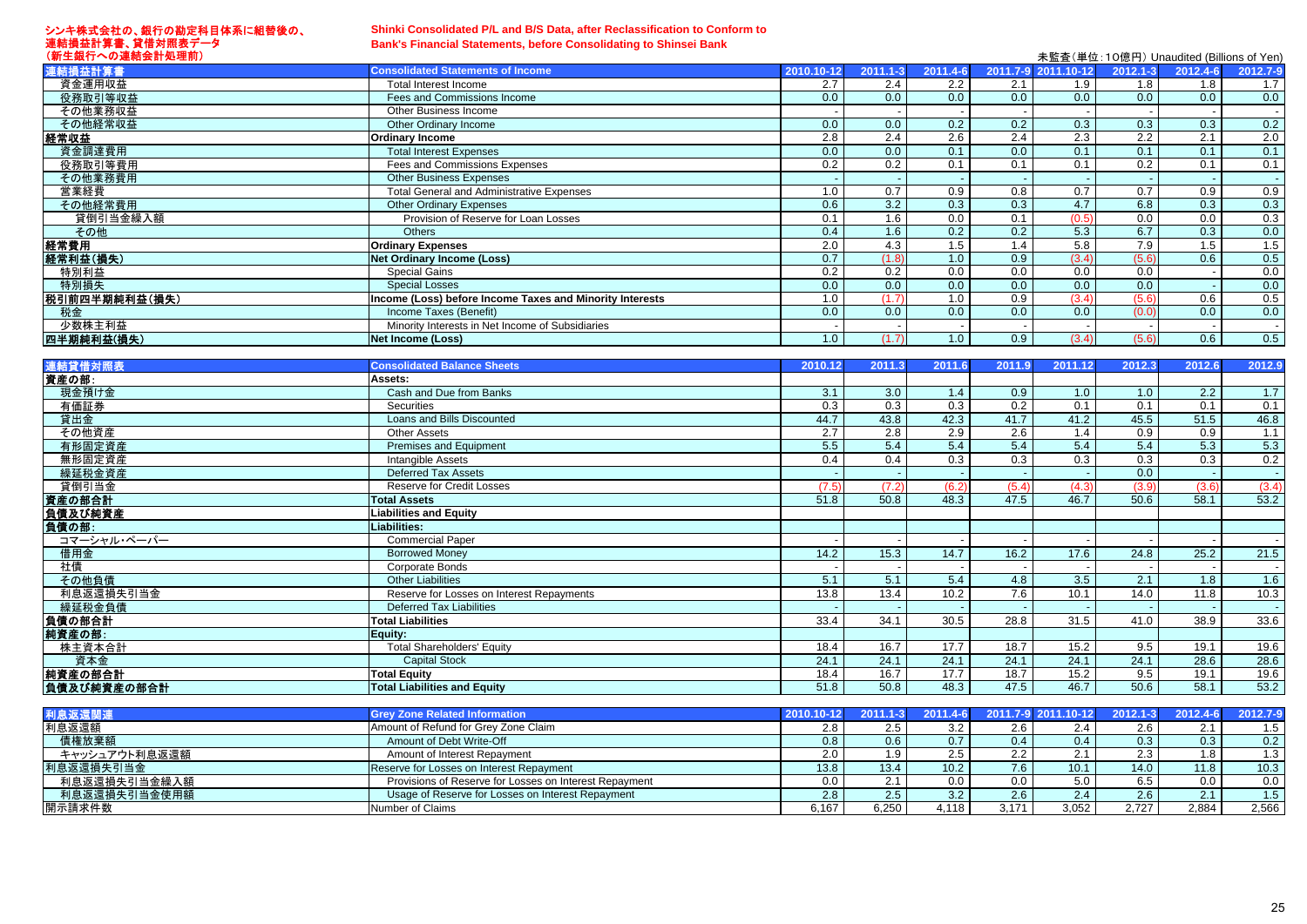| <b>Loan Receivables</b><br>貸付金残高<br>2010.12<br>2011.3<br>2011.12<br>2012.3<br>2012.6<br>2011.6<br>2012.9<br>2011.9<br>消費者向け貸付<br><b>Total Personal Loans</b><br>45.8<br>39.4<br>38.2<br>53.1<br>49.6<br>43.1<br>40.3<br>38.5<br>39.2<br>38.1<br>無担保ローン<br>52.8<br>49.3<br>45.4<br>42.9<br>40.1<br>38.4<br><b>Unsecured Loans</b><br>0.2<br>有担保ローン<br>0.3<br>0.3<br>0.2<br>0.1<br>0.1<br>0.1<br>0.3<br>Secured Loans<br>4.7<br>6.7<br>6.0<br>5.3<br>事業者向け貸付<br>10.4<br>9.0<br>7.7<br>12.1<br><b>Total Business Loans</b><br>0.0<br>0.0<br>0.0<br>0.0<br>証書貸付<br>0.0<br>0.0<br>0.0<br>Loans on Deeds<br>0.0<br>4.7<br>7.7<br>6.7<br>ノーローンビジネス<br>9.0<br>6.0<br>5.3<br>12.1<br>10.4<br><b>NOLOAN Business</b><br>0.0<br>0.0<br>0.0<br>0.0<br>0.0<br>有担保貸付<br>0.0<br>0.0<br>0.0<br><b>Secured Loans</b><br>42.9<br>47.2<br>45.5<br>貸付金合計<br>65.3<br>60.2<br>54.8<br>50.9<br>43.8<br><b>Total Loan Receivables</b><br>顧客数(千人)<br><b>Number of Customers (Thousands)</b><br>2012.6<br>2012.9<br>2010.12<br>2011.3<br>2011.6<br>2011.9<br>2011.12<br>2012.3<br>顧客数<br><b>Number of Customers</b><br>131.2<br>104.6<br>149.4<br>140.5<br>123.4<br>115.4<br>109.9<br>100.1<br>新規獲得顧客数<br>Number of Newly Acquired Customers<br>3.4<br>2.8<br>3.2<br>3.2<br>3.0<br>4.4<br>2.8<br>4.1<br><b>Number of Branches and Channels</b><br>2012.9<br>店舗・チャネル<br>2010.12<br>2011.12<br>2012.3<br>2012.6<br>2011.3<br>2011.6<br>2011.9<br>無人店舗数(箇所)<br><b>Unmanned Branches</b><br>2<br>$\overline{2}$<br>$\mathcal{P}$<br>$\overline{2}$<br>2<br>$\overline{2}$<br>2<br>2<br>ATMs:<br>自社分(台)<br>Own<br>提携分(千台)<br>52.0<br>50.0<br>50.1<br>48.2<br>48.7<br>49.4<br>50.1<br>50.1<br>Tie-up (Thousands)<br><b>Automated Contract Machines</b><br>成約率<br><b>Approval Rate</b><br>$2012.1 - 3$<br>2012.4-6<br>2012.7-9<br>$2011.1 - 3$<br>2011.4-6<br>2011.7-9 2011.10-12<br>2010.10-12<br>申込数(ノーローン)(千件)<br>Number of Application (NOLOAN) (Thousands)<br>23.8<br>21.8<br>22.2<br>21.4<br>18.2<br>21.9<br>25.3<br>22.9<br>14.5%<br>16.2%<br>19.2%<br>11.7%<br>14.5%<br>14.1%<br>15.6%<br>15.5%<br>成約率(ノーローン)<br>Approval Rate (NOLOAN)<br>Weighted Average Loan Interest Rate (Non-Consolidated)<br>加重平均約定金利 (単体)<br>2011.12<br>2012.3<br>2012.6<br>2012.9<br>2010.12<br>2011.3<br>2011.6<br>2011.9<br>17.6%<br>17.4%<br>17.2%<br>17.1%<br>16.8%<br>16.6%<br>加重平均約定金利<br>Weighted Average Loan Interest Rate<br>17.9%<br>16.4%<br>19.2%<br>19.7%<br>19.4%<br>18.9%<br>18.7%<br>18.2%<br>17.9%<br>17.5%<br>消費者向け<br>Personal Loans<br>18.9%<br>18.7%<br>18.2%<br>無担保ローン<br>19.7%<br>19.4%<br>19.3%<br>17.9%<br>17.5%<br><b>Unsecured Loans</b><br>有担保ローン<br>1.3%<br>16.5%<br>16.4%<br><b>Secured Loans</b><br>16.2%<br>16.2%<br>16.5%<br>16.4%<br>16.4%<br>事業者向け<br>18.7%<br>19.2%<br>18.8%<br>18.4%<br>18.2%<br><b>Business Loans</b><br>19.4%<br>19.0%<br>17.9%<br>証書貸付<br>Loans on Deeds<br>n/a<br>n/a<br>n/a<br>n/a<br>n/a<br>n/a<br>n/a<br>n/a<br>ノーローンビジネス<br>18.7%<br>18.4%<br>18.2%<br>17.9%<br><b>NOLOAN Business</b><br>19.4%<br>19.2%<br>19.0%<br>18.8% | シンキ主要計数    | <b>Shinki Financial Summary of Major Business Information</b> |     | 未監査(単位: 10億円) Unaudited (Billions of Yen) |     |     |     |     |     |     |
|-------------------------------------------------------------------------------------------------------------------------------------------------------------------------------------------------------------------------------------------------------------------------------------------------------------------------------------------------------------------------------------------------------------------------------------------------------------------------------------------------------------------------------------------------------------------------------------------------------------------------------------------------------------------------------------------------------------------------------------------------------------------------------------------------------------------------------------------------------------------------------------------------------------------------------------------------------------------------------------------------------------------------------------------------------------------------------------------------------------------------------------------------------------------------------------------------------------------------------------------------------------------------------------------------------------------------------------------------------------------------------------------------------------------------------------------------------------------------------------------------------------------------------------------------------------------------------------------------------------------------------------------------------------------------------------------------------------------------------------------------------------------------------------------------------------------------------------------------------------------------------------------------------------------------------------------------------------------------------------------------------------------------------------------------------------------------------------------------------------------------------------------------------------------------------------------------------------------------------------------------------------------------------------------------------------------------------------------------------------------------------------------------------------------------------------------------------------------------------------------------------------------------------------------------------------------------------------------------------------------------------------------------------------------------------------------------------------------------------------------------------------------------------------------------------------------------------------------------------------------------------------------------------------------------------------------------------------------------------------------------------------------------------------------|------------|---------------------------------------------------------------|-----|-------------------------------------------|-----|-----|-----|-----|-----|-----|
|                                                                                                                                                                                                                                                                                                                                                                                                                                                                                                                                                                                                                                                                                                                                                                                                                                                                                                                                                                                                                                                                                                                                                                                                                                                                                                                                                                                                                                                                                                                                                                                                                                                                                                                                                                                                                                                                                                                                                                                                                                                                                                                                                                                                                                                                                                                                                                                                                                                                                                                                                                                                                                                                                                                                                                                                                                                                                                                                                                                                                                           |            |                                                               |     |                                           |     |     |     |     |     |     |
|                                                                                                                                                                                                                                                                                                                                                                                                                                                                                                                                                                                                                                                                                                                                                                                                                                                                                                                                                                                                                                                                                                                                                                                                                                                                                                                                                                                                                                                                                                                                                                                                                                                                                                                                                                                                                                                                                                                                                                                                                                                                                                                                                                                                                                                                                                                                                                                                                                                                                                                                                                                                                                                                                                                                                                                                                                                                                                                                                                                                                                           |            |                                                               |     |                                           |     |     |     |     |     |     |
|                                                                                                                                                                                                                                                                                                                                                                                                                                                                                                                                                                                                                                                                                                                                                                                                                                                                                                                                                                                                                                                                                                                                                                                                                                                                                                                                                                                                                                                                                                                                                                                                                                                                                                                                                                                                                                                                                                                                                                                                                                                                                                                                                                                                                                                                                                                                                                                                                                                                                                                                                                                                                                                                                                                                                                                                                                                                                                                                                                                                                                           |            |                                                               |     |                                           |     |     |     |     |     |     |
|                                                                                                                                                                                                                                                                                                                                                                                                                                                                                                                                                                                                                                                                                                                                                                                                                                                                                                                                                                                                                                                                                                                                                                                                                                                                                                                                                                                                                                                                                                                                                                                                                                                                                                                                                                                                                                                                                                                                                                                                                                                                                                                                                                                                                                                                                                                                                                                                                                                                                                                                                                                                                                                                                                                                                                                                                                                                                                                                                                                                                                           |            |                                                               |     |                                           |     |     |     |     |     |     |
|                                                                                                                                                                                                                                                                                                                                                                                                                                                                                                                                                                                                                                                                                                                                                                                                                                                                                                                                                                                                                                                                                                                                                                                                                                                                                                                                                                                                                                                                                                                                                                                                                                                                                                                                                                                                                                                                                                                                                                                                                                                                                                                                                                                                                                                                                                                                                                                                                                                                                                                                                                                                                                                                                                                                                                                                                                                                                                                                                                                                                                           |            |                                                               |     |                                           |     |     |     |     |     |     |
|                                                                                                                                                                                                                                                                                                                                                                                                                                                                                                                                                                                                                                                                                                                                                                                                                                                                                                                                                                                                                                                                                                                                                                                                                                                                                                                                                                                                                                                                                                                                                                                                                                                                                                                                                                                                                                                                                                                                                                                                                                                                                                                                                                                                                                                                                                                                                                                                                                                                                                                                                                                                                                                                                                                                                                                                                                                                                                                                                                                                                                           |            |                                                               |     |                                           |     |     |     |     |     |     |
|                                                                                                                                                                                                                                                                                                                                                                                                                                                                                                                                                                                                                                                                                                                                                                                                                                                                                                                                                                                                                                                                                                                                                                                                                                                                                                                                                                                                                                                                                                                                                                                                                                                                                                                                                                                                                                                                                                                                                                                                                                                                                                                                                                                                                                                                                                                                                                                                                                                                                                                                                                                                                                                                                                                                                                                                                                                                                                                                                                                                                                           |            |                                                               |     |                                           |     |     |     |     |     |     |
|                                                                                                                                                                                                                                                                                                                                                                                                                                                                                                                                                                                                                                                                                                                                                                                                                                                                                                                                                                                                                                                                                                                                                                                                                                                                                                                                                                                                                                                                                                                                                                                                                                                                                                                                                                                                                                                                                                                                                                                                                                                                                                                                                                                                                                                                                                                                                                                                                                                                                                                                                                                                                                                                                                                                                                                                                                                                                                                                                                                                                                           |            |                                                               |     |                                           |     |     |     |     |     |     |
|                                                                                                                                                                                                                                                                                                                                                                                                                                                                                                                                                                                                                                                                                                                                                                                                                                                                                                                                                                                                                                                                                                                                                                                                                                                                                                                                                                                                                                                                                                                                                                                                                                                                                                                                                                                                                                                                                                                                                                                                                                                                                                                                                                                                                                                                                                                                                                                                                                                                                                                                                                                                                                                                                                                                                                                                                                                                                                                                                                                                                                           |            |                                                               |     |                                           |     |     |     |     |     |     |
|                                                                                                                                                                                                                                                                                                                                                                                                                                                                                                                                                                                                                                                                                                                                                                                                                                                                                                                                                                                                                                                                                                                                                                                                                                                                                                                                                                                                                                                                                                                                                                                                                                                                                                                                                                                                                                                                                                                                                                                                                                                                                                                                                                                                                                                                                                                                                                                                                                                                                                                                                                                                                                                                                                                                                                                                                                                                                                                                                                                                                                           |            |                                                               |     |                                           |     |     |     |     |     |     |
|                                                                                                                                                                                                                                                                                                                                                                                                                                                                                                                                                                                                                                                                                                                                                                                                                                                                                                                                                                                                                                                                                                                                                                                                                                                                                                                                                                                                                                                                                                                                                                                                                                                                                                                                                                                                                                                                                                                                                                                                                                                                                                                                                                                                                                                                                                                                                                                                                                                                                                                                                                                                                                                                                                                                                                                                                                                                                                                                                                                                                                           |            |                                                               |     |                                           |     |     |     |     |     |     |
|                                                                                                                                                                                                                                                                                                                                                                                                                                                                                                                                                                                                                                                                                                                                                                                                                                                                                                                                                                                                                                                                                                                                                                                                                                                                                                                                                                                                                                                                                                                                                                                                                                                                                                                                                                                                                                                                                                                                                                                                                                                                                                                                                                                                                                                                                                                                                                                                                                                                                                                                                                                                                                                                                                                                                                                                                                                                                                                                                                                                                                           |            |                                                               |     |                                           |     |     |     |     |     |     |
|                                                                                                                                                                                                                                                                                                                                                                                                                                                                                                                                                                                                                                                                                                                                                                                                                                                                                                                                                                                                                                                                                                                                                                                                                                                                                                                                                                                                                                                                                                                                                                                                                                                                                                                                                                                                                                                                                                                                                                                                                                                                                                                                                                                                                                                                                                                                                                                                                                                                                                                                                                                                                                                                                                                                                                                                                                                                                                                                                                                                                                           |            |                                                               |     |                                           |     |     |     |     |     |     |
|                                                                                                                                                                                                                                                                                                                                                                                                                                                                                                                                                                                                                                                                                                                                                                                                                                                                                                                                                                                                                                                                                                                                                                                                                                                                                                                                                                                                                                                                                                                                                                                                                                                                                                                                                                                                                                                                                                                                                                                                                                                                                                                                                                                                                                                                                                                                                                                                                                                                                                                                                                                                                                                                                                                                                                                                                                                                                                                                                                                                                                           |            |                                                               |     |                                           |     |     |     |     |     |     |
|                                                                                                                                                                                                                                                                                                                                                                                                                                                                                                                                                                                                                                                                                                                                                                                                                                                                                                                                                                                                                                                                                                                                                                                                                                                                                                                                                                                                                                                                                                                                                                                                                                                                                                                                                                                                                                                                                                                                                                                                                                                                                                                                                                                                                                                                                                                                                                                                                                                                                                                                                                                                                                                                                                                                                                                                                                                                                                                                                                                                                                           |            |                                                               |     |                                           |     |     |     |     |     |     |
|                                                                                                                                                                                                                                                                                                                                                                                                                                                                                                                                                                                                                                                                                                                                                                                                                                                                                                                                                                                                                                                                                                                                                                                                                                                                                                                                                                                                                                                                                                                                                                                                                                                                                                                                                                                                                                                                                                                                                                                                                                                                                                                                                                                                                                                                                                                                                                                                                                                                                                                                                                                                                                                                                                                                                                                                                                                                                                                                                                                                                                           | ATM台数:     |                                                               |     |                                           |     |     |     |     |     |     |
|                                                                                                                                                                                                                                                                                                                                                                                                                                                                                                                                                                                                                                                                                                                                                                                                                                                                                                                                                                                                                                                                                                                                                                                                                                                                                                                                                                                                                                                                                                                                                                                                                                                                                                                                                                                                                                                                                                                                                                                                                                                                                                                                                                                                                                                                                                                                                                                                                                                                                                                                                                                                                                                                                                                                                                                                                                                                                                                                                                                                                                           |            |                                                               |     |                                           |     |     |     |     |     |     |
|                                                                                                                                                                                                                                                                                                                                                                                                                                                                                                                                                                                                                                                                                                                                                                                                                                                                                                                                                                                                                                                                                                                                                                                                                                                                                                                                                                                                                                                                                                                                                                                                                                                                                                                                                                                                                                                                                                                                                                                                                                                                                                                                                                                                                                                                                                                                                                                                                                                                                                                                                                                                                                                                                                                                                                                                                                                                                                                                                                                                                                           |            |                                                               |     |                                           |     |     |     |     |     |     |
|                                                                                                                                                                                                                                                                                                                                                                                                                                                                                                                                                                                                                                                                                                                                                                                                                                                                                                                                                                                                                                                                                                                                                                                                                                                                                                                                                                                                                                                                                                                                                                                                                                                                                                                                                                                                                                                                                                                                                                                                                                                                                                                                                                                                                                                                                                                                                                                                                                                                                                                                                                                                                                                                                                                                                                                                                                                                                                                                                                                                                                           | 自動契約機台数(台) |                                                               |     |                                           |     |     |     |     |     |     |
|                                                                                                                                                                                                                                                                                                                                                                                                                                                                                                                                                                                                                                                                                                                                                                                                                                                                                                                                                                                                                                                                                                                                                                                                                                                                                                                                                                                                                                                                                                                                                                                                                                                                                                                                                                                                                                                                                                                                                                                                                                                                                                                                                                                                                                                                                                                                                                                                                                                                                                                                                                                                                                                                                                                                                                                                                                                                                                                                                                                                                                           |            |                                                               |     |                                           |     |     |     |     |     |     |
|                                                                                                                                                                                                                                                                                                                                                                                                                                                                                                                                                                                                                                                                                                                                                                                                                                                                                                                                                                                                                                                                                                                                                                                                                                                                                                                                                                                                                                                                                                                                                                                                                                                                                                                                                                                                                                                                                                                                                                                                                                                                                                                                                                                                                                                                                                                                                                                                                                                                                                                                                                                                                                                                                                                                                                                                                                                                                                                                                                                                                                           |            |                                                               |     |                                           |     |     |     |     |     |     |
|                                                                                                                                                                                                                                                                                                                                                                                                                                                                                                                                                                                                                                                                                                                                                                                                                                                                                                                                                                                                                                                                                                                                                                                                                                                                                                                                                                                                                                                                                                                                                                                                                                                                                                                                                                                                                                                                                                                                                                                                                                                                                                                                                                                                                                                                                                                                                                                                                                                                                                                                                                                                                                                                                                                                                                                                                                                                                                                                                                                                                                           |            |                                                               |     |                                           |     |     |     |     |     |     |
|                                                                                                                                                                                                                                                                                                                                                                                                                                                                                                                                                                                                                                                                                                                                                                                                                                                                                                                                                                                                                                                                                                                                                                                                                                                                                                                                                                                                                                                                                                                                                                                                                                                                                                                                                                                                                                                                                                                                                                                                                                                                                                                                                                                                                                                                                                                                                                                                                                                                                                                                                                                                                                                                                                                                                                                                                                                                                                                                                                                                                                           |            |                                                               |     |                                           |     |     |     |     |     |     |
|                                                                                                                                                                                                                                                                                                                                                                                                                                                                                                                                                                                                                                                                                                                                                                                                                                                                                                                                                                                                                                                                                                                                                                                                                                                                                                                                                                                                                                                                                                                                                                                                                                                                                                                                                                                                                                                                                                                                                                                                                                                                                                                                                                                                                                                                                                                                                                                                                                                                                                                                                                                                                                                                                                                                                                                                                                                                                                                                                                                                                                           |            |                                                               |     |                                           |     |     |     |     |     |     |
|                                                                                                                                                                                                                                                                                                                                                                                                                                                                                                                                                                                                                                                                                                                                                                                                                                                                                                                                                                                                                                                                                                                                                                                                                                                                                                                                                                                                                                                                                                                                                                                                                                                                                                                                                                                                                                                                                                                                                                                                                                                                                                                                                                                                                                                                                                                                                                                                                                                                                                                                                                                                                                                                                                                                                                                                                                                                                                                                                                                                                                           |            |                                                               |     |                                           |     |     |     |     |     |     |
|                                                                                                                                                                                                                                                                                                                                                                                                                                                                                                                                                                                                                                                                                                                                                                                                                                                                                                                                                                                                                                                                                                                                                                                                                                                                                                                                                                                                                                                                                                                                                                                                                                                                                                                                                                                                                                                                                                                                                                                                                                                                                                                                                                                                                                                                                                                                                                                                                                                                                                                                                                                                                                                                                                                                                                                                                                                                                                                                                                                                                                           |            |                                                               |     |                                           |     |     |     |     |     |     |
|                                                                                                                                                                                                                                                                                                                                                                                                                                                                                                                                                                                                                                                                                                                                                                                                                                                                                                                                                                                                                                                                                                                                                                                                                                                                                                                                                                                                                                                                                                                                                                                                                                                                                                                                                                                                                                                                                                                                                                                                                                                                                                                                                                                                                                                                                                                                                                                                                                                                                                                                                                                                                                                                                                                                                                                                                                                                                                                                                                                                                                           |            |                                                               |     |                                           |     |     |     |     |     |     |
|                                                                                                                                                                                                                                                                                                                                                                                                                                                                                                                                                                                                                                                                                                                                                                                                                                                                                                                                                                                                                                                                                                                                                                                                                                                                                                                                                                                                                                                                                                                                                                                                                                                                                                                                                                                                                                                                                                                                                                                                                                                                                                                                                                                                                                                                                                                                                                                                                                                                                                                                                                                                                                                                                                                                                                                                                                                                                                                                                                                                                                           |            |                                                               |     |                                           |     |     |     |     |     |     |
|                                                                                                                                                                                                                                                                                                                                                                                                                                                                                                                                                                                                                                                                                                                                                                                                                                                                                                                                                                                                                                                                                                                                                                                                                                                                                                                                                                                                                                                                                                                                                                                                                                                                                                                                                                                                                                                                                                                                                                                                                                                                                                                                                                                                                                                                                                                                                                                                                                                                                                                                                                                                                                                                                                                                                                                                                                                                                                                                                                                                                                           |            |                                                               |     |                                           |     |     |     |     |     |     |
|                                                                                                                                                                                                                                                                                                                                                                                                                                                                                                                                                                                                                                                                                                                                                                                                                                                                                                                                                                                                                                                                                                                                                                                                                                                                                                                                                                                                                                                                                                                                                                                                                                                                                                                                                                                                                                                                                                                                                                                                                                                                                                                                                                                                                                                                                                                                                                                                                                                                                                                                                                                                                                                                                                                                                                                                                                                                                                                                                                                                                                           |            |                                                               |     |                                           |     |     |     |     |     |     |
|                                                                                                                                                                                                                                                                                                                                                                                                                                                                                                                                                                                                                                                                                                                                                                                                                                                                                                                                                                                                                                                                                                                                                                                                                                                                                                                                                                                                                                                                                                                                                                                                                                                                                                                                                                                                                                                                                                                                                                                                                                                                                                                                                                                                                                                                                                                                                                                                                                                                                                                                                                                                                                                                                                                                                                                                                                                                                                                                                                                                                                           |            |                                                               |     |                                           |     |     |     |     |     |     |
|                                                                                                                                                                                                                                                                                                                                                                                                                                                                                                                                                                                                                                                                                                                                                                                                                                                                                                                                                                                                                                                                                                                                                                                                                                                                                                                                                                                                                                                                                                                                                                                                                                                                                                                                                                                                                                                                                                                                                                                                                                                                                                                                                                                                                                                                                                                                                                                                                                                                                                                                                                                                                                                                                                                                                                                                                                                                                                                                                                                                                                           | 有担保貸付      | <b>Secured Loans</b>                                          | n/a | n/a                                       | n/a | n/a | n/a | n/a | n/a | n/a |

注記: 商品内訳は、和解分を含まない数値となっております。

Note: Figures for individual products do not include cases that have been settled.

| 貸出金利帯別残高             | <b>Breakdown of Loans by Lending Rates</b>                                                                                                                                                                                             | 2010.12 | 2011.3   | 2011.6 | 2011.9 | 2011<br>$\blacksquare$ | 2012.3 | 2012.6 | 2012.9 |
|----------------------|----------------------------------------------------------------------------------------------------------------------------------------------------------------------------------------------------------------------------------------|---------|----------|--------|--------|------------------------|--------|--------|--------|
| <b>無担保ローン</b><br>残高: | Unsecured Personal Loans                                                                                                                                                                                                               |         |          |        |        |                        |        |        |        |
|                      | Outstanding:                                                                                                                                                                                                                           |         |          |        |        |                        |        |        |        |
| $\sim$ 15%           | $\sim$ 15%                                                                                                                                                                                                                             | 11.3    | $11.5 -$ | 10.9   | 10.9   | 11.0                   | 12.6   | 13.8   | 15.1   |
| ~18%                 | $\sim$ 18%                                                                                                                                                                                                                             | 29.5    | 27.7     | 26.1   | 24.7   | 23.1                   | 21.5   | 20.3   | 19.5   |
| $\sim$ 20%           | $\sim 20\%$                                                                                                                                                                                                                            | 0.0     | 0.0      | 0.0    | 0.0    | 0.0                    | 0.0    | 0.0    | 0.0    |
| $\sim$ 25%           | $\sim 25%$                                                                                                                                                                                                                             | 2.9     | 2.5      | 2.1    | 1.8    | 1.5                    | 1.3    | 1.1    | 1.0    |
| $\sim$ 29.2%         | $\sim$ 29.2%                                                                                                                                                                                                                           | 9.2     | 7.7      | 6.4    | 5.3    | 4.4                    | 3.7    | 3.0    | 2.5    |
| 合計                   | Total                                                                                                                                                                                                                                  | 52.8    | 49.3     | 45.4   | 42.9   | 40.1                   | 39.2   | 38.4   | 38.1   |
| 比率:                  | Ratios:                                                                                                                                                                                                                                |         |          |        |        |                        |        |        |        |
| ~15%                 | $\sim$ 15%                                                                                                                                                                                                                             | 21.4%   | 23.2%    | 23.9%  | 25.6%  | 27.5%                  | 32.2%  | 36.0%  | 39.6%  |
| $\sim$ 18%           | $~18\%$                                                                                                                                                                                                                                | 55.9%   | 56.1%    | 57.4%  | 57.7%  | 57.5%                  | 54.9%  | 53.0%  | 51.2%  |
| $\sim 20\%$          | $\sim 20\%$                                                                                                                                                                                                                            | 0.0%    | 0.0%     | 0.0%   | 0.0%   | 0.0%                   | 0.0%   | 0.0%   | 0.0%   |
| $\sim$ 25%           | $\sim 25%$                                                                                                                                                                                                                             | 5.5%    | 5.0%     | 4.6%   | 4.2%   | 3.9%                   | 3.5%   | 3.0%   | 2.6%   |
| $\sim$ 29.2%         | $\sim$ 29.2%                                                                                                                                                                                                                           | 17.2%   | 15.7%    | 14.1%  | 12.5%  | 11.1%                  | 9.4%   | 8.0%   | 6.6%   |
| 合計                   | Total<br>ited in the chain and district the contract and an international and the contract of the television of the contract of the contract of the contract of the contract of the contract of the contract of the contract of the co | 100.0%  | 100.0%   | 100.0% | 100.0% | 100.0%                 | 100.0% | 100.0% | 100.0% |

注記: 旧金利体系で契約し、貸金業法完全施行後においても、新たな貸付が発生していない債権の一部については、金利を旧金利体系のまま据え置いており、金利体系として20%超に分類される債権は存在しております。

Note: Interest rates for receivables whose contracts were made under the previous interest rate system, and for which there has been no new borrowing, are not required to be changed after the full implementation of the rev As a result, some receivables are classified as having interest rates of over 20%.

|              | <b>Loans</b>                                                 | 2010.1 |      |      |      | 44.491 | 2012.3 | א ס  |      |
|--------------|--------------------------------------------------------------|--------|------|------|------|--------|--------|------|------|
| 無担保ローン       | Unsecured Personal Loans                                     |        |      |      |      |        |        |      |      |
| 残高(固定化債権を含む) | <b>Outstanding (including Long-Term Accounts Receivable)</b> | 52.8   | 49.3 | 45.8 | 42.9 | 40.1   | 39.2   | 38.4 | 38.1 |
| 91~180日延滞残高  | 91-180 Davs Delinguency Amount                               | .      |      |      | 0.8  | 0.6    | 0.4    | ე.ვ  | 0.3  |
| 91~180日延滞比率  | 91-180 Davs Delinguency Ratio                                | 2.3%   | 1.9% | 2.0% | 2.0% | 1.6%   | 1.1%   | 1.0% | 0.9% |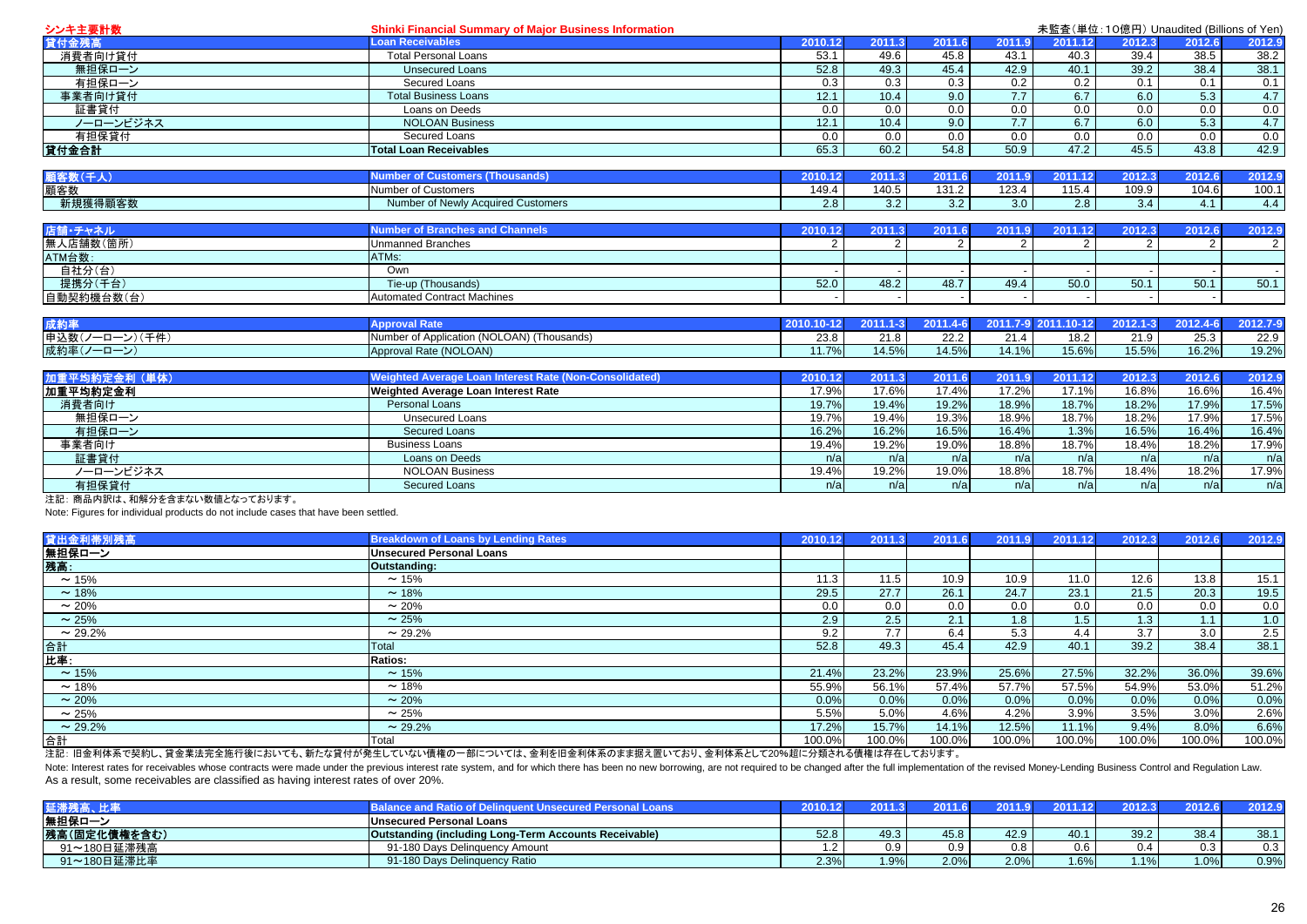|                 |                                                         |         |        |        |        |         | 未監査(単位:10億円) Unaudited (Billions of Yen) |        |        |
|-----------------|---------------------------------------------------------|---------|--------|--------|--------|---------|------------------------------------------|--------|--------|
| 加重平均借入金利 (単体)   | <b>Weighted Average Funding Rate (Non-Consolidated)</b> | 2010.12 | 2011.3 | 2011.6 | 2011.9 | 2011.12 | 2012.3                                   | 2012.6 | 2012.9 |
| 期中加重平均          | During the Fiscal Year                                  | 2.6%    | 2.6%   | 2.4%   | 2.4%   | 2.5%    | 2.4%                                     | 2.0%   | 2.1%   |
| 期末加重平均          | As of the Fiscal Year End                               | 2.6%    | 2.6%   | 2.4%   | 2.4%   | 2.6%    | 1.9%                                     | 2.0%   | 2.1%   |
| 年齡別残高構成比        | <b>Balance by Age</b>                                   | 2010.12 | 2011.3 | 2011.6 | 2011.9 | 2011.12 | 2012.3                                   | 2012.6 | 2012.9 |
| 無担保ローン          | <b>Unsecured Personal Loans</b>                         |         |        |        |        |         |                                          |        |        |
| $30$            | $30$                                                    | 10.8%   | 10.3%  | 9.9%   | 8.9%   | 8.9%    | 8.4%                                     | 7.9%   | 7.4%   |
| <40             | <40                                                     | 29.8%   | 29.6%  | 29.4%  | 28.6%  | 28.5%   | 28.3%                                    | 27.9%  | 27.4%  |
| < 50            | $50$                                                    | 31.5%   | 31.9%  | 32.5%  | 33.5%  | 33.9%   | 34.4%                                    | 35.1%  | 35.8%  |
| <60             | <60                                                     | 18.9%   | 19.0%  | 18.8%  | 19.3%  | 19.2%   | 19.3%                                    | 19.6%  | 19.9%  |
| $>$ /= 60       | Over <sub>60</sub>                                      | 9.0%    | 9.1%   | 9.3%   | 9.8%   | 9.5%    | 9.6%                                     | 9.5%   | 9.5%   |
| 合計              | Total                                                   | 100.0%  | 100.0% | 100.0% | 100.0% | 100.0%  | 100.0%                                   | 100.0% | 100.0% |
| 性別、既婚·未婚別残高構成比  | <b>Balance by Gender and Marital Status</b>             | 2010.12 | 2011.3 | 2011.6 | 2011.9 | 2011.12 | 2012.3                                   | 2012.6 | 2012.9 |
| 無担保ローン          | <b>Unsecured Personal Loans</b>                         |         |        |        |        |         |                                          |        |        |
| 男性独身            | Single Male                                             | 39.9%   | 39.9%  | 39.8%  | 39.8%  | 39.5%   | 39.3%                                    | 39.0%  | 38.6%  |
| 男性既婚            | <b>Married Male</b>                                     | 40.3%   | 41.2%  | 42.0%  | 42.8%  | 43.8%   | 45.0%                                    | 46.1%  | 47.2%  |
| 女性独身            | Single Female                                           | 10.3%   | 9.9%   | 9.7%   | 9.3%   | 9.0%    | 8.6%                                     | 8.3%   | 7.9%   |
| 女性既婚            | <b>Married Female</b>                                   | 9.5%    | 9.0%   | 8.6%   | 8.0%   | 7.6%    | 7.1%                                     | 6.6%   | 6.3%   |
| 合計              | Total                                                   | 100.0%  | 100.0% | 100.0% | 100.0% | 100.0%  | 100.0%                                   | 100.0% | 100.0% |
|                 |                                                         |         |        |        |        |         |                                          |        |        |
| 実行残高別残高構成比      | <b>Balance by Amount of Origination</b>                 | 2010.12 | 2011.3 | 2011.6 | 2011.9 | 2011.12 | 2012.3                                   | 2012.6 | 2012.9 |
| 無担保ローン          | <b>Unsecured Personal Loans</b>                         |         |        |        |        |         |                                          |        |        |
| 10万円未満          | Less than JPY 100K                                      | 2.8%    | 2.9%   | 3.0%   | 3.0%   | 3.1%    | 3.1%                                     | 3.2%   | 3.2%   |
| 10万円以上、30万円未満   | Over JPY 100K and Less than JPY 300K                    | 18.0%   | 18.0%  | 18.2%  | 18.2%  | 18.6%   | 18.3%                                    | 17.8%  | 16.7%  |
| 30万円以上、50万円未満   | Over JPY 300K and Less than JPY 500K                    | 32.7%   | 31.9%  | 31.2%  | 29.9%  | 28.1%   | 25.9%                                    | 24.1%  | 22.5%  |
| 50万円以上、100万円未満  | Over JPY 500K and Less than JPY 1M                      | 30.8%   | 30.6%  | 30.4%  | 30.2%  | 29.8%   | 28.2%                                    | 27.2%  | 26.4%  |
| 100万円以上         | Over JPY 1M                                             | 15.8%   | 16.7%  | 17.2%  | 18.7%  | 20.4%   | 24.5%                                    | 27.7%  | 31.2%  |
| 合計              | Total                                                   | 100.0%  | 100.0% | 100.0% | 100.0% | 100.0%  | 100.0%                                   | 100.0% | 100.0% |
| 年収別残高横成比        | <b>Balance by Annual Income</b>                         | 2010.12 | 2011.3 | 2011.6 | 2011.9 | 2011.12 | 2012.3                                   | 2012.6 | 2012.9 |
| 無担保ローン          | <b>Unsecured Personal Loans</b>                         |         |        |        |        |         |                                          |        |        |
| 年収2百万円未満        | Less than JPY 2M                                        | 11.3%   | 10.6%  | 10.1%  | 9.6%   | 9.2%    | 8.6%                                     | 8.2%   | 7.8%   |
| 年収2百万円以上、5百万円未満 | Over JPY 2M and Less than JPY 5M                        | 56.3%   | 56.1%  | 56.1%  | 55.8%  | 55.6%   | 55.0%                                    | 54.7%  | 54.1%  |
| 年収5百万円以上、7百万円未満 | Over JPY 5M and Less than JPY 7M                        | 19.5%   | 19.9%  | 20.1%  | 20.3%  | 20.5%   | 21.0%                                    | 21.4%  | 21.8%  |
| 年収7百万円以上        | Over JPY 7M                                             | 12.9%   | 13.5%  | 13.7%  | 14.3%  | 14.6%   | 15.4%                                    | 15.7%  | 16.3%  |
| 合計              | <b>Total</b>                                            | 100.0%  | 100.0% | 100.0% | 100.0% | 100.0%  | 100.0%                                   | 100.0% | 100.0% |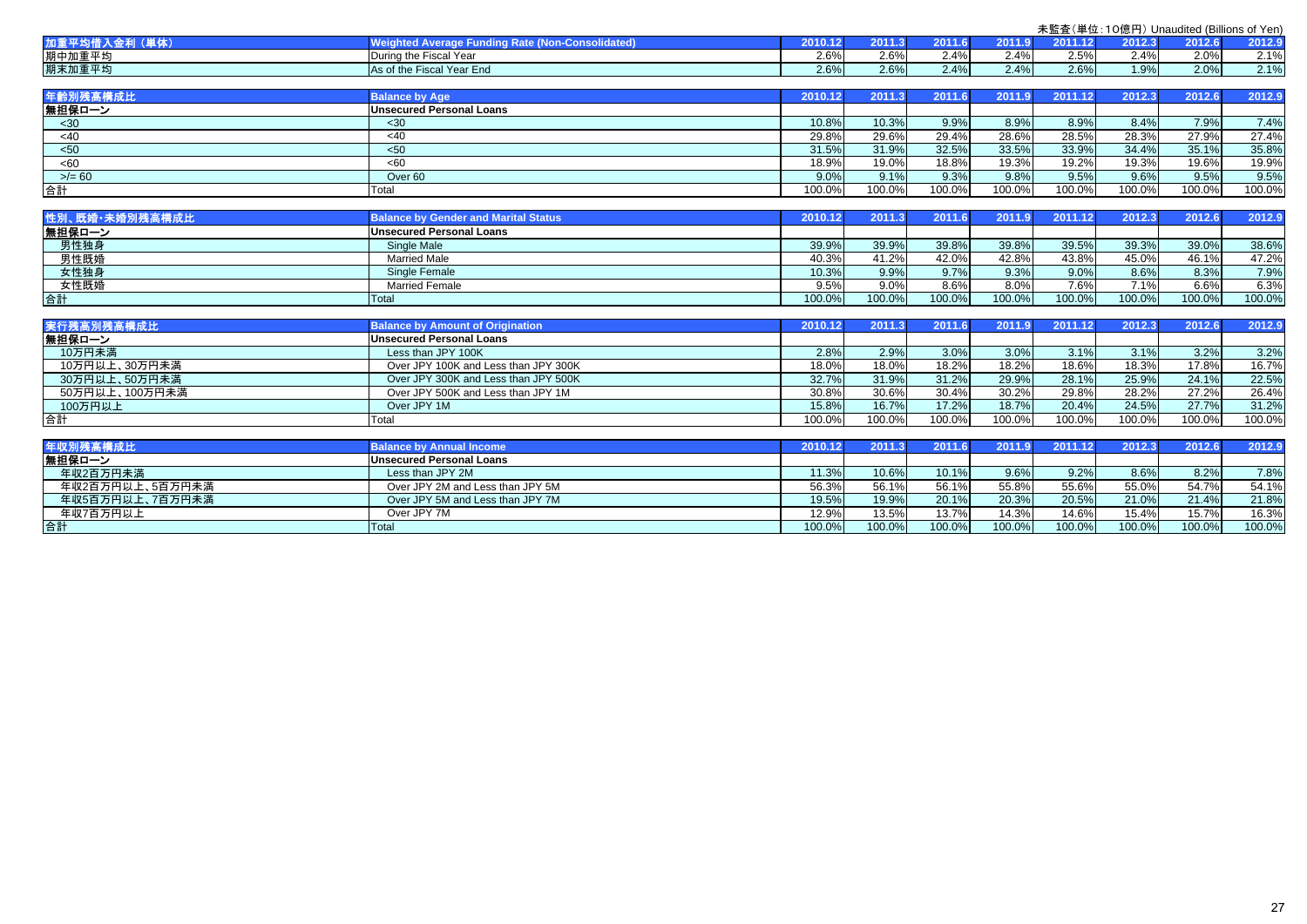#### 株式会社アプラスフィナンシャルの、銀行の勘定科目体系に組替後**APLUS FINANCIAL Consolidated P/L and B/S Data, after Reclassification to**

|                    | 株式会社アプラスフィナンシャルの、銀行の勘定科目体糸に組替後 APLUS FINANCIAL Consolidated P/L and B/S Data, after Reclassification to |            |              |                  |          |                                           |              |          |          |
|--------------------|---------------------------------------------------------------------------------------------------------|------------|--------------|------------------|----------|-------------------------------------------|--------------|----------|----------|
| の、連結損益計算書、貸借対照表データ | <b>Conform to Bank's Financial Statements, before Consolidating to Shinsei</b>                          |            |              |                  |          |                                           |              |          |          |
| (新生銀行への連結会計処理前)    | <b>Bank</b>                                                                                             |            |              |                  |          | 未監査(単位: 10億円) Unaudited (Billions of Yen) |              |          |          |
| 連結損益計算書            | <b>Consolidated Statements of Operations</b>                                                            | 2010.10-12 | $2011.1 - 3$ | 2011.4-6         | 2011.7-9 | $1.10 - 12$                               | $2012.1 - 3$ | 2012.4-6 | 2012.7-9 |
| 資金運用収益             | Total Interest Income                                                                                   | 5.0        | 4.5          | 4.5              | 4.3      | 3.8                                       | 3.3          | 3.4      | 3.2      |
| 役務取引等収益            | Fees and Commissions Income                                                                             | 5.4        | 6.4          | 5.9              | 5.5      | 5.4                                       | 5.4          | 5.5      | 5.5      |
| その他業務収益            | Other Business Income                                                                                   | 5.8        | 5.0          | 5.3              | 5.5      | 5.7                                       | 5.7          | 6.3      | 5.9      |
| その他経常収益            | Other Ordinary Income                                                                                   | 1.0        | 0.9          | 0.5              | 0.6      | 0.9                                       | 0.9          | 0.9      | 1.1      |
| 経常収益               | <b>Ordinary Income</b>                                                                                  | 17.4       | 17.1         | 16.4             | 16.0     | 15.8                                      | 15.5         | 16.2     | 15.8     |
| 資金調達費用             | <b>Total Interest Expenses</b>                                                                          | 0.4        | 0.4          | 0.3              | 0.3      | 0.3                                       | 0.3          | 0.3      | 0.4      |
| 役務取引等費用            | Fees and Commissions Expenses                                                                           | 2.6        | 2.8          | 2.6              | 2.6      | 2.4                                       | 2.7          | 2.6      | 2.6      |
| その他業務費用            | <b>Other Business Expenses</b>                                                                          | 0.6        | 0.5          | 0.5              | 0.6      | 0.6                                       | 0.6          | 0.6      | 0.6      |
| 営業経費               | Total General and Administrative Expenses                                                               | 7.8        | 7.8          | 7.2              | 7.7      | 7.5                                       | 7.5          | 8.2      | 8.4      |
| その他経常費用            | <b>Other Ordinary Expenses</b>                                                                          | 1.8        | 7.4          | 3.7              | 2.5      | 1.6                                       | 2.7          | 1.5      | 1.9      |
| 貸倒引当金繰入額           | Provision of Reserve for Loan Losses                                                                    | 1.8        | 4.0          | 3.7              | 2.5      | 0.6                                       | (1.6)        | 1.5      | 1.8      |
| その他                | Others                                                                                                  | 0.0        | 3.4          | 0.0 <sub>1</sub> | 0.0      | 1.0                                       | 4.3          | 0.0      | 0.0      |
| 経常費用               | <b>Ordinary Expenses</b>                                                                                | 13.4       | 19.1         | 14.6             | 14.0     | 12.7                                      | 14.0         | 13.5     | 14.2     |
| 経常利益(損失)           | Net Ordinary Income (Loss)                                                                              | 4.0        | (2.0)        |                  | 2.0      | 3.1                                       | 1.4          | 2.6      | 1.6      |
| 特別利益               | <b>Special Gains</b>                                                                                    | 0.0        | 0.0          |                  |          |                                           |              | 0.0      |          |
| 特別損失               | <b>Special Losses</b>                                                                                   | 0.0        | 0.0          | 0.0 <sub>1</sub> | 0.0      | 0.0                                       | 1.9          |          |          |
| 我引前四半期结别共(場牛)      | Income (Loss) before Income Taxes and Minority Interests                                                | 40         | (2.0)        | 17               | 20       | 31                                        | (0, 4)       | 26       | 16       |

| 特別利益          | Special Gains                                            | J.O              | 0.0 |     |       | 0.0 |     |
|---------------|----------------------------------------------------------|------------------|-----|-----|-------|-----|-----|
| 特別損失          | Special Losses                                           | $0.0\,$          | 0.0 |     | 1.9   |     |     |
| 税引前四半期純利益(損失) | Income (Loss) before Income Taxes and Minority Interests | 4.U              |     |     | 0.4   |     |     |
| 税金            | Income Taxes (Benefit)                                   |                  |     |     | (0.3) | 0.0 |     |
| 少数株主利益        | Minority Interests in Net Income of Subsidiaries         |                  | 0.0 | 0.0 | 0.0   | 0.0 | 0.0 |
| 四半期純利益(損失)    | Net Income (Loss)                                        | 3.8 <sub>1</sub> |     |     | (0.0) |     |     |

| 連結貸借対照表     | <b>Consolidated Balance Sheets</b>                    | 2010.12 | 2011.3  | 2011.6  | 2011.9           | 2011.12 | 2012.3  | 2012.6  | 2012.9  |
|-------------|-------------------------------------------------------|---------|---------|---------|------------------|---------|---------|---------|---------|
| 資産の部:       | Assets:                                               |         |         |         |                  |         |         |         |         |
| 現金預け金       | Cash and Due from Banks                               | 85.4    | 96.4    | 80.1    | 70.6             | 83.6    | 89.0    | 109.9   | 65.0    |
| 買入金銭債権      | Other Monetary Claims Purchased                       | 13.0    | 12.1    | 11.1    | 10.4             | 9.8     | 9.3     | 8.9     | 8.5     |
| 金銭の信託       | Monetary Assets Held in Trust                         | 52.7    | 52.2    | 53.3    | 92.6             | 100.2   | 101.4   | 104.9   | 105.0   |
| 有価証券        | <b>Securities</b>                                     | 67.3    | 66.8    | 10.8    | 8.9              | 7.0     | 5.6     | 3.9     | 2.8     |
| 貸出金         | Loans and Bills Discounted                            | 144.9   | 135.3   | 181.9   | 122.0            | 114.7   | 115.7   | 112.9   | 108.8   |
| その他資産       | <b>Other Assets</b>                                   | 241.6   | 215.6   | 228.4   | 236.7            | 251.0   | 245.6   | 256.2   | 306.9   |
| 割賦売掛金       | <b>Installment Sales Credit</b>                       | 189.6   | 165.7   | 174.1   | 177.9            | 190.3   | 200.1   | 196.8   | 202.7   |
| 有形固定資産      | <b>Premises and Equipment</b>                         | 8.7     | 8.5     | 9.1     | 9.0              | 8.9     | 9.7     | 8.8     | 8.9     |
| 無形固定資産      | <b>Intangible Assets</b>                              | 15.2    | 15.6    | 15.8    | 16.4             | 16.9    | 15.4    | 14.8    | 14.6    |
| のれん         | Goodwill, Net                                         | 4.4     | 4.2     | 3.9     | $\overline{3.7}$ | 3.5     | 3.3     | 3.1     | 2.9     |
| 繰延税金資産      | <b>Deferred Tax Assets</b>                            | 9.7     | 8.0     | 7.7     | 7.7              | 6.5     | 6.8     | 6.8     | 6.8     |
| 支払承諾見返      | Customers' Liabilities for Acceptances and Guarantees | 562.1   | 561.8   | 564.1   | 521.5            | 521.5   | 525.9   | 523.3   | 515.7   |
| 貸倒引当金       | <b>Reserve for Credit Losses</b>                      | (32.6)  | (33.8)  | (34.4)  | (34.0)           | (32.2)  | (28.5)  | (28.4)  | (28.8)  |
| 資産の部合計      | <b>Total Assets</b>                                   | 1,170.8 | .140.9  | .129.8  | 1.063.3          | 1.089.2 | 1.096.9 | 1,122.9 | 1,115.0 |
| 負債及び純資産     | <b>Liabilities and Equity</b>                         |         |         |         |                  |         |         |         |         |
| 負債の部:       | Liabilities:                                          |         |         |         |                  |         |         |         |         |
| コマーシャル・ペーパー | <b>Commercial Paper</b>                               |         |         |         |                  |         |         |         |         |
| 借用金         | <b>Borrowed Monev</b>                                 | 235.9   | 206.4   | 201.6   | 182.6            | 187.9   | 197.1   | 200.5   | 202.4   |
| 短期社債        | Short-Term Corporate Bonds                            | 1.0     | 13.5    | 3.0     | 2.8              | 14.0    | 14.0    | 32.0    | 27.5    |
| 社債          | <b>Corporate Bonds</b>                                |         |         |         |                  |         |         |         |         |
| その他負債       | <b>Other Liabilities</b>                              | 275.8   | 264.7   | 267.6   | 262.0            | 270.6   | 261.1   | 269.7   | 271.4   |
| 利息返還損失引当金   | Reserve for Losses on Interest Repayments             | 10.0    | 11.7    | 9.8     | 8.2              | 7.5     | 10.6    | 9.0     | 7.5     |
| 繰延税金負債      | <b>Deferred Tax Liabilities</b>                       | 0.1     | 0.1     | 0.1     | 0.1              | 0.1     | 0.1     | 0.1     | 0.1     |
| 支払承諾        | Acceptances and Guarantees                            | 562.1   | 561.8   | 564.1   | 521.5            | 521.5   | 525.9   | 523.3   | 515.7   |
| 負債の部合計      | <b>Total Liabilities</b>                              | 1.086.8 | 1.060.6 | 1.047.8 | 979.3            | 1,003.4 | 1.011.2 | 1.036.3 | 1,026.9 |
| 純資産の部:      | Equity:                                               |         |         |         |                  |         |         |         |         |
| 株主資本合計      | <b>Total Shareholders' Equity</b>                     | 83.9    | 80.3    | 82.0    | 83.9             | 85.7    | 85.6    | 86.4    | 87.9    |
| 資本金         | <b>Capital Stock</b>                                  | 15.0    | 15.0    | 15.0    | 15.0             | 15.0    | 15.0    | 15.0    | 15.0    |
| 純資産の部合計     | <b>Total Equity</b>                                   | 84.0    | 80.3    | 82.0    | 83.9             | 85.7    | 85.7    | 86.5    | 88.0    |
| 負債及び純資産の部合計 | Total Liabilities and Equity                          | 1.170.8 | .140.9  | 1.129.8 | .063.3           | 1.089.2 | 1.096.9 | 1.122.9 | 1,115.0 |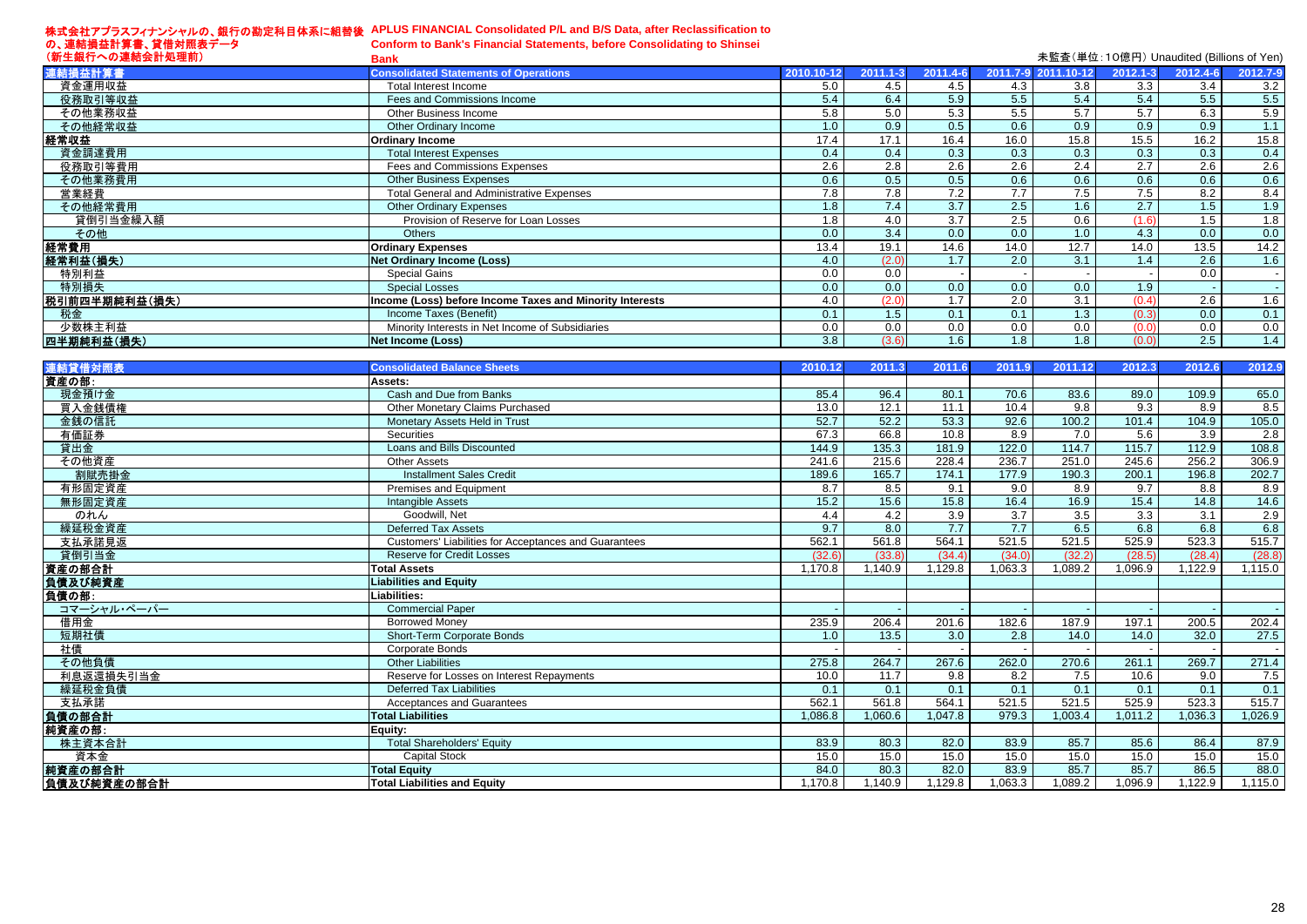| アプラスフィナンシャル開示の連結データ | <b>APLUS FINANCIAL Consolidated Data Disclosed by APLUS FINANCIAL</b> |                  |                  |                  |                  | 未監査(単位:10億円) Unaudited (Billions of Yen) |                  |                  |                                                                                                         |
|---------------------|-----------------------------------------------------------------------|------------------|------------------|------------------|------------------|------------------------------------------|------------------|------------------|---------------------------------------------------------------------------------------------------------|
| 連結損益の概要             | <b>Summary of Income Statement</b>                                    | 2010.10-12       | $2011.1 - 3$     | 2011.4-6         |                  | 2011.7-9 2011.10-12                      | $2012.1 - 3$     | 2012.4-6         | 2012.7-9                                                                                                |
| 包括信用購入あっせん          | Credit Card Shopping (Hokatsu)                                        | 3.0              | 2.9              | 2.9              | 3.0              | 3.2                                      | $\overline{3.2}$ | 3.3              | 3.3                                                                                                     |
| 個別信用購入あっせん          | Installment Shopping Credit (Kobetsu)                                 | 2.3              | 2.7              | $\overline{2.2}$ | 2.2              | 2.2                                      | 2.2              | 2.7              | $\begin{array}{r} 2.3 \\ 0.9 \\ 1.3 \\ 3.5 \\ 2.2 \\ 0.9 \\ 3.2 \\ 2.9 \\ 1.4 \end{array}$              |
| オートクレジット            | Auto Credit                                                           | 1.0              | $\overline{1.2}$ | 0.9              | 0.8              | 0.8                                      | 0.9              | 0.9              |                                                                                                         |
| その他ショッピングクレジット      | <b>Other Shopping Credit</b>                                          | 1.3              | 1.4              | 1.2              | 1.3              | 1.3                                      | 1.3              | 1.8              |                                                                                                         |
| 信用保証                | <b>Credit Guarantee</b>                                               | $\overline{3.8}$ | $\overline{3.8}$ | 4.1              | 3.6              | 3.4                                      | 3.4              | 3.5              |                                                                                                         |
| オートクレジット            | <b>Auto Credit</b>                                                    | 2.5              | 2.6              | 2.8              | 2.4              | 2.2                                      | 2.2              | 2.2              |                                                                                                         |
| その他ショッピングクレジット      | <b>Other Shopping Credit</b>                                          | 0.8              | 0.8              | 0.8              | 0.8              | 0.8                                      | 0.8              | 0.9              |                                                                                                         |
| その他信用保証             | Others                                                                | 0.3              | 0.3              | 0.3              | 0.3              | 0.3                                      | 0.3              | 0.3              |                                                                                                         |
| 融資                  | <b>Total Loans</b>                                                    | 5.0              | 4.5              | 4.5              | 4.3              | 3.7                                      | 3.3              | 3.4              |                                                                                                         |
| 消費者金融               | <b>Consumer Loans</b>                                                 | 4.9              | 4.4              | 4.1              | 3.8              | $\overline{3.6}$                         | 3.2              | 3.1              |                                                                                                         |
| カードキャッシング           | Cashing by Credit Card                                                | 2.1              | 1.9              | 1.8              | 1.6              | 1.6                                      | 1.4              | 1.4              |                                                                                                         |
| ローンカード              | Loan Card                                                             | 2.1              | 1.8              | 1.7              | 1.5              | 1.5                                      | 1.2              | $\overline{1.2}$ | 1.1                                                                                                     |
| その他消費者金融            | Other Consumer Loans                                                  | 0.6              | 0.5              | 0.5              | 0.5              | 0.5                                      | 0.4              | 0.4              |                                                                                                         |
| その他融資               | Other Loans                                                           | 0.1              | 0.1              | 0.4              | 0.5              | 0.1                                      | 0.1              | 0.2              | $\frac{0.4}{0.2}$<br>1.1                                                                                |
| 金融収益                | Financial Income                                                      | 1.0              | 1.0              | 0.5              | 0.6              | 0.8                                      | 0.9              | 0.8              |                                                                                                         |
| その他                 | Others                                                                | 2.0              | 2.0              | $\overline{2.0}$ | 2.0              | 2.1                                      | 2.2              | 2.2              | $\frac{2.2}{15.8}$                                                                                      |
| 営業収益                | <b>Operating Revenue</b>                                              | 17.4             | 17.0             | 16.3             | 16.0             | 15.8                                     | 15.4             | 16.1             |                                                                                                         |
| 販売費及び一般管理費          | <b>Total SG&amp;A</b>                                                 | 12.7             | 16.6             | 14.0             | 13.4             | 12.1                                     | 13.4             | 12.9             | $\begin{array}{c c}\n13.4 \\ \hline\n13.4 \\ \hline\n13.4 \\ \hline\n14.1 \\ \hline\n14.1\n\end{array}$ |
| 貸倒引当金繰入額            | Net Provision of Allowance for Bad Debts                              | 1.8              | 2.3              | 3.7              | 2.5              | 0.6                                      | (1.6)            | 1.5              |                                                                                                         |
| 従業員給料·賞与            | <b>Personnel Expenses</b>                                             | 2.3              | 2.5              | 2.1              | 2.4              | 2.3                                      | 2.3              | 2.1              |                                                                                                         |
| 支払手数料               | <b>Handling Charges</b>                                               | 3.6              | $\overline{3.6}$ | 3.4              | 3.5              | 3.5                                      | 3.6              | 3.8              |                                                                                                         |
| 販売促進費               | <b>Sales Promotion Costs</b>                                          | 1.1              | 1.1              | 1.0              | 1.2              | 1.2                                      | 1.3              | 1.1              |                                                                                                         |
| 賃借料                 | Rent                                                                  | 0.5              | 0.4              | 0.5              | 0.4              | 0.4                                      | 0.4              | 0.5              |                                                                                                         |
| 減価償却額               | Depreciation and Amortization                                         | 0.4              | 0.4              | 0.3              | 0.4              | 0.4                                      | 0.8              | 0.8              |                                                                                                         |
| 通信費                 | <b>Communication Costs</b>                                            | 0.7              | 0.7              | 0.7              | 0.7              | 0.7                                      | 0.8              | 0.7              |                                                                                                         |
| その他                 | Others                                                                | 2.2              | 5.2              | 2.0              | 2.0              | 2.8                                      | 5.6              | 2.1              |                                                                                                         |
| 金融費用                | <b>Financial Expenses</b>                                             | 0.6              | 0.6              | 0.5              | 0.6              | 0.5                                      | 0.6              | 0.5              |                                                                                                         |
| 支払利息                | <b>Interest Expenses</b>                                              | 0.4              | 0.4              | 0.3              | 0.3              | 0.3                                      | 0.3              | 0.3              |                                                                                                         |
| その他                 | Others                                                                | 0.1              | 0.2              | 0.1              | 0.2              | 0.1                                      | 0.2              | 0.1              |                                                                                                         |
| 営業費用                | <b>Operating Expenses</b>                                             | 13.4             | 17.3             | 14.6             | 14.0             | 12.7                                     | 14.0             | 13.5             |                                                                                                         |
| 営業利益(損失)            | <b>Operating Income (Loss)</b>                                        | 4.0              | (0.2)            | $\overline{1.7}$ | 2.0              | $\overline{3.1}$                         | 1.4              | $\overline{2.6}$ | 1.6                                                                                                     |
| 経常利益(損失)            | <b>Ordinary Income (Loss)</b>                                         | 4.0              | (0.4)            | 1.7              | $\overline{2.0}$ | $\overline{3.1}$                         | 1.4              | $\overline{2.6}$ | 1.6                                                                                                     |
| 特別損益(損失)            | <b>Net Extraordinary Profit (Loss)</b>                                | 0.0              | (1.6)            | 0.0              | 0.0              | 0.0                                      | (1.9)            | 0.0              |                                                                                                         |
| 税引前四半期純利益(損失)       | Net Income (Loss) before Income Taxes and Minority Interests          | 4.0              | (2.0)            | 1.7              | 2.0              | 3.1                                      | (0.4)            | 2.6              | $\frac{0.0}{1.6}$<br>1.4                                                                                |
| 四半期純利益(損失)          | Net Income (Loss)                                                     | $\overline{3.8}$ | (3.6)            | 1.6              | 1.8              | 1.8                                      | (0.0)            | 2.5              |                                                                                                         |

注記: 2009年12月に改正割賦販売法が施行されたことに伴い、科目名を「総合あっせん」から「包括信用購入あっせん」、「個品あっせん」から「個別信用購入あっせん」へと変更しております。

Note: In accordance with the Revised Installment Sales Act effective from December 2009, the category previously referred to as "Sogo" has been renamed "Hokatsu", and "Kohin" has been renamed "Kobetsu".

| 利息返還関連        | <b>Grey Zone Related Information</b>                   |       | $2011.1 - 3$  |       |       | 2011.4-6 2011.7-9 2011.10-12 2012.1-3 2012.4-6 |       |       | 2012.7-9 |
|---------------|--------------------------------------------------------|-------|---------------|-------|-------|------------------------------------------------|-------|-------|----------|
| 利息返還額         | Amount of Refund for Grey Zone Claim                   | 1.9   |               |       |       |                                                | 1.3   | 1.5   | 1.4      |
| 債権放棄額         | Amount of Debt Write-Off                               |       | $0.6^{\circ}$ | 0.6   |       | 0.5                                            | 0.3   | 0.3   | 0.3      |
| キャッシュアウト利息返還額 | Amount of Interest Repayment                           |       |               |       |       |                                                | 1.0   |       | 1.1      |
| 利息返還損失引当金     | Reserve for Losses on Interest Repayment               | 10.0  |               | 9.8   |       | 7.5                                            | 10.6  | 9.0   | 7.5      |
| 利息返還損失引当金繰入額  | Provisions of Reserve for Losses on Interest Repayment | 0.0   |               | 0.0   |       | 1.0                                            | 4.3   | 0.0   | 0.0      |
| 利息返還損失引当金使用額  | Usage of Reserve for Losses on Interest Repayment      | 1.8   |               |       |       | 1.6                                            | 1.3   | 1.5   | 1.4      |
| 開示請求件数        | Number of Claims                                       | 4,855 | 4.637         | 4.279 | 2,994 | 2,915                                          | 2.612 | 2.734 | 2,448    |

注記: 利息返還額のうち債権放棄額には会計上既に償却している債権を一部含んでいることなどから、利息返還額と会計上(利息損失引当金使用額)の金額とは異なっています。

Note: The "loan receivables write-off" amount included in "the amount of refund for grey zone claim" is different from or higher than the accounting loss since a portion of the "loan receivables write-off"

includes the amount which has already been recorded as a write-off on an accounting basis.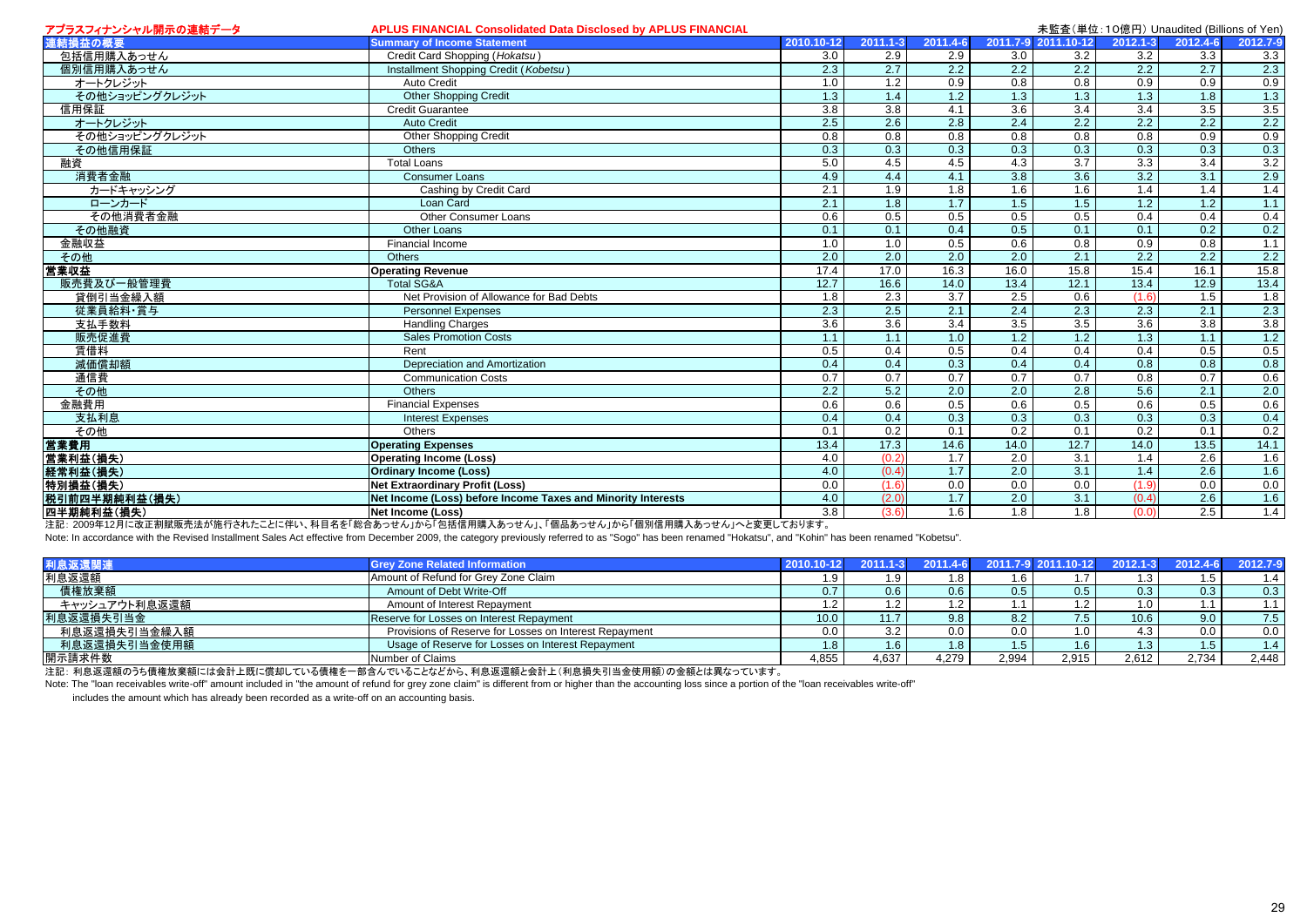|                   |                                                       |         |       |        |        | 未監査(単位: 10億円) Unaudited (Billions of Yen) |        |        |        |
|-------------------|-------------------------------------------------------|---------|-------|--------|--------|-------------------------------------------|--------|--------|--------|
| 営業債権残高            | <b>Account Receivables</b>                            | 2010.12 | 2011  | 2011.6 | 2011.9 | 2011.12                                   | 2012.3 | 2012.6 | 2012.9 |
| 割賦売掛金             | <b>Total Installment Receivables</b>                  | 367.8   | 335.3 | 392.4  | 335.1  | 339.5                                     | 339.5  | 332.9  | 334.2  |
| 包括信用購入あっせん        | Credit Card Shopping (Hokatsu)                        | 58.3    | 54.9  | 58.3   | 58.2   | 65.1                                      | 63.8   | 64.3   | 64.2   |
| 個別信用購入あっせん        | Installment Shopping Credit (Kobetsu)                 | 131.6   | 111.1 | 116.1  | 120.0  | 125.5                                     | 136.6  | 132.8  | 138.8  |
| オートクレジット          | <b>Auto Credit</b>                                    | 59.1    | 47.3  | 50.9   | 53.6   | 57.7                                      | 66.7   | 59.7   | 64.6   |
| その他ショッピングクレジット    | <b>Other Shopping Credit</b>                          | 72.4    | 63.7  | 65.2   | 66.3   | 67.8                                      | 69.8   | 73.0   | 74.2   |
| 融資                | <b>Total Loans</b>                                    | 177.8   | 169.1 | 217.8  | 156.8  | 148.8                                     | 139.0  | 135.7  | 131.1  |
| 消費者金融             | <b>Consumer Loans</b>                                 | 154.5   | 143.9 | 134.3  | 126.4  | 117.8                                     | 114.5  | 112.7  | 107.7  |
| カードキャッシング         | Cashing by Credit Card                                | 48.0    | 44.3  | 41.6   | 39.2   | 36.3                                      | 34.7   | 33.6   | 32.5   |
| ローンカード            | Loan Card                                             | 53.9    | 49.3  | 44.5   | 40.5   | 36.8                                      | 36.8   | 34.1   | 31.6   |
| その他消費者金融          | Other Consumer Loans                                  | 52.5    | 50.3  | 48.1   | 46.6   | 44.7                                      | 42.9   | 44.9   | 43.4   |
| その他融資             | Other Loans                                           | 23.2    | 25.2  | 83.5   | 30.4   | 30.9                                      | 24.5   | 23.0   | 23.3   |
| その他               | <b>Others</b>                                         | 0.0     | 0.0   | 0.0    | 0.0    | 0.0                                       | 0.0    | 0.0    | 0.0    |
| 信用保証割賦売掛金         | Customers' Liabilities for Acceptances and Guarantees | 562.1   | 561.8 | 564.1  | 521.5  | 521.5                                     | 525.9  | 523.3  | 515.7  |
| オートクレジット          | <b>Auto Credit</b>                                    | 455.0   | 457.0 | 460.8  | 423.0  | 423.5                                     | 427.0  | 423.7  | 413.8  |
| 信用保証業務によるオフバランス残高 | Off-Balance Receivables in Credit Guarantee Business  | 82.5    | 77.6  | 72.9   | 70.6   | 68.6                                      | 67.5   | 67.1   | 66.7   |
| その他ショッピングクレジット    | <b>Other Shopping Credit</b>                          | 44.9    | 44.4  | 44.7   | 41.7   | 42.9                                      | 45.4   | 47.6   | 51.1   |
| 信用保証業務によるオフバランス残高 | Off-Balance Receivables in Credit Guarantee Business  | 50.0    | 51.3  | 53.1   | 56.9   | 63.1                                      | 68.9   | 75.1   | 80.8   |
| その他信用保証           | <b>Others</b>                                         | 62.2    | 60.3  | 58.6   | 56.8   | 55.1                                      | 53.4   | 51.9   | 50.6   |
| リース投資資産           | Leased Investment Assets                              | 2.3     | 1.9   | 1.5    | 1.1    | 0.8                                       | 0.6    | 0.4    | 0.3    |
| 営業債権残高合計          | <b>Total Account Receivables</b>                      | 932.4   | 899.1 | 958.1  | 857.9  | 862.0                                     | 866.2  | 856.7  | 850.2  |

注記: 2009年12月に改正割賦販売法が施行されたことに伴い、科目名を「総合あっせん」から「包括信用購入あっせん」、「個品あっせん」から「個別信用購入あっせん」へと変更しております。

Note: In accordance with the Revised Installment Sales Act effective from December 2009, the category previously referred to as "Sogo" has been renamed "Hokatsu", and "Kohin" has been renamed "Kobetsu".

| 順客数                        | <b>Number of Customers (Thousands)</b>                             | 2010.12 | 2011.3  | 2011.6  | 2011.9  | 2011.12 | 2012.3  | 2012.6  | 2012.9  |
|----------------------------|--------------------------------------------------------------------|---------|---------|---------|---------|---------|---------|---------|---------|
| ショッピングクレジット事業 新規信用供与件数(千件) | Number of New Transactions in Shopping Credit Business (Thousands) | 70.5    | 71.5    | 74.5    | 80.8    | 81.8    | 85.8    | 84.4    | 81.0    |
| 個別信用購入あっせん                 | Installment Shopping Credit (Kobetsu)                              | 28.8    | 30.3    | 31.8    | 33.8    | 35.2    | 37.0    | 37.2    | 37.7    |
| 信用保証                       | <b>Credit Guarantee</b>                                            | 41.6    | 41.2    | 42.6    | 47.0    | 46.5    | 48.8    | 47.1    | 43.3    |
| 加盟店数(千店)                   | <b>Number of Merchants</b>                                         | n/a     | 922.7   | n/al    | 937.9   | n/a     | 959.3   | n/a     | 975.0   |
| クレジットカード                   | <b>Credit Card</b>                                                 | n/a     | 397.4   | n/a     | 399.7   | n/a     | 401.8   | n/a     | 403.6   |
| ショッピングクレジット                | <b>Shopping Credit</b>                                             | n/a     | 525.2   | n/a     | 538.1   | n/a     | 557.5   | n/a     | 571.3   |
| 有効カード会員数(千人)               | Available Cardholders                                              | 7,830.1 | 701.0   | 7,573.0 | 7,435.9 | 7,291.0 | 7,127.2 | 6,964.3 | 6,819.1 |
| クレジットカード                   | <b>Credit Card</b>                                                 | 7.516.6 | 7,387.7 | 259.9   | 7.122.6 | 6,978.2 | 6,823.6 | 6,661.6 | 6,516.5 |
| ローンカード                     | Loan Card                                                          | 313.4   | 313.2   | 313.0   | 313.2   | 312.8   | 303.5   | 302.6   | 302.5   |
| カード新規獲得枚数(千枚)              | Number of New Card Issuance                                        | 50.0    | 45.3    | 47.9    | 47.5    | 43.4    | 47.3    | 50.3    | 38.3    |
| クレジットカード                   | Credit Card                                                        | 47.6    | 43.2    | 45.8    | 45.6    | 41.8    | 45.4    | 48.7    | 36.6    |
| ローンカード                     | Loan Card                                                          | 2.3     |         | 2.0     | 1.8     | 1.6     | 1.8     | 1.5     | 1.6     |
| 残高有口座数(千人)                 | Number of Active Accounts                                          | 478.8   | 456.0   | 447.1   | 436.5   | 419.9   | 401.3   | 392.0   | 383.1   |
| クレジットカードキャッシング             | Cashing by Credit Card                                             | 315.6   | 301.9   | 297.7   | 291.9   | 280.4   | 268.8   | 263.2   | 258.1   |
| ローンカード                     | Loan Card                                                          | 163.2   | 154.1   | 149.3   | 144.5   | 139.4   | 132.5   | 128.7   | 125.0   |

注記: 2009年12月に改正割賦販売法が施行されたことに伴い、科目名を「総合あっせん」から「包括信用購入あっせん」、「個品あっせん」から「個別信用購入あっせん」へと変更しております。

Note: In accordance with the Revised Installment Sales Act effective from December 2009, the category previously referred to as "Sogo" has been renamed "Hokatsu", and "Kohin" has been renamed "Kohetsu".

| 店舗                                                    |                                                       | ---<br>401 U.IZ | $\sim$ $\sim$<br>œ    | 人名英格兰 | 2011 |          |     |     |     |
|-------------------------------------------------------|-------------------------------------------------------|-----------------|-----------------------|-------|------|----------|-----|-----|-----|
| 店舗数(箇所)                                               | <b>Branches</b>                                       | -54             |                       |       |      | --<br>ഄഄ |     | ື   |     |
| CD台数(千台)                                              | Cash Dispensers (CDs)<br>(Own and Tie-up) (Thousands) | n/a             | $\overline{10}$<br>40 | 17 a  | 149  | n/a      | 149 | n/a | 150 |
| <b>Commercial Contract Contract Contract Contract</b> |                                                       |                 |                       |       |      |          |     |     |     |

| 平均广                                                              | ,,,,,,,                                                             |                       |         |       |       |       | 2012<br>- 51 |       |                    |
|------------------------------------------------------------------|---------------------------------------------------------------------|-----------------------|---------|-------|-------|-------|--------------|-------|--------------------|
| 無担保ロー.<br>・ン(クレジットカー<br>ードキャッパノ・ノグ<br>・・カート …<br>□—<br>- - - - - | <b>Unsecured Loans (Cashing by Cit</b><br>ut Card and Loan Card)۔۔۔ | 1770/<br>. <i>.</i> 0 | $1 - 0$ | 17.6% | 17.6% | 17.6% | 17.6%        | 17.6% | 17 6%<br>$1.070$ . |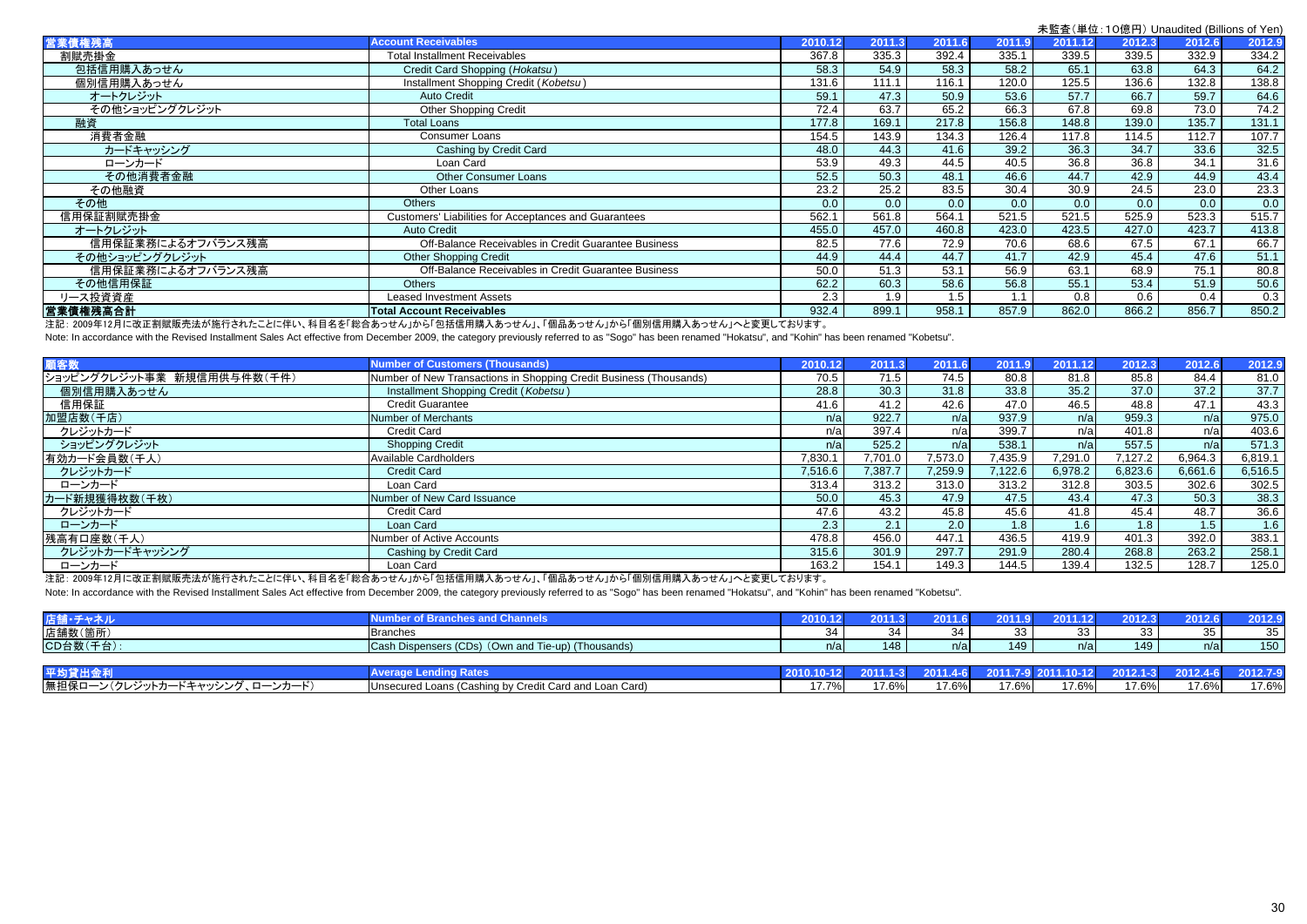|                            |                                                     | $\lambda = \frac{1}{2}$ and $\lambda = \frac{1}{2}$ and $\lambda = \frac{1}{2}$ and $\lambda = \frac{1}{2}$ and $\lambda = \frac{1}{2}$ |        |        |        |         |        |        |        |
|----------------------------|-----------------------------------------------------|-----------------------------------------------------------------------------------------------------------------------------------------|--------|--------|--------|---------|--------|--------|--------|
| 融資残高内訳                     | <b>Breakdown of Loan Receivables</b>                | 2010.12                                                                                                                                 | 2011.3 | 2011.6 | 2011.9 | 2011.12 | 2012.3 | 2012.6 | 2012.9 |
| 貸付金利別融資残高                  | Loan Receivables Outstanding by Interest Rate Zone  |                                                                                                                                         |        |        |        |         |        |        |        |
| 残高(クレジットカードキャッシング、ローンカード): | Outstanding (Cashing by Credit Card and Loan Card): |                                                                                                                                         |        |        |        |         |        |        |        |
| $~15.0\%$                  | $~15.0\%$                                           | 36.0                                                                                                                                    | 33.1   | 30.9   | 29.0   | 27.2    | 25.4   | 24.0   | 22.8   |
| $~18.0\%$                  | $~18.0\%$                                           | 88.2                                                                                                                                    | 81.1   | 76.7   | 73.1   | 68.9    | 64.3   | 62.2   | 60.2   |
| $~20.0\%$                  | $~20.0\%$                                           | 2.7                                                                                                                                     | 2.3    | 2.2    | 2.1    | 2.0     | 1.9    | 1.8    | 1.7    |
| $~25.0\%$                  | $~25.0\%$                                           | 5.8                                                                                                                                     | 5.1    | 4.9    | 4.7    | 4.5     | 4.2    | 4.1    | 4.0    |
| $~29.2\%$                  | ~29.2%                                              | 3.8                                                                                                                                     | 3.0    | 2.7    | 2.5    | 2.3     | 1.9    | 1.8    | 1.7    |
| 合計                         | Total                                               | 136.8                                                                                                                                   | 124.9  | 117.7  | 111.7  | 105.2   | 97.8   | 94.1   | 90.6   |
| 比率(クレジットカードキャッシング、ローンカード): | Ratios (Cashing by Credit Card and Loan Card):      |                                                                                                                                         |        |        |        |         |        |        |        |
| $~15.0\%$                  | $~15.0\%$                                           | 26.4%                                                                                                                                   | 26.5%  | 26.3%  | 26.0%  | 25.9%   | 26.0%  | 25.6%  | 25.2%  |
| $~18.0\%$                  | $~18.0\%$                                           | 64.5%                                                                                                                                   | 65.0%  | 65.2%  | 65.4%  | 65.5%   | 65.8%  | 66.1%  | 66.5%  |
| $~20.0\%$                  | $~20.0\%$                                           | 2.0%                                                                                                                                    | 1.9%   | 1.9%   | 2.0%   | 2.0%    | 1.9%   | 2.0%   | 2.0%   |
| $~25.0\%$                  | $~25.0\%$                                           | 4.3%                                                                                                                                    | 4.1%   | 4.2%   | 4.3%   | 4.4%    | 4.3%   | 4.4%   | 4.4%   |
| $~29.2\%$                  | $~29.2\%$                                           | 2.8%                                                                                                                                    | 2.4%   | 2.4%   | 2.3%   | 2.2%    | 2.0%   | 2.0%   | 2.0%   |
| 提                          | Total                                               | 100.0%                                                                                                                                  | 100.0% | 100.0% | 100.0% | 100.0%  | 100.0% | 100.0% | 100.0% |
| カードタイプ別融資残高                | Loan Receivables Outstanding by Card Type           |                                                                                                                                         |        |        |        |         |        |        |        |
| クレジットカードキャッシング             | Cashing by Credit Card                              | 59.2                                                                                                                                    | 54.4   | 51.6   | 49.4   | 46.6    | 43.8   | 42.8   | 41.8   |
| ローンカード                     | Loan Card                                           | 77.5                                                                                                                                    | 70.4   | 66.1   | 62.2   | 58.5    | 53.9   | 51.3   | 48.8   |
| 合計                         | Total                                               | 136.8                                                                                                                                   | 124.9  | 117.7  | 111.7  | 105.2   | 97.8   | 94.1   | 90.6   |

注記: 旧金利体系で契約し、貸金業法完全施行後においても、新たな貸付が発生していない債権の一部については、金利を旧金利体系のまま据え置いており、金利体系として20%超に分類される債権は存在しております。

Note: Interest rates for receivables whose contracts were made under the previous interest rate system, and for which there has been no new borrowing, are not required

to be changed after the full implementation of the revised Money-Lending Business Control and Regulation Law. As a result, some receivables are classified as having

| 比率                            | <b>Balance and Ratio of Delinguent Unsecured Personal Loans</b> | 2010.1 | 2011.3  |       |       | 2011.12 | 2012.3 |      |        |
|-------------------------------|-----------------------------------------------------------------|--------|---------|-------|-------|---------|--------|------|--------|
| 無担保ローン(クレジットカードキャッシング、ローンカード) | Unsecured Loans (Cashing by Credit Card and Loan Card)          |        |         |       |       |         |        |      |        |
| 残高                            | Outstanding                                                     | 136.8  | 124.9   | 117.7 | 111.7 | 105.2   | 97.8   | 94.1 | 90.6   |
| 91~180日延滞残高                   | 91-180 Days Delinguency Amount                                  | 2.6    | 2.2     |       |       |         | 0.8    | 0.9  | 0.7    |
| 91~180日延滞比率                   | 91-180 Days Delinguency Ratio                                   | 1.9%   | 1.8%    | 1.8%  | 1.3%  | 1.1%    | 0.9%   | 1.0% | 0.8%   |
|                               |                                                                 |        |         |       |       |         |        |      |        |
| 加重平均借入金利                      | <b>Weighted Average Funding Rate</b>                            | 2010.1 | 2011.31 |       |       | 2011.12 | 2012.3 |      | 2012.9 |

| 明中加重平均 | <b>Fiscal Year</b><br>During the | 570/6<br><b>v.r.</b> | 7%    | 0.6% | 0.6% | 770<br>v. 170   | 0.7%<br>0.1/2 | 770/ | $-0.1$<br>. .        |
|--------|----------------------------------|----------------------|-------|------|------|-----------------|---------------|------|----------------------|
| 期末加重平均 | As of the Fiscal Year End        | 0.7%                 | $7\%$ | 0.6% | 0.7% | 0.704<br>V. 170 | 0.7%          | 0.7% | $\sim -0.1$<br>1.170 |
|        |                                  |                      |       |      |      |                 |               |      |                      |

| <b>Contract of the State State State</b><br>N口座めた、 |                                | 2010.1        | 2011.3 | 0044  | 0.044 | 2011.12 | 2012.3 | 2012.6 | 0.040 |
|----------------------------------------------------|--------------------------------|---------------|--------|-------|-------|---------|--------|--------|-------|
| 1口座あたり残高                                           | Credit Outstanding Per Account | 285.7         | 273.8  | 263.3 | 255.9 | 250.6   | 243.8  | 240.1  | 236.6 |
| クレジットカードキャッシング                                     | Cashing by Credit Card         | 4077<br>187.7 | 180.3  | 173.3 | 169.4 | 166.4   | 163.2  | 162.7  | 162.0 |
| ローンカード                                             | Loan Card                      | 475.2         | 456.9  | 442.6 | 430.7 | 419.9   | 407.5  | 398.3  | 390.6 |

| 年齢別残;                         | <b>Balance by Age</b>                                  | 2010.12 | 2011   | 2011.6 | 2011.9 |        | 2012.3 | 2012.6 | 2012.9 |
|-------------------------------|--------------------------------------------------------|---------|--------|--------|--------|--------|--------|--------|--------|
| 無担保ローン(クレジットカードキャッシング、ローンカード) | Unsecured Loans (Cashing by Credit Card and Loan Card) |         |        |        |        |        |        |        |        |
| $30$                          | $30$                                                   | 6.1%    | 6.1%   | 5.9%   | 5.7%   | 5.5%   | 5.5%   | 5.4%   | 5.2%   |
| -40                           | <40                                                    | 25.0%   | 24.7%  | 24.4%  | 23.9%  | 23.5%  | 23.3%  | 23.0%  | 22.5%  |
| $50$                          | < 50                                                   | 30.8%   | 30.8%  | 31.1%  | 31.4%  | 31.6%  | 31.5%  | 31.7%  | 31.9%  |
| <60                           | <60                                                    | 23.8%   | 23.8%  | 23.9%  | 23.9%  | 23.9%  | 23.9%  | 24.0%  | 24.1%  |
| $>= 60$                       | Over <sub>60</sub>                                     | 14.3%   | 14.6%  | 14.8%  | 15.1%  | 15.5%  | 15.8%  | 15.9%  | 16.2%  |
| 合計                            | Total                                                  | 100.0%  | 100.0% | 100.0% | 100.0% | 100.0% | 100.0% | 100.0% | 100.0% |

| 标为什                                  | <b>Considere</b>                                       | 2010.1 | 2011   |        |        | 2011.  | 2012.3 | 2012.6 | 2012.9 |
|--------------------------------------|--------------------------------------------------------|--------|--------|--------|--------|--------|--------|--------|--------|
| 無担保ローン(クレジットカードキャッシング、ロー<br>、ローンカード) | Unsecured Loans (Cashing by Credit Card and Loan Card) |        |        |        |        |        |        |        |        |
| 男性                                   | Male                                                   | 63.7%  | 64.2%  | 64.7%  | 65.1%  | 65.5%  | 66.1%  | 66.4%  | 66.7%  |
| カツ<br>- -                            | Female                                                 | 36.3%  | 35.8%  | 35.3%  | 34.9%  | 34.5%  | 33.9%  | 33.6%  | 33.3%  |
| 合言                                   | Total                                                  | 100.0% | 100.0% | 100.0% | 100.0% | 100.0% | 100.0% | 100.0% | 100.0% |

| 実行残高別残高構成比                    | <b>Balance by Amount of Origination</b>                | 2010.12 | 2011.3 | 2011.6 | 2011.9 | 2011.12 | 2012.3 | 2012.6 | 2012.9              |
|-------------------------------|--------------------------------------------------------|---------|--------|--------|--------|---------|--------|--------|---------------------|
| 無担保ローン(クレジットカードキャッシング、ローンカード) | Unsecured Loans (Cashing by Credit Card and Loan Card) |         |        |        |        |         |        |        |                     |
| 10万円未満                        | Less than JPY 100K                                     | 5.5%    | 5.9%   | 6.5%   | 7.1%   | 7.2%    | 7.3%   | 7.8%   | 7.9%                |
| 10万円以上、30万円未満                 | Over JPY 100K and less than JPY 300K                   | 23.5%   | 24.8%  | 25.6%  | 26.5%  | 27.1%   | 28.5%  | 30.2%  | $30.\overline{8\%}$ |
| 30万円以上、50万円未満                 | Over JPY 300K and less than JPY 500K                   | 29.0%   | 28.8%  | 28.6%  | 28.0%  | 28.1%   | 27.8%  | 27.0%  | 26.9%               |
| 50万円以上、100万円未満                | Over JPY 500K and less than JPY 1M                     | 25.5%   | 24.8%  | 24.3%  | 24.0%  | 23.9%   | 23.3%  | 22.6%  | 22.5%               |
| 100万円以上                       | Over JPY 1M                                            | 16.4%   | 15.7%  | 15.0%  | 14.4%  | 13.8%   | 13.1%  | 12.5%  | 11.8%               |
| 合計                            | Total                                                  | 100.0%  | 100.0% | 100.0% | 100.0% | 100.0%  | 100.0% | 100.0% | 100.0%              |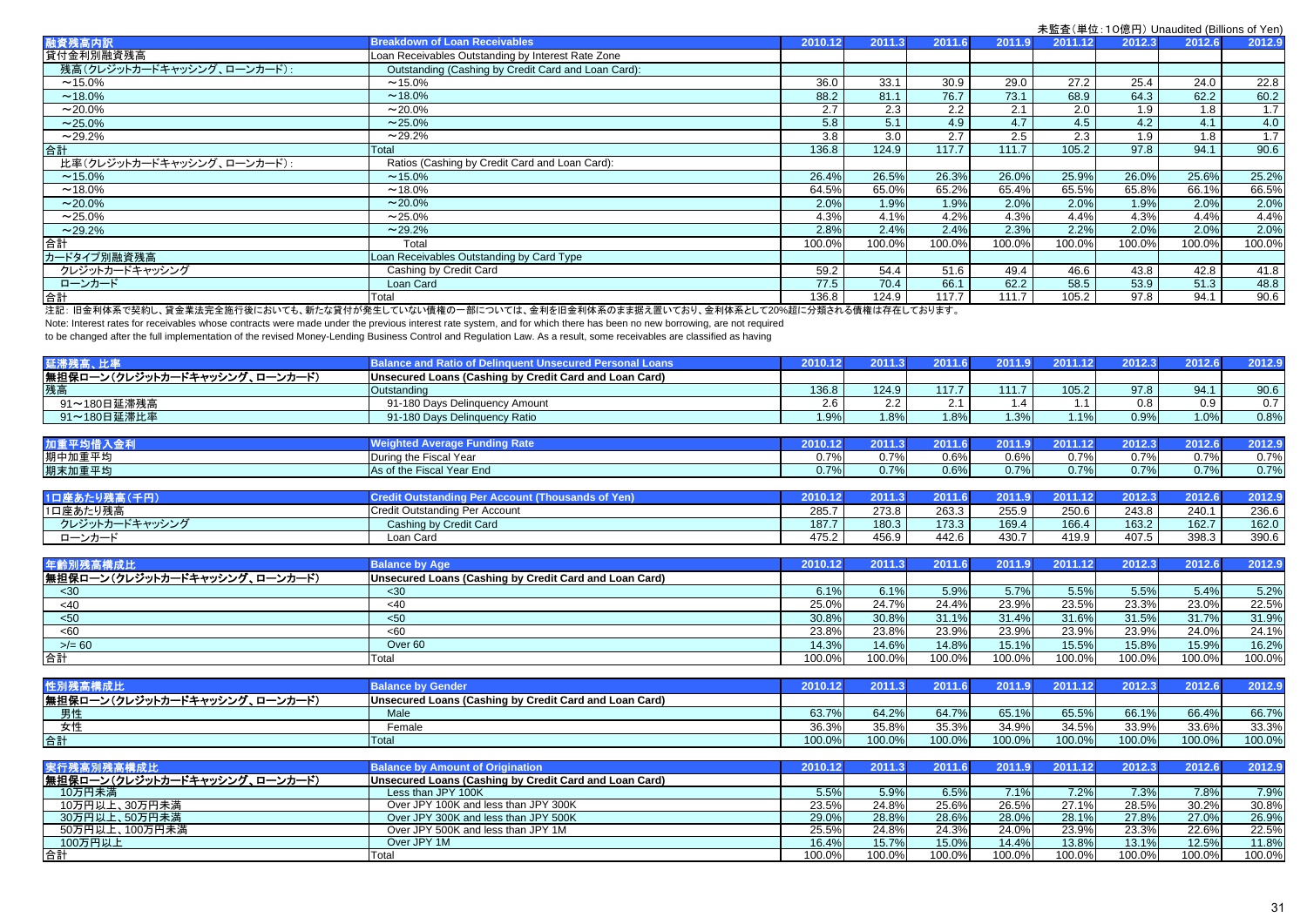#### 昭和リース株式会社の、銀行の勘定科目体系に組替後の、連結損 益計算書、貸借対照表データ **Showa Leasing Consolidated P/L and B/S Data, after Reclassification to**

| <b>Conform to Bank's Financial Statements, before Consolidating to Shinsei</b> |  |  |
|--------------------------------------------------------------------------------|--|--|
| <b>Bank</b>                                                                    |  |  |

| (新生銀行への連結会計処理前) | <b>Bank</b>                                              |            |              |               |      |                     |              | 未監査(単位:10億円) Unaudited (Billions of Yen) |          |
|-----------------|----------------------------------------------------------|------------|--------------|---------------|------|---------------------|--------------|------------------------------------------|----------|
| 連結損益計算書         | <b>Consolidated Statements of Income</b>                 | 2010.10-12 | $2011.1 - 3$ | 2011.4-6      |      | 2011.7-9 2011.10-12 | $2012.1 - 3$ | 2012.4-6                                 | 2012.7-9 |
| 資金運用収益          | Total Interest Income                                    | 0.3        | 0.5          | 0.3           | 0.3  | 0.3                 | 0.3          | 0.4                                      | 0.3      |
| 役務取引等収益         | Fees and Commissions Income                              | 0.1        | 0.1          | 0.3           | 0.4  | 0.1                 | 0.2          | 0.3                                      | 0.3      |
| その他業務収益         | Other Business Income                                    | 27.9       | 32.5         | 29.4          | 26.4 | 25.2                | 25.7         | 24.6                                     | 25.4     |
| その他経常収益         | Other Ordinary Income                                    | 0.0        | 0.0          | 0.0           | 0.0  | 0.0                 | 0.0          | 0.0                                      | 0.0      |
| 経常収益            | <b>Ordinary Income</b>                                   | 28.4       | 33.2         | 30.2          | 27.2 | 25.7                | 26.3         | 25.4                                     | 26.1     |
| 資金調達費用          | <b>Total Interest Expenses</b>                           | 1.1        | 1.1          | $1.2^{\circ}$ | 1.0  | 0.8                 | 0.9          | 0.8                                      | 0.8      |
| 役務取引等費用         | Fees and Commissions Expenses                            | 0.0        | 0.0          | 0.0           | 0.0  | 0.0                 | 0.0          | 0.0                                      | 0.0      |
| その他業務費用         | <b>Other Business Expenses</b>                           | 22.8       | 27.9         | 24.5          | 22.2 | 21.1                | 21.0         | 20.4                                     | 21.5     |
| 営業経費            | <b>Total General and Administrative Expenses</b>         | 1.9        | 1.9          | 1.8           | 1.9  | 1.8                 | 1.9          | 1.8                                      | 1.8      |
| その他経常費用         | <b>Other Ordinary Expenses</b>                           |            | 1.8          |               | 0.7  | 1.2                 | 1.4          | 0.0                                      | 0.4      |
| 貸倒引当金繰入額        | Provision of Reserve for Loan Losses                     | (1.3)      | 1.1          | (1.5)         | 0.0  | 0.9                 | (1.3)        | (0.5)                                    | 0.2      |
| その他             | <b>Others</b>                                            | 0.3        | 0.7          | 0.4           | 0.7  | 0.2                 | 2.8          | 0.5                                      | 0.2      |
| 経常費用            | <b>Ordinary Expenses</b>                                 | 24.8       | 32.8         | 26.5          | 25.9 | 25.1                | 25.3         | 23.2                                     | 24.8     |
| 経常利益            | <b>Net Ordinary Income</b>                               | 3.6        | 0.3          | 3.6           | 1.2  | 0.5                 | 1.0          | 2.2                                      | 1.3      |
| 特別利益            | Special Gains                                            | 0.0        | 0.0          |               | 0.0  | 0.0                 | 0.0          |                                          | $\sim$   |
| 特別損失            | <b>Special Losses</b>                                    | 0.0        | 1.8          | 0.0           | 0.0  | 0.0                 | 0.0          | 0.0                                      | 0.0      |
| 税引前四半期純利益(損失)   | Income (Loss) before Income Taxes and Minority Interests | 3.6        | (1.5)        | 3.6           | 1.2  | 0.5                 | 1.0          | 2.2                                      | 1.3      |
| 税金              | Income Taxes (Benefit)                                   | 0.0        | 0.0          | 0.0           | 0.0  | 0.3                 | 0.1          | 0.1                                      | 0.0      |
| 少数株主利益          | Minority Interests in Net Income of Subsidiaries         | 0.0        | 0.0          | 0.0           | 0.0  | 0.0                 | 0.0          | 0.0                                      | 0.0      |
| 四半期純利益(損失)      | Net Income (Loss)                                        | 3.5        | (1.5)        | 3.5           | 1.2  | 0.2                 | 0.8          | 2.0                                      | 1.2      |

| 連結貸借対照表        | <b>Consolidated Balance Sheets</b>             | 2010.12 | 2011.3 | 2011.6 | 2011.9 | 2011.12 | 2012.3 | 2012.6 | 2012.9 |
|----------------|------------------------------------------------|---------|--------|--------|--------|---------|--------|--------|--------|
| 資産の部:          | Assets:                                        |         |        |        |        |         |        |        |        |
| 現金預け金          | Cash and Due from Banks                        | 82.5    | 72.5   | 79.4   | 79.0   | 68.5    | 60.6   | 55.9   | 61.4   |
| 有価証券           | Securities                                     | 8.2     | 8.1    | 8.0    | 7.3    | 7.4     | 6.0    | 5.6    | 5.5    |
| 貸出金            | Loans and Bills Discounted                     | 34.4    | 34.9   | 34.3   | 33.2   | 33.7    | 41.1   | 37.8   | 37.9   |
| リース債権及びリース投資資産 | Lease Receivables and Leased Investment Assets | 203.4   | 206.1  | 199.5  | 198.3  | 195.6   | 197.4  | 195.3  | 196.9  |
| その他資産          | <b>Other Assets</b>                            | 128.7   | 130.0  | 127.1  | 125.1  | 134.8   | 141.7  | 138.2  | 144.6  |
| 割賦売掛金          | <b>Installment Sales Credit</b>                | 107.2   | 108.4  | 102.8  | 105.7  | 113.6   | 118.4  | 115.7  | 122.4  |
| 有形固定資産         | Premises and Equipment                         | 17.0    | 13.8   | 14.4   | 14.1   | 17.1    | 17.5   | 19.6   | 19.9   |
| 無形固定資産         | Intangible Assets                              | 1.5     | 1.5    | 1.4    | 1.4    | 1.3     | 1.3    | 1.2    | 1.2    |
| 繰延税金資産         | <b>Deferred Tax Assets</b>                     | 2.3     | 2.4    | 2.4    | 2.4    | 2.1     | 1.9    | 1.9    | 1.9    |
| 貸倒引当金          | <b>Reserve for Credit Losses</b>               | (9.8)   | (12.8) | (11.1) | (11.6) | (13.1)  | (12.4) | (11.2) | (11.7) |
| 資産の部合計         | <b>Total Assets</b>                            | 477.6   | 465.7  | 464.9  | 461.8  | 459.9   | 467.6  | 456.5  | 471.3  |
| 負債及び純資産        | Liabilities and Equity                         |         |        |        |        |         |        |        |        |
| 負債の部:          | Liabilities:                                   |         |        |        |        |         |        |        |        |
| コマーシャル・ペーパー    | <b>Commercial Paper</b>                        |         |        |        |        |         |        |        |        |
| 借用金            | <b>Borrowed Monev</b>                          | 332.8   | 328.4  | 312.5  | 300.9  | 291.0   | 305.2  | 292.4  | 304.5  |
| 短期社債           | Short-Term Corporate Bonds                     | 27.1    | 19.3   | 36.6   | 40.8   | 49.0    | 36.7   | 43.9   | 35.9   |
| 社債             | Corporate Bonds                                |         |        |        |        |         |        |        |        |
| その他負債          | <b>Other Liabilities</b>                       | 47.5    | 48.9   | 43.5   | 47.1   | 46.6    | 50.9   | 44.7   | 54.1   |
| 繰延税金負債         | <b>Deferred Tax Liabilities</b>                | 0.3     | 0.4    | 0.4    | 0.2    | 0.1     | 0.2    | 0.3    | 0.2    |
| 負債の部合計         | <b>Total Liabilities</b>                       | 410.3   | 399.9  | 395.5  | 391.6  | 389.3   | 396.0  | 383.7  | 397.3  |
| 純資産の部          | Equity:                                        |         |        |        |        |         |        |        |        |
| 株主資本合計         | <b>Total Shareholders' Equity</b>              | 66.5    | 65.0   | 68.6   | 69.8   | 70.1    | 70.9   | 72.0   | 73.3   |
| 資本金            | <b>Capital Stock</b>                           | 29.3    | 29.3   | 29.3   | 29.3   | 29.3    | 29.3   | 29.3   | 29.3   |
| 純資産の部合計        | <b>Total Equity</b>                            | 67.2    | 65.7   | 69.3   | 70.2   | 70.5    | 71.6   | 72.7   | 73.9   |
| 負債の部及び純資産の部合計  | <b>Total Liabilities and Equity</b>            | 477.6   | 465.7  | 464.9  | 461.8  | 459.9   | 467.6  | 456.5  | 471.3  |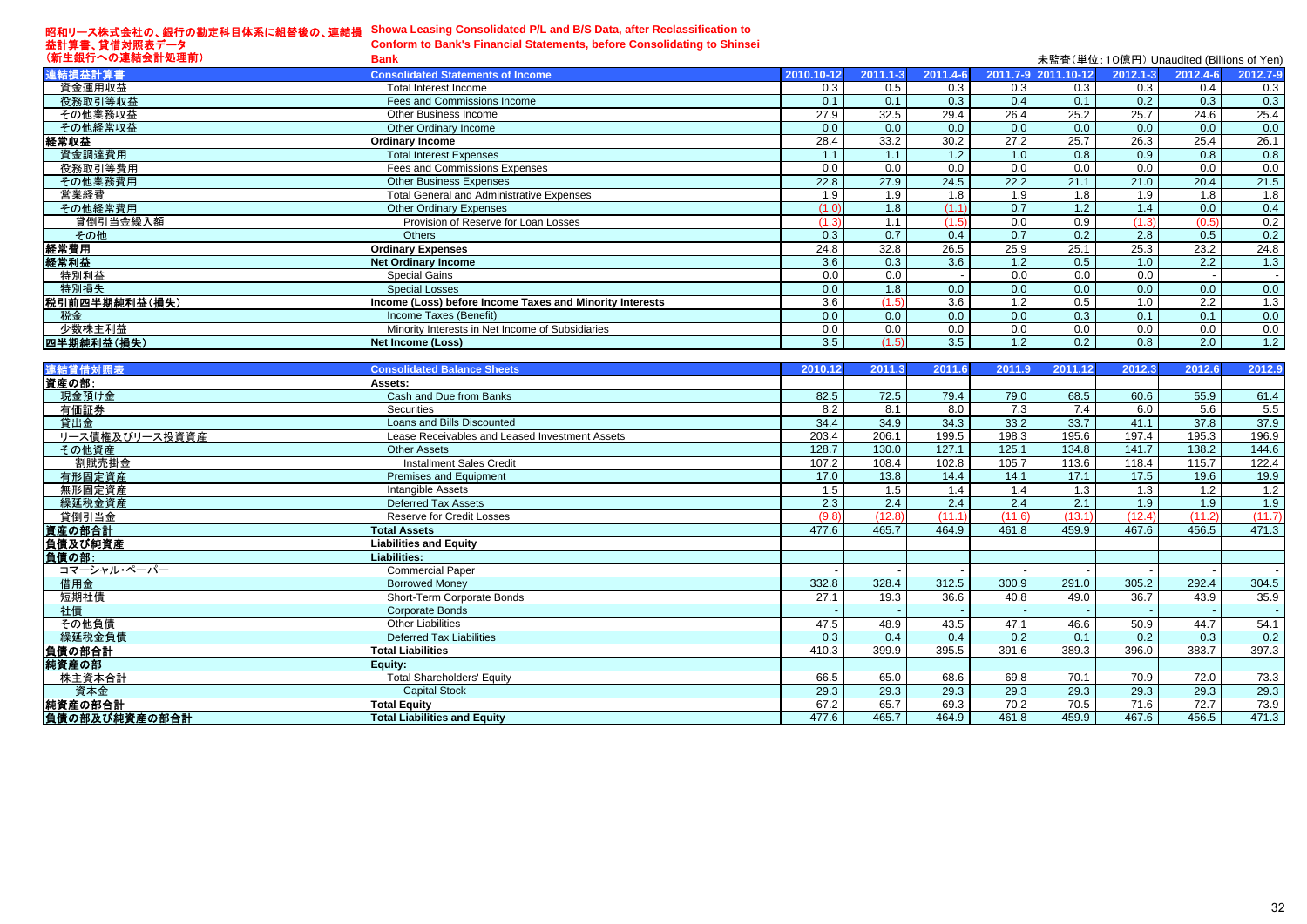| Section 5. 新生銀行 単体財務関連データ | Section 5. Shinsei Bank Non-Consolidated P/L and B/S Data    | 未監査(単位:10億円) Unaudited (Billions of Yen) |                  |                  |                  |                     |                  |               |          |
|---------------------------|--------------------------------------------------------------|------------------------------------------|------------------|------------------|------------------|---------------------|------------------|---------------|----------|
| 単体損益の概要                   | <b>Results of Operations (Non-Consolidated)</b>              | 2010.10-12                               | 2011.1-3         | 2011.4-6         |                  | 2011.7-9 2011.10-12 | $2012.1 - 3$     | 2012.4-6      | 2012.7-9 |
| 業務粗利益                     | <b>Total Gross Business Profit (Loss)</b>                    | 21.1                                     | 23.7             | 13.9             | 24.3             | 21.0                | 35.5             | 24.8          | 27.2     |
| 資金利益                      | Net Interest Income                                          | 12.6                                     | 19.5             | 12.4             | 16.8             | 13.0                | 27.9             | 16.2          | 18.6     |
| 役務取引等利益                   | Net Fees and Commissions                                     | 3.9                                      | 0.9              | $\overline{3.7}$ | 5.7              | 6.2                 | 2.4              | 4.4           | 3.0      |
| 特定取引利益                    | Net Trading Income                                           | 1.1                                      | 3.9              | 3.2              | 3.4              | 1.6                 | 5.1              | 4.1           | 4.4      |
| その他業務利益                   | Net Other Business Income                                    | 3.3                                      | (0.7)            | (5.4)            | (1.7)            | 0.1                 | 0.1              | 0.1           | 1.1      |
| 経費                        | <b>Total Expenses</b>                                        | 15.6                                     | 14.7             | 13.4             | 13.9             | 17.4                | 17.8             | 16.7          | 16.6     |
| 実質業務純益                    | Net Business Profit (Jisshitsu Gyomu Jun-eki)                | 5.4                                      | 8.9              | 0.5              | 10.3             | 3.5                 | 17.7             | 8.1           | 10.6     |
| その他損益                     | Other Operating Expenses, Net                                | 0.3                                      | (12.9)           | 6.7              | (9.2)            | (7.0)               | (4.4)            | (0.4)         | (2.7)    |
| 経常利益(損失)                  | <b>Net Ordinary Income (Loss)</b>                            | 5.8                                      | (4.0)            | 7.2              | 1.0              | (3.4)               | 13.2             | 7.7           | 7.8      |
| 特別利益(損失)                  | Extraordinary Income (Loss)                                  | (3.1)                                    | 2.6              | (0.0)            | (1.2)            | (0.0)               | (0.4)            | (0.5)         | 0.0      |
| 税引前四半期純利益(損失)             | Income (Loss) before Income Taxes                            | 2.7                                      | (1.3)            | 7.1              | (0.1)            | (3.5)               | 12.8             | 7.2           | 7.8      |
| 法人税、住民税及び事業税              | <b>Current Income Taxes (Benefit)</b>                        | (0.1)                                    | (0.0)            | 0.4              | (0.1)            | 0.0                 | (0.2)            | (0.1)         | 0.0      |
| 法人税等調整額                   | Deferred Income Taxes Expense (Benefit)                      |                                          | (0.2)            | (0.0)            | 2.0              | 0.0                 | 0.0              | (0.0)         | (0.4)    |
|                           |                                                              |                                          |                  |                  |                  |                     |                  |               |          |
| 四半期純利益(損失)                | Net Income (Loss)                                            | 2.8                                      | (0.9)            | 6.6              | (2.1)            | (3.6)               | 12.9             | 7.4           | 8.2      |
| 単体損益計算書                   | <b>Non-Consolidated Statements of Operations</b>             | 2010.10-12                               | 2011.1-3         | 2011.4-6         |                  | 2011.7-9 2011.10-12 | 2012.1-3         | 2012.4-6      | 2012.7-9 |
| 経常収益                      | <b>Ordinary Income</b>                                       | 37.8                                     | 40.4             | 42.6             | 43.7             | 35.9                | 52.9             | 41.1          | 41.6     |
| 資金運用収益                    | Interest income                                              | 24.9                                     | 30.1             | 22.9             | 26.9             | 22.9                | 37.0             | 24.6          | 27.0     |
| 貸出金利息                     | Interest on Loans and Bills Discounted                       | 16.8                                     | 15.7             | 16.2             | 15.8             | 15.9                | 15.9             | 15.9          | 16.7     |
| 有価証券利息配当金                 | Interest and Dividends on Securities                         | 5.4                                      | 13.4             | 5.6              | 10.4             | 6.3                 | 20.3             | 8.0           | 9.6      |
| その他の資金運用収益                | Other Interest Income                                        | 2.6                                      | 1.0              | 1.1              | 0.7              | 0.6                 | 0.7              | 0.6           | 0.6      |
|                           |                                                              |                                          | 3.4              | 4.0              | 3.7              | 3.6                 | 4.0              | 4.1           | 3.6      |
| 役務取引等収益                   | Fees and Commissions Income                                  | 3.3<br>0.0                               | 2.5              | 4.7              | 4.8              | 2.0                 | 5.0              | 5.4           | 4.9      |
| 特定取引収益                    | Trading Income                                               |                                          | $\overline{3.4}$ | 0.4              | 2.3              |                     |                  | 1.8           | 2.7      |
| その他業務収益                   | Other Business Income                                        | 4.0                                      |                  |                  |                  | 1.0                 | 0.6              |               |          |
| その他経常収益                   | Other Ordinary Income                                        | 5.5                                      | 0.8              | 10.3             | 5.8              | 6.3                 | 6.1              | 5.0           | 3.3      |
| 貸倒引当金戻入益                  | Net Reversal of Reserve for Credit Losses                    |                                          |                  |                  |                  |                     |                  | 0.7           | (0.7)    |
| その他                       | Other                                                        | 5.5                                      | 0.8              | 10.3             | 5.8              | 6.3                 | 6.1              | 4.2           | 4.1      |
| 経常費用                      | <b>Ordinary Expenses</b>                                     | 32.0                                     | 44.4             | 35.3             | 42.6             | 39.4                | 39.6             | 33.3          | 33.8     |
| 資金調達費用                    | <b>Interest Expenses</b>                                     | 13.0                                     | 11.2             | 11.1             | 10.7             | 10.5                | 9.6              | 8.9           | 8.9      |
| 預金利息                      | <b>Interest on Deposits</b>                                  | 8.1                                      | 7.5              | 7.4              | 7.5              | 7.3                 | 6.3              | 5.8           | 5.7      |
| 社債利息                      | Interest on Corporate Bonds                                  | 3.5                                      | 2.2              | 2.1              | 2.0              | 2.1                 | 2.2              | 1.9           | 2.0      |
| その他の資金調達費用                | <b>Other Interest Expenses</b>                               | 1.3                                      | 1.4              | 1.5              | 1.1              | 1.1                 | 1.0              | 1.0           | 1.1      |
| 役務取引等費用                   | Fees and Commissions Expenses                                | 2.2                                      | 2.2              | 2.3              | 2.5              | 2.2                 | 2.5              | 2.5           | 2.8      |
| 特定取引費用                    | <b>Trading Losses</b>                                        | (1.1)                                    | (1.4)            | 1.4              | 1.4              | 0.3                 | (0.0)            | 1.3           | 0.4      |
| その他業務費用                   | <b>Other Business Expenses</b>                               | 0.6                                      | 4.2              | 5.9              | 4.0              | 0.9                 | 0.5              | 1.7           | 1.6      |
| 営業経費                      | General and Administrative Expenses                          | 16.2                                     | 15.4             | 14.0             | 14.5             | 18.0                | 18.4             | 17.2          | 17.1     |
| その他経常費用                   | <b>Other Ordinary Expenses</b>                               | 0.8                                      | 12.7             | 0.4              | 9.4              | 7.3                 | 8.4              | 1.5           | 2.8      |
| 貸倒引当金繰入額                  | Provision of Reserve for Credit Losses                       | (0.3)                                    | 10.2             | 0.1              | 2.0              | 6.4                 | 5.2              | $\sim$        | 0.6      |
| その他                       | Other                                                        | 1.2                                      | 2.4              | 0.2              | 7.3              | 0.8                 | $\overline{3.1}$ | 1.5           | 2.2      |
| 経常利益(損失)                  | <b>Ordinary Profit (Loss)</b>                                | 5.8                                      | (4.0)            | 7.2              | 1.0              | (3.4)               | 13.2             | 7.7           | 7.8      |
| 特別利益                      | <b>Extraordinary Gains</b>                                   | 28.6                                     | 3.1              | 0.0              | 0.0              | 0.0                 | 0.0              | 0.0           | 0.0      |
| 特別損失                      | <b>Extraordinary Losses</b>                                  | 31.7                                     | 0.5              | 0.1              | 1.3              | 0.0                 | 0.4              | 0.5           | 0.0      |
| 税引前四半期純利益(損失)             | Income (Loss) before Income Taxes                            | 2.7                                      | (1.3)            | 7.1              | (0.0)            | (3.5)               | 12.8             | 7.2           | 7.8      |
| 税金:                       | Income Taxes (Benefit):                                      |                                          |                  |                  |                  |                     |                  |               |          |
| 法人税、住民税及び事業税              | Income Taxes (Benefits) - Current                            | (0.1)                                    | (0.0)            | 0.4              | (0.0)            | 0.0                 | (0.0)            | (0.1)         | 0.0      |
| 法人税等調整額                   | Income Taxes (Benefits) - Deferred                           |                                          | (0.0)            | (0.0)            | 2.0              | 0.0                 | 0.0              | (0.0)         | (0.4)    |
| 四半期純利益(損失)                | <b>Net Income (Loss)</b>                                     | 2.8                                      | (0.0)            | 6.6              | (2.1)            | (3.6)               | 12.9             | 7.4           | 8.2      |
|                           |                                                              |                                          |                  |                  |                  |                     |                  |               |          |
| 与信関連費用 (単体)               | <b>Net Credit Costs (Recoveries) (Non-Consolidated)</b>      | 2010.10-12                               | 2011.1-3         | 2011.4-6         |                  | 2011.7-9 2011.10-12 | $2012.1 - 3$     | 2012.4-6      | 2012.7-9 |
| 貸出金償却·債権処分損               | Losses on Write-Off of Loans / Losses on Sale of Loans       | (0.8)                                    | (0.0)            | 0.0              | $\overline{2.0}$ | (0.0)               | 0.1              | $0.5^{\circ}$ | 1.9      |
| 貸倒引当金繰入(戻入益)              | Net Provision (Reversal) of Reserve for Loan Losses          | (0.3)                                    | 10.2             | 0.1              | $\overline{2.0}$ | 6.4                 | $\overline{5.2}$ | (0.7)         | 1.3      |
| 一般貸倒引当金繰入                 | Net (Reversal) Provision of General Reserve for Loan Losses  | 0.4                                      | 0.9              | (0.5)            | (0.0)            | (3.4)               | (1.1)            | (1.6)         | (3.3)    |
| 個別貸倒引当金繰入                 | Net (Reversal) Provision of Specific Reserve for Loan Losses | (0.8)                                    | 9.3              | 0.7              | 2.1              | 9.9                 | 6.4              | 0.9           | 4.6      |
|                           | Net (Reversal) Provision of Reserve for Loan Losses to       | (0.0)                                    | 0.0              |                  | (0.0)            | 0.0                 | 0.0              |               |          |
| 特定海外債権引当勘定繰入              | <b>Restructuring Countries</b>                               |                                          |                  |                  |                  |                     |                  |               |          |
| 償却債権取立益                   | Recoveries of written-off claims                             |                                          |                  | (0.6)            | (0.7)            | (0.7)               | (3.0)            | (0.7)         | (0.8)    |
| 与信関連費用                    | <b>Net Credit Costs (Recoveries)</b>                         | (1.2)                                    | 10.2             | (0.4)            | 3.3              | 5.7                 | 2.3              | (0.9)         | 2.4      |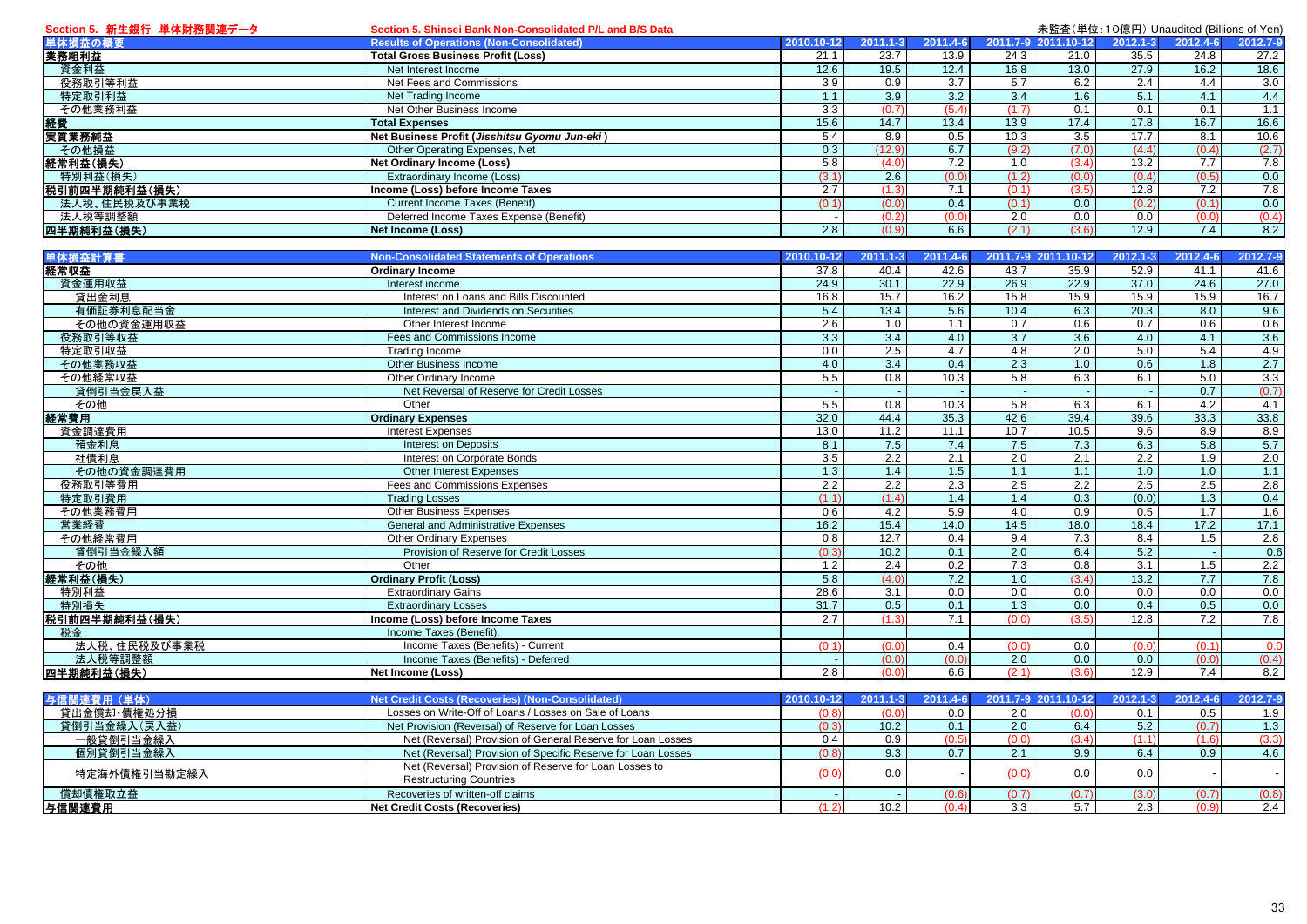|               |                                                                 |            |              |          |                  | $\lambda = 1$ . To keep the conduction of the contract $\lambda$ |              |          |          |
|---------------|-----------------------------------------------------------------|------------|--------------|----------|------------------|------------------------------------------------------------------|--------------|----------|----------|
| 資金運用/調達の状況    | Interest-Earning Assets and Interest-Bearing Liabilities        | 2010.10-12 | $2011.1 - 3$ | 2011.4-6 |                  | 2011.7-9 2011.10-12                                              | $2012.1 - 3$ | 2012.4-6 | 2012.7-9 |
| (平均残高)(単体)    | (Average Balance) (Non-Consolidated)                            |            |              |          |                  |                                                                  |              |          |          |
| 資金運用勘定:       | <b>Interest-Earning Assets:</b>                                 |            |              |          |                  |                                                                  |              |          |          |
| 現金預け金         | Cash and Due from Banks                                         | 23.8       | 13.7         | 33.2     | 18.1             | 23.6                                                             | 23.4         | 23.0     | 19.4     |
| コールローン        | Call Loans                                                      | 69.5       | 73.9         | 26.7     | 22.7             | 36.7                                                             | 67.9         | 42.3     | 47.5     |
| 買現先勘定         | Receivables under Resale Agreements                             |            |              |          |                  | 8.9                                                              | 15.9         | 21.8     | 38.3     |
| 債券貸借取引支払保証金   | <b>Collateral Related to Securities Borrowing Transactions</b>  | 157.1      | 35.2         | 9.0      | 8.5              | 2.8                                                              | 18.8         | 14.9     | 17.5     |
| 有価証券          | <b>Securities</b>                                               | 3,205.1    | 3,938.3      | 3,430.5  | 2,910.9          | 2,520.3                                                          | 2,301.9      | 2,259.5  | 2,346.6  |
| 貸出金           | Loans and Bills Discounted                                      | 4,205.5    | 4,023.3      | 4,014.4  | 4,045.2          | 4,016.0                                                          | 4,013.0      | 4,082.5  | 4,164.8  |
| その他資金運用       | Other Interest-Earning Assets                                   | 444.1      | 443.1        | 322.0    | 253.8            | 255.7                                                            | 245.5        | 241.9    | 243.4    |
| 金利スワップ等       | Interest Rate and Funding Swaps                                 |            |              |          |                  |                                                                  |              |          |          |
| 資金運用勘定合計      | <b>Total Interest-Earning Assets</b>                            | 8.105.3    | 8,527.7      | 7,836.0  | 7,259.4          | 6,864.3                                                          | 6,686.6      | 6,686.2  | 6,877.9  |
| 資金調達勘定:       | Interest-Bearing Liabilities:                                   |            |              |          |                  |                                                                  |              |          |          |
| 預金            | <b>Deposits</b>                                                 | 5,831.1    | 5,591.6      | 5,520.3  | 5,542.6          | 5,649.1                                                          | 5,594.1      | 5,499.1  | 5,363.6  |
| 讓渡性預金         | Negotiable Certificates of Deposit                              | 285.5      | 272.2        | 248.0    | 255.3            | 231.4                                                            | 181.7        | 203.0    | 270.3    |
| 債券            | <b>Debentures</b>                                               | 412.1      | 373.7        | 340.4    | 327.9            | 312.4                                                            | 304.1        | 292.9    | 286.5    |
| コールマネー        | Call Money                                                      | 166.3      | 162.2        | 155.8    | 145.6            | 140.3                                                            | 149.6        | 129.6    | 132.3    |
| 売現先勘定         | Payable under Repurchase Agreements                             | (0.0)      | (0.0)        |          |                  |                                                                  |              |          |          |
| 債券貸借取引受入保証金   | <b>Collateral Related to Securities Lending Transactions</b>    | 182.8      | 402.0        | 535.2    | 324.2            | 106.5                                                            | 44.2         | 160.1    | 129.6    |
| 借用金           | <b>Borrowed Money</b>                                           | 1,015.2    | 1,437.2      | 775.4    | 286.3            | 259.1                                                            | 241.7        | 270.9    | 428.3    |
| 社債            | Corporate Bonds                                                 | 300.9      | 220.7        | 222.7    | 215.7            | 209.7                                                            | 208.0        | 209.1    | 205.1    |
| その他資金調達勘定     | Other Interest-Bearing Liabilities                              | 0.1        | 0.1          | 0.1      | 0.1              | 0.1                                                              | 0.1          | 0.1      | 0.1      |
| 金利スワップ等       | Interest Rate and Funding Swaps                                 |            |              |          |                  |                                                                  |              |          |          |
| 資金調達勘定合計      | <b>Total Interest-Bearing Liabilities</b>                       | 8,194.4    | 8,460.1      | 7,798.2  | 7,098.0          | 6,908.9                                                          | 6,723.8      | 6,765.1  | 6,816.1  |
| 資金運用収益一資金調達費用 | Net Interest Income/Yield on Interest-Earning Assets            | 8,105.3    | 8,527.7      | 7,836.0  | 7,259.4          | 6,864.3                                                          | 6,686.6      | 6,686.2  | 6,877.9  |
|               |                                                                 |            |              |          |                  |                                                                  |              |          |          |
| 資金運用/調達の状況    | <b>Interest-Earning Assets and Interest-Bearing Liabilities</b> |            |              |          |                  |                                                                  |              |          |          |
| (利息)(単体)      | (Interest) (Non-Consolidated)                                   | 2010.10-12 | $2011.1 - 3$ | 2011.4-6 |                  | 2011.7-9 2011.10-12                                              | $2012.1 - 3$ | 2012.4-6 | 2012.7-9 |
| 資金運用勘定:       | <b>Interest-Earning Assets:</b>                                 |            |              |          |                  |                                                                  |              |          |          |
| 現金預け金         | Cash and Due from Banks                                         | 0.0        | 0.0          | 0.0      | 0.0              | 0.0                                                              | 0.0          | 0.0      | 0.0      |
| コールローン        | Call Loans                                                      | 0.0        | 0.0          | 0.0      | 0.0              | 0.0                                                              | 0.0          | 0.0      | 0.0      |
| 買現先勘定         | Receivables under Resale Agreements                             |            |              |          |                  | 0.0                                                              | 0.0          | 0.0      | 0.0      |
| 債券貸借取引支払保証金   | <b>Collateral Related to Securities Borrowing Transactions</b>  | 0.0        | 0.0          | 0.0      | $\overline{0.0}$ | 0.0                                                              | 0.0          | 0.0      | 0.0      |
| 有価証券          | <b>Securities</b>                                               | 5.4        | 13.4         | 5.6      | 10.4             | 6.3                                                              | 20.3         | 8.0      | 9.6      |
| 貸出金           | Loans and Bills Discounted                                      | 16.8       | 15.7         | 16.2     | 15.8             | 15.9                                                             | 15.9         | 15.9     | 16.7     |
| その他資金運用       | <b>Other Interest-Bearing Assets</b>                            | 1.4        | 1.4          | 0.9      | 0.5              | 0.6                                                              | 0.6          | 0.5      | 0.5      |
| 金利スワップ等       | Interest Rate and Funding Swaps                                 |            |              | 0.0      | 0.0              | (0.0)                                                            | 0.0          | 0.0      | 0.0      |
| 資金運用勘定合計      | <b>Total Interest-Earning Assets</b>                            | 23.8       | 30.6         | 22.9     | 26.9             | 22.9                                                             | 37.0         | 24.6     | 27.0     |
| 資金調達勘定:       | <b>Interest-Bearing Liabilities:</b>                            |            |              |          |                  |                                                                  |              |          |          |
| 預金            | <b>Deposits</b>                                                 | 8.1        | 7.5          | 7.4      | 7.5              | 7.3                                                              | 6.3          | 5.8      | 5.7      |
| 讓渡性預金         | Negotiable Certificates of Deposit                              | 0.1        | 0.1          | 0.1      | 0.1              | 0.0                                                              | 0.0          | 0.0      | 0.0      |
|               |                                                                 |            |              |          |                  |                                                                  |              |          |          |

Debentures 0.5 0.4 0.4 0.3 0.3 0.3 0.2 0.2

金 Borrowed Money 0.6 | 0.6 | 0.6 | 0.6 | 0.6 | 0.6

債 Corporate Bonds 2.2 | 2.1 | 2.2 | 1.9 | 2.0

Call Money 0.0 0.0 0.0 0.0 0.0 0.0 0.0 0.0

Payable under Repurchase Agreements and the contract of the contract of the contract of the contract of the contract of the contract of the contract of the contract of the contract of the contract of the contract of the co

Collateral Related to Securities Lending Transactions 0.0 0.1 0.2 0.1 0.0 0.0 0.0 0.0

Other Interest-Bearing Liabilities 0.0 0.0 0.1 (0.1) 0.0 0.0 0.0 0.0

Interest Rate and Funding Swaps - - - - - - - -

**Total Interest-Bearing Liabilities** 13.0 11.2 11.1 10.7 10.5 9.6 8.9 8.9 8.9 8.9 8.9 8.9 8.1 11.2 11.1 10.7 10.5 9.6 8.9 8.9 8.9 8.9 8.9 11.2 10.5 10.8 11.2 11.1 10.7 10.5 9.6 8.9 8.9 8.9 8.9 11.2 10.5 12.4 27.3 15.7 18.1

**Net Interest Income/Yield on Interest-Earning Assets** 10.8 10.8 10.8 10.8 10.8 10.8 10.2 12.4 27.3 15.7 18.1

コールマネー

債券貸借取引受入保証金

その他資金調達勘定

資金運用収益-資金調達費用

金利スワップ等

資金調達勘定合計

売現先勘定

借用金

社債

債券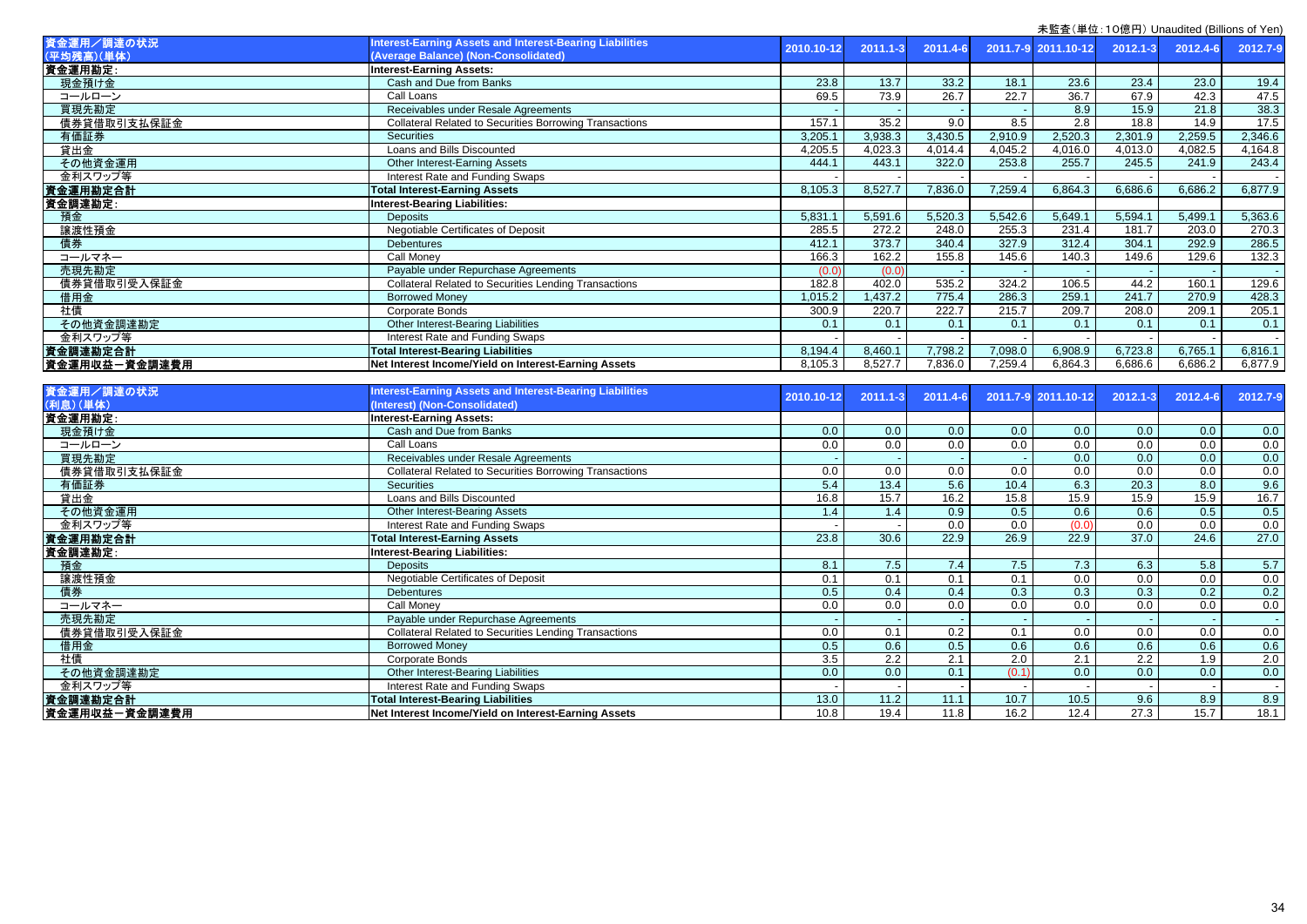|               |                                                                | $\frac{1}{2}$ and $\frac{1}{2}$ and $\frac{1}{2}$ are $\frac{1}{2}$ and $\frac{1}{2}$ and $\frac{1}{2}$ and $\frac{1}{2}$ and $\frac{1}{2}$ and $\frac{1}{2}$ |              |          |       |                     |              |          |                   |
|---------------|----------------------------------------------------------------|---------------------------------------------------------------------------------------------------------------------------------------------------------------|--------------|----------|-------|---------------------|--------------|----------|-------------------|
| 資金運用/調達の状況    | nterest-Earning Assets and Interest-Bearing Liabilities        | 2010.10-12                                                                                                                                                    | $2011.1 - 3$ | 2011.4-6 |       | 2011.7-9 2011.10-12 | $2012.1 - 3$ | 2012.4-6 | 2012.7-9          |
| (利回り(%)) (単体) | (Yield/Rate (%)) (Non-Consolidated)                            |                                                                                                                                                               |              |          |       |                     |              |          |                   |
| 資金運用勘定:       | <b>Interest-Earning Assets:</b>                                |                                                                                                                                                               |              |          |       |                     |              |          |                   |
| 現金預け金         | Cash and Due from Banks                                        | 0.70                                                                                                                                                          | 1.48         | 1.15     | 1.31  | 0.71                | 1.05         | 1.01     | 1.16              |
| コールローン        | Call Loans                                                     | 0.19                                                                                                                                                          | 0.13         | 0.15     | 0.22  | 0.36                | 0.17         | 0.16     | 0.11              |
| 買現先勘定         | Receivables under Resale Agreements                            |                                                                                                                                                               |              |          |       | 0.40                | 0.37         | 0.39     | 0.39              |
| 債券貸借取引支払保証金   | <b>Collateral Related to Securities Borrowing Transactions</b> | 0.11                                                                                                                                                          | 0.10         | 0.08     | 0.08  | 0.10                | 0.11         | 0.11     | 0.11              |
| 有価証券          | <b>Securities</b>                                              | 0.67                                                                                                                                                          | 1.38         | 0.66     | 1.42  | 1.00                | 3.55         | 1.42     | 1.62              |
| 貸出金           | Loans and Bills Discounted                                     | 1.59                                                                                                                                                          | 1.58         | 1.62     | 1.55  | 1.58                | 1.59         | 1.56     | $1.\overline{59}$ |
| その他資金運用       | <b>Other Interest-Bearing Assets</b>                           | 1.30                                                                                                                                                          | 1.32         | 1.15     | 0.87  | 0.96                | 1.01         | 0.86     | 0.86              |
| 金利スワップ等       | Interest Rate and Funding Swaps                                |                                                                                                                                                               |              |          |       |                     |              |          |                   |
| 資金運用勘定合計      | <b>Total Interest-Earning Assets</b>                           | 1.16                                                                                                                                                          | 1.45         | 1.18     | 1.47  | 1.33                | 2.22         | 1.47     | 1.55              |
| 資金調達勘定:       | Interest-Bearing Liabilities:                                  |                                                                                                                                                               |              |          |       |                     |              |          |                   |
| 預金            | <b>Deposits</b>                                                | 0.55                                                                                                                                                          | 0.54         | 0.54     | 0.53  | 0.51                | 0.45         | 0.43     | 0.42              |
| 讓渡性預金         | Negotiable Certificates of Deposit                             | 0.20                                                                                                                                                          | 0.20         | 0.17     | 0.16  | 0.15                | 0.15         | 0.15     | 0.14              |
| 債券            | <b>Debentures</b>                                              | 0.53                                                                                                                                                          | 0.51         | 0.50     | 0.48  | 0.43                | 0.40         | 0.39     | 0.36              |
| コールマネー        | Call Monev                                                     | 0.11                                                                                                                                                          | 0.11         | 0.11     | 0.11  | 0.11                | 0.11         | 0.10     | 0.11              |
| 売現先勘定         | Payable under Repurchase Agreements                            | 0.00                                                                                                                                                          | 0.00         |          |       |                     |              |          |                   |
| 債券貸借取引受入保証金   | <b>Collateral Related to Securities Lending Transactions</b>   | 0.18                                                                                                                                                          | 0.16         | 0.16     | 0.15  | 0.08                | 0.09         | 0.10     | 0.12              |
| 借用金           | <b>Borrowed Money</b>                                          | 0.20                                                                                                                                                          | 0.17         | 0.29     | 0.83  | 0.92                | 1.00         | 0.91     | 0.62              |
| 社債            | Corporate Bonds                                                | 4.66                                                                                                                                                          | 4.16         | 3.95     | 3.79  | 4.02                | 4.33         | 3.80     | 3.91              |
| その他資金調達勘定     | Other Interest-Bearing Liabilities                             | $***$                                                                                                                                                         | $***$        | $***$    | $***$ | $***$               | $***$        | $***$    | $***$             |
| 金利スワップ等       | Interest Rate and Funding Swaps                                |                                                                                                                                                               |              |          |       |                     |              |          |                   |
| 資金調達勘定合計      | <b>Total Interest-Bearing Liabilities</b>                      | 0.63                                                                                                                                                          | 0.53         | 0.57     | 0.59  | 0.60                | 0.57         | 0.52     | 0.51              |
| 資金運用収益一資金調達費用 | Net Interest Income/Yield on Interest-Earning Assets           | 0.52                                                                                                                                                          | 0.92         | 0.60     | 0.89  | 0.71                | 1.64         | 0.94     | 1.04              |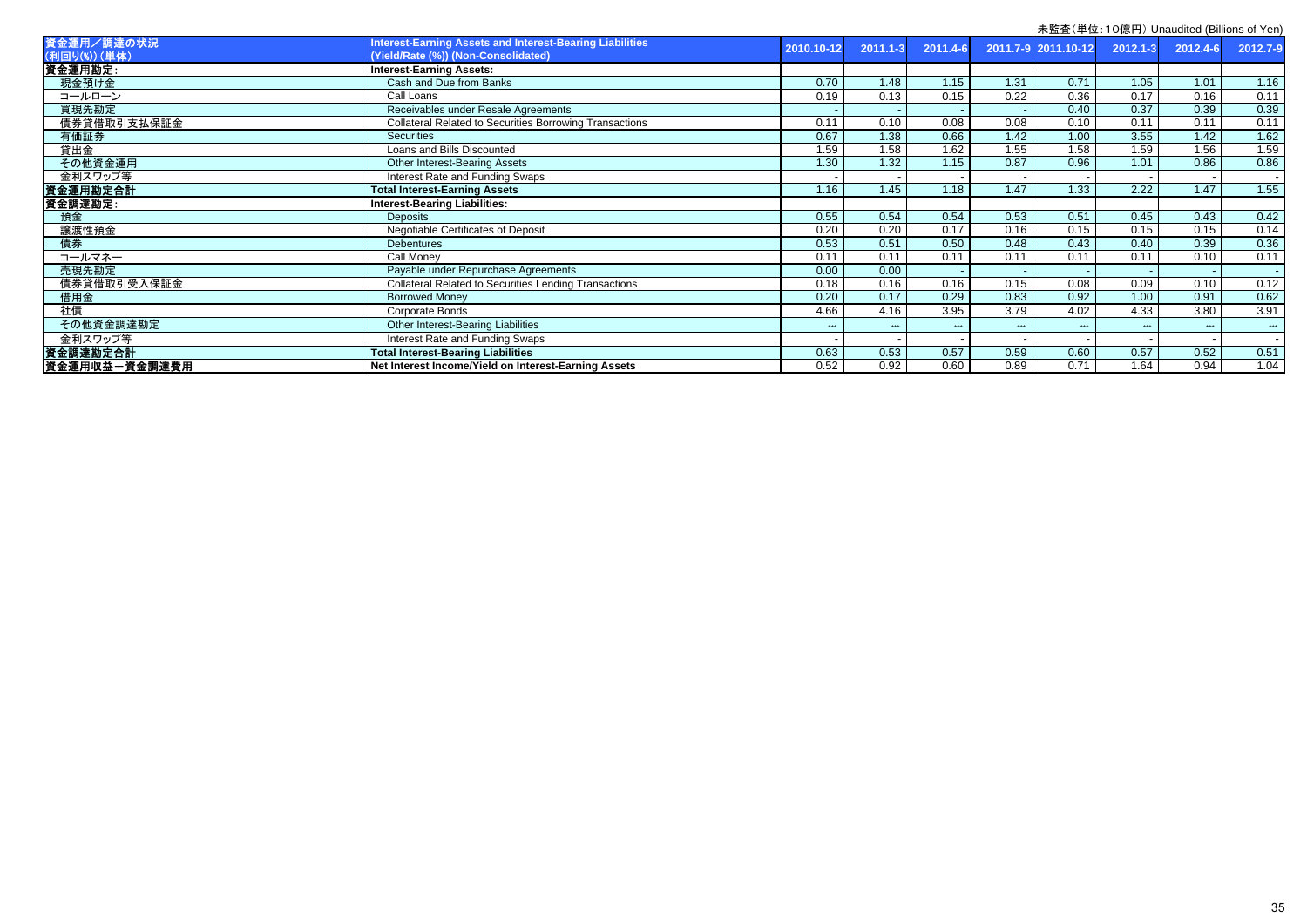|                          |                                                              |         |                          |         |         | 未監査(単位:10億円) Unaudited (Billions of Yen) |         |         |         |
|--------------------------|--------------------------------------------------------------|---------|--------------------------|---------|---------|------------------------------------------|---------|---------|---------|
| 単体貸借対照表                  | <b>Non-Consolidated Balance Sheets</b>                       | 2010.12 | 2011.3                   | 2011.6  | 2011.9  | 2011.12                                  | 2012.3  | 2012.6  | 2012.9  |
| 資産の部:                    | Assets:                                                      |         |                          |         |         |                                          |         |         |         |
| 現金預け金                    | Cash and Due from Banks                                      | 358.0   | 313.4                    | 263.2   | 223.1   | 399.8                                    | 330.0   | 275.7   | 301.1   |
| コールローン                   | Call Loans                                                   | 8.6     | $\overline{\phantom{a}}$ | 12.0    | 30.1    |                                          | 15.7    | 8.5     |         |
| 買現先勘定                    | Receivables under Resale Agreements                          |         | $\sim$                   |         |         | 15.0                                     | 18.3    | 38.3    | 38.3    |
| 債券貸借取引支払保証金              | Receivables under Securities Borrowing Transactions          | 20.9    | $\overline{3.0}$         | 4.8     | 13.7    |                                          | 57.6    |         |         |
| 買入金銭債権                   | Other Monetary Claims Purchased                              | 395.8   | 408.7                    | 231.9   | 237.5   | 227.8                                    | 210.6   | 224.5   | 217.9   |
| 特定取引資産                   | <b>Trading Assets</b>                                        | 182.1   | 182.8                    | 178.0   | 193.6   | 173.4                                    | 156.6   | 186.3   | 175.2   |
| 金銭の信託                    | Monetary Assets Held in Trust                                | 374.7   | 360.9                    | 341.5   | 343.8   | 313.4                                    | 307.5   | 298.5   | 282.2   |
| 有価証券                     | <b>Securities</b>                                            | 3.550.4 | 3.701.7                  | 3,111.4 | 2,636.0 | 2,325.9                                  | 2,286.6 | 2,280.4 | 2,425.3 |
| 投資損失引当金                  | Valuation Allowance for Investments                          | (3.3)   | (3.3)                    | (3.3)   | (3.3)   | (3.3)                                    | (3.3)   | (3.3)   | (3.3)   |
| 貸出金                      | Loans and Bills Discounted                                   | 4,103.6 | 3,973.2                  | 4,066.8 | 4,060.8 | 4,017.9                                  | 4,102.6 | 4,201.5 | 4,264.1 |
| 外国為替                     | Foreign Exchanges                                            | 15.0    | 42.0                     | 29.7    | 22.2    | 24.6                                     | 18.8    | 16.7    | 22.7    |
| その他資産                    | <b>Other Assets</b>                                          | 687.5   | 350.2                    | 322.7   | 397.6   | 456.4                                    | 450.2   | 431.5   | 255.6   |
| その他の資産                   | Other                                                        | 687.5   | 350.2                    | 322.7   | 397.6   | 456.4                                    | 450.2   | 431.5   | 255.6   |
| 有形固定資産                   | Premises and Equipment                                       | 18.8    | 18.2                     | 18.4    | 17.9    | 20.7                                     | 21.4    | 20.9    | 20.6    |
| 無形固定資産                   | <b>Intangible Assets</b>                                     | 10.0    | 9.9                      | 9.5     | 8.3     | 11.3                                     | 10.6    | 9.9     | 9.4     |
| 債券繰延資産                   | Deferred Issuance Expenses for Debentures                    | 0.1     | 0.1                      | 0.1     | 0.1     | 0.1                                      | 0.1     | 0.1     | 0.1     |
| 繰延税金資産                   | Deferred Tax Assets                                          | 0.7     | 1.8                      | 1.5     |         |                                          | $\sim$  |         |         |
| 支払承諾見返                   | Customers' Liabilities for Acceptances and Guarantees        | 15.9    | 9.6                      | 13.0    | 9.1     | 11.5                                     | 11.6    | 11.4    | 10.9    |
| 貸倒引当金                    | <b>Reserve for Credit Losses</b>                             | (105.3) | (114.8)                  | (110.5) | (110.1) | (116.4)                                  | (121.1) | (112.4) | (113.5) |
| 資産の部合計                   | <b>Total Assets</b>                                          | 9,634.2 | 9,258.0                  | 8,491.3 | 8,080.9 | 7,878.6                                  | 7,874.4 | 7,889.2 | 7,907.1 |
| 負債及び純資産の部                | <b>Liabilities and Equity</b>                                |         |                          |         |         |                                          |         |         |         |
| 負債の部:                    | Liabilities:                                                 |         |                          |         |         |                                          |         |         |         |
| 預金                       | <b>Deposits</b>                                              | 5,816.5 | 5,565.2                  | 5,613.9 | 5,641.6 | 5,718.6                                  | 5,610.1 | 5,559.2 | 5,192.9 |
| 讓渡性預金                    | Negotiable Certificates of Deposit                           | 232.7   | 174.0                    | 308.1   | 152.9   | 179.4                                    | 178.0   | 206.7   | 316.4   |
| 債券                       | <b>Debentures</b>                                            | 388.2   | 352.5                    | 333.0   | 315.8   | 308.2                                    | 296.8   | 289.8   | 280.3   |
| コールマネー                   | Call Monev                                                   | 165.4   | 160.3                    | 140.3   | 140.2   | 140.1                                    | 210.1   | 120.1   | 230.0   |
| 債券貸借取引受入担保金              | Payable under Securities Lending Transactions                | 306.6   | 265.0                    | 434.8   | 178.9   | 15.0                                     | 91.8    | 60.4    | 106.8   |
| 特定取引負債                   | <b>Trading Liabilities</b>                                   | 147.7   | 144.3                    | 137.3   | 155.2   | 134.0                                    | 127.6   | 127.6   | 128.6   |
| 借用金                      | <b>Borrowed Money</b>                                        | 1,012.0 | 1,405.6                  | 349.1   | 315.4   | 238.9                                    | 245.7   | 370.7   | 489.9   |
| 外国為替                     | Foreign Exchanges                                            | 0.2     | 0.2                      | 0.1     | 0.1     | 0.2                                      | 0.1     | 0.1     | 0.1     |
| 社債                       | <b>Corporate Bonds</b>                                       | 219.3   | 222.2                    | 221.1   | 208.1   | 206.3                                    | 212.2   | 206.4   | 206.3   |
| その他負債                    | <b>Other Liabilities</b>                                     | 774.6   | 335.7                    | 313.0   | 329.7   | 293.7                                    | 240.7   | 282.5   | 281.5   |
| 未払法人税等                   | Income Taxes Payable                                         | 0.0     | 0.3                      | 0.1     | 0.3     | 0.1                                      | 0.3     | 0.1     | 0.3     |
| リース債務                    | <b>Lease Obligations</b>                                     | 0.0     | 0.0                      | 0.0     | 0.0     | 0.0                                      | 0.0     | 0.0     | 0.0     |
| 資産除去債務                   | <b>Asset Retirement Obligations</b>                          | 3.9     | 4.0                      | 4.0     | 4.1     | 6.5                                      | 6.7     | 6.9     | 6.9     |
| その他の負債                   | Other                                                        | 770.6   | 331.4                    | 308.9   | 325.3   | 287.1                                    | 233.6   | 275.4   | 274.2   |
| 賞与引当金                    | <b>Accrued Employees' Bonuses</b>                            | 3.2     | 4.1                      | 1.0     | 1.9     | 2.8                                      | 3.7     | 0.8     | $1.7$   |
| 繰延税金負債                   | Deferred Tax Liability                                       |         | $\sim$                   |         | 2.2     | 2.3                                      | 1.2     | 2.3     | 2.2     |
| 支払承諾                     | <b>Acceptances and Guarantees</b>                            | 15.9    | 9.6                      | 13.0    | 9.1     | 11.5                                     | 11.6    | 11.4    | 10.9    |
| 負債の部合計                   | <b>Total Liabilities</b>                                     | 9.082.8 | 8,639.2                  | 7,865.3 | 7,451.9 | 7,251.6                                  | 7,230.2 | 7,238.7 | 7,248.0 |
| 純資産の部:                   | Equity:                                                      |         |                          |         |         |                                          |         |         |         |
| 株主資本合計                   | Shareholders' Equity                                         | 566.2   | 637.0                    | 641.1   | 639.0   | 635.3                                    | 648.3   | 653.1   | 661.3   |
| 資本金                      | <b>Common Stock</b>                                          | 476.2   | 512.2                    | 512.2   | 512.2   | 512.2                                    | 512.2   | 512.2   | 512.2   |
| 資本剰余金                    | <b>Capital Surplus</b>                                       | 43.5    | 79.4                     | 79.4    | 79.4    | 79.4                                     | 79.4    | 79.4    | 79.4    |
| 資本準備金                    | Additional Paid-in Capital                                   | 43.5    | 79.4                     | 79.4    | 79.4    | 79.4                                     | 79.4    | 79.4    | 79.4    |
| 利益剰余金                    | <b>Retained Earnings</b>                                     | 118.9   | 117.9                    | 122.0   | 119.9   | 116.2                                    | 129.2   | 133.9   | 142.2   |
| 利益準備金                    | <b>Legal Reserve</b>                                         | 11.0    | 11.0                     | 11.5    | 11.5    | 11.5                                     | 11.5    | 12.0    | 12.0    |
| その他利益剰余金                 | Other Retained Earnings                                      | 107.9   | 106.9                    | 110.4   | 108.3   | 104.7                                    | 117.6   | 121.8   | 130.1   |
| 繰越利益剰余金                  | <b>Unappropriated Retained Earnings</b>                      | 107.9   | 106.9                    | 110.4   | 108.3   | 104.7                                    | 117.6   | 121.8   | 130.1   |
| 自己株式                     | Treasury Stock, at Cost                                      | (72.5)  | (72.5)                   | (72.5)  | (72.5)  | (72.5)                                   | (72.5)  | (72.5)  | (72.5)  |
| 評価・換算差額等合計               | Total Net Unrealized Gain (Loss) and Translation Adjustments | (16.4)  | (19.7)                   | (16.4)  | (11.3)  | (9.7)                                    | (5.5)   | (3.9)   | (3.6)   |
| その他有価証券評価差額金             | Unrealized Gain (Loss) on Available-for-Sale Securities      | (10.9)  | (15.3)                   | (11.3)  | (6.9)   | (6.4)                                    | (1.0)   | (1.1)   | (1.3)   |
| 繰延ヘッジ損益                  | Deferred Gain (Loss) on Derivatives under Hedge Accounting   | (5.5)   | (4.4)                    | (5.1)   | (4.3)   | (3.3)                                    | (4.4)   | (2.8)   | (2.2)   |
| 新株予約権                    | <b>Stock Acquisition Rights</b>                              | 1.5     | 1.4                      | 1.3     | 1.3     | 1.3                                      | 1.3     | 1.3     | 1.3     |
|                          | <b>Total Equity</b>                                          | 551.3   | 618.7                    | 626.0   | 629.0   | 627.0                                    | 644.1   | 650.5   | 659.0   |
| 純資産の部合計<br>  負債及び純資産の部合計 | <b>Total Liabilities and Equity</b>                          | 9.634.2 | 9.258.0                  | 8.491.3 | 8.080.9 | 7.878.6                                  | 7.874.4 | 7.889.2 | 7.907.1 |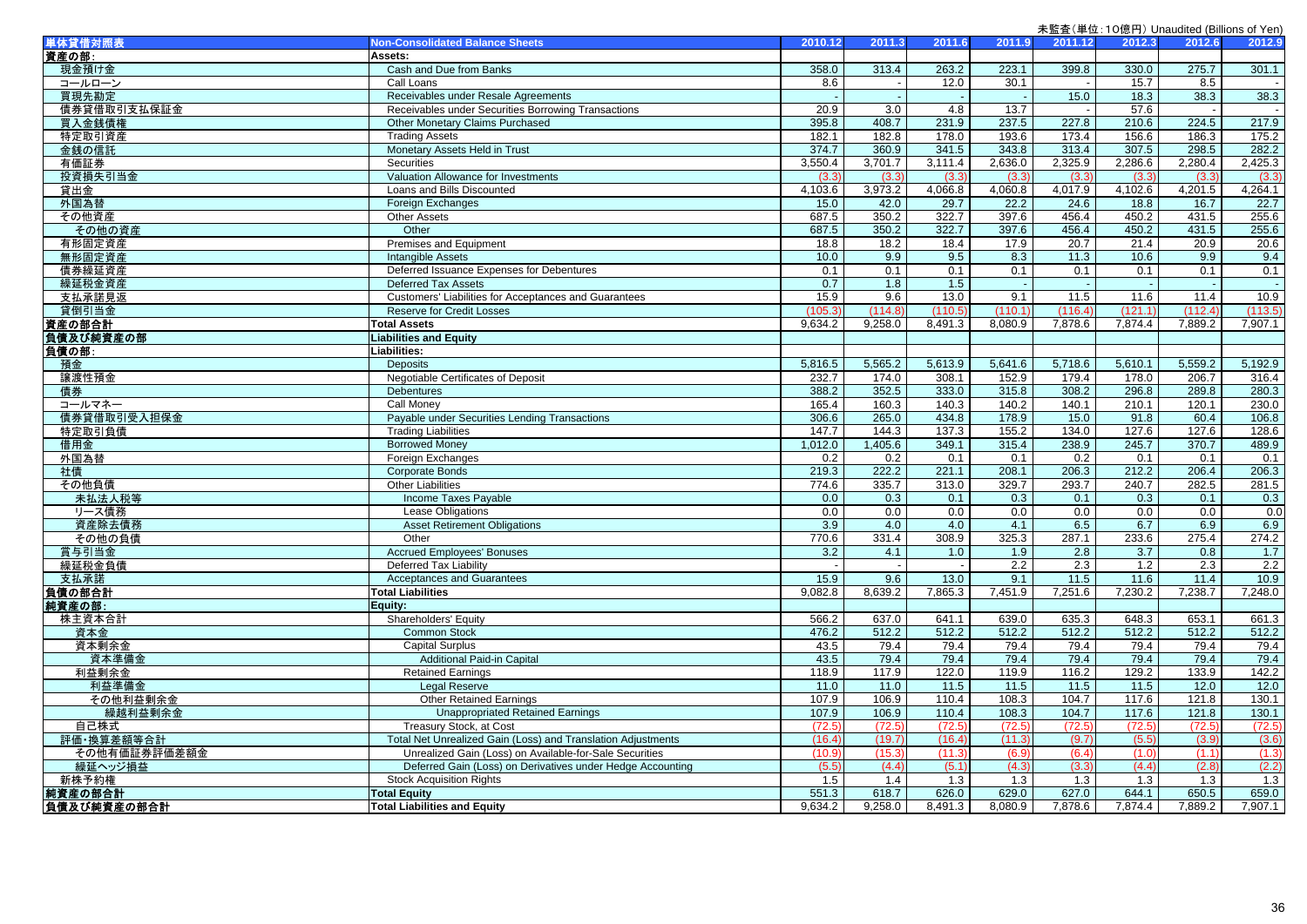|                    |                                                              |                  |                  |         |         |                  |                  | 未監査(単位: 10億円) Unaudited (Billions of Yen) |         |
|--------------------|--------------------------------------------------------------|------------------|------------------|---------|---------|------------------|------------------|-------------------------------------------|---------|
| 貸出金の残存期間別残高(単体)    | <b>Loan Maturity (Non-consolidated)</b>                      | 2010.12          | 2011.3           | 2011.6  | 2011.9  | 2011.12          | 2012.3           | 2012.6                                    | 2012.9  |
| 1年以下               | One Year or Less                                             | n/a              | 1,284.5          | n/a     | 1.116.8 | n/a              | 1.097.5          | n/a                                       | n/a     |
| 1年超3年以下            | Over One Year to Three Years                                 | n/a              | 754.4            | n/a     | 835.6   | n/a              | 821.7            | n/a                                       | n/a     |
| 3年超5年以下            | Over Three Years to Five Years                               | n/a              | 568.6            | n/a     | 642.3   | n/a              | 665.8            | n/a                                       | n/a     |
| 5年超7年以下            | Over Five Years to Seven Years                               | n/a              | 165.8            | n/a     | 356.9   | n/a              | 323.4            | n/a                                       | n/a     |
| 7年超                | Over Seven Years                                             | n/a              | 1,072.7          | n/a     | 1,028.7 | n/a              | 1.103.2          | n/a                                       | n/a     |
| 期間の定めのないもの         | Indefinite Term                                              | n/a              | 127.0            | n/a     | 80.2    | n/a              | 90.8             | n/a                                       | n/a     |
| 合計                 | <b>Total</b>                                                 | 4,103.6          | 3,973.2          | 4.066.8 | 4,060.8 | 4,017.9          | 4.102.6          | 4.201.5                                   | 4,264.1 |
|                    |                                                              |                  |                  |         |         |                  |                  |                                           |         |
| リスク管理債権(単体)        | <b>Risk Monitored Loans (Non-Consolidated)</b>               | 2010.12          | 2011.3           | 2011.6  | 2011.9  | 2011.12          | 2012.3           | 2012.6                                    | 2012.9  |
| 破綻先債権額             | Loans to Bankrupt Obligors                                   | 8.6              | 7.2              | 7.3     | 6.5     | 3.3              | 3.5              | 3.2                                       | 5.3     |
| 延滞債権額              | Non-Accrual Delinquent Loans                                 | 248.4            | 237.7            | 208.7   | 216.2   | 272.0            | 263.3            | 251.4                                     | 241.7   |
| 3ヵ月以上延滞債権額         | Loans Past Due Three Months or More                          | 3.0              | 1.6              | 6.0     | 0.7     | 0.5              | 0.7              | 0.8                                       | 0.7     |
| 貸出条件緩和債権額          | Restructured Loans                                           | 4.5              | 4.7              | 4.4     | 3.5     | 4.2              | $\overline{0.8}$ | 1.8                                       | 1.9     |
| 合計 (A)             | Total (A)                                                    | 264.5            | 251.3            | 226.5   | 227.1   | 280.1            | 268.4            | 257.3                                     | 249.8   |
| 貸出金残高 (B)          | Loans and Bills Discounted (B)                               | 4.103.6          | 3,973.2          | 4.066.8 | 4,060.8 | 4,017.9          | 4,102.6          | 4.201.5                                   | 4,264.1 |
| 貸出残高比 (A)/(B)      | (A)/(B)                                                      | 6.45%            | 6.33%            | 5.57%   | 5.59%   | 6.97%            | 6.54%            | 6.13%                                     | 5.86%   |
| 貸倒引当金 (C)          | Reserve for Credit Losses (C)                                | 105.3            | 114.8            | 110.5   | 110.1   | 116.4            | 121.1            | 112.4                                     | 113.5   |
| 引当率 (C)/(A)        | Reserve Ratios (C)/(A)                                       | 39.8%            | 45.7%            | 48.8%   | 48.5%   | 41.5%            | 45.1%            | 43.7%                                     | 45.4%   |
|                    |                                                              |                  |                  |         |         |                  |                  |                                           |         |
| 業種別貸出残高(単体)        | <b>Loans by Borrower Industry (Non-Consolidated)</b>         | 2010.12          | 2011.3           | 2011.6  | 2011.9  | 2011.12          | 2012.3           | 2012.6                                    | 2012.9  |
| 国内(除く特別国際金融取引勘定分): | Domestic Offices (excluding Japan Offshore Market Accounts): |                  |                  |         |         |                  |                  |                                           |         |
| 製造業                | Manufacturing                                                | 232.1            | 230.1            | 233.5   | 245.3   | 244.5            | 241.4            | 240.8                                     | 222.5   |
| 農業、林業              | Agriculture and Forestry                                     |                  |                  |         | 1.2     | $\overline{2.2}$ | 0.2              | 0.2                                       | 0.2     |
| 漁業                 | Fisherv                                                      | $\overline{2.2}$ | $\overline{2.2}$ | 2.2     | 1.0     |                  |                  |                                           |         |
| 鉱業、砕石業、砂利採取業       | Mining, Quarrying and Gravel Extraction                      | 2.0              | 0.4              | 0.4     | 0.4     | 0.2              | 0.2              | 0.2                                       | 0.2     |
| 建設業                | Construction                                                 | $\overline{3.8}$ | 6.7              | 13.5    | 12.5    | 19.3             | 10.5             | 9.1                                       | 13.7    |
| 電気・ガス・熱供給・水道業      | Electric Power, Gas, Heat Supply and Water Supply            | 24.6             | 27.1             | 27.1    | 37.6    | 38.7             | 48.6             | 77.0                                      | 110.2   |
| 情報通信業              | Information and Communications                               | 11.3             | 12.1             | 14.6    | 34.1    | 37.4             | 38.4             | 39.0                                      | 38.6    |
| 運輸業、郵便業            | <b>Transportation and Postal Service</b>                     | 295.7            | 279.6            | 282.8   | 269.5   | 244.4            | 236.7            | 232.6                                     | 222.7   |
| 卸売業、小売業            | <b>Wholesale and Retail</b>                                  | 91.5             | 99.3             | 82.4    | 77.6    | 71.7             | 82.6             | 79.5                                      | 80.1    |
| 金融業、保険業            | Finance and Insurance                                        | 1,186.4          | 1,077.8          | 1,203.0 | 1,200.8 | 1.145.2          | 1.178.4          | 1,232.8                                   | 1,205.6 |
| 不動産業               | <b>Real Estate</b>                                           | 565.8            | 544.5            | 541.0   | 580.1   | 591.4            | 578.8            | 577.2                                     | 594.7   |
| 各種サービス業            | Services                                                     | 395.3            | 387.3            | 371.0   | 371.3   | 370.1            | 371.0            | 368.5                                     | 372.7   |
| 地方公共団体             | <b>Local Government</b>                                      | 163.2            | 158.8            | 157.5   | 140.9   | 142.4            | 139.5            | 118.3                                     | 118.0   |
| 個人                 | Individual                                                   | 908.7            | 937.3            | 963.9   | 900.7   | 922.1            | 966.8            | 1,007.1                                   | 1,065.5 |
| 海外円借款、国内店名義現地貸     | Overseas Yen Loan and Overseas Loans Booked Domestically     | 183.4            | 172.9            | 138.4   | 125.3   | 121.8            | 131.9            | 143.0                                     | 145.3   |
| 国内店計               | <b>Total Domestic</b>                                        | 4,066.5          | 3,936.5          | 4,031.9 | 3,998.9 | 3,952.1          | 4,025.8          | 4,126.1                                   | 4,190.6 |
| 海外及び特別国際金融取引勘定分:   | Overseas Offices (including Japan Offshore Market Accounts): |                  |                  |         |         |                  |                  |                                           |         |
| 政府等                | Governments                                                  | 2.3              | 2.2              | 2.2     | 2.1     | 2.1              | 2.0              | 2.0                                       | 1.9     |
| 金融機関               | <b>Financial Institutions</b>                                | 1.6              | 1.6              | 1.6     | 1.1     | 1.2              | 1.0              | 1.0                                       | 0.8     |
| 商工業                | Commerce and Industry                                        | 33.1             | 32.7             | 31.1    | 58.5    | 62.4             | 73.6             | 72.3                                      | 70.6    |
| その他                | <b>Others</b>                                                |                  |                  |         |         |                  |                  |                                           |         |
| 海外合計               | <b>Total Overseas</b>                                        | 37.1             | 36.6             | 34.9    | 61.9    | 65.8             | 76.8             | 75.4                                      | 73.5    |
| 合計                 | <b>Total</b>                                                 | 4,103.6          | 3,973.2          | 4,066.8 | 4,060.8 | 4,017.9          | 4.102.6          | 4,201.5                                   | 4,264.1 |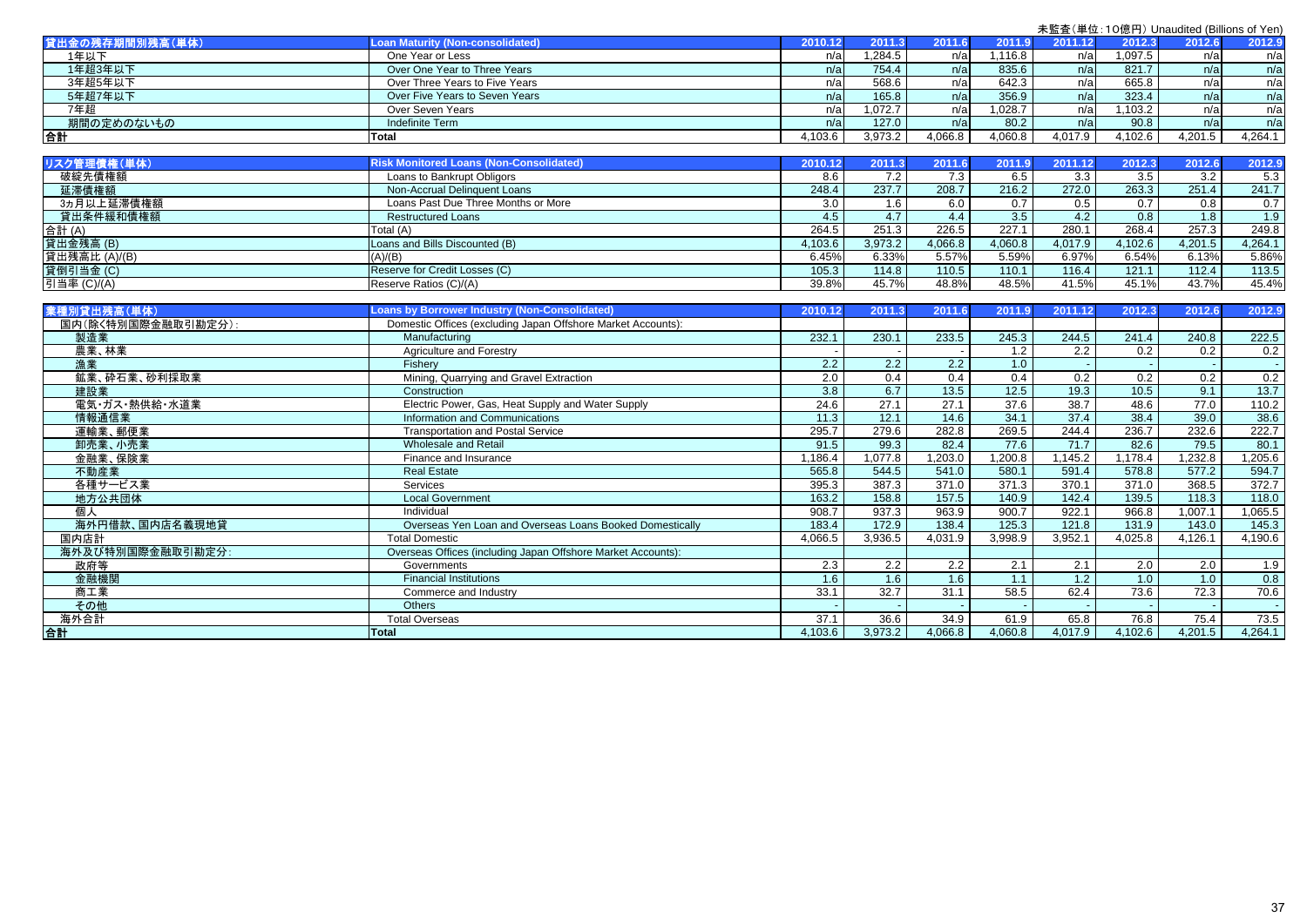|                    |                                                              |         |        |        |        |         | <b>木血直 (半匝:10応) j/ Orladdited (Diffioris or Terry</b> |        |        |
|--------------------|--------------------------------------------------------------|---------|--------|--------|--------|---------|-------------------------------------------------------|--------|--------|
| 業種別リスク管理債権残高(単体)   | Risk Monitored Loans by Borrower Industry (Non-Consolidated) | 2010.12 | 2011.3 | 2011.6 | 2011.9 | 2011.12 | 2012.3                                                | 2012.6 | 2012.9 |
| 国内(除く特別国際金融取引勘定分): | Domestic Offices (excluding Japan Offshore Market Accounts): |         |        |        |        |         |                                                       |        |        |
| 製造業                | Manufacturing                                                | 3.5     | 3.5    | 3.2    | 3.2    | 10.7    | 10.8                                                  | 6.6    | 7.4    |
| 農業、林業              | Agriculture and Forestry                                     |         |        |        |        |         |                                                       |        |        |
| 漁業                 | Fisherv                                                      |         |        |        |        |         |                                                       |        |        |
| 鉱業、砕石業、砂利採取業       | Mining, Quarrying and Gravel Extraction                      |         |        |        |        |         |                                                       |        |        |
| 建設業                | Construction                                                 |         |        |        |        |         |                                                       | 0.0    | 0.0    |
| 電気・ガス・熱供給・水道業      | Electric Power, Gas, Heat Supply and Water Supply            |         |        |        |        |         |                                                       |        |        |
| 情報通信業              | Information and Communications                               | 0.5     | 0.5    | 0.5    | 0.5    |         |                                                       |        |        |
| 運輸業、郵便業            | <b>Transportation and Postal Service</b>                     | 12.5    |        |        |        |         | 5.5                                                   | 4.9    | 2.9    |
| 卸売業、小売業            | Wholesale and Retail                                         | 0.0     | 0.0    | 0.0    | 0.0    | 0.0     |                                                       | 0.0    |        |
| 金融業、保険業            | Finance and Insurance                                        | 26.4    | 22.7   | 25.6   | 23.8   | 43.7    | 43.7                                                  | 43.7   | 43.3   |
| 不動産業               | <b>Real Estate</b>                                           | 198.0   | 172.3  | 173.5  | 183.0  | 180.3   | 158.5                                                 | 156.4  | 151.6  |
| 各種サービス業            | Services                                                     | 4.3     | 2.0    | 2.0    | 0.1    | 26.2    | 26.2                                                  | 26.2   | 26.2   |
| 地方公共団体             | <b>Local Government</b>                                      |         |        |        |        |         |                                                       |        |        |
| 個人                 | Individual                                                   | 6.2     | 6.8    | 8.0    | 4.2    | 3.4     | 3.6                                                   | 3.7    | 3.5    |
| 海外円借款、国内店名義現地貸     | Overseas Yen Loan and Overseas Loans Booked Domestically     | 12.7    | 43.3   | 13.4   | 11.9   | 15.6    | 19.9                                                  | 15.5   | 14.6   |
| 国内店計               | <b>Total Domestic</b>                                        | 264.5   | 251.3  | 226.5  | 227.1  | 280.1   | 268.4                                                 | 257.3  | 249.8  |
| 海外及び特別国際金融取引勘定分:   | Overseas Offices (including Japan Offshore Market Accounts): |         |        |        |        |         |                                                       |        |        |
| 政府等                | Governments                                                  |         |        |        |        |         |                                                       |        |        |
| 金融機関               | <b>Financial Institutions</b>                                |         |        |        |        |         |                                                       |        |        |
| 商工業                | Commerce and Industry                                        |         |        |        |        |         |                                                       |        |        |
| その他                | Others                                                       |         |        |        |        |         |                                                       |        |        |
| 海外合計               | <b>Total Overseas</b>                                        |         |        |        |        |         |                                                       |        |        |
| 合計                 | <b>Total</b>                                                 | 264.5   | 251.3  | 226.5  | 227.1  | 280.1   | 268.4                                                 | 257.3  | 249.8  |
|                    |                                                              |         |        |        |        |         |                                                       |        |        |
| 地域別 海外・オフショアローン残高  | <b>Overseas and Offshore Loans by Region</b>                 | 2010.12 | 2011.3 | 2011.6 | 2011.9 | 2011.12 | 2012.3                                                | 2012.6 | 2012.9 |
| (単体)               | (Non-Consolidated)                                           |         |        |        |        |         |                                                       |        |        |
| 米国                 | US                                                           | 35.1    | 35.1   | 26.9   | 52.1   | 44.7    | 40.2                                                  | 39.5   | 44.0   |
| 米国アセットバック投資        | Asset-Backed Investment in US                                | 4.0     | 4.1    | 3.9    | 4.6    | 4.6     | 5.2                                                   | 4.8    | 5.3    |
| 欧州                 | Europe                                                       | 84.6    | 66.2   | 40.7   | 33.5   | 33.0    | 50.3                                                  | 45.6   | 43.9   |
| 欧州アセットバック投資        | Asset-Backed Investment in Europe                            | 49.2    | 30.9   | 28.3   | 25.7   | 25.3    | $\overline{27.6}$                                     | 23.0   | 22.3   |
| その他                | <b>Others</b>                                                | 100.7   | 108.1  | 105.6  | 101.5  | 109.8   | 118.1                                                 | 133.2  | 130.8  |
| 海外・オフショアローン合計      | Total                                                        | 220.5   | 209.5  | 173.3  | 187.2  | 187.6   | 208.7                                                 | 218.4  | 218.8  |
| アセットバック投資合計        | <b>Total Asset-Backed Investment</b>                         | 53.2    | 35.1   | 32.2   | 30.4   | 29.9    | 32.9                                                  | 27.9   | 27.6   |
|                    |                                                              |         |        |        |        |         |                                                       |        |        |

| 地域別 海外・オフショアローン リスク管理債権残高<br>(単体) | <b>Risk Monitored Overseas and Offshore Loans by Region</b><br>(Non-Consolidated) | 2010.12 | 2011.3 | 2011.6          | 2011.9 | 2011.12 | 2012.3 | 2012.6 | 2012.9 |
|-----------------------------------|-----------------------------------------------------------------------------------|---------|--------|-----------------|--------|---------|--------|--------|--------|
| 米国                                | US                                                                                |         |        |                 |        |         |        |        |        |
| 米国アセットバック投資                       | Asset-Backed Investment in US                                                     |         |        |                 |        |         |        |        |        |
| 欧州                                | Europe                                                                            | 12.7    | 36.4   | 13.4            | 11.9   | 14.8    | 16.1   | 12.1   | 11.2   |
| 欧州アセットバック投資                       | Asset-Backed Investment in Europe                                                 | 12.1    | 13.1   | 13.0            | 11.6   | 14.6    | 15.9   | 12.0   | 11.2   |
| その他                               | Others                                                                            | 0.0     | 0.0    |                 | 0.0    |         | 3.7    | 3.4    | 3.3    |
| 海外・オフショアローン合計                     | Total                                                                             | 12.7    | 43.3   | 13.4            | 11.9   | 15.6    | 19.9   | 15.5   | 14.6   |
| アセットバック投資合計                       | Total Risk Monitored Loans of Asset-Backed Investment                             | 12.1    | 13.1   | 13 <sub>c</sub> | 11.6   | 14.6    | 15.9   | 12.0   | 11.2   |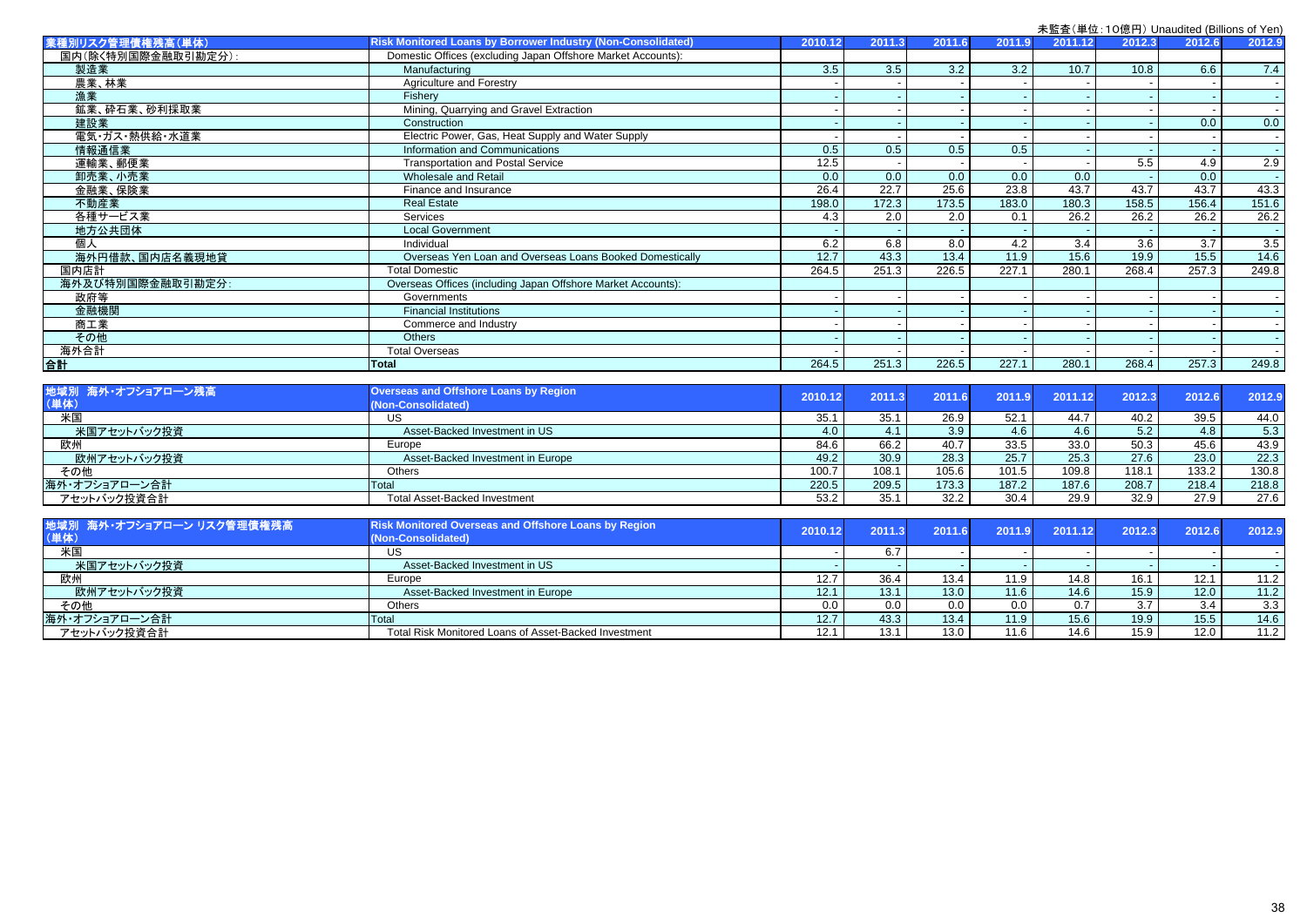| 金融再生法の開示基準に基づく債権と保全率(単体)  | Coverage Ratio for Non-Performing Claims Classified under the Financial           | 2010.12 | 2011.3  | 2011.6  | 2011.9  | 2011.12 | 2012.3  | 2012.6  | 2012.9  |
|---------------------------|-----------------------------------------------------------------------------------|---------|---------|---------|---------|---------|---------|---------|---------|
|                           | <b>Revitalization Law (Non-Consolidated)</b>                                      |         |         |         |         |         |         |         |         |
| 破産更生債権及びこれらに準ずる債権         | Claims Against Bankrupt and Quasi-Bankrupt Obligors                               | 85.7    | 62.5    | 60.8    | 53.4    | 49.1    | 49.1    | 55.5    | 51.0    |
| 保全額                       | Amount of Coverage                                                                | 85.7    | 62.5    | 60.8    | 53.4    | 49.1    | 49.1    | 55.5    | 51.0    |
| 保全率                       | Coverage Ratio                                                                    | 100.0%  | 100.0%  | 100.0%  | 100.0%  | 100.0%  | 100.0%  | 100.0%  | 100.0%  |
| 危険債権                      | Doubtful Claims                                                                   | 198.8   | 210.7   | 183.2   | 196.7   | 254.2   | 245.2   | 225.4   | 221.0   |
| 保全額                       | Amounts of Coverage                                                               | 198.4   | 203.7   | 176.4   | 190.8   | 246.6   | 235.4   | 217.6   | 213.8   |
| 保全率                       | Coverage Ratio                                                                    | 95.3%   | 96.7%   | 96.3%   | 97.0%   | 97.0%   | 96.0%   | 96.5%   | 96.7%   |
| 要管理債権                     | <b>Substandard Claims</b>                                                         | 7.5     | 6.4     | 10.5    | 4.3     | 4.7     | 1.6     | 2.7     | 2.7     |
| 保全額                       | <b>Amounts of Coverage</b>                                                        | 6.0     | 4.4     | 8.5     | 2.7     | 2.3     | 1.6     | 2.1     | 2.1     |
| 保全率                       | Coverage Ratio                                                                    | 79.7%   | 69.1%   | 81.6%   | 62.8%   | 47.5%   | 99.0%   | 78.1%   | 78.3%   |
| 金融再生法の開示基準に基づく債権合計 (A)    | Total Non-Performing Claims Classified under the Financial Revitalization Law (A) | 292.0   | 279.6   | 254.5   | 254.4   | 308.1   | 295.9   | 283.5   | 274.6   |
| 保全額                       | Amounts of Coverage                                                               | 281.0   | 270.6   | 245.8   | 246.9   | 298.0   | 286.1   | 275.1   | 266.8   |
| 保全率                       | <b>Coverage Ratio</b>                                                             | 96.2%   | 96.8%   | 96.6%   | 97.0%   | 96.7%   | 96.7%   | 97.0%   | 97.2%   |
| 総与信残高(B)                  | Total Claims (B)                                                                  | 4,501.8 | 4,120.4 | 4,209.9 | 4,268.2 | 4,330.2 | 4,445.8 | 4,574.0 | 4,457.8 |
| 貸出金                       | Loans and Bills Discounted                                                        | 4,103.6 | 3,973.2 | 4,066.8 | 4,060.8 | 4,017.9 | 4,102.6 | 4,201.5 | 4,264.1 |
| その他                       | <b>Others</b>                                                                     | 398.2   | 147.1   | 143.0   | 207.3   | 312.3   | 343.2   | 372.5   | 193.7   |
| 総与信残高比 (A)/(B)            | (A)/(B)                                                                           | 6.49%   | 6.78%   | 6.04%   | 5.96%   | 7.11%   | 6.66%   | 6.20%   | 6.16%   |
| 貸倒引当金(C)                  | Reserve for Credit Losses (C)                                                     | 105.3   | 114.8   | 110.5   | 110.1   | 116.4   | 121.1   | 112.4   | 113.5   |
| 引当率 (C)/(A)               | Reserve Ratios (C)/(A)                                                            | 36.1%   | 41.1%   | 43.4%   | 43.3%   | 37.8%   | 41.0%   | 39.6%   | 41.3%   |
| (参考1)部分直接償却実施額            | (Ref.) Amount of Write-Off                                                        | 95.5    | 90.3    | 88.5    | 83.1    | 77.8    | 75.0    | 70.2    | 69.0    |
| (参考2)要注意債権以下              | (Ref.) Below Need Caution Level                                                   | 765.2   | 730.4   | 667.0   | 641.4   | 678.1   | 589.8   | 568.9   | 529.9   |
|                           |                                                                                   |         |         |         |         |         |         |         |         |
| 貸倒引当金(単体)                 | <b>Reserve for Credit Losses (Non-Consolidated)</b>                               | 2010.12 | 2011.3  | 2011.6  | 2011.9  | 2011.12 | 2012.3  | 2012.6  | 2012.9  |
| 貸倒引当金(貸出関連)(A)            | Reserve for Loan Losses (A)                                                       | 84.1    | 93.6    | 89.3    | 88.9    | 112.4   | 117.2   | 108.5   | 109.6   |
| 一般貸倒引当金                   | General Reserve for Loan Losses                                                   | 48.5    | 48.3    | 47.0    | 44.8    | 41.3    | 39.6    | 37.7    | 34.1    |
| 個別貸倒引当金                   | Specific Reserve for Loan Losses                                                  | 35.5    | 45.2    | 42.3    | 44.0    | 71.1    | 77.6    | 70.7    | 75.4    |
| 特定海外債権引当勘定                | Reserve for Loans to Restructuring Countries                                      | 0.0     | 0.0     | 0.0     | 0.0     | 0.0     | 0.0     | 0.0     | 0.0     |
| その他個別貸倒引当金                | Specific Reserve for Other Credit Losses                                          | 21.1    | 21.1    | 21.1    | 21.1    | 3.9     | 3.9     | 3.9     | 3.9     |
| 貸倒引当金合計 (B)               | Total Reserve for Credit Losses (B)                                               | 105.3   | 114.8   | 110.5   | 110.1   | 116.4   | 121.1   | 112.4   | 113.5   |
| 総与信残高(C)                  | Total Claims (C)                                                                  | 4,501.8 | 4,120.4 | 4,209.9 | 4,268.2 | 4,330.2 | 4,445.8 | 4,574.0 | 4,457.8 |
| 総与信残高比貸倒引当金(貸出関連) (A)/(C) | Ratio of Total Reserve for Loan Losses to Total Claims (A)/(C)                    | 1.9%    | 2.3%    | 2.1%    | 2.1%    | 2.6%    | 2.6%    | 2.4%    | 2.5%    |
| 総与信残高比貸倒引当金 (B)/(C)       | Ratio of Total Reserve for Credit Losses to Total Claims (B)/(C)                  | 2.3%    | 2.8%    | 2.6%    | 2.6%    | 2.7%    | 2.7%    | 2.5%    | 2.5%    |
|                           |                                                                                   |         |         |         |         |         |         |         |         |
| 債務者区分別の引当率(単体)            | <b>Reserve Ratios for Borrowers' Category (Non-Consolidated)</b>                  | 2010.12 | 2011.3  | 2011.6  | 2011.9  | 2011.12 | 2012.3  | 2012.6  | 2012.9  |
| 実質破綻·破綻先 (無担保部分)          | Legally and Virtually Bankrupt (unsecured portion)                                | n/a     | 100.00% | n/a     | 100.00% | n/a     | 100.00% | n/a     | 100.00% |
| 破綻懸念先 (無担保部分)             | Possibly Bankrupt (unsecured portion)                                             | n/a     | 92.06%  | n/a     | 97.48%  | n/a     | 95.42%  | n/a     | 97.72%  |
| 要管理先 (無担保部分)              | Substandard (unsecured portion)                                                   | n/a     | 55.06%  | n/a     | 51.99%  | n/a     | 240.86% | n/a     | 82.98%  |
| その他要注意先 (債権額)             | <b>Need Caution (total claims)</b>                                                | n/a     | 4.84%   | n/a     | 3.74%   | n/a     | 5.76%   | n/a     | 5.86%   |
| その他要注意先 (無担保部分)           | Need Caution (unsecured portion)                                                  | n/a     | 17.70%  | n/a     | 12.86%  | n/a     | 15.08%  | n/a     | 18.65%  |
| 正常先 (債権額)                 | Normal (total claims)                                                             | n/a     | 0.58%   | n/a     | 0.66%   | n/a     | 0.55%   | n/a     | 0.45%   |
|                           |                                                                                   |         |         |         |         |         |         |         |         |
| 住宅ローン残高(単体)               | <b>Housing Loans (Non-Consolidated)</b>                                           | 2010.12 | 2011.3  | 2011.6  | 2011.9  | 2011.12 | 2012.3  | 2012.6  | 2012.9  |
| 住宅ローン残高                   | Housing Loans                                                                     | 872.3   | 892.0   | 910.4   | 879.5   | 893.9   | 931.0   | 964.1   | 1,011.2 |
|                           |                                                                                   |         |         |         |         |         |         |         |         |
|                           | <b>Loans to Small- and Medium-Sized Entities</b>                                  |         |         |         |         |         |         |         |         |
| 中小企業等に対する貸出金及び比率(単体)      | (Non-Consolidated)                                                                | 2010.12 | 2011.3  | 2011.6  | 2011.9  | 2011.12 | 2012.3  | 2012.6  | 2012.9  |
| 中小企業等貸出金                  | Loans to Small- and Medium-Sized Entities                                         | n/a     | 2,392.2 | n/a     | 2,514.3 | n/a     | 2,624.9 | n/a     | 2,706.3 |
| 中小企業等貸出金比率                | % of Loans to Small- and Medium-Sized Entities                                    | n/a     | 60.8%   | n/a     | 62.9%   | n/a     | 65.2%   | n/a     | 64.6%   |
|                           |                                                                                   |         |         |         |         |         |         |         |         |
| 預金残高(単体)                  | <b>Balance of Deposits (Non-Consolidated)</b>                                     | 2010.12 | 2011.3  | 2011.6  | 2011.9  | 2011.12 | 2012,3  | 2012.6  | 2012.9  |
| 預金残高(讓渡性預金を含む)            | Balance of Deposits (including NCDs)                                              | 6.049.2 | 5.739.3 | 5.922.1 | 5,794.6 | 5,898.1 | 5,788.2 | 5.765.9 | 5,509.3 |
| 個人預金残高                    | <b>Balance of Deposits from Individuals</b>                                       | 4,781.1 | 4,750.2 | 4,792.5 | 4,779.6 | 4,805.4 | 4,659.7 | 4.595.0 | 4,491.5 |
|                           |                                                                                   |         |         |         |         |         |         |         |         |